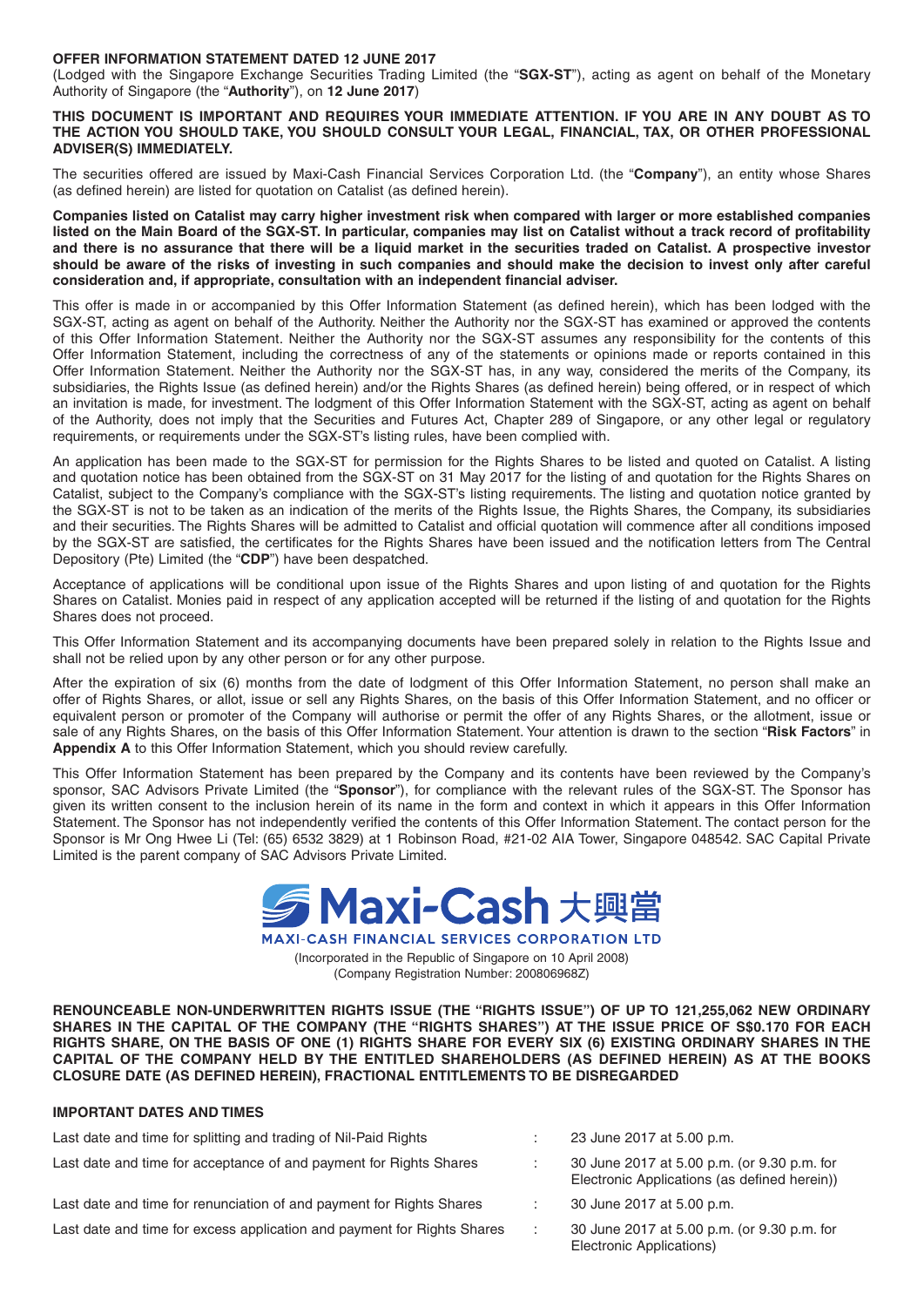## **IMPORTANT NOTICE**

Capitalised terms used below which are not otherwise defined herein shall have the same meanings as are ascribed to them under the section "**Defi nitions**" of this Offer Information Statement.

**For Entitled Depositors (which excludes Entitled Scripholders, SRS investors and investors who**  hold Shares through finance companies or Depository Agents), acceptances of the Rights Shares **and (if applicable) applications for excess Rights Shares may be made through CDP or by way of Electronic Application.**

**For Entitled Scripholders, acceptances of the Rights Shares and (if applicable) applications for excess Rights Shares may be made through the Share Registrar.**

**As the Shares are not registered under the CPF Investment Scheme, monies in CPF Investment Accounts cannot be used for the payment of the Issue Price to accept Nil-Paid Rights or to apply for excess Rights Shares.**

For investors who hold Shares under the SRS or through finance companies or Depository **Agents, acceptances of the Rights Shares and (if applicable) applications for excess Rights Shares must be made through the relevant approved banks in which they hold their SRS**  accounts, their respective finance companies or Depository Agents. Such investors are advised **to provide their relevant approved banks in which they hold their SRS accounts, respective**  finance companies or Depository Agents, as the case may be, with the appropriate instructions **early in order for such intermediaries to make the relevant acceptances of the Rights Shares and (if applicable) applications for excess Rights Shares on their behalf by the Closing Date. For such investors, any acceptance of the Rights Shares and/or (if applicable) application for excess Rights Shares made directly through CDP, the Share Registrar, Electronic Applications and/or the Company will be rejected.**

**For renouncees of Entitled Shareholders or Purchasers whose purchases are settled through**  finance companies or Depository Agents, acceptances of the Rights Shares represented by the Nil-Paid Rights purchased must be done through the respective finance companies or **Depository Agents, as the case may be. Such renouncees and Purchasers are advised to**  provide their respective finance companies or Depository Agents, as the case may be, with the **appropriate instructions early in order for such intermediaries to make the relevant acceptances of the Rights Shares on their behalf by the Closing Date. Any acceptance of the Rights Shares by such renouncees and Purchasers made directly through CDP, the Share Registrar, Electronic Applications and/or the Company will be rejected.**

SRS investors and investors who hold Shares through a finance company and/or Depository **Agent should read the section "Important Notice to (A) SRS investors and (B) Investors who hold**  Shares through a finance company and/or Depository Agent" on important details relating to the **application and acceptance procedures.**

The existing Shares are listed and quoted on Catalist.

Persons wishing to purchase the Nil-Paid Rights or subscribe for the Rights Shares offered by this Offer Information Statement should, before deciding whether to so purchase or subscribe, carefully read this Offer Information Statement in its entirety in order to make an informed assessment of the affairs of the Company and the Group, including but not limited to, the assets and liabilities, profits and losses, financial position, risk factors, performance and prospects of the Company and the Group, and the rights and liabilities attaching to the Nil-Paid Rights and the Rights Shares. They should rely, and shall be deemed to have relied, on their own independent enquiries and investigations of such affairs of the Company and the Group and any bases and assumptions, upon which financial projections, if any, are made or based, and carefully consider this Offer Information Statement in the light of their personal circumstances (including financial and taxation affairs). It is recommended that such persons seek professional advice from their legal, financial, tax or other professional adviser(s) before deciding whether to acquire the Nil-Paid Rights or the Rights Shares.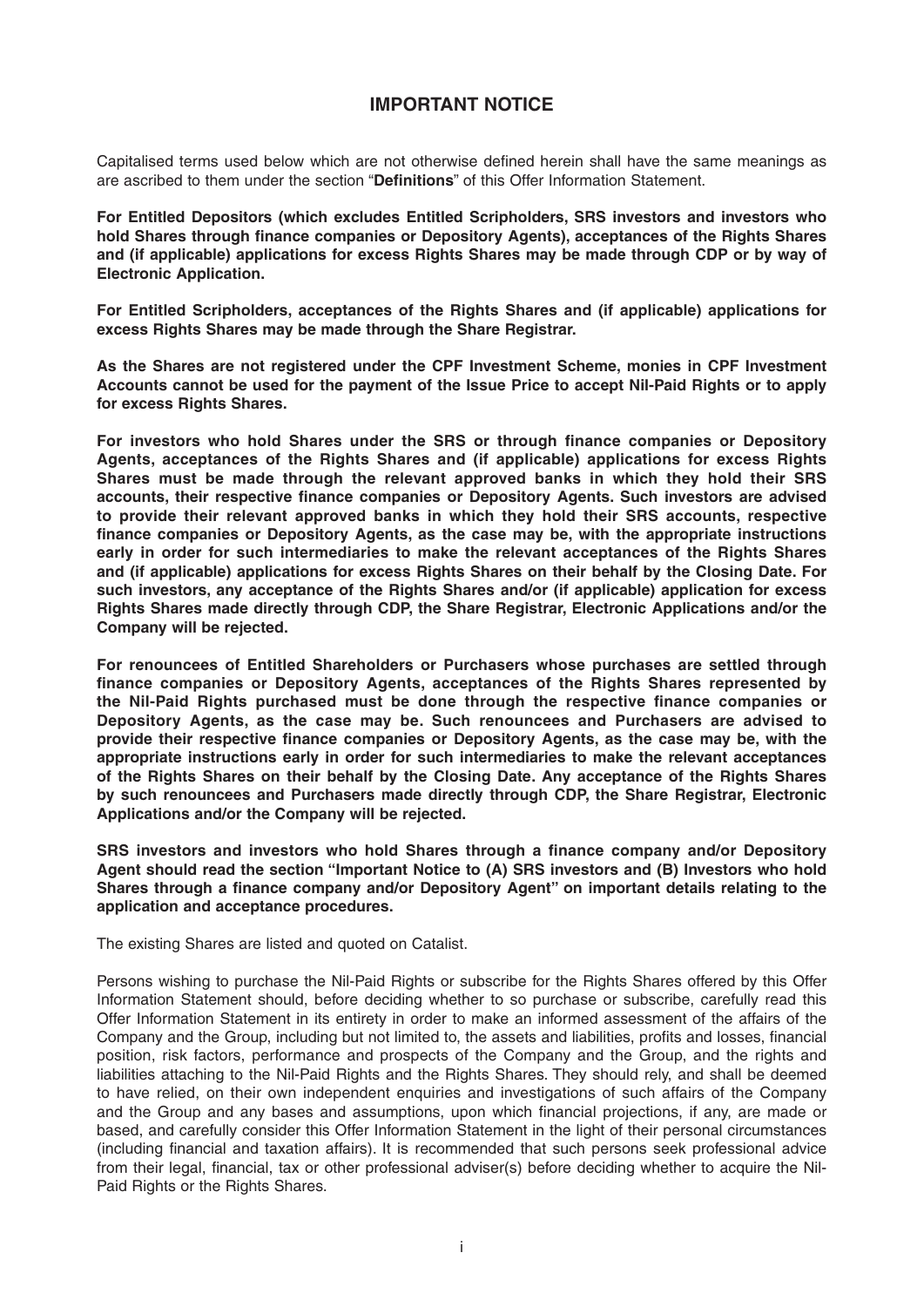No person has been authorised to give any information or to make any representations, other than those contained in this Offer Information Statement, in connection with the Rights Issue or the issue of the Nil-Paid Rights and the Rights Shares and, if given or made, such information or representations must not be relied upon as having been authorised by the Company or the Sponsor.

Save as expressly stated in this Offer Information Statement, nothing contained herein is, or may be relied upon as, a promise or representation as to the future performance, financial position, prospects or policies of the Company and/or the Group. Neither the delivery of this Offer Information Statement nor the allotment and issue of the Nil-Paid Rights or the Rights Shares shall, under any circumstances, constitute a continuing representation, or give rise to any implication, that there has been no change in the affairs of the Company or the Group, or any of the information contained herein since the date hereof. Where such changes occur after the date hereof and are material, or are required to be disclosed by law and/or the SGX-ST, the Company may make an announcement of the same via SGXNET, and if required, lodge a supplementary or replacement document with the SGX-ST, acting as agent on behalf of the Authority. All Entitled Shareholders, their renouncees and Purchasers should take note of any such announcement or supplementary or replacement document and, upon the release of such announcement or lodgment of such supplementary or replacement document, as the case may be, shall be deemed to have notice of such changes.

The Company and the Sponsor are not making any representation to any person regarding the legality of an investment in the Nil-Paid Rights, the Rights Shares and/or the Shares by such person under any investment or any other laws or regulations. No information in this Offer Information Statement should be considered to be business, legal or tax advice. Each prospective investor should consult his own professional or other adviser(s) for business, legal or tax advice regarding an investment in the Nil-Paid Rights, the Rights Shares and/or the Shares.

The Company and the Sponsor make no representation, warranty or recommendation whatsoever as to the merits of the Rights Issue, the Nil-Paid Rights, the Rights Shares, the Shares, the Company, the Group or any other matter related thereto or in connection therewith. Nothing in this Offer Information Statement or its accompanying documents shall be construed as a recommendation to accept, purchase or subscribe for the Nil-Paid Rights, the Rights Shares, and/or the Shares. Prospective subscribers of the Rights Shares should rely on their own investigation of the financial condition and affairs of, and appraisal and determination of the merits of investing in, the Company and the Group and shall be deemed to have done so.

This Offer Information Statement and its accompanying documents have been prepared solely for the purpose of the acceptance and subscription of the Rights Shares under the Rights Issue and may not be relied upon by any person (other than Entitled Shareholders to whom this Offer Information Statement and its accompanying documents are despatched by the Company, their renouncees and Purchasers) or for any other purpose.

This Offer Information Statement and its accompanying documents may not be used for the purpose of, and do not constitute, an offer, invitation to or solicitation by anyone in any jurisdiction or under any circumstance in which such an offer, invitation or solicitation is unlawful or not authorised or to any person to whom it is unlawful to make such an offer, invitation or solicitation.

**The distribution of this Offer Information Statement and/or its accompanying documents may be prohibited or restricted (either absolutely or subject to various requirements, whether legal or administrative, being complied with) in certain jurisdictions under the relevant securities laws of these jurisdictions. Entitled Shareholders, their renouncees, Purchasers or any persons having possession of this Offer Information Statement and/or its accompanying documents are advised to keep themselves informed of and observe such prohibitions and restrictions at their own expense and without liability to the Company and the Sponsor. Please refer to the section "Eligibility of Shareholders to Participate in the Rights Issue" of this Offer Information Statement for further information.**

For the avoidance of doubt, the Sponsor has not independently verified the contents of this Offer **Information Statement and is not making any representation to any person regarding the accuracy and completeness of the information set out in this Offer Information Statement.**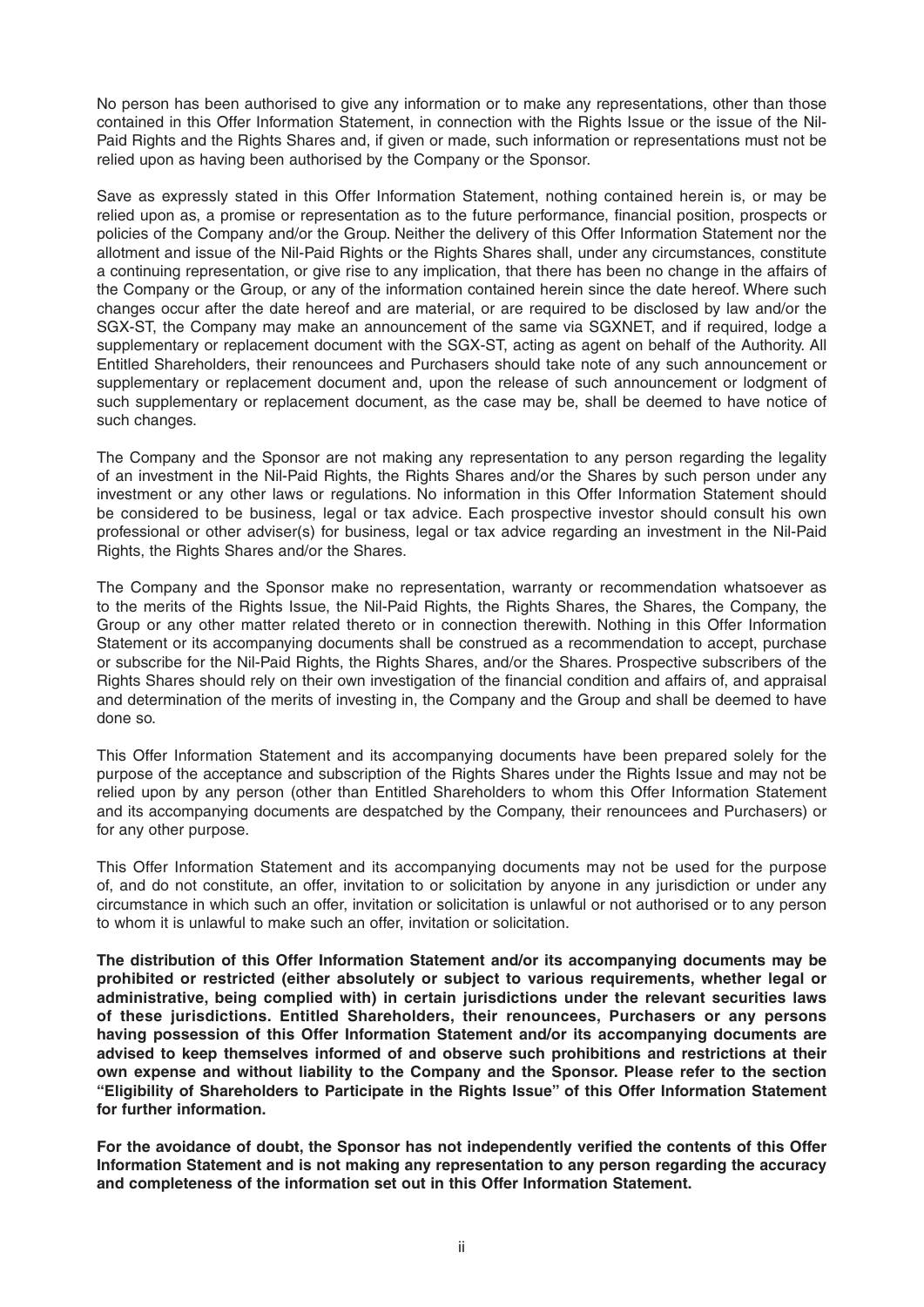## **IMPORTANT NOTICE TO (A) SRS INVESTORS AND (B) INVESTORS WHO HOLD SHARES THROUGH A FINANCE COMPANY AND/OR DEPOSITORY AGENT**

Investors who have subscribed for or purchased Shares under the SRS or through a finance company and/or Depository Agent, can only accept their Nil-Paid Rights and (if applicable) apply for excess Rights Shares by instructing the relevant approved banks in which they hold their SRS accounts, and their respective finance companies and/or Depository Agents, to do so on their behalf in accordance with this Offer Information Statement.

### **ANY APPLICATION MADE DIRECTLY BY THE ABOVEMENTIONED INVESTORS TO CDP, THE SHARE REGISTRAR, THE COMPANY OR BY WAY OF ELECTRONIC APPLICATION WILL BE REJECTED.**

The abovementioned investors, where applicable, will receive notification letters from their respective approved banks, finance companies and/or Depository Agents and should refer to such notification letters for details of the last date and time to submit acceptances and/or applications to their respective approved banks, finance companies and/or Depository Agents.

### **(A) Use of SRS Funds**

 SRS investors who have subscribed for or purchased Shares using their SRS accounts must use, subject to applicable SRS rules and regulations, monies standing to the credit of their respective SRS accounts to pay for the acceptance of their Nil-Paid Rights and (if applicable) application for excess Rights Shares.

 Such investors who wish to accept their Nil-Paid Rights and (if applicable) apply for excess Rights Shares using SRS monies, must instruct the relevant approved banks in which they hold their SRS accounts to accept their Nil-Paid Rights and (if applicable) apply for excess Rights Shares on their behalf in accordance with the terms and conditions in this Offer Information Statement. Such investors who have insufficient funds in their SRS accounts may, subject to the SRS contribution cap, deposit cash into their SRS accounts with their respective approved banks before instructing their respective approved banks to accept their Nil-Paid Rights and (if applicable) apply for excess Rights Shares on their behalf. SRS investors are advised to provide their respective approved banks in which they hold their SRS accounts with the appropriate instructions no later than the deadlines set by their respective approved banks in order for their respective approved banks to make the relevant acceptance and (if applicable) application on their behalf in accordance with the terms and conditions in this Offer Information Statement by the Closing Date. SRS monies may not, however, be used for the purchase of the Nil-Paid Rights directly from the market.

### **(B)** Holdings through Finance Company and/or Depository Agent

Investors who hold Shares through a finance company and/or a Depository Agent must instruct the relevant finance company and/or Depository Agent to accept their Nil-Paid Rights and (if applicable) apply for excess Rights Shares on their behalf in accordance with the terms and conditions in this Offer Information Statement.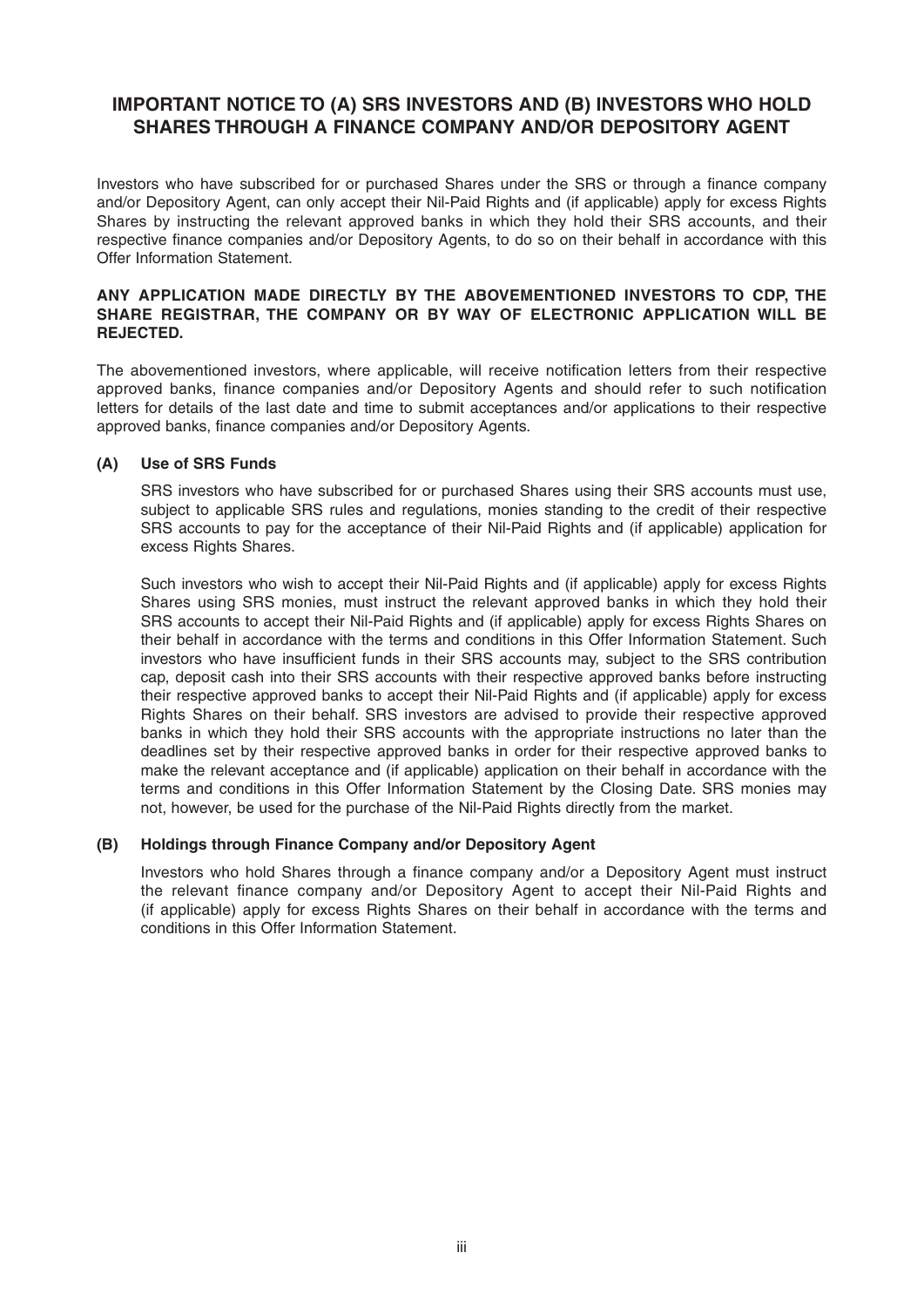# **CONTENTS**

|                                                                                             | Page |
|---------------------------------------------------------------------------------------------|------|
|                                                                                             | 2    |
|                                                                                             | 3    |
|                                                                                             | 8    |
| ELIGIBILITY OF SHAREHOLDERS TO PARTICIPATE IN THE RIGHTS ISSUE                              | 11   |
|                                                                                             | 15   |
|                                                                                             | 16   |
|                                                                                             | 18   |
|                                                                                             | 19   |
| SIXTEENTH SCHEDULE OF THE SECURITIES AND FUTURES (OFFERS OF INVESTMENTS)                    | 20   |
| ADDITIONAL DISCLOSURE REQUIREMENTS FOR RIGHTS ISSUES UNDER APPENDIX 8A                      | 51   |
| <b>APPENDIX A</b>                                                                           | 53   |
| <b>APPENDIX B</b><br>PROCEDURES FOR ACCEPTANCE, PAYMENT AND EXCESS APPLICATION BY ENTITLED  | 61   |
| <b>APPENDIX C</b><br>ADDITIONAL TERMS AND CONDITIONS FOR ELECTRONIC APPLICATIONS THROUGH AN | 75   |
| <b>APPENDIX D</b><br>PROCEDURES FOR ACCEPTANCE, SPLITTING, RENUNCIATION, EXCESS APPLICATION | 81   |
| <b>APPENDIX E</b>                                                                           | 86   |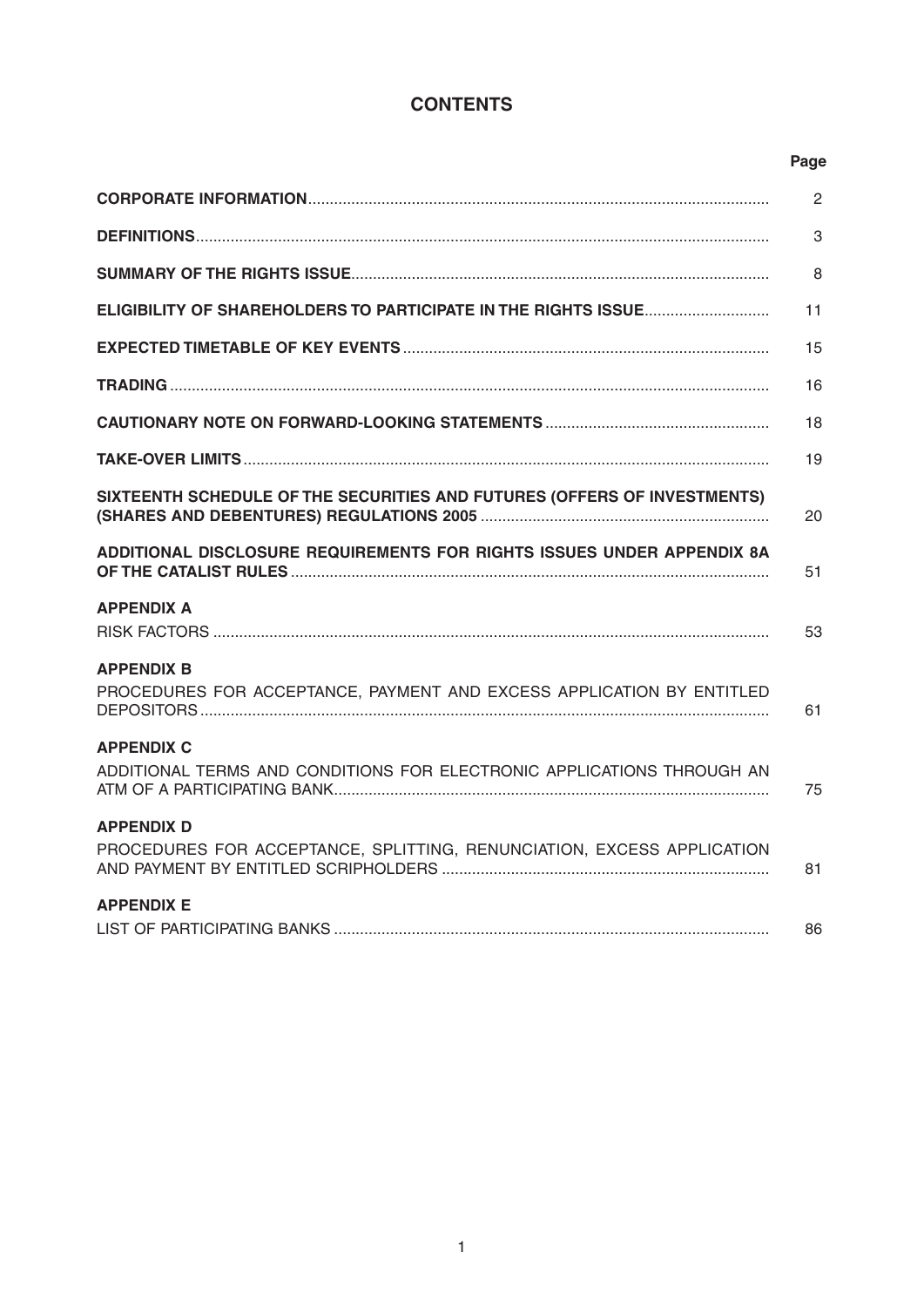## **CORPORATE INFORMATION**

| <b>BOARD OF DIRECTORS</b>                          | Koh Wee Seng (Chairman and Non-Executive Director)<br>Ng Leok Cheng (Chief Executive Officer and Executive Director)<br>Koh Lee Hwee (Non-Executive and Non-Independent Director)<br>Ko Lee Meng (Non-Executive and Non-Independent Director)<br>Tan Keh Yan, Peter (Non-Executive and Lead Independent Director)<br>Lee Sai Sing (Non-Executive and Independent Director)<br>Goh Bee Leong (Non-Executive and Independent Director)<br>Tan Soo Kiang (Non-Executive and Independent Director) |
|----------------------------------------------------|------------------------------------------------------------------------------------------------------------------------------------------------------------------------------------------------------------------------------------------------------------------------------------------------------------------------------------------------------------------------------------------------------------------------------------------------------------------------------------------------|
| <b>COMPANY SECRETARIES</b>                         | Lim Swee Ann<br><b>Tan Janet</b>                                                                                                                                                                                                                                                                                                                                                                                                                                                               |
| <b>REGISTERED OFFICE</b>                           | 80 Raffles Place<br>#32-01 UOB Plaza 1<br>Singapore 048624                                                                                                                                                                                                                                                                                                                                                                                                                                     |
| <b>PRINCIPAL PLACE OF</b><br><b>BUSINESS</b>       | 55 Ubi Avenue 1<br>#07-10 and #07-14 Ubi 55<br>Singapore 408935                                                                                                                                                                                                                                                                                                                                                                                                                                |
| <b>SHARE REGISTRAR</b>                             | <b>B.A.C.S. Private Limited</b><br>8 Robinson Road #03-00<br><b>ASO Building</b><br>Singapore 048544                                                                                                                                                                                                                                                                                                                                                                                           |
| <b>SPONSOR</b>                                     | <b>SAC Advisors Private Limited</b><br>1 Robinson Road<br>#21-02 AIA Tower<br>Singapore 048542                                                                                                                                                                                                                                                                                                                                                                                                 |
| <b>LEGAL ADVISER TO THE</b><br><b>RIGHTS ISSUE</b> | Shook Lin & Bok LLP<br>1 Robinson Road<br>#18-00 AIA Tower<br>Singapore 048542                                                                                                                                                                                                                                                                                                                                                                                                                 |
| <b>RECEVING BANKER</b>                             | United Overseas Bank Limited<br>80 Raffles Place<br><b>UOB Plaza 1</b><br>Singapore 048624                                                                                                                                                                                                                                                                                                                                                                                                     |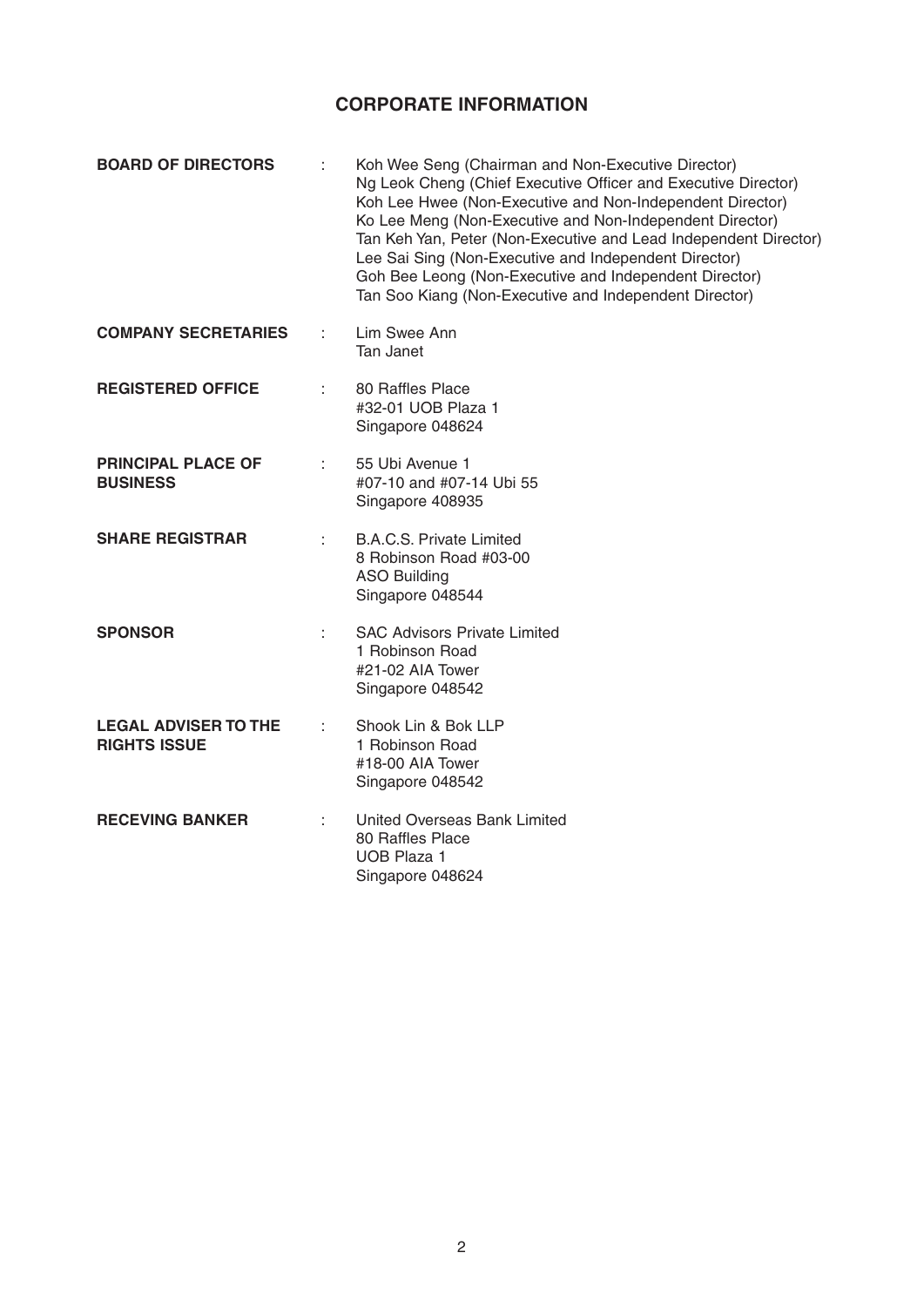## **DEFINITIONS**

For the purposes of this Offer Information Statement, the PAL, the ARE and the ARS, the following terms shall, unless the context otherwise requires or unless otherwise stated, have the following meanings:

| "2016 Rights Issue"  |   | Shall have the meaning given to it in paragraph 9(c) of Part IV "Key<br><b>Information</b> " of the Sixteenth Schedule                                                                                                                                                                                                                                                             |
|----------------------|---|------------------------------------------------------------------------------------------------------------------------------------------------------------------------------------------------------------------------------------------------------------------------------------------------------------------------------------------------------------------------------------|
| "3M2016"             | ÷ | The financial period for the three (3) months ended 31 March 2016                                                                                                                                                                                                                                                                                                                  |
| "3M2017"             |   | The financial period for the three (3) months ended 31 March 2017                                                                                                                                                                                                                                                                                                                  |
| "Applicant"          |   | In relation to the terms and conditions for Electronic Applications<br>and the Steps in Appendix C to this Offer Information Statement,<br>means the Entitled Depositor or the Purchaser who accepts or (as<br>the case may be) applies for the Rights Shares through an ATM of<br>a Participating Bank                                                                            |
| "ARE"                |   | Application form for Rights Shares and excess Rights Shares to<br>be issued to Entitled Depositors in respect of their Nil-Paid Rights<br>under the Rights Issue                                                                                                                                                                                                                   |
| <b>"ARS"</b>         |   | Application form for Rights Shares to be issued to Purchasers in<br>respect of their purchase of Nil-Paid Rights under the Rights Issue<br>traded on Catalist under the book-entry (scripless) settlement<br>system                                                                                                                                                                |
| "Aspial"             |   | <b>Aspial Corporation Limited</b>                                                                                                                                                                                                                                                                                                                                                  |
| "Aspial Group"       |   | Aspial and its subsidiaries, collectively                                                                                                                                                                                                                                                                                                                                          |
| "ATM"                |   | Automated teller machine                                                                                                                                                                                                                                                                                                                                                           |
| "Authority"          |   | Monetary Authority of Singapore                                                                                                                                                                                                                                                                                                                                                    |
| "Books Closure Date" | ÷ | 12 June 2017 at 5.00 p.m. (or such other time(s) and/or date(s)<br>as may be announced from time to time by or on behalf of the<br>Company), being the time and date at and on which the Register<br>of Members and the Share Transfer Books of the Company will be<br>closed to determine the Nil-Paid Rights of Entitled Shareholders<br>under the Rights Issue                  |
| "Catalist"           |   | The Catalist board of SGX-ST                                                                                                                                                                                                                                                                                                                                                       |
| "Catalist Rules"     |   | The SGX-ST listing rules for Catalist, as amended, modified or<br>supplemented from time to time                                                                                                                                                                                                                                                                                   |
| "CDP"                | t | The Central Depository (Pte) Limited                                                                                                                                                                                                                                                                                                                                               |
| "Closing Date"       |   | The last date for acceptance of and/or excess application and<br>payment for the Rights Shares under the Rights Issue at the time<br>and in the manner set out in this Offer Information Statement, or<br>such other time(s) and/or date(s) as may be announced from time<br>to time by or on behalf of the Company subsequent to the issue of<br>this Offer Information Statement |
| "Code"               | ÷ | The Singapore Code on Take-overs and Mergers, as amended,<br>modified or supplemented from time to time                                                                                                                                                                                                                                                                            |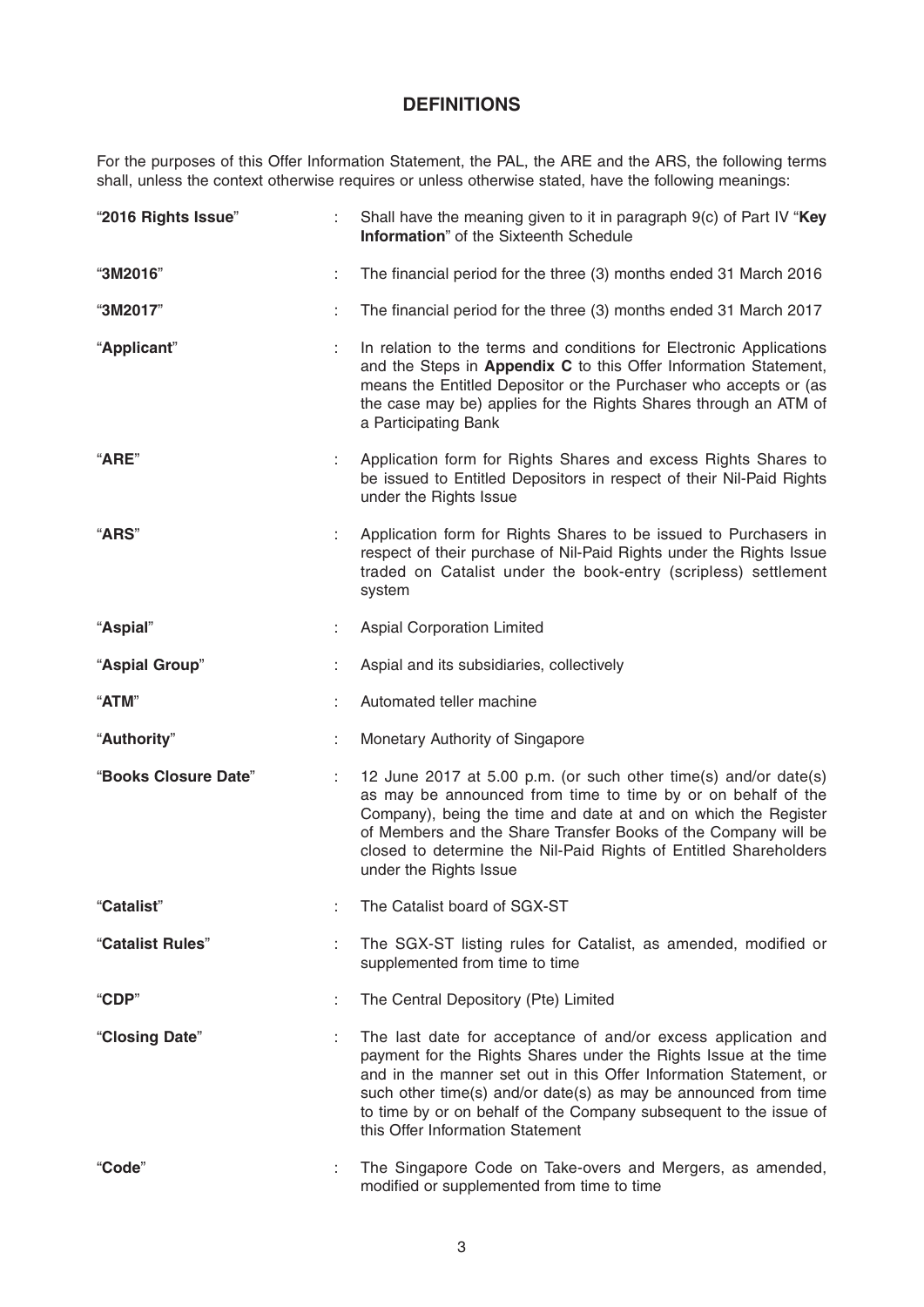| "Companies Act"                   |   | The Companies Act, Chapter 50 of Singapore, as amended,<br>modified or supplemented from time to time                                                                                                                                                                                                                                                                                                                                                                                                                                       |
|-----------------------------------|---|---------------------------------------------------------------------------------------------------------------------------------------------------------------------------------------------------------------------------------------------------------------------------------------------------------------------------------------------------------------------------------------------------------------------------------------------------------------------------------------------------------------------------------------------|
| "Company" or "Maxi-Cash"          | ÷ | Maxi-Cash Financial Services Corporation Ltd.                                                                                                                                                                                                                                                                                                                                                                                                                                                                                               |
| "CPF"                             |   | <b>Central Provident Fund</b>                                                                                                                                                                                                                                                                                                                                                                                                                                                                                                               |
| "Directors"                       |   | The directors of the Company as at the date of this Offer<br><b>Information Statement</b>                                                                                                                                                                                                                                                                                                                                                                                                                                                   |
| "Electronic Application"          |   | Acceptance of the Rights Shares and (if applicable) application<br>for excess Rights Shares made through an ATM of a Participating<br>Bank in accordance with the terms and conditions of this Offer<br><b>Information Statement</b>                                                                                                                                                                                                                                                                                                        |
| "Entitled Depositors"             | ÷ | Shareholders with Shares standing to the credit of their Securities<br>Accounts and whose registered addresses with CDP are in<br>Singapore as at the Books Closure Date or who have, at least<br>three (3) Market Days prior to the Books Closure Date, provided<br>CDP with addresses in Singapore for the service of notices and<br>documents                                                                                                                                                                                            |
| "Entitled Scripholders"           |   | Shareholders whose share certificates have not been deposited<br>with CDP (and who have tendered to the Share Registrar valid<br>transfers of their Shares and the certificates relating thereto for<br>registration up to the Books Closure Date) and whose registered<br>addresses with the Company are in Singapore as at the Books<br>Closure Date or who have, at least three (3) Market Days prior<br>to the Books Closure Date, provided the Share Registrar with<br>addresses in Singapore for the service of notices and documents |
| "Entitled Shareholders"           | ÷ | <b>Entitled Depositors and Entitled Scripholders</b>                                                                                                                                                                                                                                                                                                                                                                                                                                                                                        |
| "Foreign Purchasers"              |   | Purchasers whose registered addresses with CDP are outside<br>Singapore                                                                                                                                                                                                                                                                                                                                                                                                                                                                     |
| "Foreign Shareholders"            |   | Shareholders with registered addresses outside Singapore as<br>at the Books Closure Date and who have not, at least three (3)<br>Market Days prior to the Books Closure Date, provided the Share<br>Registrar or CDP, as the case may be, with addresses in Singapore<br>for the service of notices and documents                                                                                                                                                                                                                           |
| "FY2014"                          |   | Financial year ended 31 December 2014                                                                                                                                                                                                                                                                                                                                                                                                                                                                                                       |
| "FY2015"                          |   | Financial year ended 31 December 2015                                                                                                                                                                                                                                                                                                                                                                                                                                                                                                       |
| "FY2016"                          |   | Financial year ended 31 December 2016                                                                                                                                                                                                                                                                                                                                                                                                                                                                                                       |
| "FY2016 Final Dividend"           |   | Shall have the meaning given to it in paragraph 9(c) of Part IV "Key<br><b>Information</b> " of the Sixteenth Schedule                                                                                                                                                                                                                                                                                                                                                                                                                      |
| "Gold N Gems"                     |   | Gold N Gems Pte. Ltd.                                                                                                                                                                                                                                                                                                                                                                                                                                                                                                                       |
| "Group"                           |   | The Company and its subsidiaries, collectively                                                                                                                                                                                                                                                                                                                                                                                                                                                                                              |
| "Irrevocable Undertaking<br>2016" |   | Shall have the meaning given to it in paragraph 9(h) of Part IV<br>"Key Information" of the Sixteenth Schedule                                                                                                                                                                                                                                                                                                                                                                                                                              |
| "Issue Price"                     |   | The issue price of the Rights Shares, being S\$0.170 for each<br><b>Rights Share</b>                                                                                                                                                                                                                                                                                                                                                                                                                                                        |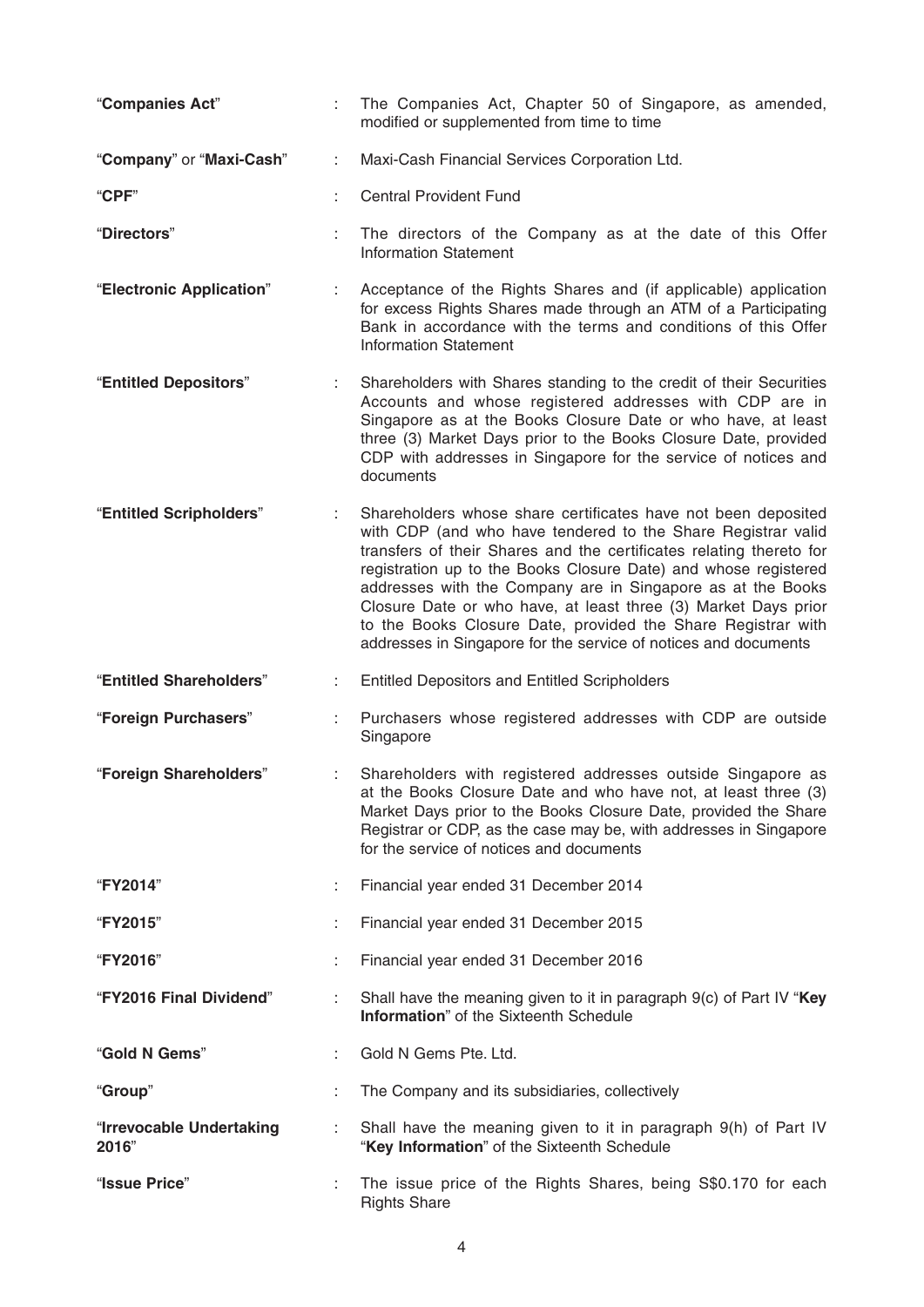| "Latest Practicable Date"     |   | 5 June 2017, being the latest practicable date prior to the lodgment<br>of this Offer Information Statement with the SGX-ST, acting as<br>agent on behalf of the Authority                                                                                                                                                   |
|-------------------------------|---|------------------------------------------------------------------------------------------------------------------------------------------------------------------------------------------------------------------------------------------------------------------------------------------------------------------------------|
| "Market Day"                  |   | A day on which the SGX-ST is open for trading in securities                                                                                                                                                                                                                                                                  |
| "Maxi-Cash Group"             |   | Maxi-Cash Group Pte. Ltd.                                                                                                                                                                                                                                                                                                    |
| "Maxi-Cash Jewellery Group"   | ÷ | Maxi-Cash Jewellery Group Pte. Ltd.                                                                                                                                                                                                                                                                                          |
| "MLHS"                        |   | MLHS Holdings Pte. Ltd.                                                                                                                                                                                                                                                                                                      |
| "MTN Programme 2017"          |   | The S\$300,000,000 multicurrency medium term note programme<br>established by the Company on 5 April 2017, details of which are<br>set out in the Information Memorandum of the Company dated 5<br>April 2017                                                                                                                |
| "Nil-Paid Rights"             |   | Provisional allotments of the Rights Shares under the Rights Issue                                                                                                                                                                                                                                                           |
| "NRIC"                        |   | National Registration Identity Card                                                                                                                                                                                                                                                                                          |
| "Offer Information Statement" |   | This document including (where the context requires) the ARE, the<br>ARS, the PAL and all other accompanying documents, including<br>any supplementary or replacement document to be issued by the<br>Company and lodged with the SGX-ST, acting as agent on behalf<br>of the Authority, in connection with the Rights Issue |
| "PAL"                         |   | The provisional allotment letter to be issued to an Entitled<br>Scripholder, setting out the Nil-Paid Rights of such Entitled<br>Scripholder under the Rights Issue                                                                                                                                                          |
| "Participating Banks"         |   | DBS Bank Ltd. (including POSB), Oversea-Chinese Banking<br>Corporation Limited and United Overseas Bank Limited and its<br>subsidiary, Far Eastern Bank Limited                                                                                                                                                              |
| "Pawnbrokers Act 2015"        | ÷ | The Pawnbrokers Act 2015 (Act No. 2 of 2015), as amended,<br>modified or supplemented from time to time                                                                                                                                                                                                                      |
| "Principal PAL"               |   | Shall have the meaning given to it in paragraph 4.2 of Appendix D<br>to this Offer Information Statement                                                                                                                                                                                                                     |
| "Purchaser"                   |   | A purchaser of Nil-Paid Rights traded on Catalist under the book-<br>entry (scripless) settlement system during the Nil-Paid Rights<br>trading period                                                                                                                                                                        |
| "Purposes"                    |   | Shall have the meaning given to it in paragraph 5.7 of Appendix B<br>to this Offer Information Statement                                                                                                                                                                                                                     |
| "Relevant Particulars"        |   | Shall have the meaning given to it in Appendix C to this Offer<br><b>Information Statement</b>                                                                                                                                                                                                                               |
| "Relevant Parties"            |   | In relation to the terms and conditions for Electronic Applications<br>and the Steps in Appendix C to this Offer Information Statement,<br>means the Share Registrar, CDP, Securities Clearing Computer<br>Services (Pte) Limited, the SGX-ST and the Company                                                                |
| "Relevant Persons"            |   | Shall have the meaning given to it in paragraph 5.7 of Appendix B<br>to this Offer Information Statement                                                                                                                                                                                                                     |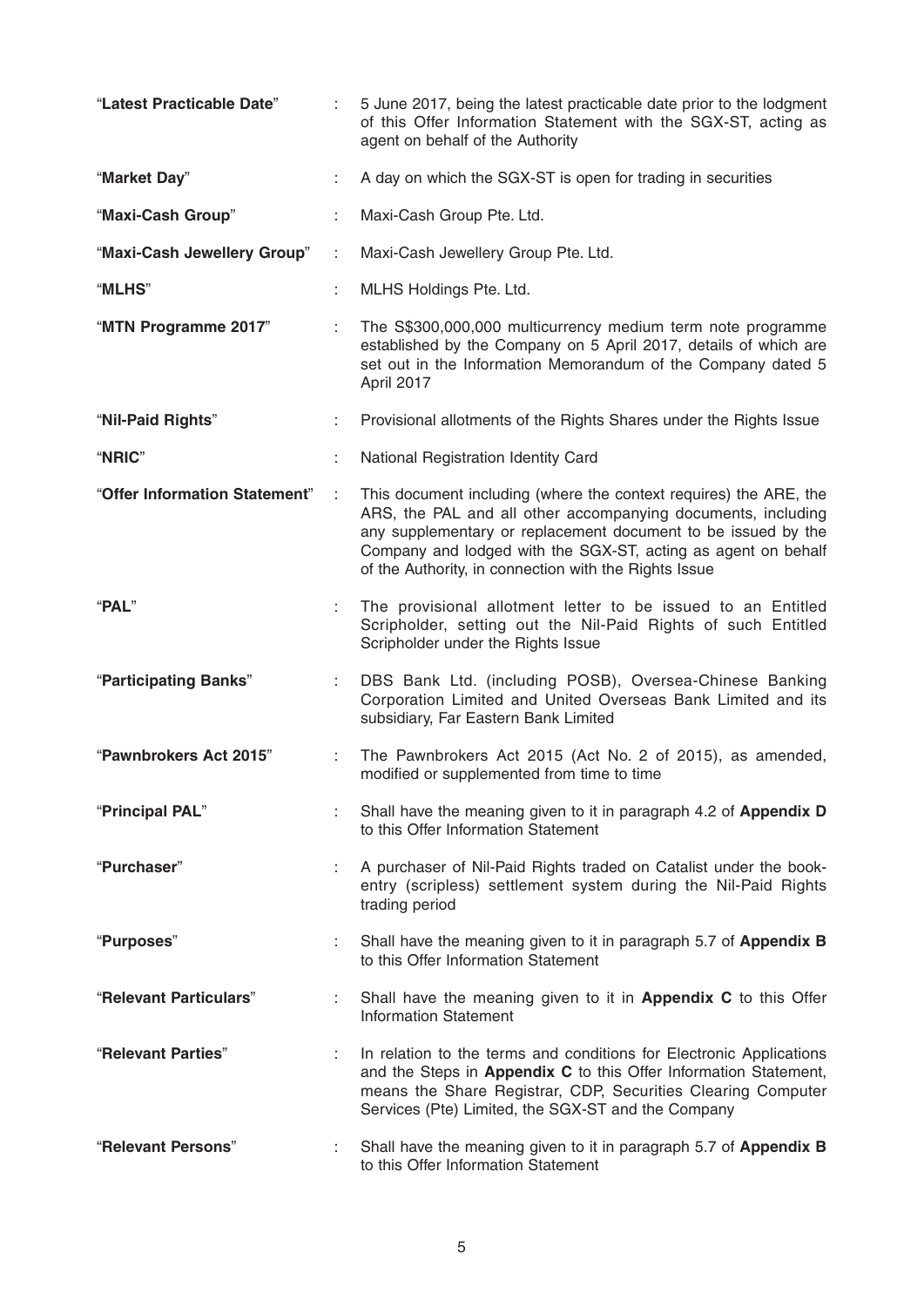| "renouncee"                       | ÷  | A person in whose favour an Entitled Shareholder renounces all or<br>part of its Nil-Paid Rights                                                                                                                                                                                                                                                                                         |
|-----------------------------------|----|------------------------------------------------------------------------------------------------------------------------------------------------------------------------------------------------------------------------------------------------------------------------------------------------------------------------------------------------------------------------------------------|
| "Rights Issue"                    |    | The renounceable non-underwritten rights issue by the Company<br>of up to 121,255,062 Rights Shares at the Issue Price, on the basis<br>of one (1) Rights Share for every six (6) existing Shares held by<br>Entitled Shareholders as at the Books Closure Date, fractional<br>entitlements to be disregarded, on the terms and conditions of this<br><b>Offer Information Statement</b> |
| "Rights Shares"                   | ÷. | Up to 121,255,062 new Shares to be allotted and issued by the<br>Company pursuant to the Rights Issue                                                                                                                                                                                                                                                                                    |
| "Scrip Dividend Scheme"           | ÷  | The Maxi-Cash Financial Services Corporation Ltd Scrip Dividend<br>Scheme                                                                                                                                                                                                                                                                                                                |
| "Secondhand Goods Dealers<br>Act" | ÷  | The Secondhand Goods Dealers Act, Chapter 288A of Singapore,<br>as amended, modified and supplemented from time to time                                                                                                                                                                                                                                                                  |
| "Securities Account"              | ÷  | A securities account maintained by a Depositor with CDP, but does<br>not include a securities sub-account                                                                                                                                                                                                                                                                                |
| "Series 001 Notes"                | ÷  | The S\$50,000,000 5.50 Per Cent Notes issued by the Company<br>under the MTN Programme 2017 on 27 April 2017, which will<br>mature on 27 April 2020                                                                                                                                                                                                                                      |
| "SFA"                             | ÷  | The Securities and Futures Act, Chapter 289 of Singapore, as<br>amended, modified and supplemented from time to time                                                                                                                                                                                                                                                                     |
| "SGX-ST"                          |    | Singapore Exchange Securities Trading Limited                                                                                                                                                                                                                                                                                                                                            |
| "Share Registrar"                 |    | <b>B.A.C.S. Private Limited</b>                                                                                                                                                                                                                                                                                                                                                          |
| "Shareholders"                    | ÷  | Registered holders of Shares in the Register of Members of the<br>Company, except that where the registered holder is CDP, the term<br>"Shareholders" shall, in relation to such Shares and where the<br>context so admits, mean the Depositors whose Securities Accounts<br>are credited with such Shares                                                                               |
| "Shares"                          | t  | Ordinary shares in the capital of the Company                                                                                                                                                                                                                                                                                                                                            |
| "SIC"                             |    | Securities Industry Council of Singapore                                                                                                                                                                                                                                                                                                                                                 |
| "Sixteenth Schedule"              | ÷  | The section "Sixteenth Schedule of the Securities and Futures"<br>(Offers of Investments) (Shares and Debentures) Regulations<br>2005" of this Offer Information Statement                                                                                                                                                                                                               |
| "Split Letters"                   | ÷. | Shall have the meaning given to it in paragraph 3.1 of Appendix D<br>to this Offer Information Statement                                                                                                                                                                                                                                                                                 |
| "SRS"                             | t  | <b>Supplementary Retirement Scheme</b>                                                                                                                                                                                                                                                                                                                                                   |
| "Steps"                           |    | Shall have the meaning given to it in <b>Appendix C</b> to this Offer<br><b>Information Statement</b>                                                                                                                                                                                                                                                                                    |
| "Substantial Shareholder"         | ÷  | A person who has an interest or interests in voting shares in the<br>Company representing not less than five per cent. of the total votes<br>attached to all the voting shares in the Company                                                                                                                                                                                            |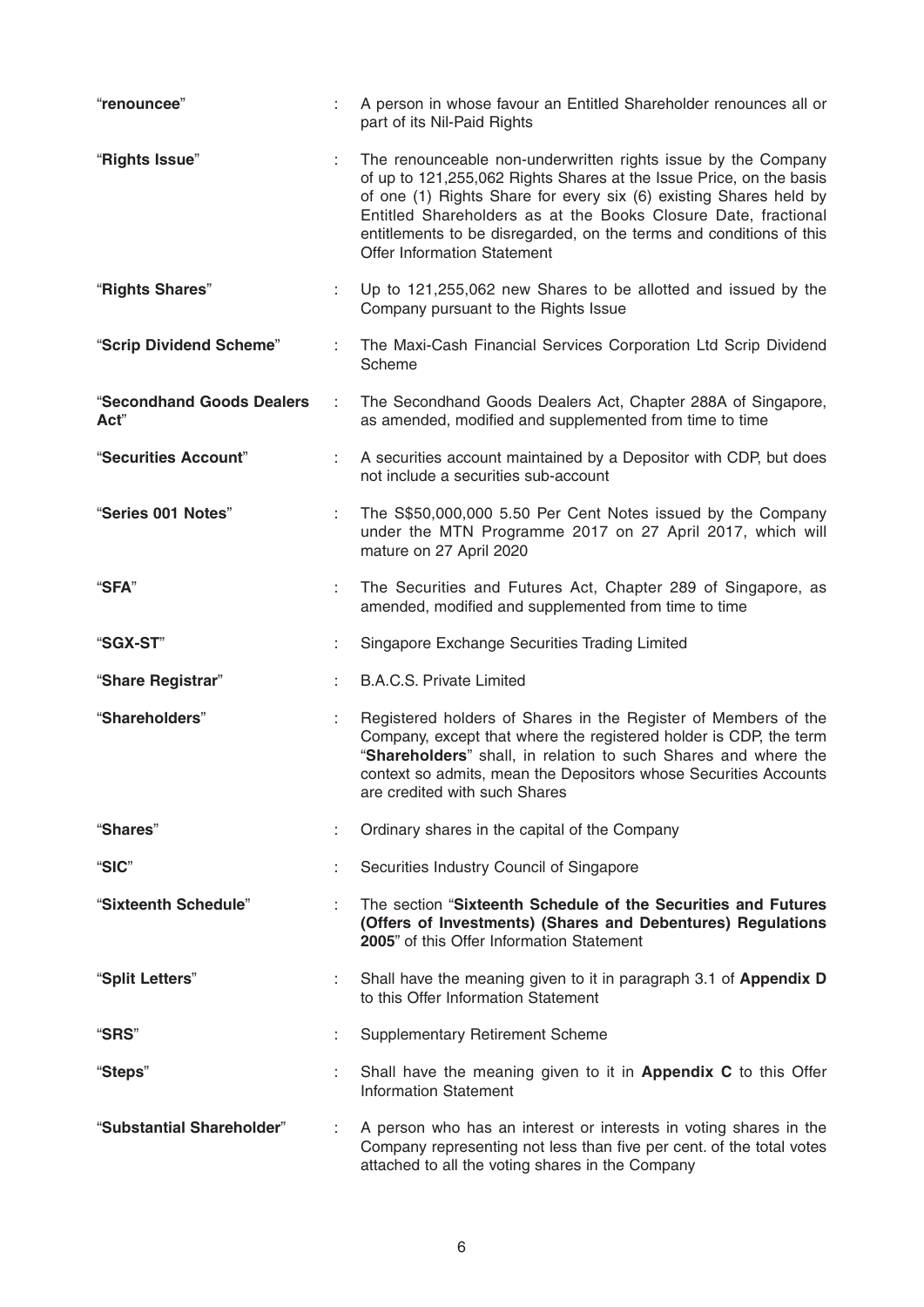| "Transaction Record"                       | ٠. | Shall have the meaning given to it in <b>Appendix C</b> to this Offer<br>Information Statement                 |
|--------------------------------------------|----|----------------------------------------------------------------------------------------------------------------|
| "Trust Deed"                               |    | Shall have the meaning given to it in paragraph 9(h) of Part IV<br>"Key Information" of the Sixteenth Schedule |
| "%" or "per cent"                          |    | Per centum or percentage                                                                                       |
| "S\$" or "Singapore dollar"<br>and "cents" |    | Singapore dollars and cents, respectively, being the lawful currency<br>of the Republic of Singapore           |

The terms "**Depositor**" and "**Depository Agent**" shall have the meanings ascribed to them in Section 81SF of the SFA.

The term "**subsidiary**" shall have the meaning ascribed to it in Section 5 of the Companies Act.

Words importing the singular shall, where applicable, include the plural and *vice versa* and words importing the masculine gender shall, where applicable, include the feminine and neuter genders and *vice versa.* References to persons shall, where applicable, include any individual, company, corporation, firm, partnership, joint venture, association, organisation, institution, trust or agency, whether or not having a separate legal personality.

The headings of this Offer Information Statement are inserted for convenience only and shall be ignored in construing this Offer Information Statement.

Any reference to a time of day in this Offer Information Statement, the ARE, the ARS and the PAL shall be a reference to Singapore time unless otherwise stated. Any reference to a date and/or time in this Offer Information Statement, the ARE, the ARS and the PAL in relation to the Rights Issue (including but not limited to the Closing Date and the last dates and times for splitting, acceptance and payment, renunciation and payment, and excess application and payment) shall include such other dates(s) and/or time(s) as may be announced from time to time by or on behalf of the Company.

Any reference in this Offer Information Statement, the ARE, the ARS and the PAL to any enactment is a reference to that enactment for the time being amended or re-enacted. Any term defined under the Companies Act, the SFA, the Catalist Rules or such statutory modification thereof and used in this Offer Information Statement shall, where applicable, have the meaning ascribed to it under the Companies Act, the SFA, the Catalist Rules or such statutory modification thereof, as the case may be, unless otherwise provided.

Any discrepancies in figures included in this Offer Information Statement between the amounts listed and the totals thereof are due to rounding. Accordingly, figures shown as totals in this Offer Information Statement may not be an arithmetic aggregation of the figures that precede them.

Any reference to "**we**", "**us**" and "**our**" in this Offer Information Statement is a reference to the Company, the Group, as the context requires, or any member of the Group.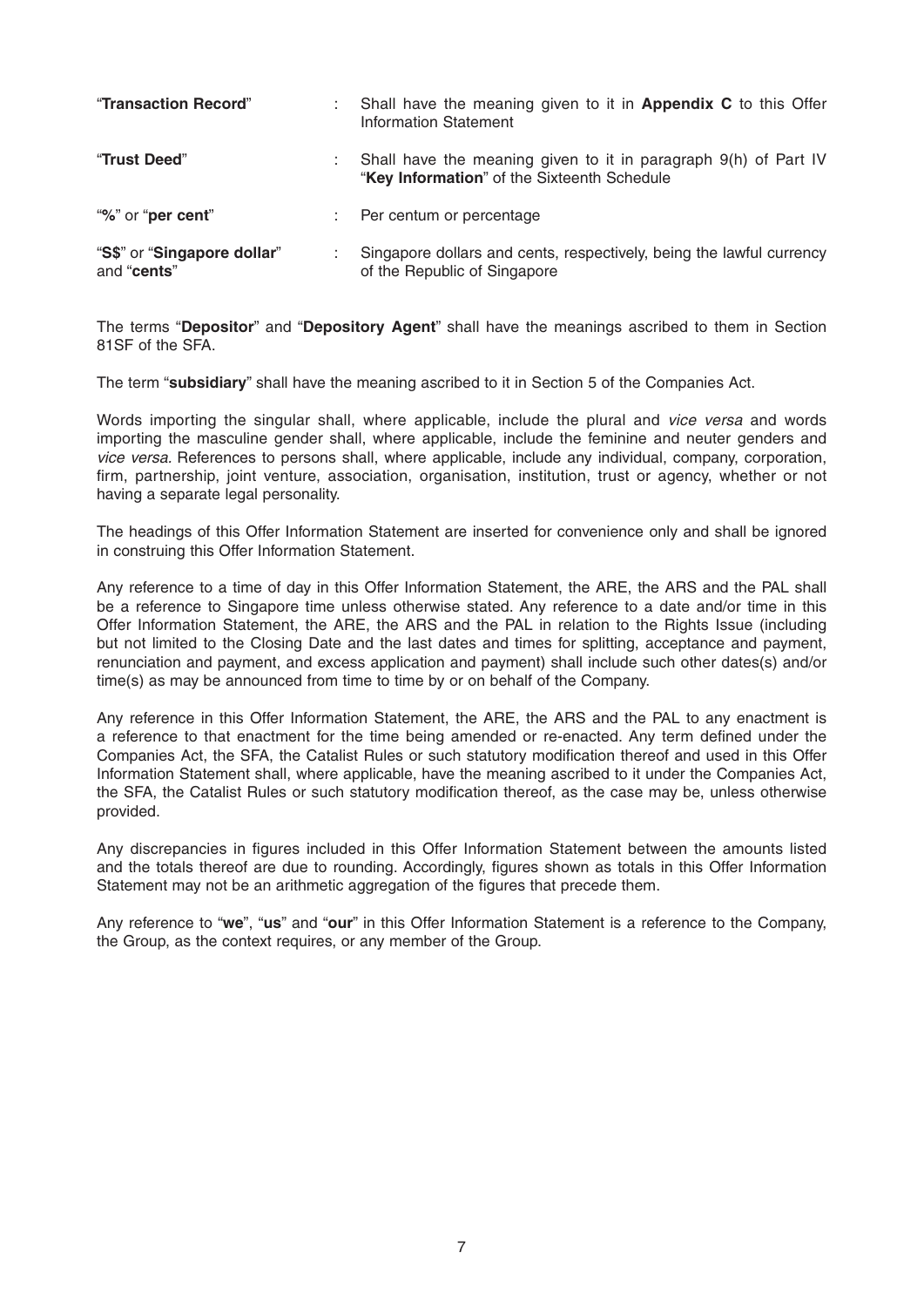## **SUMMARY OF THE RIGHTS ISSUE**

The following is a summary of the principal terms and conditions of the Rights Issue and is derived from, and should be read in conjunction with, the full text of this Offer Information Statement, and is qualified in its entirety by reference to information appearing elsewhere in this Offer Information Statement.

| <b>Basis of provisional allotment</b>                    |   | The Rights Issue is made on a renounceable basis to Entitled<br>Shareholders on the basis of one (1) Rights Share for every<br>six (6) existing Shares standing to the credit of the Securities<br>Accounts of the Entitled Depositors or held by Entitled<br>Scripholders, as the case may be, as at the Books Closure Date,<br>fractional entitlements to be disregarded. |  |
|----------------------------------------------------------|---|-----------------------------------------------------------------------------------------------------------------------------------------------------------------------------------------------------------------------------------------------------------------------------------------------------------------------------------------------------------------------------|--|
| <b>Number of Rights Shares to be</b><br>issued           | ÷ | Based on 727,530,373 Shares in issue as at the Books Closure<br>Date, and assuming the Rights Issue is fully subscribed, the<br>Company will issue up to 121,255,062 Rights Shares.                                                                                                                                                                                         |  |
| <b>Issue Price</b>                                       |   | S\$0.170 for each Rights Share, payable in full on acceptance<br>and/or application.                                                                                                                                                                                                                                                                                        |  |
|                                                          |   | The Issue Price:                                                                                                                                                                                                                                                                                                                                                            |  |
|                                                          |   | (i)<br>represents a discount of approximately 6.7% to the<br>volume-weighted average price of S\$0.1823 per Share for<br>trades done on the SGX-ST on 16 May 2017 (being the<br>last trading day on which the Shares were traded on the<br>SGX-ST prior to the release of the announcement relating<br>to the Rights Issue on 16 May 2017); and                             |  |
|                                                          |   | (ii)<br>represents a discount of approximately 5.7% to the<br>theoretical ex-rights price of S\$0.1803 per Share<br>(calculated based on the closing market price of S\$0.1820<br>per Share for trades done on the SGX-ST on 16 May<br>2017).                                                                                                                               |  |
| <b>Status of Rights Shares</b>                           |   | The Rights Shares will, upon allotment and issue, rank pari<br>passu in all respects with the then existing Shares for any<br>dividends, rights, allotments or other distributions, the record<br>date for which falls on or after the date of allotment and issue of<br>the Rights Shares.                                                                                 |  |
| Eligibility to participate in the<br><b>Rights Issue</b> |   | Please refer to the section "Eligibility of Shareholders to<br>Participate in the Rights Issue" of this Offer Information<br>Statement.                                                                                                                                                                                                                                     |  |
| <b>Listing of the Rights Shares</b>                      |   | On 31 May 2017, the Company obtained a listing and quotation<br>notice from the SGX-ST for the listing of and quotation for the<br>Rights Shares on Catalist, subject to the Company's compliance<br>with the SGX-ST's listing requirements.                                                                                                                                |  |
|                                                          |   | The listing and quotation notice from the SGX-ST is not to be<br>taken as an indication of the merits of the Rights Issue, the<br>Rights Shares, the Company, its subsidiaries and their securities.                                                                                                                                                                        |  |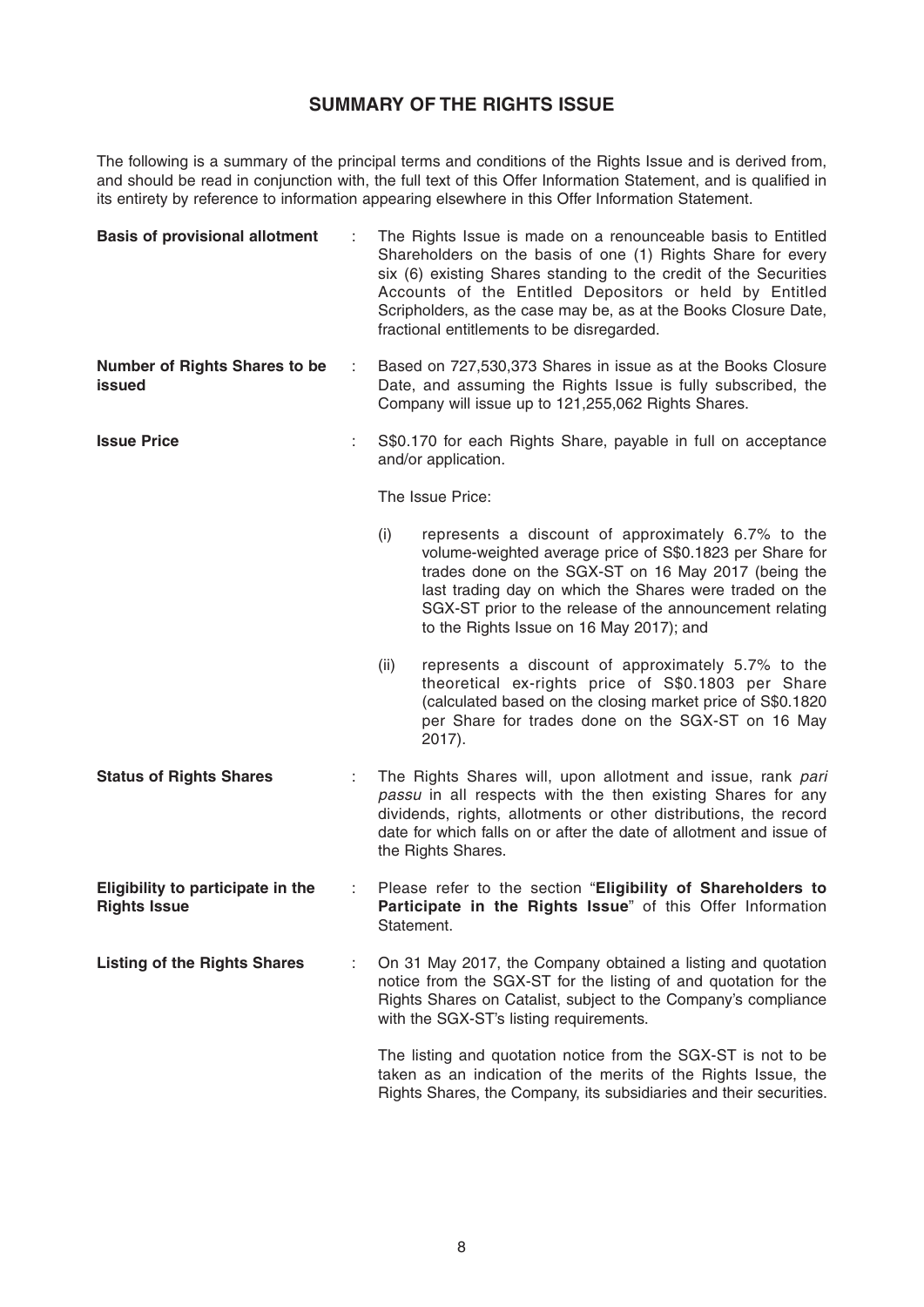**Trading of the Rights Shares** : Upon the listing of and quotation for the Rights Shares on Catalist, the Rights Shares will be traded on Catalist under the book-entry (scripless) settlement system. All dealings in and transactions (including transfers) in relation to the Rights Shares effected through the SGX-ST and/or CDP shall be made in accordance with CDP's "Terms and Conditions for Operation of Securities Accounts with The Central Depository (Pte) Limited", as the same may be amended from time to time, copies of which are available from CDP.

> For the purposes of trading on Catalist, each board lot of Shares will comprise 100 Shares.

**Trading of Nil-Paid Rights** : Entitled Depositors who wish to trade all or part of their Nil-Paid Rights on Catalist can do so during the Nil-Paid Rights trading period.

> Entitled Depositors should note that the Nil-Paid Rights will be tradable in board lots of 100. Entitled Depositors who wish to trade in lot sizes other than board lots of 100 can do so on the SGX-ST's Unit Share Market.

**Acceptance, excess application** : Entitled Shareholders will be at liberty to accept, decline, **and payment procedures renounce or, in the case of Entitled Depositors, trade, in whole** or in part, their Nil-Paid Rights, and are eligible to apply for excess Rights Shares.

> Fractional entitlements to the Rights Shares will be disregarded in arriving at the Shareholders' entitlements and will, together with such Rights Shares that are not validly taken up by Entitled Shareholders or their respective renouncee(s) or Purchaser(s), any unsold Nil-Paid Rights of Foreign Shareholders and any Rights Shares that are otherwise not allotted for whatever reason, in accordance with the terms and conditions contained in this Offer Information Statement, the ARE, the ARS, the PAL and (if applicable) the Constitution of the Company, be aggregated and used to satisfy excess Rights Shares applications (if any), or disposed of or otherwise dealt with in such manner as the Directors may, in their absolute discretion, deem fit for the benefit of the Company. In the allotment of excess Rights Shares, preference will be given to Shareholders for the rounding of odd lots, and Directors and Substantial Shareholders who have control or influence over the Company in connection with the day-to-day affairs of the Company or the terms of the Rights Issue, or have representation (direct or through a nominee) on the board of Directors of the Company will rank last in priority for rounding of odd lots and allotment of excess Rights Shares.

> For the avoidance of doubt, only Entitled Shareholders (and not Purchasers or renouncees) shall be entitled to apply for excess Rights Shares.

> The procedures for, and the terms and conditions applicable to, acceptances, renunciations, splittings, and/or sales of the Nil-Paid Rights and for the applications for excess Rights Shares, including the different modes of acceptance or application and payment, are contained in **Appendices B to D** to this Offer Information Statement and in the ARE, the ARS and the PAL.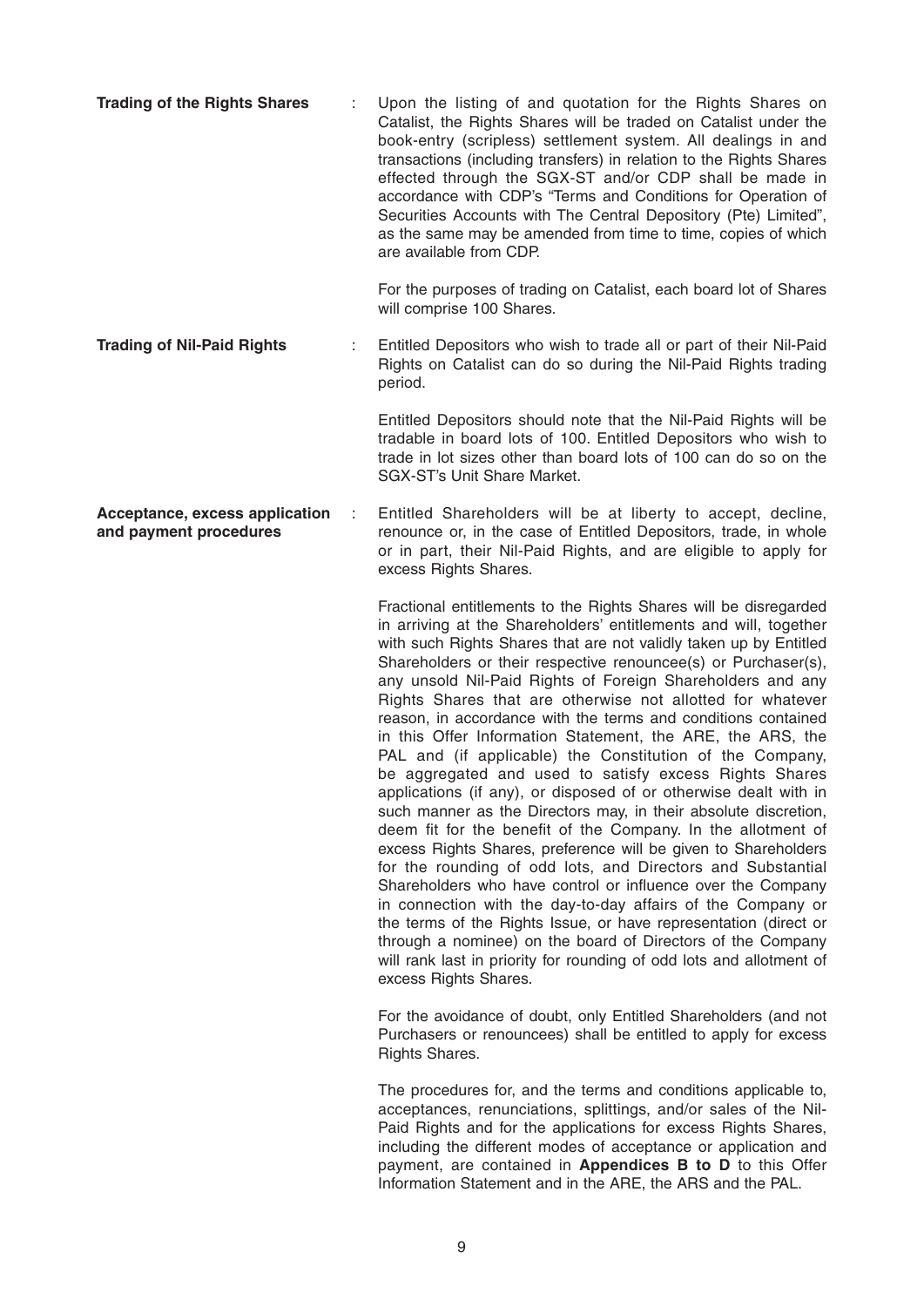| <b>Estimated proceeds</b> |   | In the event that all the Rights Shares are fully subscribed, the<br>estimated amount of the proceeds of the Rights Issue (net of<br>estimated cost and expenses incurred in connection with the<br>Rights Issue of approximately S\$0.2 million) is expected to be<br>approximately S\$20.4 million.                                                                                                       |  |
|---------------------------|---|-------------------------------------------------------------------------------------------------------------------------------------------------------------------------------------------------------------------------------------------------------------------------------------------------------------------------------------------------------------------------------------------------------------|--|
| Use of proceeds           |   | The Company intends to utilise the net proceeds of the Rights<br>Issue as follows:                                                                                                                                                                                                                                                                                                                          |  |
|                           |   | (i)<br>approximately S\$10.0 million for its secured lending<br>business; and                                                                                                                                                                                                                                                                                                                               |  |
|                           |   | (ii)<br>the balance of the net proceeds of approximately S\$10.4<br>million will be used for general corporate and working<br>capital purposes including but not limited to (a) operating<br>costs and (b) making strategic investments and/or<br>acquisitions if opportunities arise.                                                                                                                      |  |
|                           |   | Pending the deployment of the net proceeds from the Rights<br>Issue, such proceeds may be deposited with banks and/<br>or financial institutions, invested in short term money market<br>instruments and/or marketable securities, and/or used for any<br>other purposes on a short term basis, as the Directors may, in<br>their absolute discretion, deem appropriate in the interests of the<br>Company. |  |
| <b>Use of CPF funds</b>   |   | As the Shares are not registered under the CPF Investment<br>Scheme, monies in CPF Investment Accounts cannot be used<br>for the payment of the Issue Price to accept Nil-Paid Rights or to<br>apply for excess Rights Shares.                                                                                                                                                                              |  |
| Non-underwritten          | ÷ | The Rights Issue will not be underwritten.                                                                                                                                                                                                                                                                                                                                                                  |  |
| <b>Governing law</b>      |   | Laws of the Republic of Singapore.                                                                                                                                                                                                                                                                                                                                                                          |  |
| <b>Risk Factors</b>       |   | Investing in the Rights Shares involves risks. Please refer to the<br>section "Risk Factors" in Appendix A to this Offer Information<br>Statement for details.                                                                                                                                                                                                                                              |  |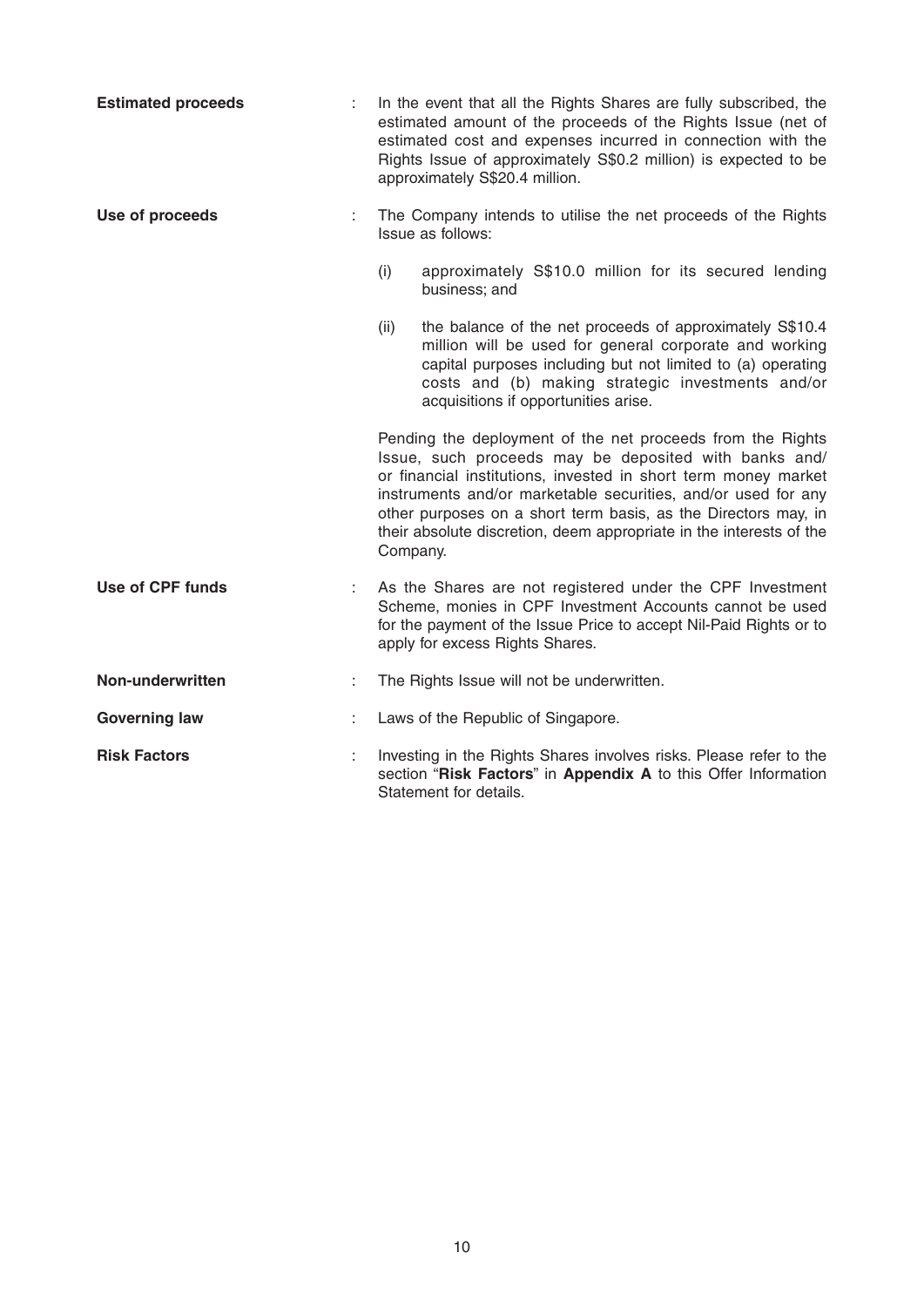## **ELIGIBILITY OF SHAREHOLDERS TO PARTICIPATE IN THE RIGHTS ISSUE**

### **1. ENTITLED SHAREHOLDERS**

 Entitled Shareholders are entitled to participate in the Rights Issue and to receive this Offer Information Statement, together with the ARE or the PAL, as the case may be, and other accompanying documents at their respective Singapore addresses. Entitled Depositors who do not receive this Offer Information Statement and the ARE may obtain them from CDP during the period from the date the Rights Issue commences up to the Closing Date. Entitled Scripholders who do not receive this Offer Information Statement and the PAL may obtain them from the Share Registrar during the period from the date the Rights Issue commences up to the Closing Date.

 Entitled Shareholders will be provisionally allotted Rights Shares under the Rights Issue on the basis of their shareholdings in the Company as at the Books Closure Date, fractional entitlements to be disregarded. Entitled Shareholders are at liberty to accept, decline, renounce or, in the case of Entitled Depositors, trade, in whole or in part, their Nil-Paid Rights, and are eligible to apply for additional Rights Shares in excess of their provisional allotments under the Rights Issue. Fractional entitlements to the Rights Shares will be disregarded in arriving at the Shareholders' entitlements and will, together with such entitlements that are not allotted or taken up for any reason, be aggregated and used to satisfy applications (if any) for excess Rights Shares or otherwise disposed of or dealt with in such manner as the Directors may, in their absolute discretion, deem fit in the interest of the Company.

 In the allotment of any excess Rights Shares, preference will be given to Shareholders for the rounding of odd lots, and Directors and Substantial Shareholders who have control or influence over the Company in connection with the day-to-day affairs of the Company or the terms of the Rights Issue, or have representation (direct or through a nominee) on the board of Directors of the Company will rank last in priority for rounding of odd lots and allotment of excess Rights Shares. For the avoidance of doubt, only Entitled Shareholders (and not Purchasers or the renouncees of Entitled Shareholders) shall be entitled to apply for excess Rights Shares.

### (a) Entitled Depositors

 Entitled Depositors should note that all notices and documents will be sent to their last registered addresses with CDP. Entitled Depositors are reminded that any request to CDP to update their records or to effect any change in address must reach CDP at 9 North Buona Vista Drive, #01-19/20 The Metropolis, Singapore 138588, at least three (3) Market Days before the Books Closure Date.

### (b) Entitled Scripholders

 Entitled Scripholders should note that all correspondences and notices will be sent to their last registered addresses with the Share Registrar. Entitled Scripholders are reminded that any request to the Share Registrar to update their records or effect any change in address must reach Maxi-Cash Financial Services Corporation Ltd. c/o the Share Registrar, B.A.C.S. Private Limited at 8 Robinson Road #03-00, ASO Building, Singapore 048544, at least three (3) Market Days before the Books Closure Date.

 Entitled Scripholders are encouraged to open Securities Accounts with CDP if they have not already done so and to deposit their share certificates with CDP prior to the Books Closure Date so that their Securities Accounts may be credited by CDP with their Shares and the Nil-Paid Rights. Entitled Scripholders should note that their Securities Accounts will only be credited with the Shares on the 12<sup>th</sup> Market Day from the date of lodgment of the share certificates with CDP or such other date as CDP may determine.

 **All dealings in and transactions of the Nil-Paid Rights through Catalist will be effected under the book-entry (scripless) settlement system. Accordingly, the PALs to be issued to Entitled Scripholders will not be valid for delivery pursuant to trades done on Catalist.**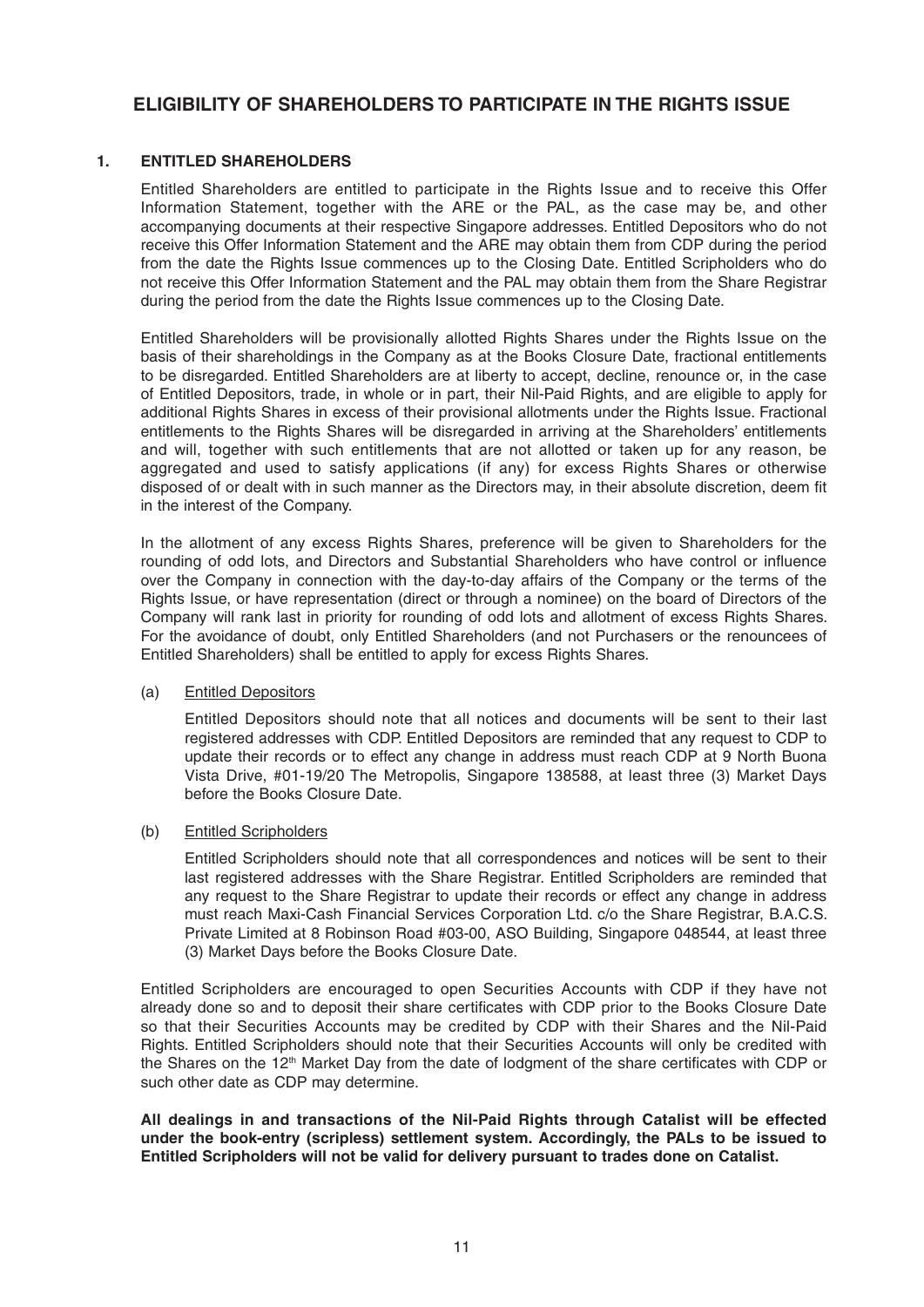The procedures for, and the terms and conditions applicable to, acceptance, splitting, renunciation and/or sale of the Nil-Paid Rights and for the application for excess Rights Shares, including the different modes of acceptance or application and payment, are contained in **Appendices B to D** to this Offer Information Statement and in the ARE, the ARS and the PAL.

 Notwithstanding the foregoing, investors should note that the offer and sale of, or exercise or acceptance of, or subscription for, Nil-Paid Rights and Rights Shares to or by persons located or resident in jurisdictions other than Singapore may be restricted or prohibited by the laws of the relevant jurisdiction. Crediting of Nil-Paid Rights to any Securities Account, the receipt of any Nil-Paid Rights, or receipt of this Offer Information Statement and/or any of its accompanying documents, will not constitute an offer or sale in those jurisdictions in which it will be illegal to make such offer or sale, or where such offer or sale will otherwise violate the securities laws of such jurisdictions or be restricted or prohibited. The Company reserves absolute discretion in determining whether any person may participate in the Rights Issue.

### **2. FOREIGN SHAREHOLDERS**

 This Offer Information Statement and its accompanying documents have not been and will not be registered, lodged or filed in any jurisdiction other than in Singapore. The distribution of this Offer Information Statement and its accompanying documents may be prohibited or restricted (either absolutely or subject to various securities requirements, whether legal or administrative, being complied with) in certain jurisdictions under the relevant securities laws of those jurisdictions. For practical reasons and in order to avoid any violation of the securities legislation applicable in jurisdictions other than Singapore, the Rights Shares will not be offered to and this Offer Information Statement and its accompanying documents have not been and will not be despatched to Foreign Shareholders or into any jurisdictions outside Singapore.

 **Accordingly, Foreign Shareholders will not be allowed to participate in the Rights Issue. No Nil-Paid Rights have been allotted to Foreign Shareholders, and no purported acceptance thereof or application therefor by any Foreign Shareholder will be valid.** This Offer Information Statement and its accompanying documents will also not be despatched to Foreign Purchasers. Foreign Purchasers who wish to accept the Nil-Paid Rights credited to their Securities Accounts should make the necessary arrangements with their Depository Agents or stockbrokers in Singapore. Further, any renouncee of an Entitled Scripholder, whose address as stated in the PAL is outside Singapore, will not be entitled to accept the Nil-Paid Rights renounced to him. The Company reserves the right to reject any acceptances of the Rights Shares and/or applications for excess Rights Shares where it believes, or has reason to believe, that such acceptance and/or application may violate the applicable legislation of any jurisdiction.

 The Company reserves the right to treat as invalid any ARE, ARS or PAL which (a) appears to the Company or its agents to have been executed in any jurisdiction outside Singapore or which the Company believes or has reason to believe may violate the applicable legislation of such jurisdiction; (b) provides an address outside Singapore for the receipt of the share certificates(s) for the Rights Shares or which requires the Company to despatch the share certificates(s) to an address in any jurisdiction outside Singapore; or (c) purports to exclude any deemed representation or warranty required by the terms of this Offer Information Statement, the ARE, the ARS or the PAL.

 It is the responsibility of any person (including, without limitation, custodians, nominees and trustees) outside Singapore wishing to take up their provisional allotment of Rights Shares or apply for excess Rights Shares under the Rights Issue to satisfy himself as to the full observance of the laws of any relevant territory in connection therewith, including the obtaining of any governmental or other consents which may be required, the compliance with other necessary formalities and the payment of any issue, transfer or other taxes due in such territories. The comments set out in this section are intended as a general guide only and any Foreign Shareholder who is in doubt as to his position should consult his professional advisers without delay.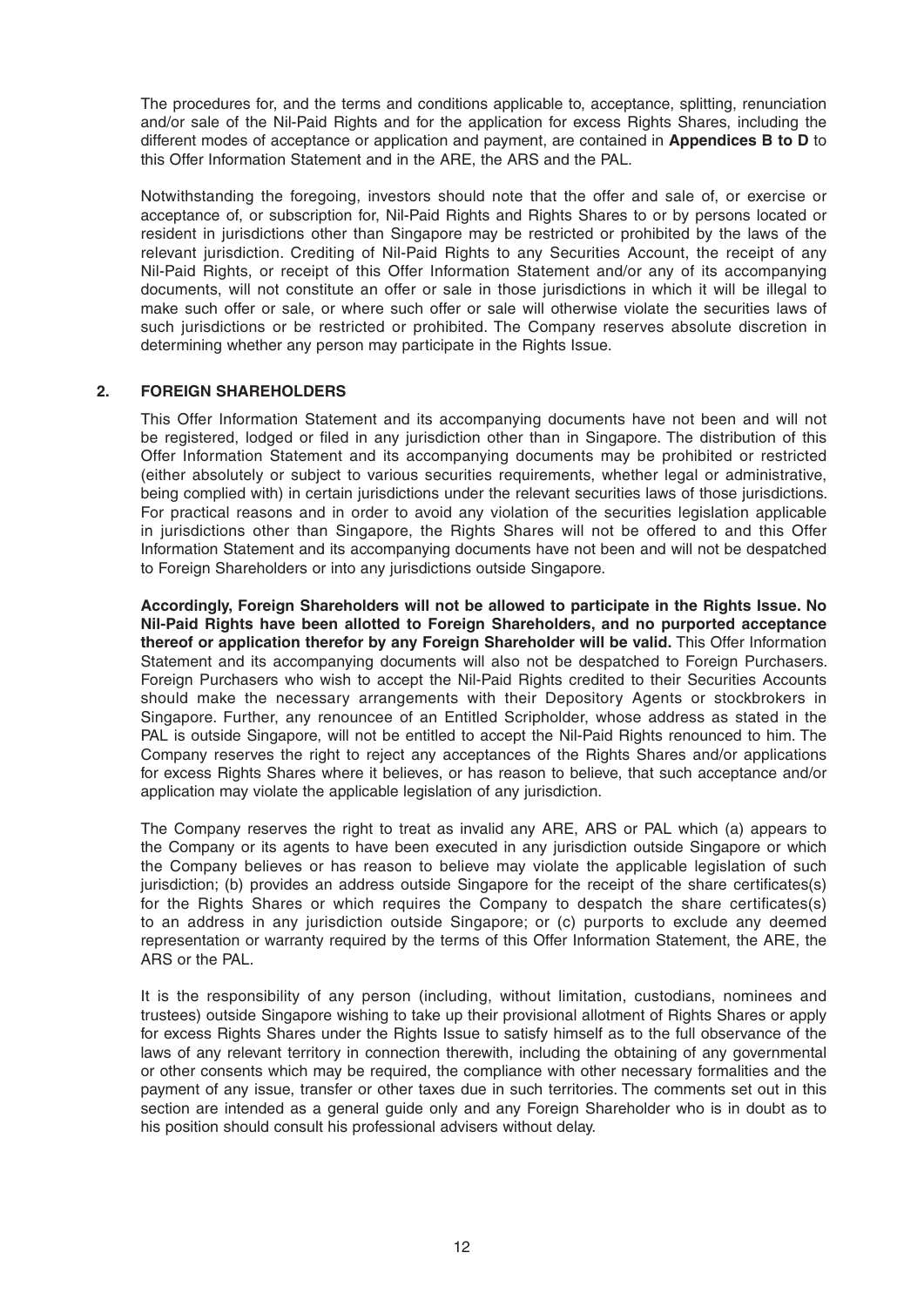Receipt of this Offer Information Statement, a PAL, ARE or ARS, or the crediting of Nil-Paid Rights or Rights Shares to a Securities Account will not constitute an offer in those jurisdictions in which it would be illegal to make an offer and, in those circumstances, this Offer Information Statement and the PALs, AREs or ARSs must be treated as sent for information only and should not be copied or redistributed. No person receiving a copy of this Offer Information Statement, a PAL, ARE or ARS and/or a credit of Nil-Paid Rights or Rights Shares to a Securities Account in any territory other than Singapore may treat the same as constituting an invitation or offer to him or her, nor should he or she in any event use any such PAL, ARE or ARS and/or accept any credit of Nil-Paid Rights or Rights Shares to a Securities Account unless, in the relevant territory, such an invitation or offer could lawfully be made to him or her and such PAL, ARE or ARS and/or credit of Nil-Paid Rights or Rights Shares to a Securities Account could lawfully be used or accepted, and any transaction resulting from such use or acceptance could be effected, without contravention of any registration or other legal or regulatory requirements.

 Persons (including, without limitation, custodians, nominees and trustees) receiving a copy of this Offer Information Statement and/or a PAL, ARE or ARS or whose Securities Accounts are credited with Nil-Paid Rights should not distribute or send the same or transfer Nil-Paid Rights in or into any jurisdiction where to do so would or might contravene local securities laws or regulations. If this Offer Information Statement, a PAL, ARE or ARS or a credit of Nil-Paid Rights is received by any person in any such territory, or by his agent or nominee, he must not seek to take up the Nil-Paid Rights, and renounce such PAL, ARE or ARS or transfer the Nil-Paid Rights unless the Company determines that such actions would not violate applicable legal or regulatory requirements. Any person (including, without limitation, custodians, nominees and trustees) who forwards this Offer Information Statement, or a PAL, ARE or ARS or transfers Nil-Paid Rights into any such territories (whether pursuant to a contractual or legal obligation or otherwise) should draw the recipient's attention to the contents of this section as well as relevant sections of this Offer Information Statement.

 If it is practicable to do so, arrangements may, at the absolute discretion of the Company, be made for the Nil-Paid Rights which would otherwise have been provisionally allotted to Foreign Shareholders to be sold "nil-paid" on Catalist as soon as practicable after commencement of trading of Nil-Paid Rights. Such sales will, however, only be effected if the Company, in its absolute discretion, determines that a premium can be obtained from such sales after taking into account expenses to be incurred in relation thereto.

 The net proceeds from all such sales, after deduction of all expenses therefrom, will be pooled and thereafter distributed to Foreign Shareholders in proportion to their respective shareholdings or, as the case may be, the number of Shares standing to the credit of their respective Securities Accounts as at the Books Closure Date and sent to them by ordinary post at their own risk, provided that where the amount of net proceeds to be distributed to any single Foreign Shareholder is less than S\$10.00, the Company shall be entitled to retain or deal with such net proceeds as the Directors may, in their absolute discretion, deem fit in the interest of the Company and no Foreign Shareholder shall have any claim whatsoever against the Company, the Sponsor, CDP, the Share Registrar and/or their respective officers in connection therewith. Where such Nil-Paid Rights are sold "nil-paid" on Catalist, they will be sold at such price or prices as the Company may, in its absolute discretion, decide and no Foreign Shareholder shall have any claim whatsoever against the Company, the Sponsor, CDP, the Share Registrar or their respective officers in respect of such sales or the proceeds thereof, the Nil-Paid Rights or the Rights Shares represented by such Nil-Paid Rights.

 If such Nil-Paid Rights cannot be sold or are not sold on Catalist as aforesaid for any reason by such time as the SGX-ST shall have declared to be the last day for trading of the Nil-Paid Rights, the Rights Shares represented by such Nil-Paid Rights will be issued to satisfy applications for excess Rights Shares (if any) or disposed of or otherwise dealt with in such manner as the Directors may, in their absolute discretion, deem fit in the interest of the Company and no Foreign Shareholder shall have any claim whatsoever against the Company, the Sponsor, CDP, the Share Registrar and/or their respective officers in connection therewith.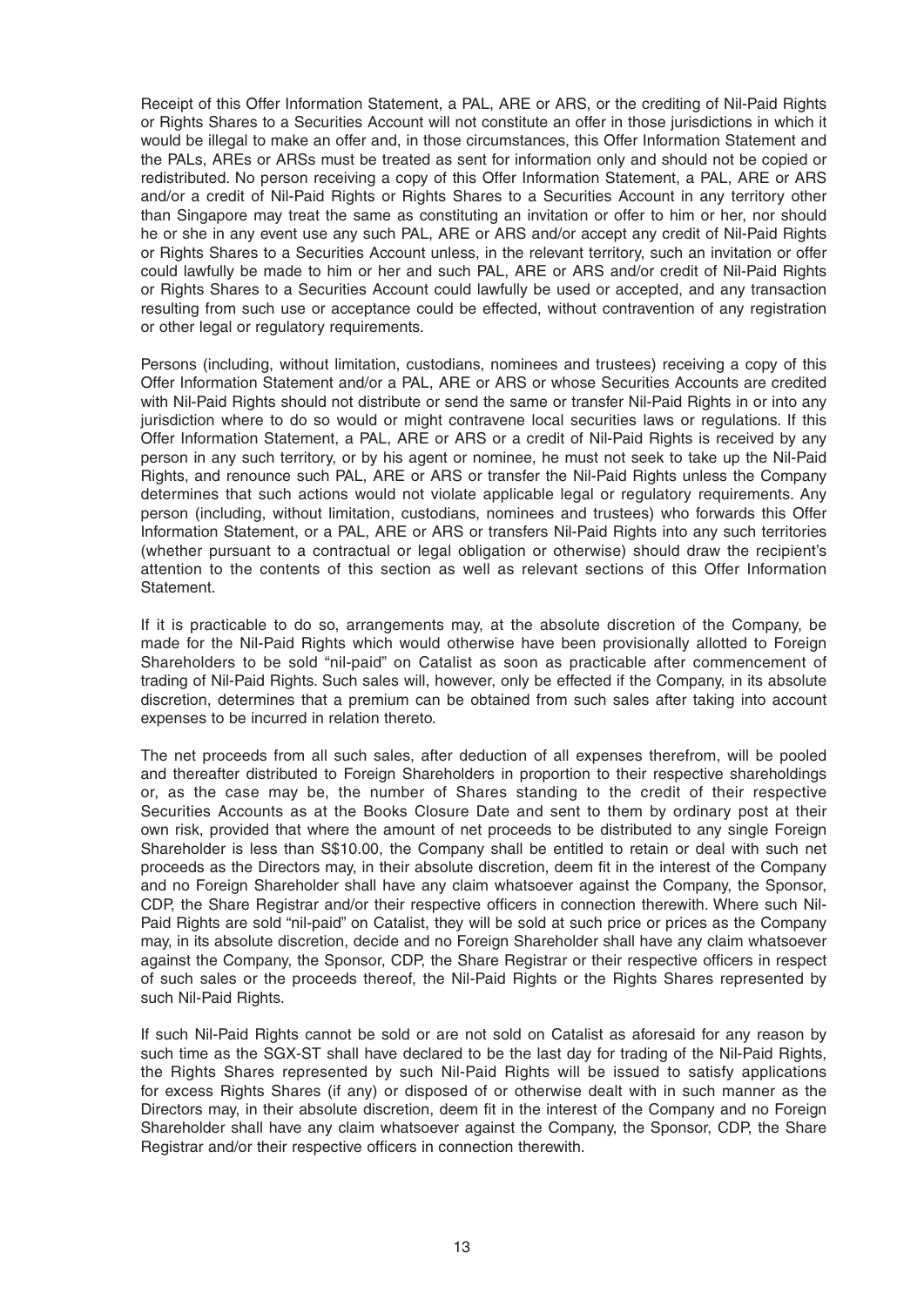Shareholders should note that the special arrangements described above will apply only to Foreign Shareholders. However, the Company reserves the right to make similar arrangements for the Nil-Paid Rights which would otherwise have been allotted to certain Entitled Shareholders to be sold "nil-paid" on the SGX-ST as soon as practicable after dealings in the Nil-Paid Rights commence, where the beneficial holders of such Rights are restricted or prohibited by the laws of the jurisdiction in which they are located or resident from participating in the Rights Issue.

 **SHAREHOLDERS WITH REGISTERED ADDRESSES OUTSIDE SINGAPORE WHO WISH TO PARTICIPATE IN THE RIGHTS ISSUE SHOULD HAVE PROVIDED CDP (AT 9 NORTH BUONA VISTA DRIVE, #01-19/20 THE METROPOLIS, SINGAPORE 138588) OR THE SHARE REGISTRAR (AT 8 ROBINSON ROAD #03-00, ASO BUILDING, SINGAPORE 048544), AS THE CASE MAY BE, WITH ADDRESSES IN SINGAPORE FOR THE SERVICE OF NOTICES AND DOCUMENTS, AT LEAST THREE (3) MARKET DAYS PRIOR TO THE BOOKS CLOSURE DATE.**

 **Notwithstanding anything herein, Entitled Shareholders and/or any other person having possession of this Offer Information Statement and/or its accompanying documents are advised to inform themselves of and to observe any legal requirements applicable thereto at their own expense and without liability to the Company and the Sponsor. No person in any territory outside Singapore receiving this Offer Information Statement and/ or its accompanying documents may treat the same as an offer, invitation or solicitation to subscribe for any Rights Shares unless such offer, invitation or solicitation could lawfully be made without violating any regulatory or legal requirements in such territory. In circumstances where an invitation or offer would contravene any registration or other legal or regulatory requirements, this Offer Information Statement, the ARE, the ARS or the PAL must be treated as sent for information only and should not be copied or redistributed.**

 Depositors should note that all correspondences will be sent to their last registered Singapore mailing addresses with CDP. Depositors should note that any request to CDP to update its records or to effect any change in address should have reached CDP at 9 North Buona Vista Drive, #01- 19/20 The Metropolis, Singapore 138588, at least three (3) Market Days before the Books Closure Date. Shareholders whose Shares are registered in their own names (not being Depositors) who do not presently have an address in Singapore for the service of notices and documents and who wish to be eligible to participate in the Rights Issue should have provided such an address in Singapore by notifying Maxi-Cash Financial Services Corporation Ltd. c/o the Share Registrar, B.A.C.S. Private Limited at 8 Robinson Road #03-00, ASO Building, Singapore 048544, at least three (3) Market Days before the Books Closure Date.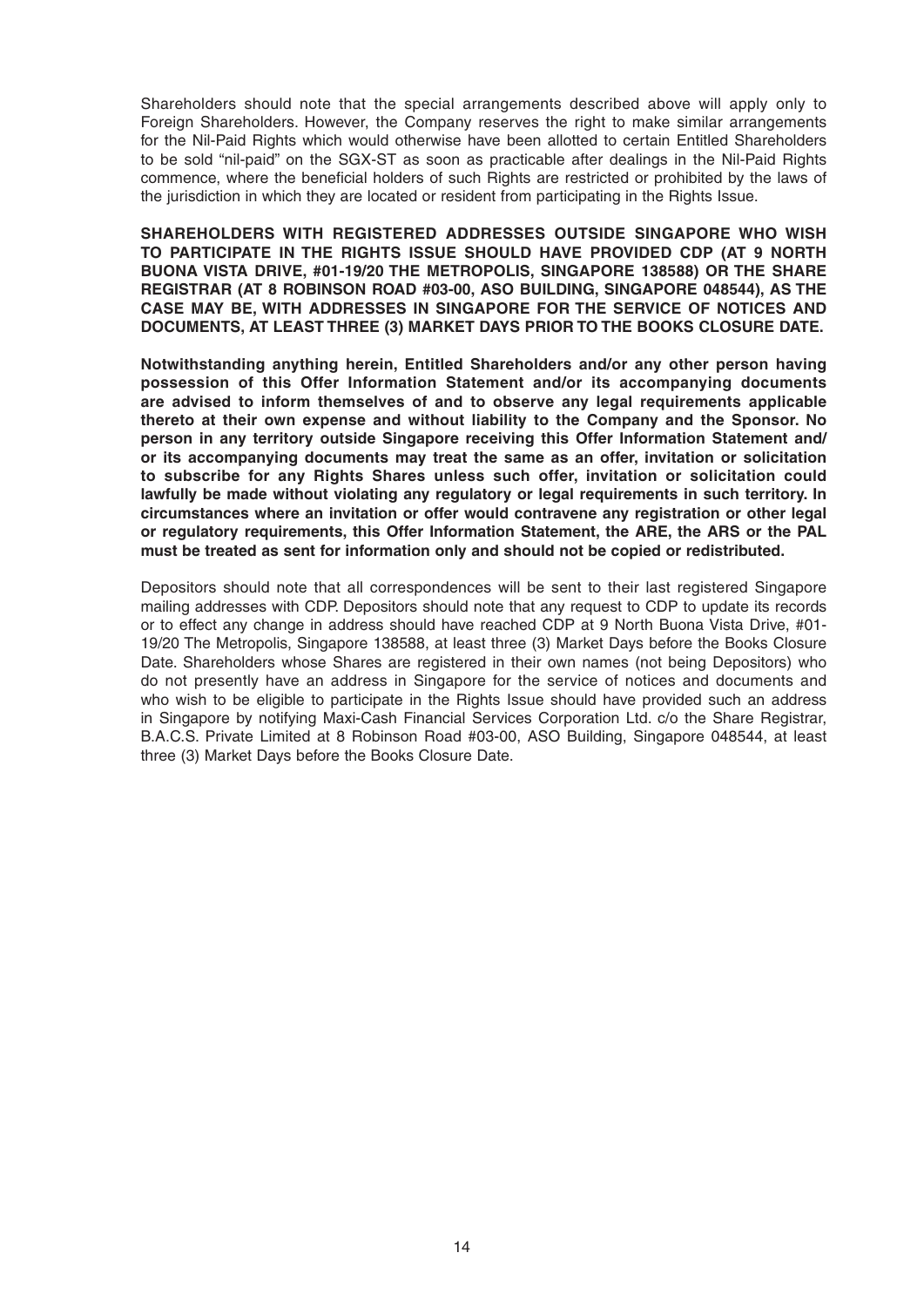## **EXPECTED TIMETABLE OF KEY EVENTS**

| Shares traded ex-rights                                                                                          |                                          | 8 June 2017 from 9.00 a.m.                                                                                            |
|------------------------------------------------------------------------------------------------------------------|------------------------------------------|-----------------------------------------------------------------------------------------------------------------------|
| <b>Books Closure Date</b>                                                                                        |                                          | 12 June 2017 at 5.00 p.m.                                                                                             |
| Despatch of Offer Information Statement, the<br>ARE and the PAL (as the case may be) to Entitled<br>Shareholders | tion is                                  | 15 June 2017                                                                                                          |
| Commencement of acceptance of and payment for<br><b>Rights Shares</b>                                            | $1 - 1$                                  | 15 June 2017 at 9.00 a.m.                                                                                             |
| Commencement of trading of Nil-Paid Rights                                                                       | t in                                     | 15 June 2017 at 9.00 a.m.                                                                                             |
| Last date and time for splitting and trading of Nil-<br>Paid Rights                                              | $1 - 1$                                  | 23 June 2017 at 5.00 p.m.                                                                                             |
| Last date and time for acceptance of and payment<br>for Rights Shares                                            | $1 - 1$                                  | 30 June 2017 at 5.00 p.m. (or 9.30 p.m. for<br>Electronic Applications through ATMs of<br><b>Participating Banks)</b> |
| Last date and time for renunciation of and<br>payment for Rights Shares                                          | $1 - 1$                                  | 30 June 2017 at 5.00 p.m.                                                                                             |
| Last date and time for application and payment for<br>excess Rights Shares                                       | $1 - 1$                                  | 30 June 2017 at 5.00 p.m. (or 9.30 p.m. for<br>Electronic Applications through ATMs of<br>Participating Banks)        |
| Expected date for issuance of the Rights Shares                                                                  | ÷                                        | 6 July 2017                                                                                                           |
| Expected date when the Securities Accounts<br>of Entitled Depositors are credited with Rights<br><b>Shares</b>   | $1 - 1$                                  | 10 July 2017                                                                                                          |
| Expected date for refund of unsuccessful<br>applications (if made through CDP)                                   | $\mathbb{E}[\mathbf{r}_i, \mathbf{r}_j]$ | 10 July 2017                                                                                                          |
| Expected date and time for the listing and<br>commencement of trading of Rights Shares                           | D.                                       | 10 July 2017 from 9.00 a.m.                                                                                           |

Pursuant to Rule 820(1) of the Catalist Rules, the Rights Issue will not be withdrawn after the Shares have commenced ex-rights trading. The Shares commenced ex-rights trading on 8 June 2017 from 9.00 a.m. .

**The above timetable is indicative only and is subject to change. As at the date of this Offer**  Information Statement, the Company does not expect the timetable to be modified. However, **the Company may, with the approval of the SGX-ST, the Sponsor and/or CDP, modify the above timetable subject to any limitations under any applicable laws. In such an event, the Company will publicly announce the same through a SGXNET announcement to be posted on the website of the SGX-ST at http://www.sgx.com.**

**Note:**

<sup>1.</sup> For investors who hold Shares under the SRS, or through finance companies or Depository Agents, such investors will receive notification letter(s) from their respective approved banks in which they hold their SRS accounts, or respective finance companies or Depository Agents. Such investors should refer to these notification letter(s) for details of the last date and time to submit applications for the Nil-Paid Rights to their respective approved banks, finance companies or Depository Agents. Any acceptance and/or application for the Nil-Paid Rights made directly by these investors to CDP, the Share Registrar or the Company or through Electronic Applications at ATMs of Participating Banks, will be rejected.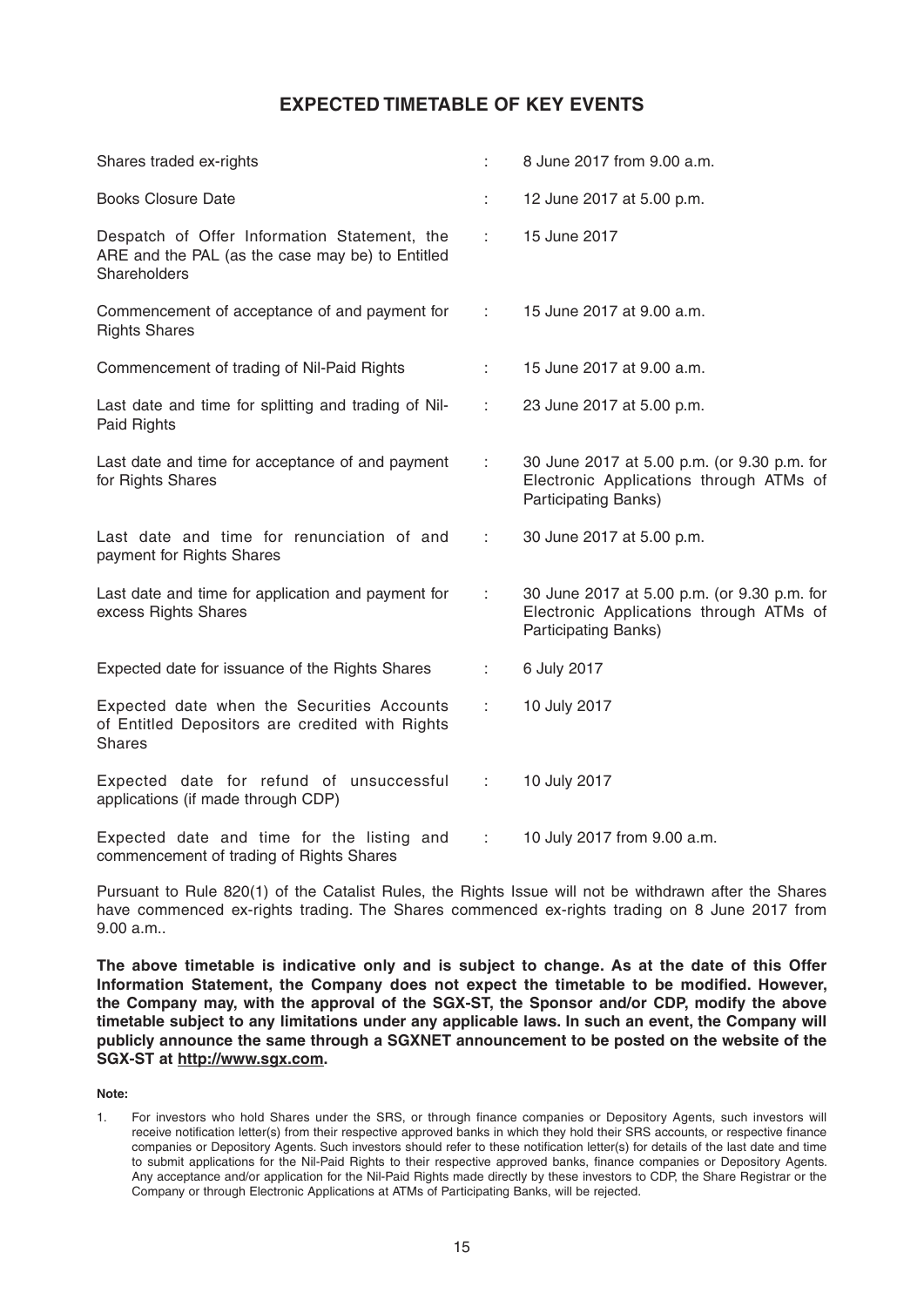## **TRADING**

### **1. Listing of and Quotation of the Rights Shares**

 A listing and quotation notice has been obtained from the SGX-ST on 31 May 2017 for the listing of and quotation for the Rights Shares on Catalist, subject to the Company's compliance with the SGX-ST's listing requirements. The listing and quotation notice from the SGX-ST is not to be taken as an indication of the merits of the Rights Issue, the Rights Shares, the Company, its subsidiaries and their securities.

 Upon the listing of and quotation for the Rights Shares on Catalist, the Rights Shares will be traded on Catalist under the book-entry (scripless) settlement system. All dealings in and transactions (including transfers) of the Rights Shares and the Nil-Paid Rights effected through the SGX-ST and/or CDP shall be made in accordance with CDP's "Terms and Conditions for Operation of Securities Accounts with The Central Depository (Pte) Limited", as the same may be amended from time to time, copies of which are available from CDP.

### **2. Scripless Trading for Entitled Shareholders**

 To facilitate scripless trading, Entitled Scripholders and their renouncees who wish to accept the Rights Shares provisionally allotted to them and (if applicable) apply for excess Rights Shares, and who wish to trade the Rights Shares issued to them on Catalist under the book-entry (scripless) settlement system, should open and maintain Securities Accounts with CDP in their own names (if they do not already maintain such Securities Accounts) in order that the number of Rights Shares and, if applicable, the excess Rights Shares that may be allotted and issued to them may be credited by CDP into their Securities Accounts.

 Entitled Scripholders and their renouncees who wish to accept the Rights Shares and/or apply for excess Rights Shares and have their Rights Shares credited into their Securities Accounts must fill in their Securities Account numbers and/or NRIC/passport numbers (for individuals) or registration numbers (for corporations) in the relevant forms comprised in the PAL.

Entitled Scripholders and their renouncees who fail to fill in their Securities Account numbers and/or NRIC/passport numbers (for individuals) or registration numbers (for corporations) or who provide incorrect or invalid Securities Account numbers and/or NRIC/passport numbers (for individuals) or registration numbers (for corporations) or whose particulars provided in the forms comprised in the PAL differ from those particulars in their Securities Accounts currently maintained with CDP, will be issued physical share certificates in their own names, for the Rights Shares allotted to them, and if applicable, the excess Rights Shares allotted to them, **which will be**  forwarded to them by ordinary post at their own risk. Such physical share certificates, if issued, will not be valid for delivery pursuant to trades done on Catalist under the book-entry (scripless) settlement system, although they will continue to be *prima facie* evidence of legal title.

 If an Entitled Scripholder's address stated in the PAL is different from his address registered with CDP, he must inform CDP of his updated address promptly, failing which the notification letter on successful allotment and other correspondence will be sent to his address last registered with CDP.

A holder of physical share certificate(s) or an Entitled Scripholder who has not deposited his share certificate(s) with CDP, but wishes to trade on Catalist, must deposit his share certificate(s) with CDP, together with the duly executed instrument(s) of transfer in favour of CDP, pay the applicable fees and have his Securities Account credited with the number of Rights Shares and/or Shares, as the case may be, before he can effect the desired trade.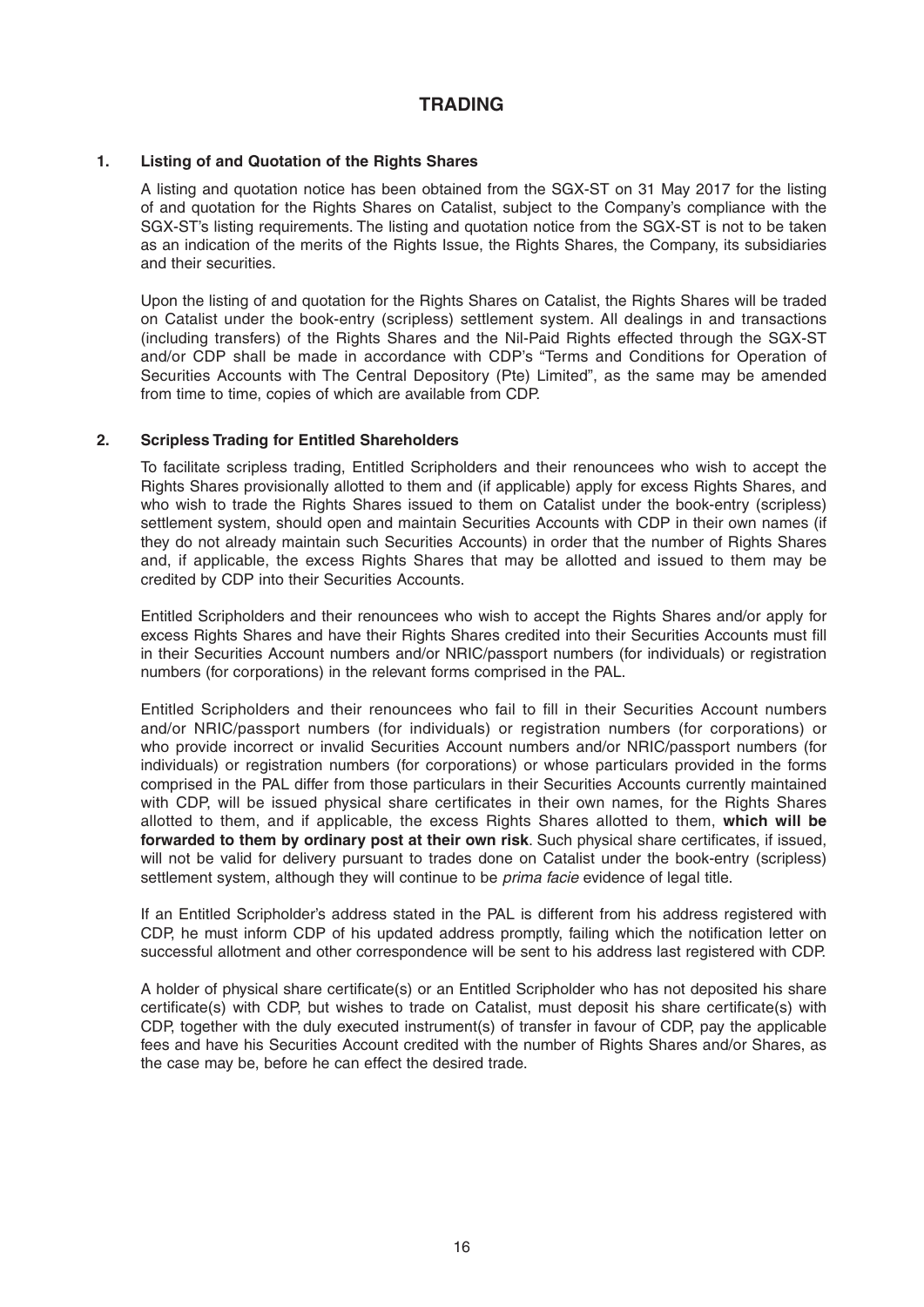### **3. Trading of Odd Lots**

### **Entitled Shareholders should note that the Rights Issue may result in them holding odd lots of Shares (that is, lots other than board lots of 100 Shares).**

 Entitled Depositors who wish to trade all or part of their Nil-Paid Rights on Catalist should note that the Nil-Paid Rights will be tradable in board lots, each board lot comprising provisional allotments of 100 Rights Shares, or any other board lot size as the SGX-ST may require. Entitled Depositors who wish to trade in lot sizes other than board lots of 100 can do so on the SGX-ST's Unit Share Market. Such Entitled Depositors may start trading in their Nil-Paid Rights as soon as dealings therein commence on Catalist.

 Following the Rights Issue, Shareholders who hold odd lots of Shares and who wish to trade in odd lots on Catalist should note that they are able to do so on the SGX-ST's Unit Share Market. The market for trading of such odd lots may be illiquid. There is no assurance that Shareholders who hold odd lots of Shares will be able to acquire such number of Shares required to make up a board lot, or to dispose of their odd lots (whether in part or in whole) on the SGX-ST's Unit Share Market.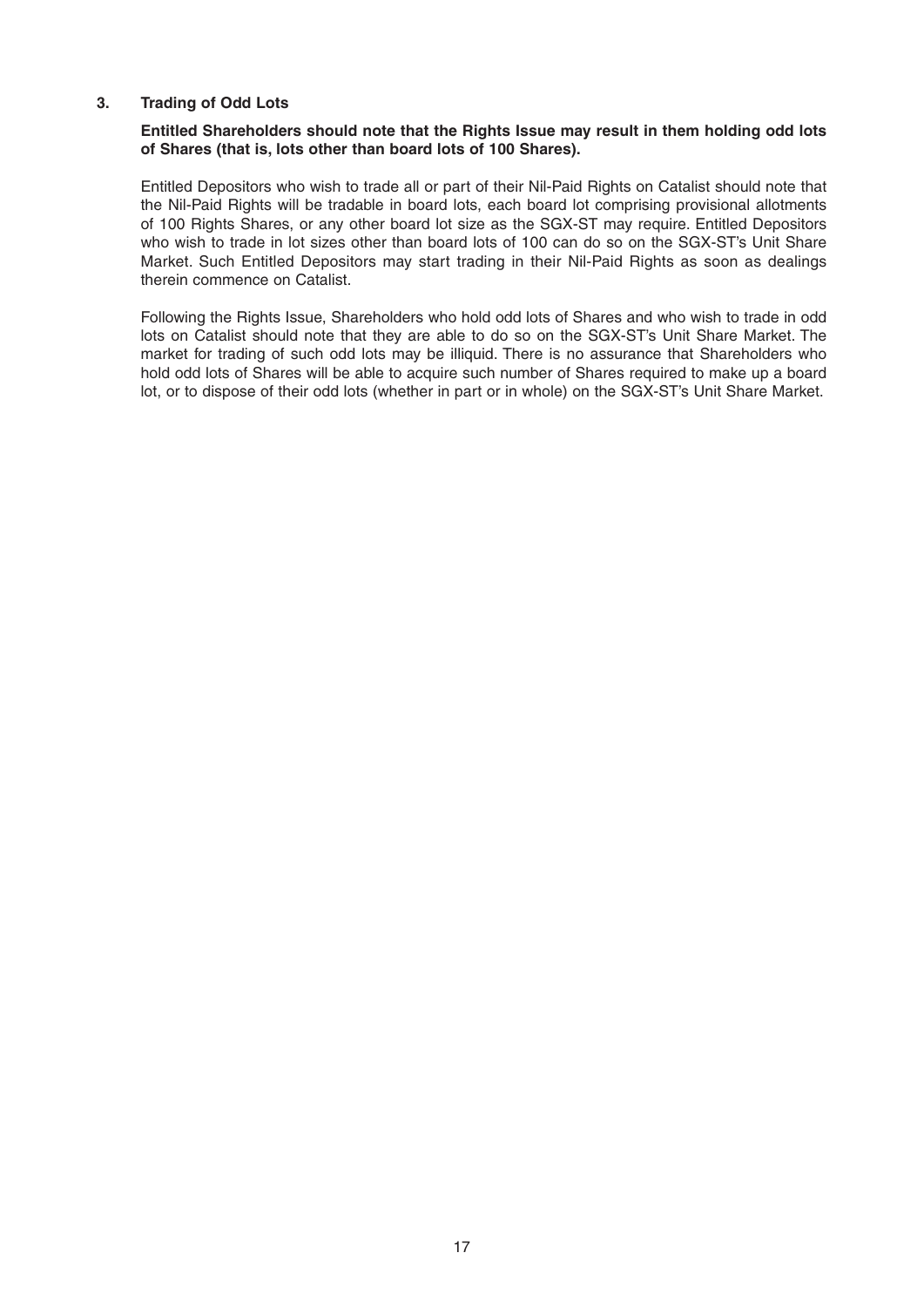## **CAUTIONARY NOTE ON FORWARD-LOOKING STATEMENTS**

All statements contained in this Offer Information Statement, statements made in press releases and oral statements that may be made by the Company or its officers, Directors or employees acting on its behalf, that are not statements of historical fact, constitute "forward-looking statements". Some of these statements can be identified by words that have a bias towards the future or are forward-looking such as "anticipate", "believe", "could", "estimate", "expect", "forecast", "if", "intend", "may", "plan", "possible", "probable", "project", "should", "will" and "would" or similar words. However, these words are not the exclusive means of identifying forward-looking statements. All statements regarding the Group's expected financial position, operations, results, business strategy, plans and future prospects are forward-looking statements.

These forward-looking statements, including but not limited to statements as to the Group's revenue and profitability, prospects, future plans and other matters discussed in this Offer Information Statement regarding matters that are not historical facts, are only predictions. These forward-looking statements involve known and unknown risks, uncertainties and other factors that may cause the Group's actual, future results, performance or achievements to be materially different from any future results, performance or achievements expected, expressed or implied by such forward-looking statements.

Given the risks (both known and unknown), uncertainties and other factors that may cause the Group's actual future results, performance or achievements to be materially different from that expected, expressed or implied by the forward-looking statements in this Offer Information Statement, undue reliance must not be placed on these statements. The Group's actual results, performance or achievements may differ materially from those anticipated in these forward-looking statements. Neither the Company nor any other person represents or warrants that the Group's actual future results, performance or achievements will be as discussed in those statements.

Further, the Company disclaims any responsibility to update any of those forward-looking statements or publicly announce any revisions to those forward-looking statements to reflect future developments, events or circumstances for any reason, even if new information becomes available or other events occur in the future. However, the Company may make an announcement to the SGX-ST and, if required, lodge a supplementary or replacement document with the SGX-ST, acting as agent on behalf of the Authority, in the event, *inter alia,* that it becomes aware of a new development, event or circumstance that has arisen since the lodgment of this Offer Information Statement with the SGX-ST, acting as agent on behalf of the Authority, but before the Closing Date, and that is materially adverse from the point of view of an investor or is required to be disclosed pursuant to law and/or the SGX-ST. The Company is also subject to the Catalist Rules regarding corporate disclosure.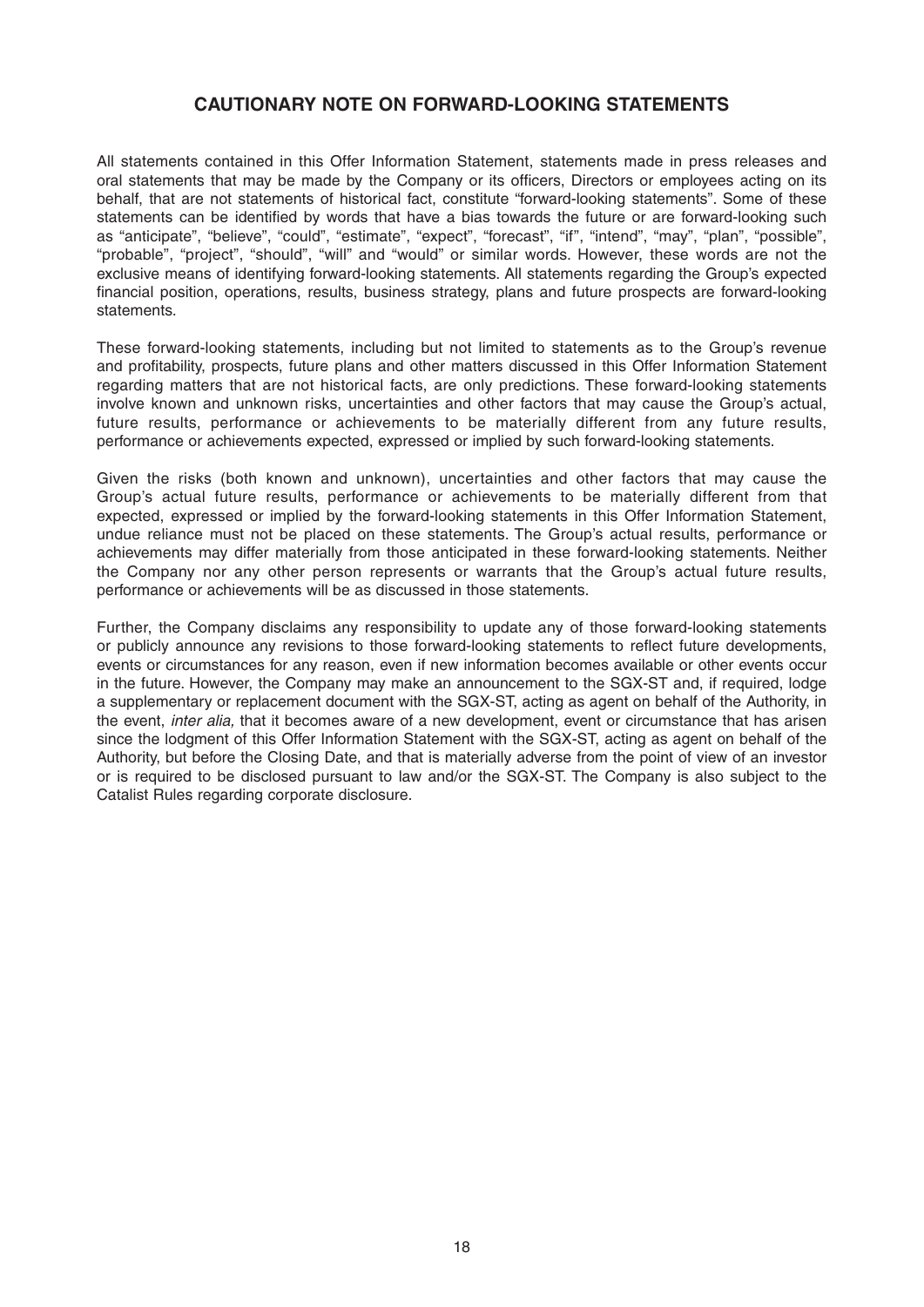## **TAKE-OVER LIMITS**

The Code regulates, among others, the acquisition of ordinary shares of corporations with a primary listing on Catalist, including the Company.

Pursuant to the Code, except with the consent of the SIC, where:

- (a) any person acquires, whether by a series of transactions over a period of time or not, Shares which (taken together with Shares held or acquired by parties acting in concert with him) carry 30.0% or more of the voting rights in the Company; or
- (b) any person who, together with parties acting in concert with him, holds not less than 30.0% but not more than 50.0% of the voting rights of the Company and such person, or any person acting in concert with him, acquires in any period of six (6) months additional Shares carrying more than 1.0% of the voting rights of the Company,

such person must extend a mandatory take-over offer immediately for all the remaining Shares in the Company which carry voting rights in accordance with the provisions of the Code. In addition to such person, each of the principal members of the group of persons acting in concert with him may, according to the circumstances of the case, have the obligation to extend an offer.

**Shareholders who are in doubt as to their obligations, if any, to make a mandatory take-over offer under the Code as a result of any acquisition of the Rights Shares pursuant to the Rights Issue or the acceptance of the Nil-Paid Rights and/or the application for excess Rights Shares, should consult the SIC and/or their professional advisers immediately.**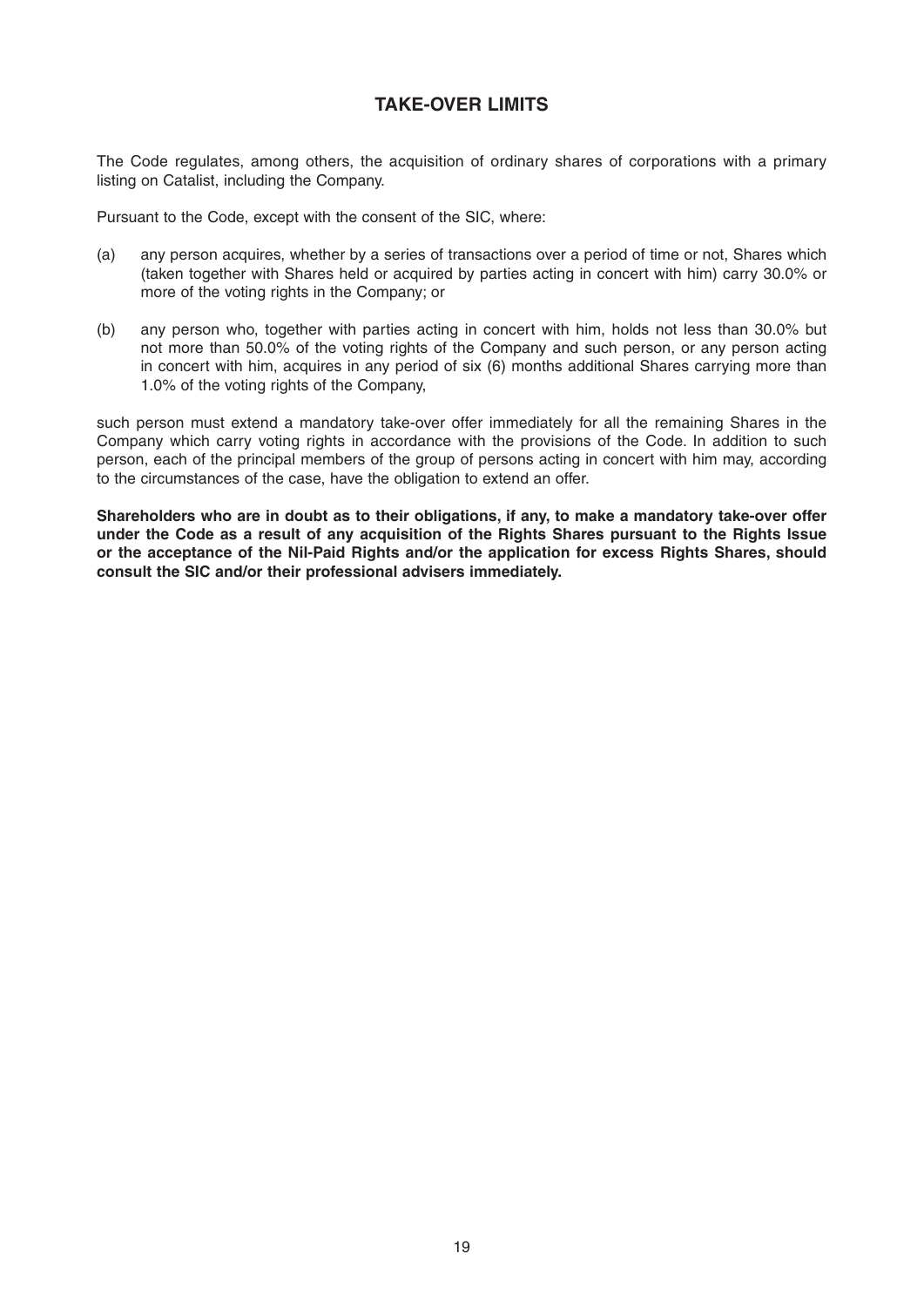## **SIXTEENTH SCHEDULE OF THE SECURITIES AND FUTURES (OFFERS OF INVESTMENTS) (SHARES AND DEBENTURES) REGULATIONS 2005**

## **PART II** – **IDENTITY OF DIRECTORS, ADVISERS AND AGENTS Directors**

| 1. | Provide the names and addresses of each of the directors or equivalent persons of the<br>relevant entity. |                                                                 |  |  |  |  |  |
|----|-----------------------------------------------------------------------------------------------------------|-----------------------------------------------------------------|--|--|--|--|--|
|    | <b>Name of Director</b>                                                                                   | <b>Address</b>                                                  |  |  |  |  |  |
|    | Koh Wee Seng                                                                                              | 55 Ubi Avenue 1<br>#07-10 and #07-14 Ubi 55<br>Singapore 408935 |  |  |  |  |  |
|    | Ng Leok Cheng                                                                                             | 55 Ubi Avenue 1<br>#07-10 and #07-14 Ubi 55<br>Singapore 408935 |  |  |  |  |  |
|    | Koh Lee Hwee                                                                                              | 55 Ubi Avenue 1<br>#07-10 and #07-14 Ubi 55<br>Singapore 408935 |  |  |  |  |  |
|    | Ko Lee Meng                                                                                               | 55 Ubi Avenue 1<br>#07-10 and #07-14 Ubi 55<br>Singapore 408935 |  |  |  |  |  |
|    | Tan Keh Yan, Peter                                                                                        | 55 Ubi Avenue 1<br>#07-10 and #07-14 Ubi 55<br>Singapore 408935 |  |  |  |  |  |
|    | Lee Sai Sing                                                                                              | 55 Ubi Avenue 1<br>#07-10 and #07-14 Ubi 55<br>Singapore 408935 |  |  |  |  |  |
|    | Goh Bee Leong                                                                                             | 55 Ubi Avenue 1<br>#07-10 and #07-14 Ubi 55<br>Singapore 408935 |  |  |  |  |  |
|    | Tan Soo Kiang                                                                                             | 55 Ubi Avenue 1<br>#07-10 and #07-14 Ubi 55<br>Singapore 408935 |  |  |  |  |  |

## **Advisers**

### **2. Provide the names and addresses of**

### **(a) the issue manager and underwriter to the offer, if any;**

| Issue Manager of the Rights Issue |  | Not applicable |  |
|-----------------------------------|--|----------------|--|
| Underwriter of the Rights Issue   |  | Not applicable |  |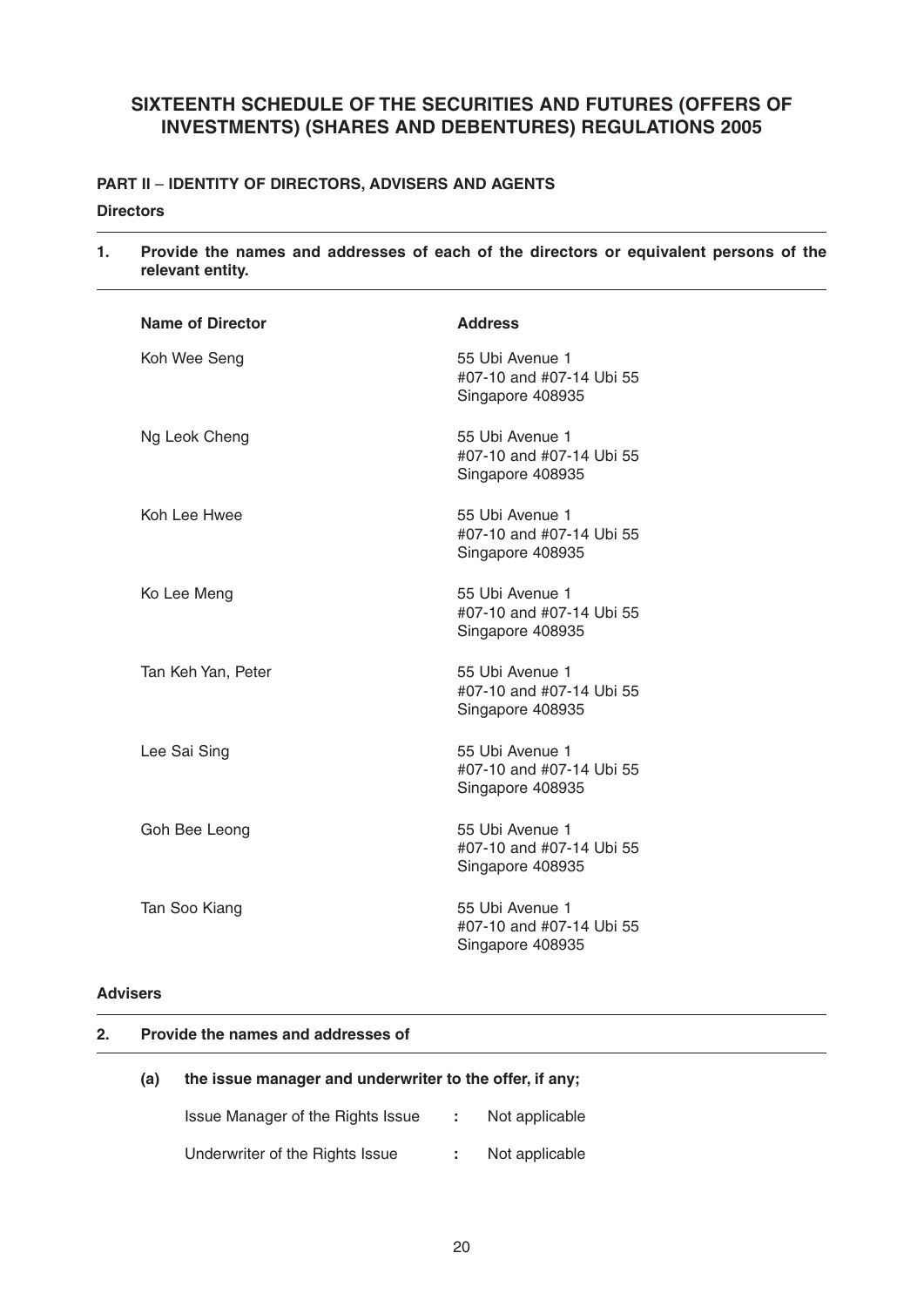### **(b) the legal adviser for or in relation to the offer, if any;**

Legal Adviser to the Company as to Singapore law in relation to the Rights Issue : Shook Lin & Bok LLP 1 Robinson Road #18-00 AIA Tower Singapore 048542

### **Registrars and Agents**

**3. Provide the names and addresses of the relevant entity's registrars, transfer agents and receiving bankers for the securities being offered, where applicable.**

| <b>Share Registrar</b>  |   | <b>B.A.C.S. Private Limited</b><br>8 Robinson Road #03-00<br><b>ASO Building</b><br>Singapore 048544 |
|-------------------------|---|------------------------------------------------------------------------------------------------------|
| <b>Receiving Banker</b> | ٠ | United Overseas Bank Limited<br>80 Raffles Place<br>UOB Plaza 1<br>Singapore 048624                  |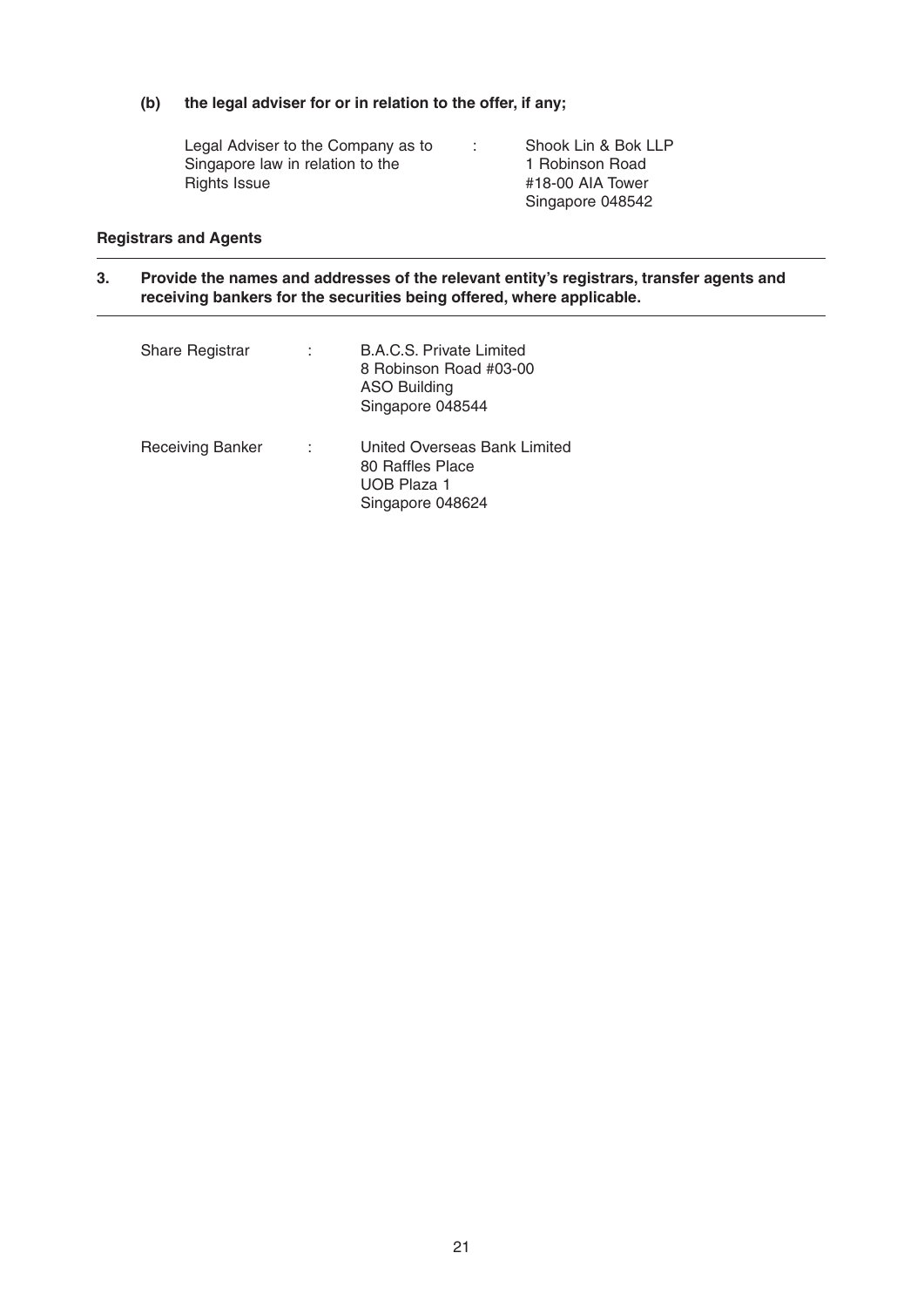### **PART III – OFFER STATISTICS AND TIMETABLE**

### **Offer Statistics**

### **1. For each method of offer, state the number of the securities being offered.**

 Renounceable non-underwritten rights issue of up to 121,255,062 Rights Shares, on the basis of one (1) Rights Share for every six (6) existing Shares held by Entitled Shareholders as at the Books Closure Date, fractional entitlements to be disregarded.

### **Methods and Timetable**

- **2. Provide the information referred to in paragraphs 3 to 7 of this Part to the extent applicable to –**
	- **(a) the offer procedure; and**
	- **(b) where there is more than one group of targeted potential investors and the offer procedure is different for each group, the offer procedure for each group of targeted potential investors.**

Please refer to paragraphs 3 to 7 of Part III "**Offer Statistics and Timetable – Method and Timetable**" of the Sixteenth Schedule.

**3. State the time at, date on, and period during which the offer will be kept open, and the name and address of the person to whom the purchase or subscription applications are to be submitted. If the exact time, date or period is not known on the date of lodgment of the**  offer information statement, describe the arrangements for announcing the definitive time, **date or period. State the circumstances under which the offer period may be extended or shortened, and the duration by which the period may be extended or shortened. Describe the manner in which any extension or early closure of the offer period shall be made public.**

 Please refer to the section "**Expected Timetable of Key Events**" of this Offer Information Statement.

 As at the date of this Offer Information Statement, The Company does not expect the timetable under the section "**Expected Timetable of Key Events**" of this Offer Information Statement to be modified. However, the Company may, with the approval of the SGX-ST, the Sponsor and/or CDP, modify the timetable subject to any limitations under any applicable laws. In such an event, the Company will publicly announce the same through a SGXNET announcement to be posted on the website of the SGX-ST at http://www.sgx.com.

 The procedures for, and terms and conditions applicable to, acceptances, renunciations, splitting and/or sales of the Nil-Paid Rights and for the applications for excess Rights Shares, including the different modes of acceptance or application and payment, are set out in **Appendices B to D** to this Offer Information Statement and in the ARE, the ARS and the PAL (as the case may be).

### **4. State the method and time limit for paying up for the securities and, where payment is to be partial, the manner in which, and dates on which, amounts due are to be paid.**

 The Rights Shares are payable in full upon acceptance and/or application. Details of the methods of payment for the Rights Shares are contained in **Appendices B to D** to this Offer Information Statement and in the ARE, the ARS and the PAL (as the case may be).

 Please refer to the section "**Expected Timetable of Key Events**" of this Offer Information Statement for the last date and time for payment for the Rights Shares and if applicable, excess Rights Shares.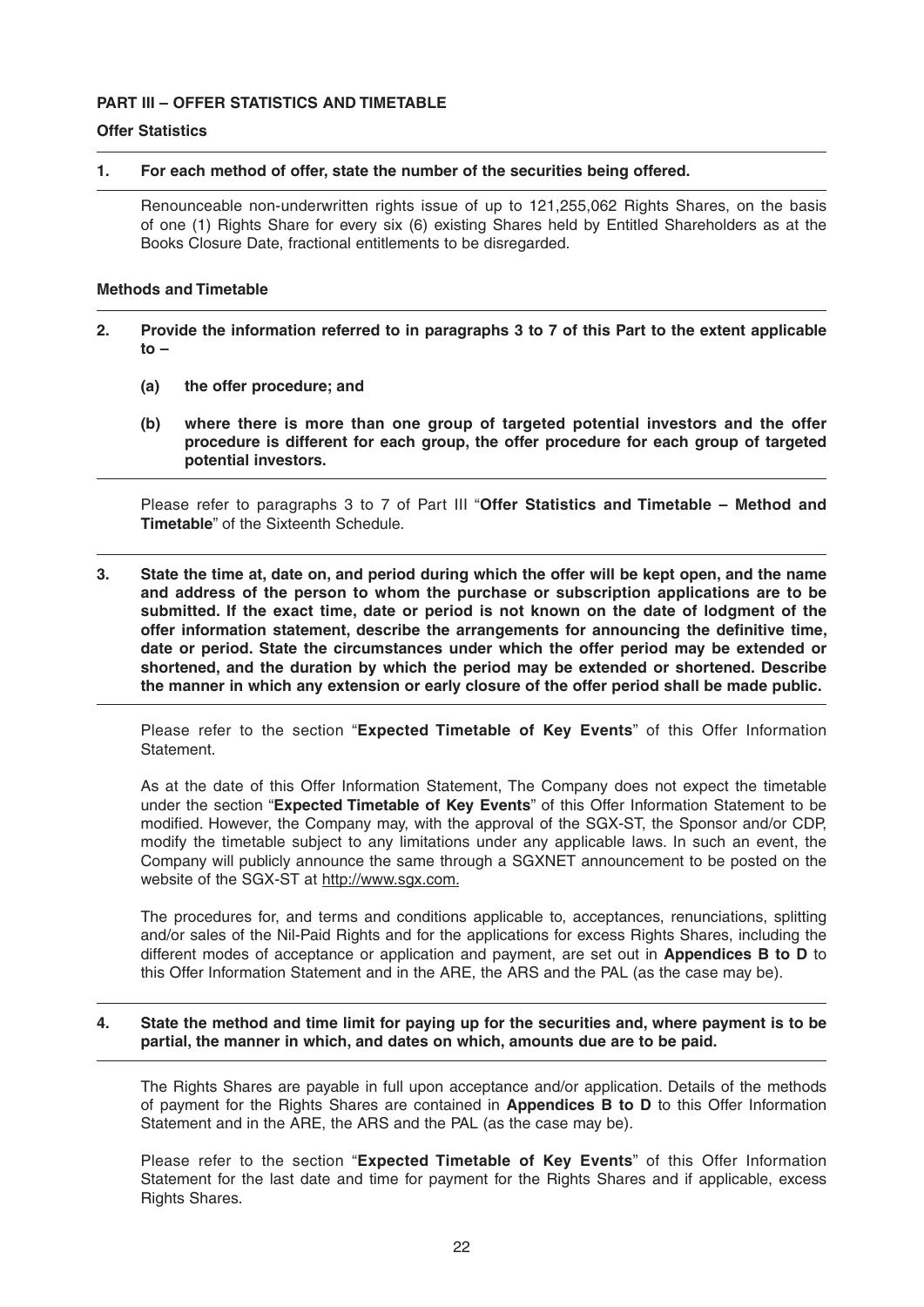- **5. State, where applicable, the methods of and time limits for -**
	- **(a) the delivery of the documents evidencing title to the securities being offered (including temporary documents of title, if applicable) to subscribers or purchasers; and**
	- **(b) the book-entry transfers of the securities being offered in favour of subscribers or purchasers.**

 The Rights Shares will be provisionally allotted to Entitled Shareholders on or about 14 June 2017 by crediting the Nil-Paid Rights to the Securities Accounts of the Entitled Depositors maintained with CDP or through the despatch of the PAL to Entitled Scripholders, based on their respective shareholdings in the Company as at the Books Closure Date.

 In the case of Entitled Scripholders and their renouncees with valid acceptances of Rights Shares and/or (if applicable) successful applications for excess Rights Shares and who have, *inter alia*, failed to furnish or furnished incorrect or invalid Securities Account numbers in the relevant form in the PAL, share certificate(s) representing such number of Rights Shares will be sent by ordinary post, at their own risk, to their mailing addresses in Singapore as maintained in the records of the Share Registrar within 10 Market Days after the Closing Date.

 In the case of Entitled Depositors, Purchasers, Entitled Scripholders and their renouncees with valid acceptances of Rights Shares and/or (if applicable) successful applications for excess Rights Shares and who have furnished valid Securities Account numbers in the relevant form in the PAL, share certificate(s) representing such number of Rights Shares will be sent to CDP within 10 Market Days after the Closing Date and CDP will thereafter credit such number of Rights Shares to their relevant Securities Accounts. CDP will then send a notification letter to the relevant subscribers, at their own risk, stating the number of Rights Shares credited to their Securities Accounts.

 Please refer to **Appendices B to D** to this Offer Information Statement and the ARE, the ARS and the PAL (as the case may be) for further details.

**6. In the case of any pre-emptive rights to subscribe for or purchase the securities being offered, state the procedure for the exercise of any right of pre-emption, the negotiability of such rights and the treatment of such rights which are not exercised.**

 Please refer to **Appendices B to D** to this Offer Information Statement and the ARE, the ARS and the PAL (as the case may be) for details on the procedures for the acceptance of the Nil-Paid Rights, the application for excess Rights Shares, the trading of the Nil-Paid Rights on Catalist and the treatment of the Nil-Paid Rights which are not accepted.

**7. Provide a full description of the manner in which results of the allotment or allocation of the securities are to be made public and, where appropriate, the manner for refunding excess amounts paid by applicants (including whether interest will be paid).**

### *Results of the Rights Issue*

 As soon as practicable after the Closing Date, the Company will announce the results of the Rights Issue through a SGXNET announcement to be posted on the website of the SGX-ST at http://www.sgx.com.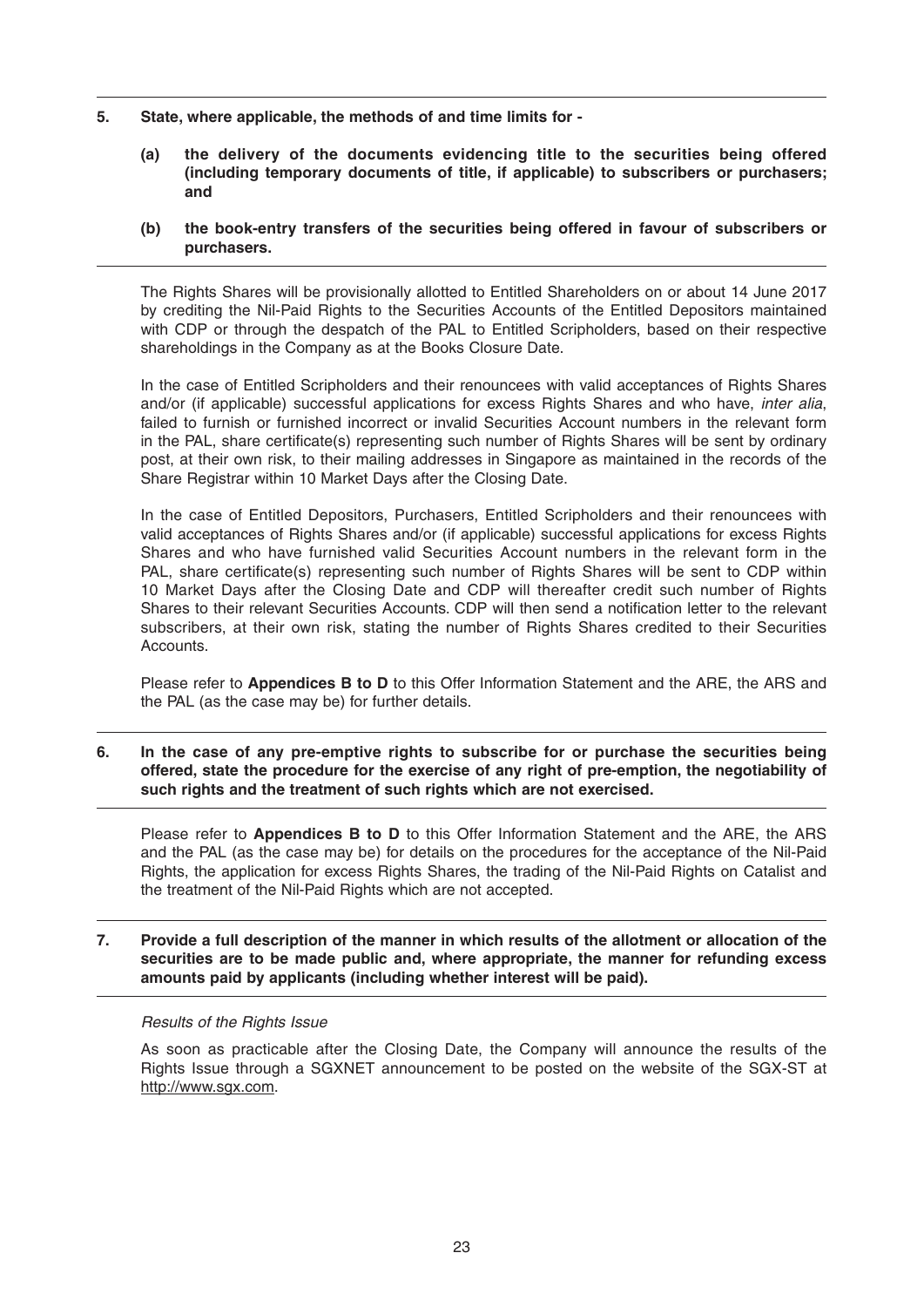### *Manner of refund*

 If any acceptance of and/or excess application for the Rights Shares is invalid or unsuccessful, the amount paid on acceptance and/or application will be returned or refunded to such applicants without interest or any share of revenue or other benefit arising therefrom within 14 days after the Closing Date at their own risk by any one or a combination of the following:

- (a) where the acceptance and/or application had been made through CDP, by means of a crossed cheque drawn on a bank in Singapore and sent by ordinary post at their own risk to their mailing addresses in Singapore as maintained in the records of CDP;
- (b) where the acceptance and/or application had been made through the Share Registrar, by means of a crossed cheque drawn on a bank in Singapore and sent by ordinary post at their own risk to their mailing addresses in Singapore as maintained in the records of the Share Registrar; and
- (c) where the acceptance and/or application had been made through Electronic Applications, by crediting their bank accounts with the relevant Participating Banks at their own risk, the receipt by such bank being a good discharge to the Company and CDP of their obligations, if any, thereunder.

 Please refer to **Appendices B to D** to this Offer Information Statement and the ARE, the ARS and the PAL (as the case may be) for further details.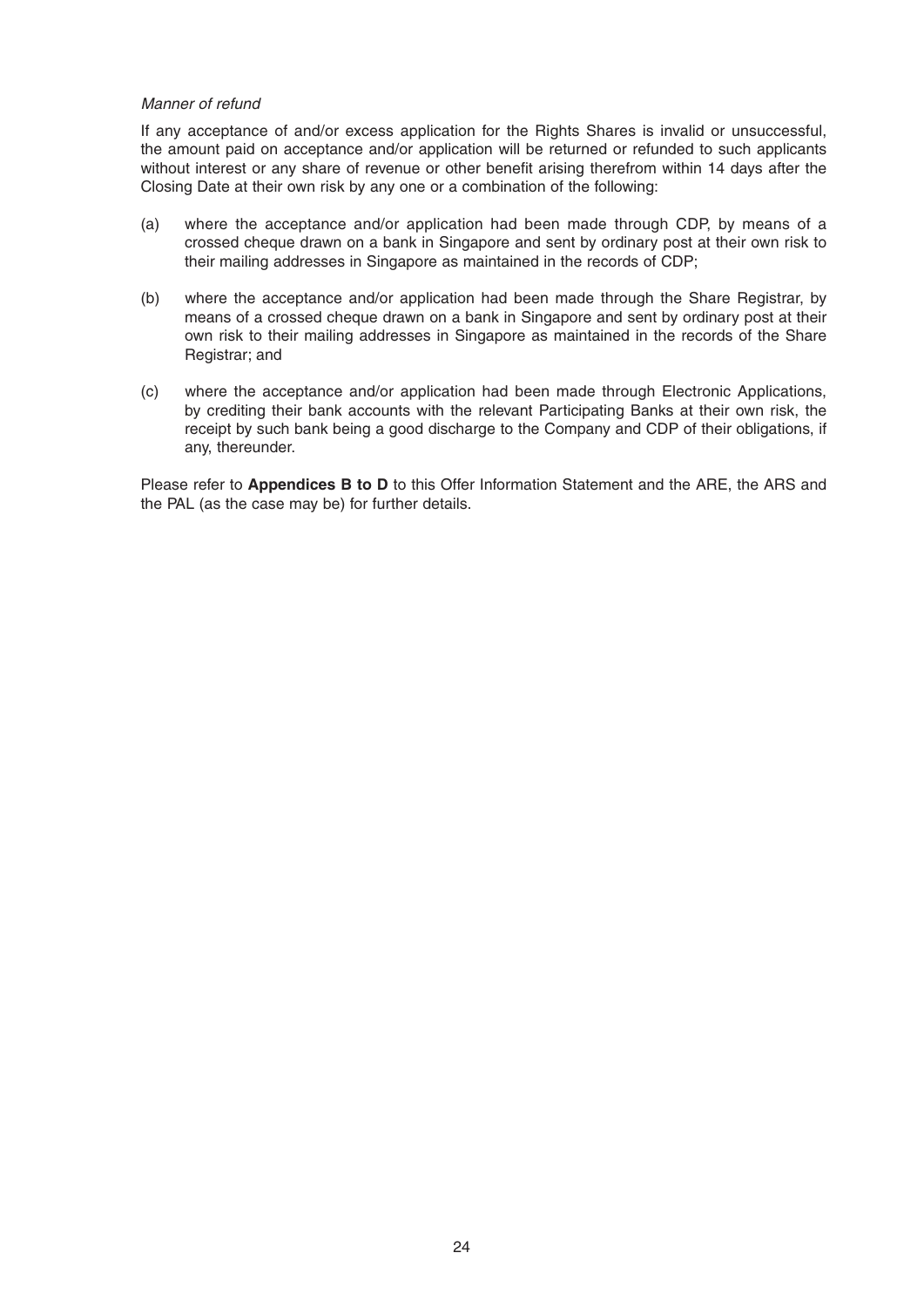### **PART IV – KEY INFORMATION**

### **Use of Proceeds from Offer and Expenses Incurred**

### **1. In the same section, provide the information set out in paragraphs 2 to 7 of this Part.**

 Please refer to paragraphs 2 to 7 of Part IV "**Key Information - Use of Proceeds from Offer and Expenses Incurred**" of the Sixteenth Schedule.

**2. Disclose the estimated amount of the proceeds from the offer (net of the estimated amount of expenses incurred in connection with the offer) (referred to in this paragraph and paragraph 3 of this Part as the net proceeds). Where only a part of the net proceeds will go to the relevant entity, indicate the amount of the net proceeds that will be raised by the relevant entity. If none of the proceeds will go to the relevant entity, provide a statement of that fact.**

 For illustrative purposes only, based on the issued Shares as at the Latest Practicable Date, assuming the Rights Issue is fully subscribed, the number of Rights Shares to be allotted and issued under the Rights Issue will be up to 121,255,062.

 The estimated amount of the proceeds of the Rights Issue (net of estimated costs and expenses incurred in connection with the Rights Issue of approximately S\$0.2 million), assuming the Rights Issue is fully subscribed, is expected to be approximately S\$20.4 million.

The Company intends to utilise the net proceeds of the Rights Issue as follows:

- (i) approximately S\$10.0 million for its secured lending business; and
- (ii) the balance of the net proceeds of approximately S\$10.4 million will be used for general corporate and working capital purposes including but not limited to (a) operating costs and (b) making strategic investments and/or acquisitions if opportunities arise.
- **3. Disclose how the net proceeds raised by the relevant entity from the offer will be allocated**  to each principal intended use. If the anticipated proceeds will not be sufficient to fund **all of the intended uses, disclose the order of priority of such uses, as well as the amount and sources of other funds needed. Disclose also how the proceeds will be used pending**  their eventual utilisation for the proposed uses. Where specific uses are not known for any **portion of the proceeds, disclose the general uses for which the proceeds are proposed to**  be applied. Where the offer is not fully underwritten on a firm commitment basis, state the **minimum amount which, in the reasonable opinion of the directors or equivalent persons of the relevant entity, must be raised by the offer of securities.**

 The Company intends for approximately S\$10.0 million of the net proceeds of the Rights Issue to be used for its secured lending business and the balance of the net proceeds to be used for general corporate and working capital purposes. Please refer to paragraph 2 of Part IV "**Key Information - Use of Proceeds from Offer and Expenses Incurred**" of the Sixteenth Schedule.

 Pending the deployment of the net proceeds from the Rights Issue, such proceeds may be deposited with banks and/or financial institutions, invested in short term money market instruments and/or marketable securities, and/or used for any other purposes on a short term basis, as the Directors may, in their absolute discretion, deem appropriate in the interests of the Company.

 The Company will make periodic announcements on the utilisation of the proceeds from the Rights Issue as and when the funds from the Rights Issue are materially disbursed and whether such disbursements are in accordance with the use of proceeds as stated in this Offer Information Statement, and provide a status report on the use of the proceeds from the Rights Issue in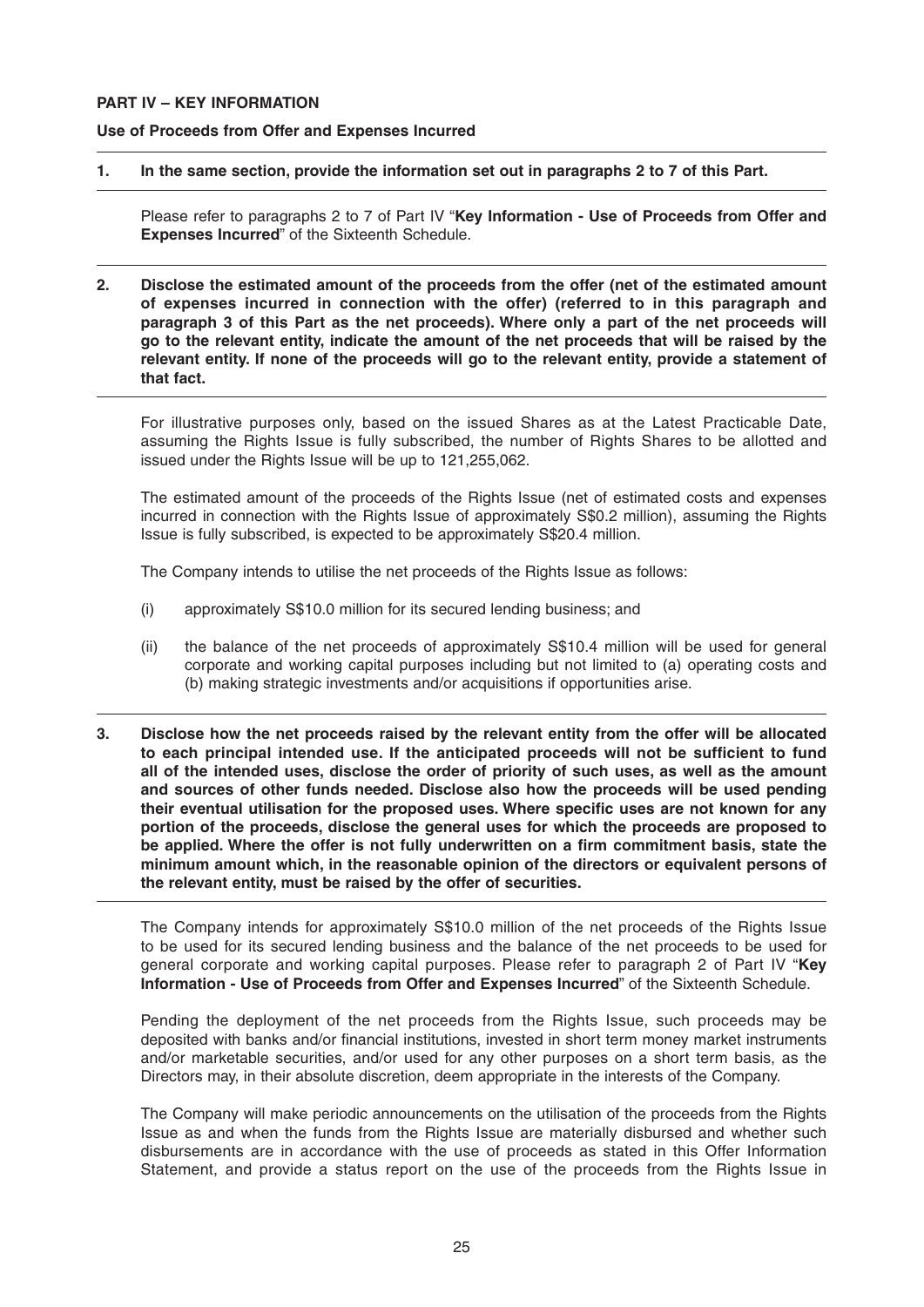the Company's annual reports until such time the proceeds from the Rights Issue have been fully utilised. Where the proceeds have been used for general corporate and/or working capital purposes, the Company will also provide a breakdown with specific details on the use of the net proceeds in the announcements and status reports. Where there is material deviation in the use of the net proceeds, the Company will announce the reasons for such deviation.

 The foregoing discussion represents the Company's estimate of its allocation of the expected net proceeds of the Rights Issue based upon its current intention, plans and estimates regarding its anticipated expenditures. Actual expenditures may vary from these estimates and the Company may find it necessary or advisable to reallocate the net proceeds within the categories described above or to use portions of the net proceeds for other purposes. In the event that the Company decides to reallocate the net proceeds from the Rights Issue for other purposes, it will publicly announce its intention to do so through a SGXNET announcement to be posted on the website of the SGX-ST at http://www.sgx.com.

 There is no minimum amount which, in the reasonable opinion of the Directors, must be raised from the Rights Issue taking into consideration the intended use of the net proceeds from the Rights Issue.

### **4. For each dollar of the proceeds from the offer that will be raised by the relevant entity, state the estimated amount that will be allocated to each principal intended use and the estimated amount that will be used to pay for expenses incurred in connection with the offer.**

 Based on the issued Shares as at the Latest Practicable Date, assuming the Rights Issue is fully subscribed, for each dollar of the proceeds of approximately S\$20.6 million that will be raised from the Rights Issue, the Company will allocate:

- (a) approximately 48.5 Singapore cents to be used for its secured lending business;
- (b) approximately 50.5 Singapore cents for general corporate and working capital purposes; and
- (c) approximately 1.0 Singapore cent to pay for expenses incurred in connection with the Rights Issue.
- **5. If any of the proceeds to be raised by the relevant entity will be used, directly or indirectly,**  to acquire or refinance the acquisition of an asset other than in the ordinary course of business, briefly describe the asset and state its purchase price. If the asset has been or **will be acquired from an interested person of the relevant entity, identify the interested person and state how the cost to the relevant entity is or will be determined.**

 Not applicable. The net proceeds from the Rights Issue are not currently intended to be used, directly or indirectly, to acquire or refinance the acquisition of an asset other than in the ordinary course of business.

**6.** If any of the proceeds to be raised by the relevant entity will be used to finance or refinance the acquisition of another business, briefly describe the business and give information on **the status of the acquisition.**

Not applicable.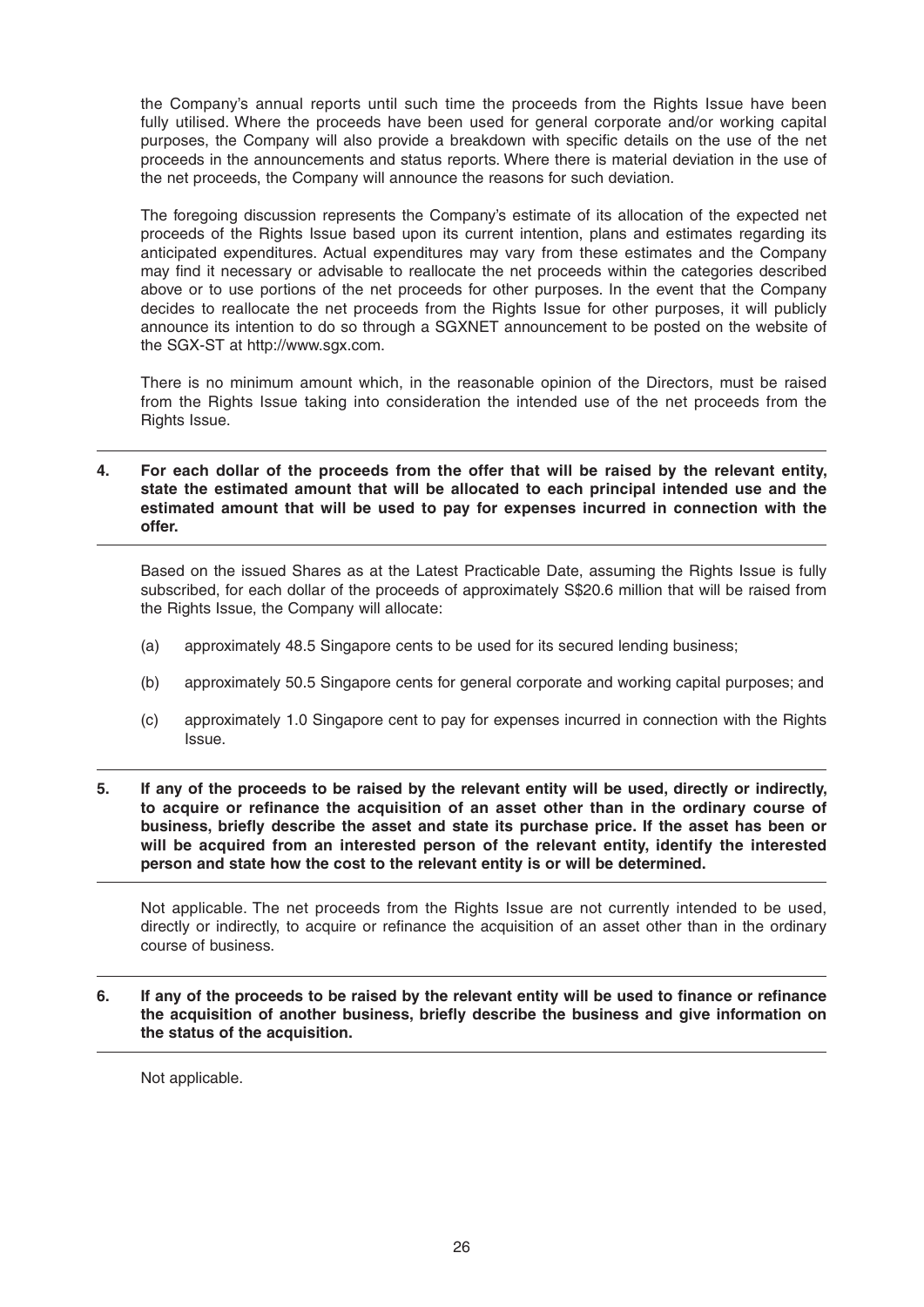**7. If any material part of the proceeds to be raised by the relevant entity will be used to discharge, reduce or retire the indebtedness of the relevant entity or, if the relevant entity is the holding company or holding entity of a group, of the group, describe the maturity of such indebtedness and, for indebtedness incurred within the past year, the uses to which the proceeds giving rise to such indebtedness were put.**

 Not applicable. The Company does not intend to use any material part of the net proceeds from the Rights Issue to discharge, reduce or retire any indebtedness of the Company or the Group.

**8. In the section containing the information referred to in paragraphs 2 to 7 of this Part or in an adjoining section, disclose the amount of discount or commission agreed upon between the underwriters or other placement or selling agents in relation to the offer and the person making the offer. If it is not possible to state the amount of discount or commission, the method by which it is to be determined must be explained.**

 Not applicable. The Rights Issue is not underwritten and no placement or selling agent has been appointed by the Company in relation to the Rights Issue.

### **Information on the Relevant Entity**

### **9. Provide the following information:**

 **(a) the address and telephone and facsimile numbers of the relevant entity's registered**  office and principal place of business (if different from those of its registered office);

| <b>Registered Office</b>    |   | 80 Raffles Place<br>#32-01<br>UOB Plaza 1<br>Singapore 048624   |
|-----------------------------|---|-----------------------------------------------------------------|
| Telephone number            | ÷ | +65 6225 2626                                                   |
| Facsimile number            | ÷ | +65 6557 0765                                                   |
| Principal Place of Business | t | 55 Ubi Avenue 1<br>#07-10 and #07-14 Ubi 55<br>Singapore 408935 |
| Telephone number            | ÷ | +65 6840 7790                                                   |
| Facsimile number            |   | +65 6841 8741                                                   |

 **(b) the nature of the operations and principal activities of the relevant entity or, if it is the holding company or holding entity of a group, of the group;**

 The Company was incorporated in Singapore on 10 April 2008 as a private limited company under the name of "Maxi-Cash Financial Services Corporation Pte Ltd". On 13 April 2012, the Company converted into a public company and changed its name to "Maxi-Cash Financial Services Corporation Ltd.".

The Group offers the following services:

financial services in the form of pawnbroking; and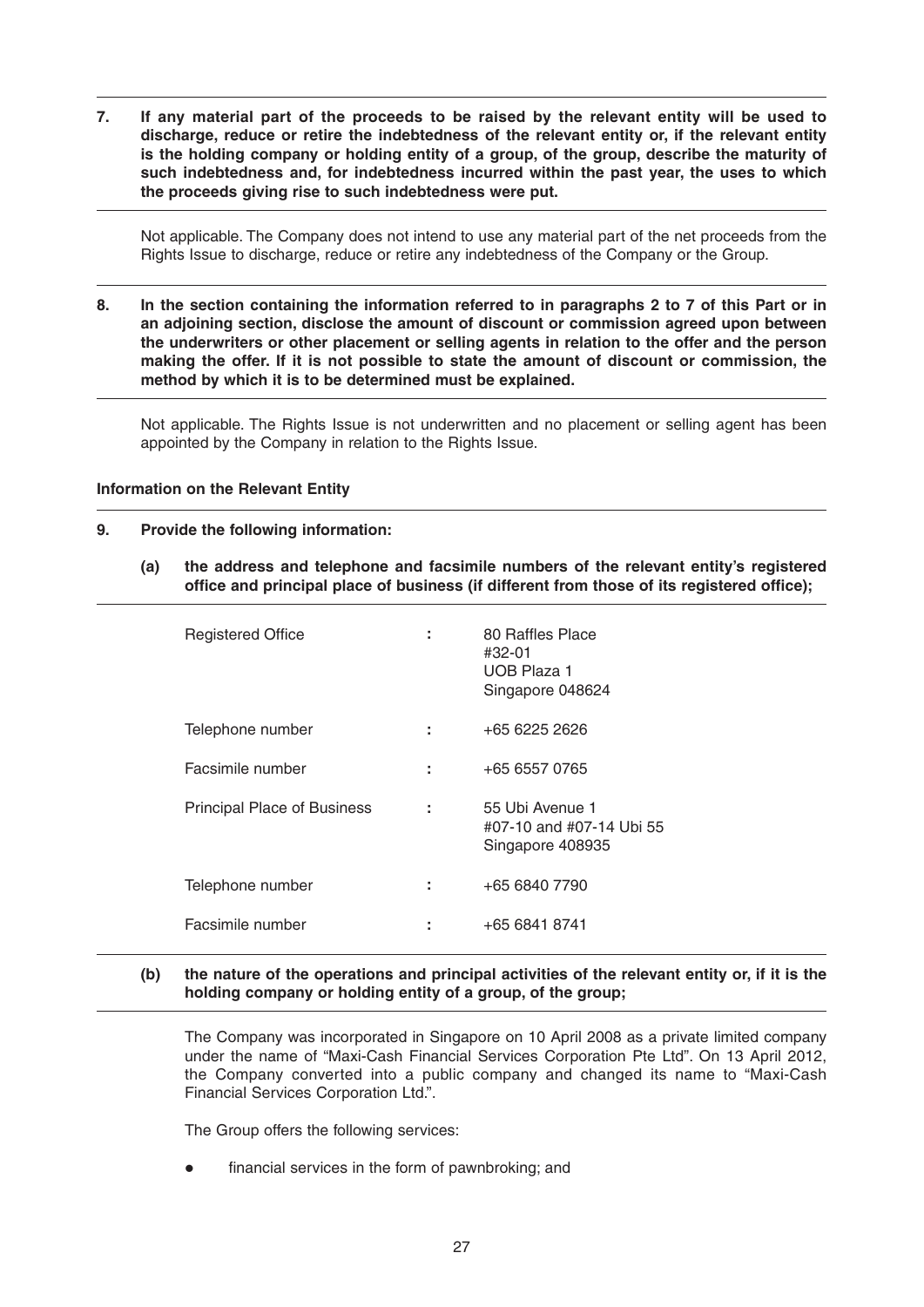the retail and trading of pre-owned jewellery, watches and other luxury goods, and new jewellery through its pawnshops and retail outlets. As at the Latest Practicable Date, the Group has pawnshops and retail outlets in 42 locations in Singapore.

The Group's business is carried out by:

- Maxi-Cash Group and its subsidiaries, which operates the pawnshops;
- Gold N Gems, which carries out the retail and trading of pre-owned jewellery, watches and other luxury goods, and the retail of new jewellery; and
- Maxi-Cash Jewellery Group, which manages the Group's inventory of jewellery, watches and other luxury goods, and carries out the trading of jewellery, watches and other luxury goods.

### **Pawnbroking**

 The Group provides pawnbroking services to consumers in a modern, professional and customer-centric manner to meet their financial needs. The Group provides customers with a "bank-like" pawning experience. Trust, transparency and reliability are the basic hallmarks of its services.

 Pawnbroking, carried out by Maxi-Cash Group and its subsidiaries, is essentially a form of collateralised micro-loan and is an activity regulated by and licensed under the Pawnbrokers Act.

 As licensed pawnbrokers, the Group is an alternative to, and complements, Singapore's banking system. The Group provides its customers with convenient and quick access to short-term finance with a redemption period of six (6) months (for each pledge transaction which may be renewed). The rate of interest on the loans is regulated by the Pawnbrokers Act.

 The Group's customers are walk-in individuals who pledge personal articles with its pawnshops. As collateral for the loans extended, the Group typically accepts jewellery such as yellow gold, white gold, diamonds and branded timepieces. Each personal article pawned is redeemable for a period of not more than six (6) months unless renewed.

### Retail and Trading of Pre-Owned Jewellery, Watches and Other Luxury Goods and New **Jewellery**

### *Pre-Owned Jewellery, Watches and other Luxury Goods*

 The Group acquires pre-owned jewellery, watches and other luxury goods through Gold N Gems and Maxi-Cash Jewellery Group from two (2) sources:

- walk-in individuals who sell their personal articles to the Group at its retail outlets and secondhand traders/dealers; and
- unredeemed pledged articles (mainly jewellery and watches) from subsidiaries of the Group which operate its pawnbroking business.

 The Group sells these pre-owned jewellery, watches and other luxury goods from the above sources in its retail outlets. The Group's customers are walk-in individuals who purchase preowned jewellery, watches and other luxury goods from its retail outlets. The Group also sells its pre-owned jewellery and watches to jewellery, precious metals and watch traders/dealers.

 The Group is currently exempted under the Secondhand Goods Dealers (Exemption) Order from having to obtain any licences under the Secondhand Goods Dealers Act.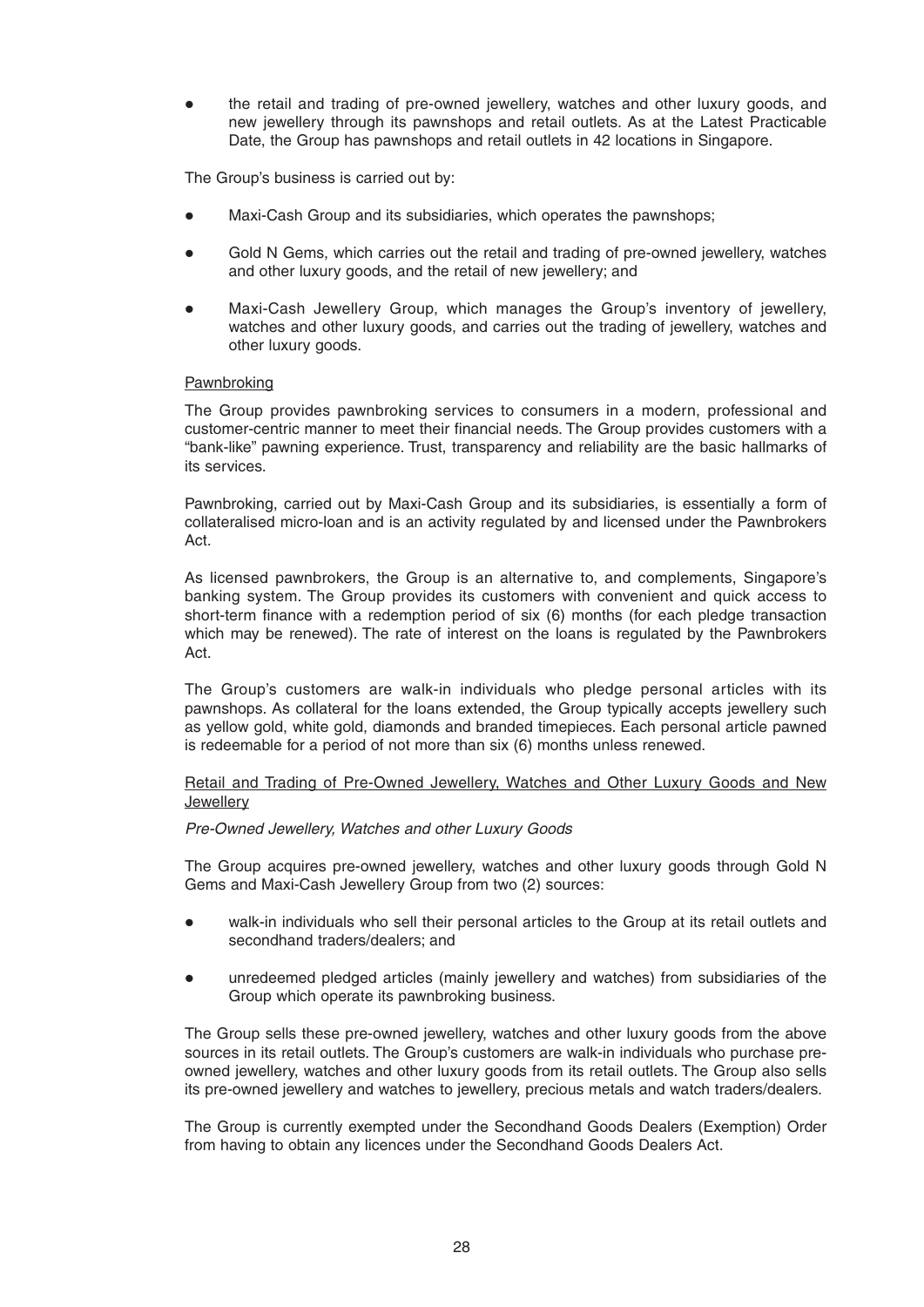#### *New Jewellery*

 The Group also retails new jewellery and launched the LeGold brand in June 2016. Since August 2016, it has been selling new 916 and 999 gold jewellery in all its stores.

 As at the Latest Practicable Date, the subsidiaries of the Company and their principal activities are as follows:

### Subsidiaries

| <b>Name of Company</b>                 | <b>Country of</b><br>incorporation | <b>Effective</b><br>equity interest<br>held by the<br>Company<br>(%) | <b>Principal activities</b>              |
|----------------------------------------|------------------------------------|----------------------------------------------------------------------|------------------------------------------|
| Maxi-Cash Group Pte. Ltd.              | Singapore                          | 100                                                                  | Pawn brokerage and<br>investment holding |
| Gold N Gems Pte. Ltd.                  | Singapore                          | 100                                                                  | Jewellery retailing                      |
| Maxi-Cash Jewellery Group Pte. Ltd.    | Singapore                          | 100                                                                  | Jewellery retailing                      |
| Maxi-Cash Property Pte. Ltd.           | Singapore                          | 100                                                                  | Real estate activities                   |
| Maxi-Cash Investment Holding Pte. Ltd. | Singapore                          | 100                                                                  | Investment holding                       |
| Maxi-Cash Capital Management Pte. Ltd. | Singapore                          | 100                                                                  | Investment holding                       |
| <b>Held by Maxi-Cash Group</b>         |                                    |                                                                      |                                          |
| Maxi-Cash (North) Pte. Ltd.            | Singapore                          | 100                                                                  | Pawn brokerage                           |
| Maxi-Cash (East) Pte. Ltd.             | Singapore                          | 100                                                                  | Pawn brokerage                           |
| Maxi-Cash (Central) Pte. Ltd.          | Singapore                          | 100                                                                  | Pawn brokerage                           |
| Maxi-Cash (West) Pte. Ltd.             | Singapore                          | 100                                                                  | Pawn brokerage                           |
| Maxi-Cash (Clementi) Pte. Ltd.         | Singapore                          | 70                                                                   | Pawn brokerage                           |
| Maxi-Cash Capital Pte. Ltd.            | Singapore                          | 100                                                                  | Pawn brokerage                           |
| Maxi-Cash Assets Pte. Ltd.             | Singapore                          | 100                                                                  | Pawn brokerage                           |
| Maxi-Cash Ventures Pte. Ltd.           | Singapore                          | 100                                                                  | Pawn brokerage                           |
| Maxi-Cash (Central 2) Pte. Ltd.        | Singapore                          | 100                                                                  | Pawn brokerage                           |
| Maxi-Cash (East 2) Pte. Ltd.           | Singapore                          | 100                                                                  | Pawn brokerage                           |
| Maxi-Cash (North East) Pte. Ltd.       | Singapore                          | 100                                                                  | Pawn brokerage                           |
| Maxi-Cash (North East 2) Pte. Ltd.     | Singapore                          | 100                                                                  | Dormant                                  |
|                                        |                                    |                                                                      |                                          |

- **(c) the general development of the business from the beginning of the period comprising**  the three (3) most recent completed financial years to the latest practicable date, **indicating any material change in the affairs of the relevant entity or the group, as the case may be, since —**
	- **(i) the end of the most recent completed financial year for which financial statements of the relevant entity have been published; or**
	- (ii) the end of any subsequent period covered by interim financial statements, if interim financial statements have been published;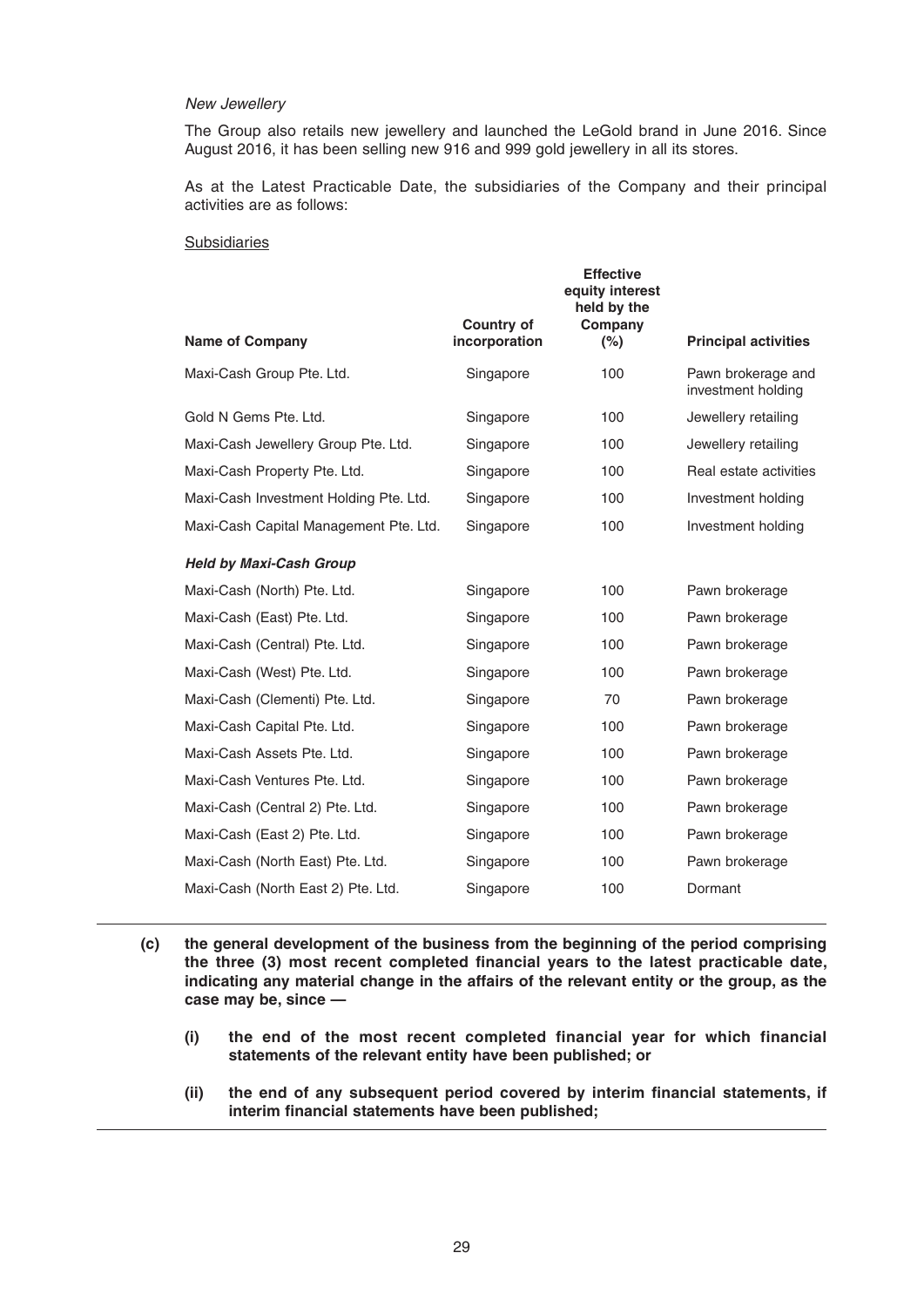### **Key Developments in FY2014**

In FY2014:

- the retail and trading of pre-owned jewellery and watches business of the Group attained the CaseTrust accreditation from the Consumer Association of Singapore;
- seven new shops were opened, bringing the Group's total network of pawnshops and retail outlets to 39; and
- several initiatives were undertaken to better cement relationships with the Group's growing pool of customers. For example, an online jewellery reservation for pre-owned retail items was launched in the lead-up to the festive year-end season in 2014, enabling customers to reserve jewellery and luxury watches online.

 On 4 February 2014, the Company announced that it had issued S\$20,000,000 variable rate notes due 2017 under its S\$300,000,000 multicurrency medium term note programme established on 11 October 2013, and that the net proceeds from the issue of such notes (after deducting issue expenses) would be used for general corporate purposes, including, but not limited to, refinancing of existing borrowings and financing of working capital and capital expenditure requirements of the Group. On 7 May 2014, the Company announced that it had, on 5 May 2014, redeemed all of the outstanding S\$20,000,000 variable rate notes due 2017.

 In May 2014, the Company allotted and issued 93,772,628 new Shares (the "**May 2014 Bonus Shares**") to entitled shareholders pursuant to a bonus issue, on the basis of one  $(1)$  May 2014 Bonus Share credited as fully paid for every five  $(5)$  existing Shares held by entitled shareholders.

### **Key Developments in FY2015**

 In FY2015, the Group launched a jewellery membership programme to provide members with an array of privileges, including member's discount on pre-owned jewellery and watches and gifts.

 Following the re-enactment of the Pawnbrokers Act on 1 April 2015, all unredeemed pledges are forfeited one month after the pawnbroker serves a notice of forfeiture to the customer in accordance with the Pawnbrokers Act, and would thereafter become the pawnbroker's absolute property. There have therefore been no public auctions for unredeemed pledges pawned on or after 1 April 2015.

 On 2 January 2015, the Company announced the resignation of Mdm Koh Lee Hwee as the Chief Executive Officer of the Company, and the appointment of Mr Ng Leok Cheng as Chief Executive Officer of the Company.

 On 19 October 2015, the Company announced the appointment of Mdm Goh Bee Leong as an Independent Director of the Company.

### **Key Developments in FY2016**

 In FY2016, the Group opened eight new stores to grow its pawning and retail business. As at the end of FY2016, the Group has a network of 41 pawnshops and retail outlets.

 Following the changes in the Pawnbrokers Act and the Registrar's Conditions for the Grant of a Pawnbroker's Licence allowing the sale of new jewellery in pawnshops, the Group launched its LeGold brand in June 2016 and since August 2016, it has been selling new 916 and 999 gold jewellery in all its stores.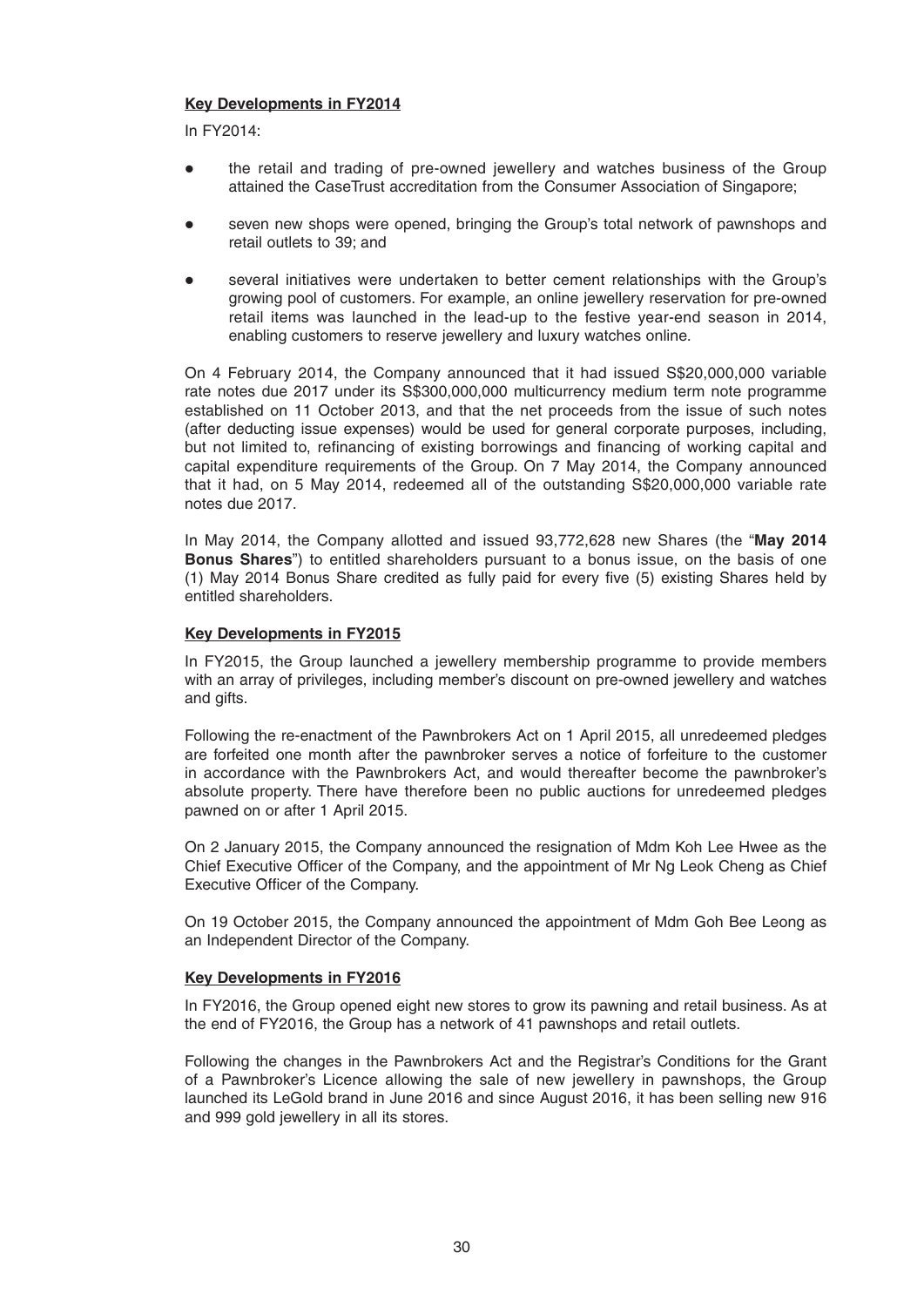On 24 June 2016, 19,387,675 new Shares were allotted and issued at an issue price of S\$0.128 per new Share pursuant to the Scrip Dividend Scheme to eligible Shareholders who had elected to participate in the Scrip Dividend Scheme in respect of the final tax exempt (one-tier) dividend of S\$0.005 per Share for the financial year ended 31 December 2015.

 On 12 July 2016, the Company announced the appointment of Mr Tan Soo Kiang as an Independent Director of the Company.

 On 8 August 2016, the Company announced the payment of an interim tax exempt (one-tier) dividend of S\$0.005 per Share for the financial year ended 31 December 2016 to be paid fully in cash.

 On 8 August 2016, the Company announced a renounceable non-underwritten rights issue of up to 145,506,074 new ordinary shares in the capital of the Company, at an issue price of S\$0.145 for each rights share on the basis of one (1) rights share for every four (4) existing ordinary shares in the capital of the Company held by Shareholders (the "**2016 Rights Issue**"). On 14 October 2016, the Company announced that it has raised net proceeds of approximately S\$20.9 million (after deducting estimated cost and expenses incurred in connection with the 2016 Rights Issue of approximately S\$0.2 million) from the 2016 Rights Issue. On 18 October 2016, the Company announced that pursuant to the 2016 Rights Issue, 145,506,074 rights shares were allotted and issued by the Company.

### **Key Developments from 1 January 2017 up to the Latest Practicable Date**

 On 20 March 2017, the Company announced that the Scrip Dividend Scheme will be applicable to the final tax exempt (one-tier) dividend of S\$0.01 per Share for the financial year ended 31 December 2016 ("**FY2016 Final Dividend**"). On 16 May 2017, the Company announced that the issue price for the application of the Scrip Dividend Scheme to the FY2016 Final Dividend will be S\$0.171 per new Share.

 The Company announced that it had established the MTN Programme 2017 on 5 April 2017 and that it had issued S\$50,000,000 of Series 001 Notes under the MTN Programme 2017 on 27 April 2017. The net proceeds arising from the issue of the Series 001 Notes (after deducting issue expenses) will be used for general corporate purposes, including, but not limited to, refinancing or repayment of existing borrowings and financing of investments, acquisitions, expansions, working capital and/or capital expenditure requirements of the Group.

### **(d) the equity capital and the loan capital of the relevant entity as at the latest practicable date, showing -**

- **(i) in the case of the equity capital, the issued capital; or**
- **(ii) in the case of the loan capital, the total amount of the debentures issued and outstanding, together with the rate of interest payable thereon;**

 As at the Latest Practicable Date, the equity capital and loan capital of the Company is as follows:

| Issued and paid-up share capital    | S\$87,438,831                                |  |
|-------------------------------------|----------------------------------------------|--|
| Number of issued and paid-up Shares | 727.530.373                                  |  |
| Loan Capital                        | S\$50,000,000 comprising the Series 001      |  |
|                                     | Notes at a rate of interest of 5.50 per cent |  |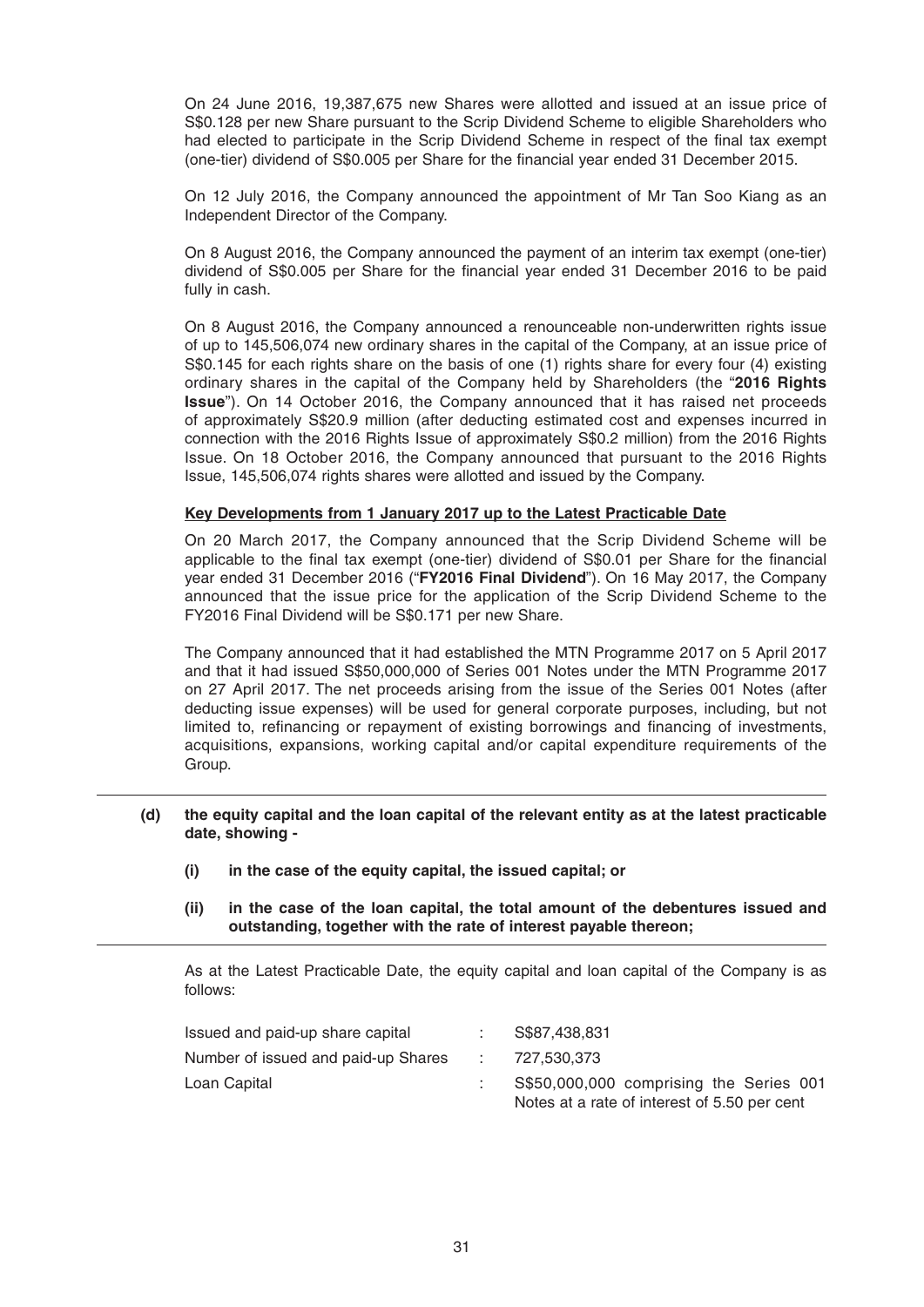### **(e) where -**

- **(i) the relevant entity is a corporation, the number of shares of the relevant entity owned by each substantial shareholder as at the latest practicable date; or**
- **(ii) the relevant entity is not a corporation, the amount of equity interests in the relevant entity owned by each substantial interest-holder as at the latest practicable date;**

As at the Latest Practicable Date, the interests of the Substantial Shareholders, based on information recorded in the Register of Substantial Shareholders maintained by the Company, is as follows:

|                                 |                            | <b>Direct Interest</b> |                            | <b>Deemed Interest</b> |  |
|---------------------------------|----------------------------|------------------------|----------------------------|------------------------|--|
| <b>Substantial Shareholders</b> | Number of<br><b>Shares</b> | %                      | Number of<br><b>Shares</b> | $\%$                   |  |
| Aspial $(1)$                    | 496,242,577                | 68.21                  |                            |                        |  |
| Koh Wee Seng <sup>(2)(3)</sup>  | 58,924,272                 | 8.10                   | 541,836,874                | 74.48                  |  |
| Koh Lee Hwee $(2)$ $(5)$        | 1,604,772                  | 0.22                   | 542,350,253                | 74.55                  |  |
| Ko Lee Meng (2) (4)             | 2,373,674                  | 0.33                   | 542.887.954                | 74.62                  |  |
| $MLHS$ <sup>(1)</sup>           | 45,393,543                 | 6.24                   | 496,242,577                | 68.21                  |  |

#### **Notes:**

- (1) MLHS is the controlling shareholder of Aspial. As at the Latest Practicable Date, MLHS holds approximately 58.85% of the issued share capital of Aspial. MLHS is a private limited company incorporated in Singapore on 14 January 1994. It is an investment holding company. The shareholders of MLHS are Koh Wee Seng (47.00%), Ko Lee Meng (25.75%), Koh Lee Hwee (20.25%), Tan Su Lan @ Tan Soo Lung (6.00%) and the estate of Koh Chong Him @ Ko Chong Sung (1.00%). Tan Su Lan @ Tan Soo Lung and Koh Chong Him @ Ko Chong Sung (deceased) are the parents of Koh Wee Seng, Koh Lee Hwee and Ko Lee Meng.
- (2) Koh Wee Seng, Koh Lee Hwee and Ko Lee Meng are directors and substantial shareholders of Aspial through their shareholdings in MLHS. As at the Latest Practicable Date, Koh Wee Seng also has a 19.25% direct interest in Aspial. Koh Wee Seng is the chief executive officer of Aspial. Koh Lee Hwee is an executive director and Ko Lee Meng is a non-executive director of Aspial.
- (3) Koh Wee Seng's direct interest is derived from 1,310,107 Shares held in his own name and 57,614,165 Shares held in nominee accounts. Koh Wee Seng's deemed interest is derived from 200,754 Shares held by his spouse, 496,242,577 Shares held by Aspial, and 45,393,543 Shares held by MLHS by virtue of Section 7 of the Companies Act.
- (4) Ko Lee Meng's direct interest is derived from 2,373,674 Shares held in nominee accounts. Ko Lee Meng's deemed interest is derived from 1,251,834 Shares held by her spouse, 496,242,577 Shares held by Aspial and 45,393,543 Shares held by MLHS by virtue of Section 7 of the Companies Act.
- (5) Koh Lee Hwee's direct interest is derived from 1,604,772 Shares held in her own name. Koh Lee Hwee's deemed interest is derived from 714,133 Shares held by her spouse, 496,242,577 Shares held by Aspial and 45,393,543 Shares held by MLHS by virtue of Section 7 of the Companies Act.
- **(f) any legal or arbitration proceedings, including those which are pending or known to be contemplated, which may have, or which have had in the 12 months immediately preceding the date of lodgment of the offer information statement, a material effect on**  the financial position or profitability of the relevant entity or, where the relevant entity **is a holding company or holding entity of a group, of the group;**

 As at the date of this Offer Information Statement, the Directors are not aware of any legal or arbitration proceedings to which any member of the Group is a party or which is pending or known to be contemplated, which may have or which have had in the 12 months immediately preceding the date of this Offer Information, a material effect on the financial position or profitability of the Group.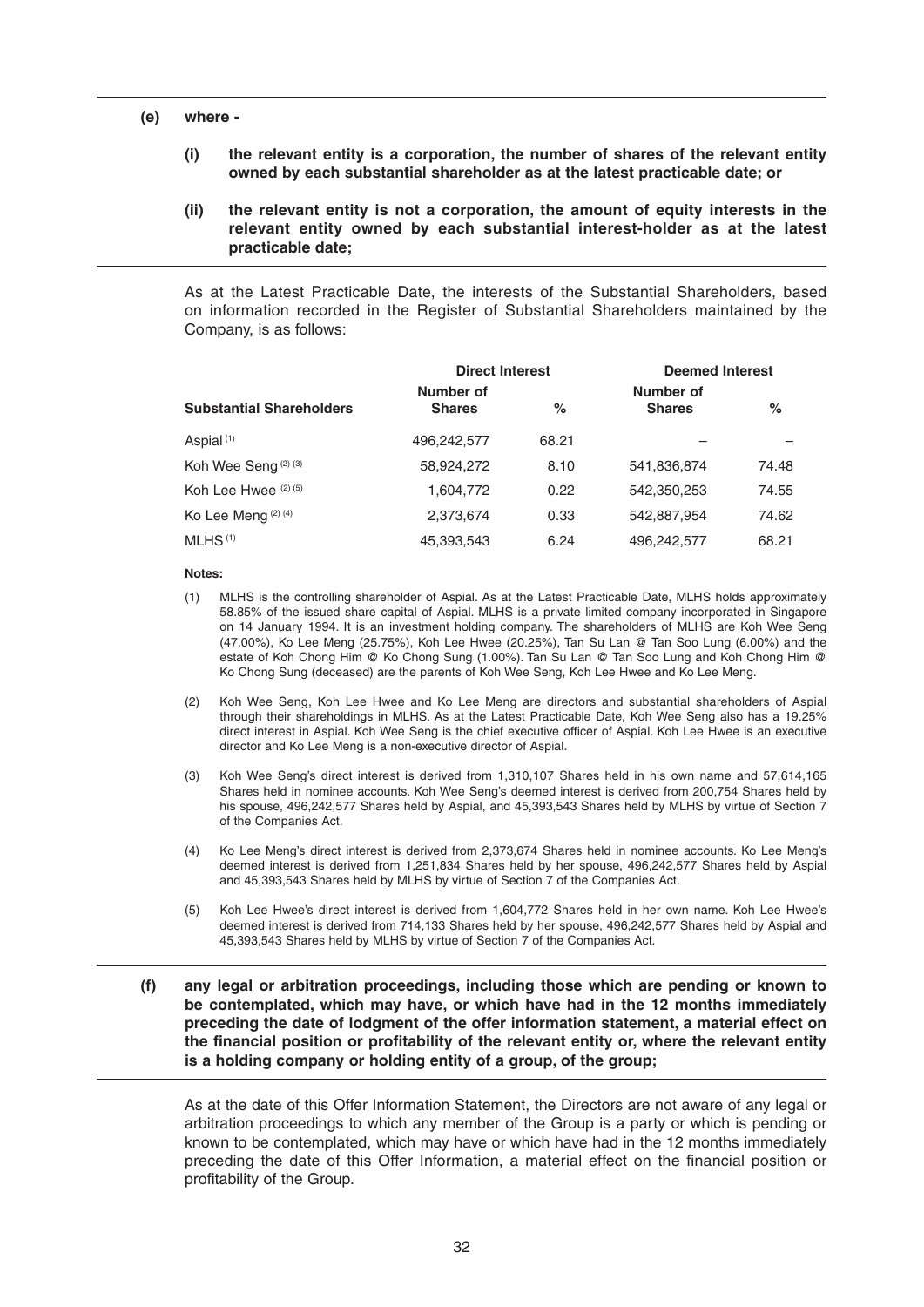- **(g) where any securities or equity interests of the relevant entity have been issued within the 12 months immediately preceding the latest practicable date —**
	- **(i) if the securities or equity interests have been issued for cash, state the prices at which the securities have been issued and the number of securities or equity interests issued at each price; or**
	- **(ii) if the securities or equity interests have been issued for services, state the nature and value of the services and give the name and address of the person who received the securities or equity interests; and**

 On 24 June 2016, 19,387,675 new Shares were allotted and issued at an issue price of S\$0.128 per new Share pursuant to the Scrip Dividend Scheme to eligible Shareholders who had elected to participate in the Scrip Dividend Scheme in respect of the final tax exempt (one-tier) dividend of S\$0.005 per Share for the financial year ended 31 December 2015.

 On 18 October 2016, 145,506,074 new Shares were allotted and issued at an issue price of S\$0.145 per new Share pursuant to the 2016 Rights Issue.

 On 27 April 2017, S\$50,000,000 of Series 001 Notes was issued under the MTN Programme 2017.

 Save as disclosed above, the Company has not issued any securities or equity interests in the 12 months immediately preceding the Latest Practicable Date.

 **(h) a summary of each material contract, other than a contract entered into in the ordinary course of business, to which the relevant entity or, if the relevant entity is the holding company or holding entity of a group, any member of the group is a party, for the period of two (2) years immediately preceding the date of lodgment of the offer information statement, including the parties to the contract, the date and general nature of the contract, and the amount of any consideration passing to or from the relevant entity or any other member of the group, as the case may be.**

 On 5 April 2017, the Company entered into a trust deed with DB International Trust (Singapore) Limited in relation to the establishment of the MTN Programme 2017 (the "**Trust Deed**").

 The notes to be issued by the Company under the MTN Programme 2017 will be constituted by the Trust Deed. Please refer to the Information Memorandum of the Company dated 5 April 2017 for further details of the Trust Deed.

 On 8 August 2016, Aspial had provided the Company with an irrevocable undertaking to subscribe and pay in full for its pro rata entitlement under the 2016 Rights Issue (the "**Irrevocable Undertaking 2016**"). Please refer to the Offer Information Statement of the Company dated 22 September 2016 for further details of the Irrevocable Undertaking 2016.

 Save as set out above, the members of the Group have not entered into any material contracts outside the ordinary course of business for the period of two (2) years immediately preceding the date of lodgment of this Offer Information Statement.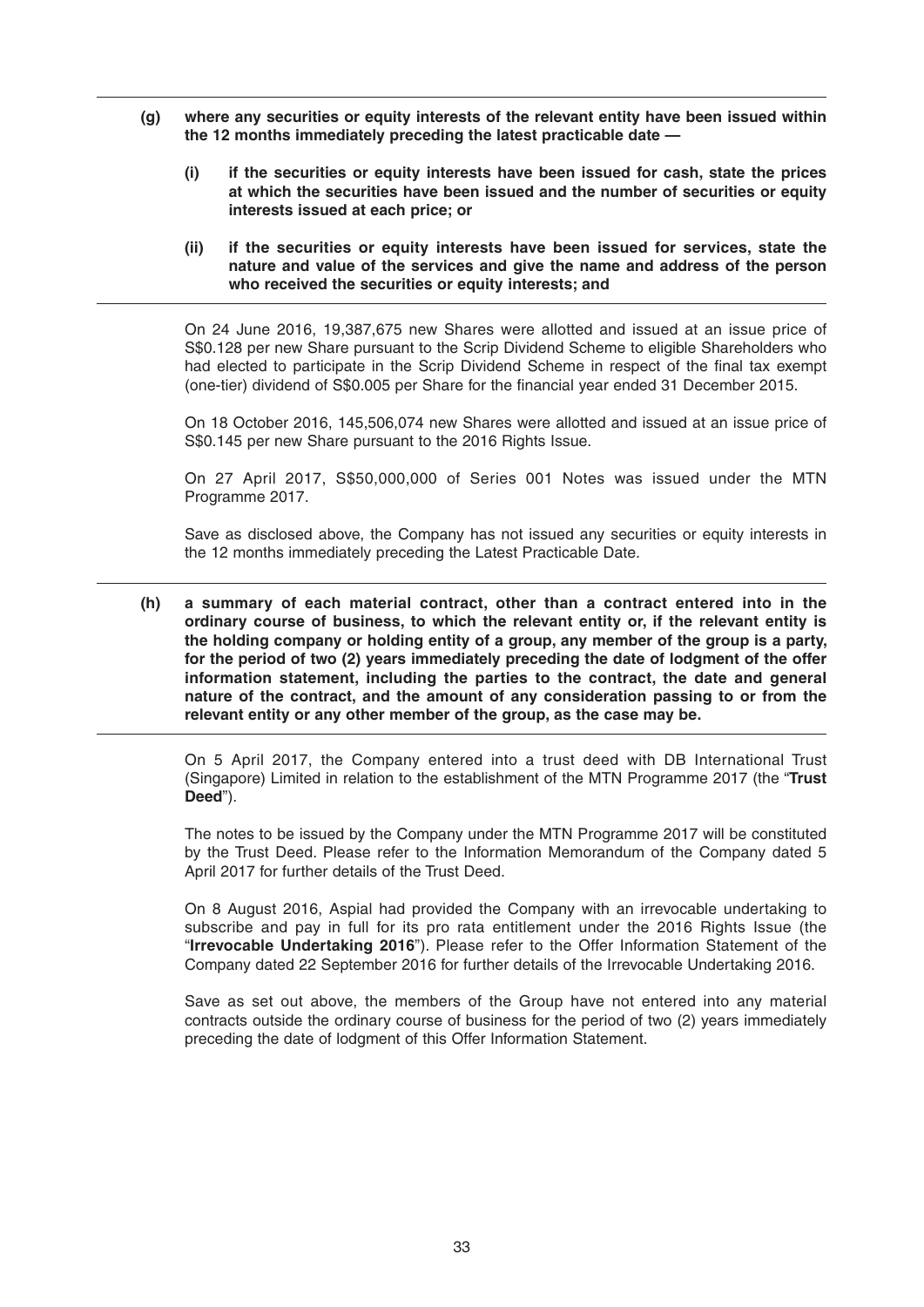# **PART V – OPERATING AND FINANCIAL REVIEW AND PROSPECTS**

#### **Operating Results**

#### **1. Provide selected data from —**

- **(a) the audited income statement of the relevant entity or, if the relevant entity is the holding company or holding entity of a group, the audited consolidated income statement of the relevant entity or the audited combined income statement of the**  group, for each financial year (being one of the three (3) most recent completed financial years) for which that statement has been published; and
- **(b) any interim income statement of the relevant entity or, if the relevant entity is the holding company or holding entity of a group, any interim consolidated income statement of the relevant entity or interim combined income statement of the group, for any subsequent period for which that statement has been published.**

 The audited consolidated statements of comprehensive income of the Group for FY2014 to FY2016 and the unaudited consolidated statements of comprehensive income of the Group for 3M2016 and 3M2017 are set out below:

|                                                                                               | <b>Audited</b><br><b>FY2014</b><br><b>S\$'000</b> | <b>Audited</b><br>FY2015<br><b>S\$'000</b> | <b>Audited</b><br><b>FY2016</b><br><b>S\$'000</b> | <b>Unaudited</b><br>3M2016<br><b>S\$'000</b> | <b>Unaudited</b><br>3M2017<br><b>S\$'000</b> |
|-----------------------------------------------------------------------------------------------|---------------------------------------------------|--------------------------------------------|---------------------------------------------------|----------------------------------------------|----------------------------------------------|
| <b>Revenue</b>                                                                                | 109,605                                           | 121,053                                    | 163,188                                           | 37,330                                       | 44,142                                       |
| Material costs                                                                                | (77, 473)                                         | (84, 587)                                  | (114, 743)                                        | (25, 954)                                    | (30,720)                                     |
| Employee benefits                                                                             | (11, 882)                                         | (12, 918)                                  | (14,063)                                          | (3,351)                                      | (3,861)                                      |
| Depreciation and amortisation                                                                 | (1, 855)                                          | (1,640)                                    | (1, 382)                                          | (350)                                        | (357)                                        |
| Finance costs                                                                                 | (2,845)                                           | (4,027)                                    | (4,535)                                           | (1,208)                                      | (1, 155)                                     |
| Other operating expenses                                                                      | (14,780)                                          | (14, 237)                                  | (16, 216)                                         | (3, 492)                                     | (4,788)                                      |
| Rental income                                                                                 | 601                                               | 165                                        | 171                                               | 24                                           | 59                                           |
| Other income                                                                                  | 433                                               | 526                                        | 729                                               | 389                                          | 159                                          |
| <b>Profit before tax</b>                                                                      | 1,804                                             | 4,335                                      | 13,149                                            | 3,388                                        | 3,479                                        |
| Income tax credit/(expense)                                                                   | 52                                                | (425)                                      | (1,699)                                           | (502)                                        | (501)                                        |
| Profit for the year/period,<br>representing total comprehensive<br>income for the year/period | 1,856                                             | 3,910                                      | 11,450                                            | 2,886                                        | 2,978                                        |
| Attributable to:                                                                              |                                                   |                                            |                                                   |                                              |                                              |
| Owners of the Company                                                                         | 1,812                                             | 3,843                                      | 11,349                                            | 2,866                                        | 2,957                                        |
| Non-controlling interests                                                                     | 44                                                | 67                                         | 101                                               | 20                                           | 21                                           |
|                                                                                               | 1,856                                             | 3,910                                      | 11,450                                            | 2,886                                        | 2,978                                        |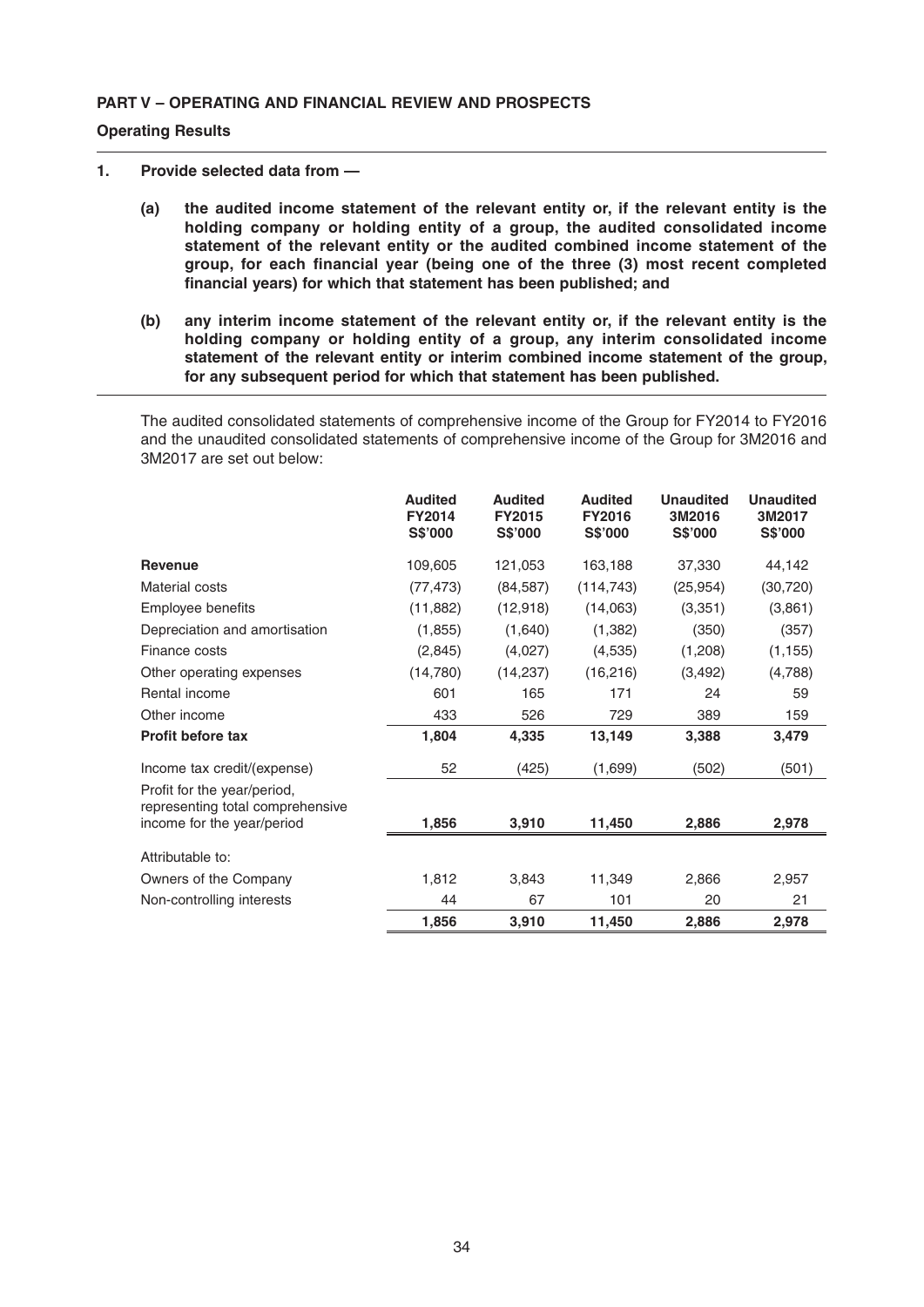- **2. The data referred to in paragraph 1 of this Part shall include the line items in the audited income statement, audited consolidated income statement, audited combined income statement, interim income statement, interim consolidated income statement or interim combined income statement, as the case may be, and shall in addition include the following items:** 
	- (a) dividends declared per share in both the currency of the financial statements and **the Singapore currency, including the formula used for any adjustment to dividends declared;**
	- **(b) earnings or loss per share; and**
	- (c) earnings or loss per share, after any adjustment to reflect the sale of new securities.

|                                                                                        | <b>Audited</b><br><b>FY2014</b> | <b>Audited</b><br><b>FY2015</b> | <b>Audited</b><br><b>FY2016</b> | <b>Unaudited</b><br>3M2016 | <b>Unaudited</b><br>3M2017 |
|----------------------------------------------------------------------------------------|---------------------------------|---------------------------------|---------------------------------|----------------------------|----------------------------|
| Dividends per Share (Singapore cents)                                                  | 0.20                            | 0.50                            | 1.50                            |                            |                            |
| <b>Before Rights Issue</b>                                                             |                                 |                                 |                                 |                            |                            |
| Earnings per Share (Singapore cents)                                                   |                                 |                                 |                                 |                            |                            |
| <b>Basic</b>                                                                           | 0.32                            | 0.68                            | 1.88                            | 0.51                       | 0.41                       |
| <b>Diluted</b>                                                                         | 0.32                            | 0.68                            | 1.88                            | 0.51                       | 0.41                       |
| <b>After Rights Issue (Assuming full</b><br>subscription of the Rights Shares) (1) (2) |                                 |                                 |                                 |                            |                            |
| Earnings per Share (Singapore cents)                                                   |                                 |                                 |                                 |                            |                            |
| <b>Basic</b>                                                                           | 0.27                            | 0.56                            | 1.57                            | 0.42                       | 0.35                       |
| <b>Diluted</b>                                                                         | 0.27                            | 0.56                            | 1.57                            | 0.42                       | 0.35                       |

 **Notes:**

- (1) For the calculation of the earnings per Share after the Rights Issue, it was assumed that (a) the Rights Issue has been completed and (b) the Rights Shares have been issued by the end of the relevant financial period.
- (2) Based on up to 121,255,062 Rights Shares to be allotted and issued in the event that the Rights Issue is fully subscribed.

 Please also refer to the consolidated statements of comprehensive income set out in paragraph 1 of Part V "**Operating And Financial Review And Prospects – Operating Results**" of the Sixteenth Schedule.

#### **3. In respect of —**

- (a) each financial year (being one of the three (3) most recent completed financial years) for which financial statements have been published; and
- (b) any subsequent period for which interim financial statements have been published, **provide information regarding any significant factor, including any unusual or**  infrequent event or new development, which materially affected profit or loss before **tax of the relevant entity or, if it is the holding company or holding entity of a group,**  of the group, and indicate the extent to which such profit or loss before tax of the **relevant entity or the group, as the case may be, was so affected. Describe any other**  significant component of revenue or expenditure necessary to understand the profit or loss before tax for each of these financial periods.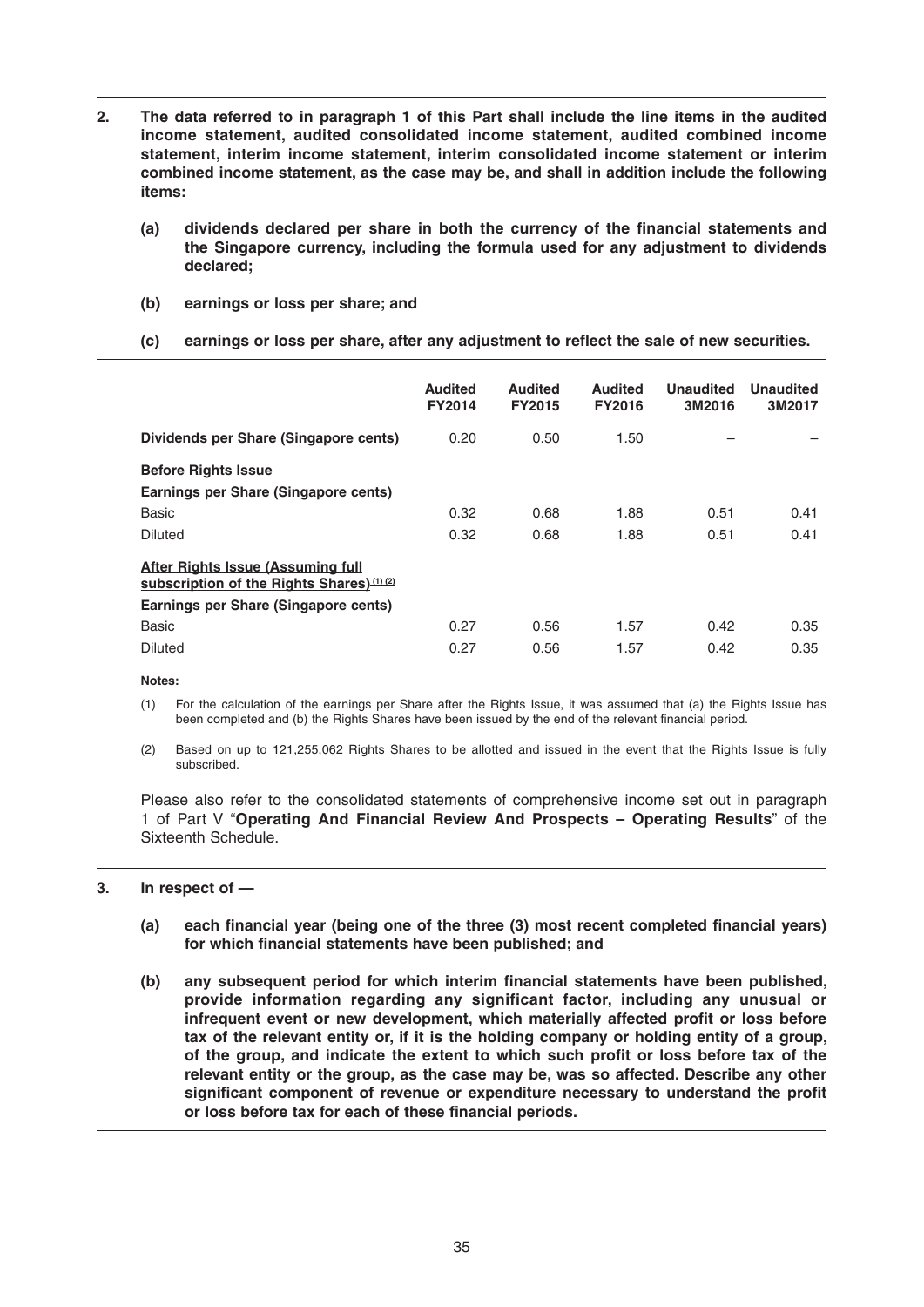#### **3M2017 compared to 3M2016**

 The Group's revenue of S\$44.1 million for 3M2017 was S\$6.8 million higher than 3M2016. The increase in revenue contribution was primarily attributed to the higher interest income from the pawnbroking business and higher sales from the retail and trading of jewellery, watches and other luxury goods business.

 Revenue contribution from the pawnbroking business increased by about 9.0% in 3M2017 as compared to 3M2016. The increase was primarily attributed to the higher interest income from its growing pledge book. The retail and trading of jewellery, watches and other luxury goods business reported a 20 .6% increase in revenue in 3M2017 as compared to 3M2016.

The pre-tax profit increased marginally by 2.9% from S\$3.4 million in 3M2016 to S\$3.5 million in 3M2017. This was due to the substantial increase in branding costs for the major marketing campaigns for LeGold and LuxeStyle in 3M2017. Excluding the branding cost of S\$0.7 million for the marketing campaigns, the pre-tax profit would have been S\$4.2 million.

#### **FY2016 compared to FY2015**

 The Group's revenue of S\$163.2 million for FY2016 was S\$42.1 million or approximately 34.8% higher than its revenue of S\$121.1 million for FY2015. The increase in revenue contribution was primarily attributed to the higher interest income from the pawnbroking business and higher sales from the retail and trading of jewellery, watches and other luxury goods business.

 Revenue contribution from the pawnbroking business increased by about 15.5% in FY2016 as compared to FY2015. The increase was primarily attributed to the higher interest income from its growing pledge book. The retail and trading of pre-owned jewellery, watches and other luxury goods business recorded a 40.7% increase in revenue in FY2016 as compared to FY2015.

At the pre-tax level, the Group's FY2016 profit of S\$13.1 million was S\$8.8 million or approximately 204.7% higher than that of FY2015.

# **FY2015 compared to FY2014**

The Group experienced strong growth in FY2015. The Group's revenue increased by S\$11.5 million or approximately 10.5%, from S\$109.6 million in FY2014 to S\$121.1 million in FY2015. Both pawnbroking, and the retail and trading of pre-owned jewellery and watches contributed to the increase in revenue.

 Revenue generated from pawnbroking grew by S\$2.2 million or approximately 8.5% in FY2015, from FY2014. Revenue from the retail and trading of pre-owned jewellery and watches increased by S\$9.2 million or approximately 11.0% from FY2014.

 The increase in operating expenses in FY2015 as compared to FY2014 from S\$108.8 million to S\$117.4 million, was mainly due to increases in material costs, employee benefits and finance costs. The increase in the latter is attributed to increased bank borrowing, advances from a related company and increase in interest rates.

 Leveraging on its large network, established brand and well trained workforce, the Group's pre-tax profit increased by S\$2.5 million or approximately 140.3% to S\$4.3 million in FY2015, from S\$1.8 million in FY2014.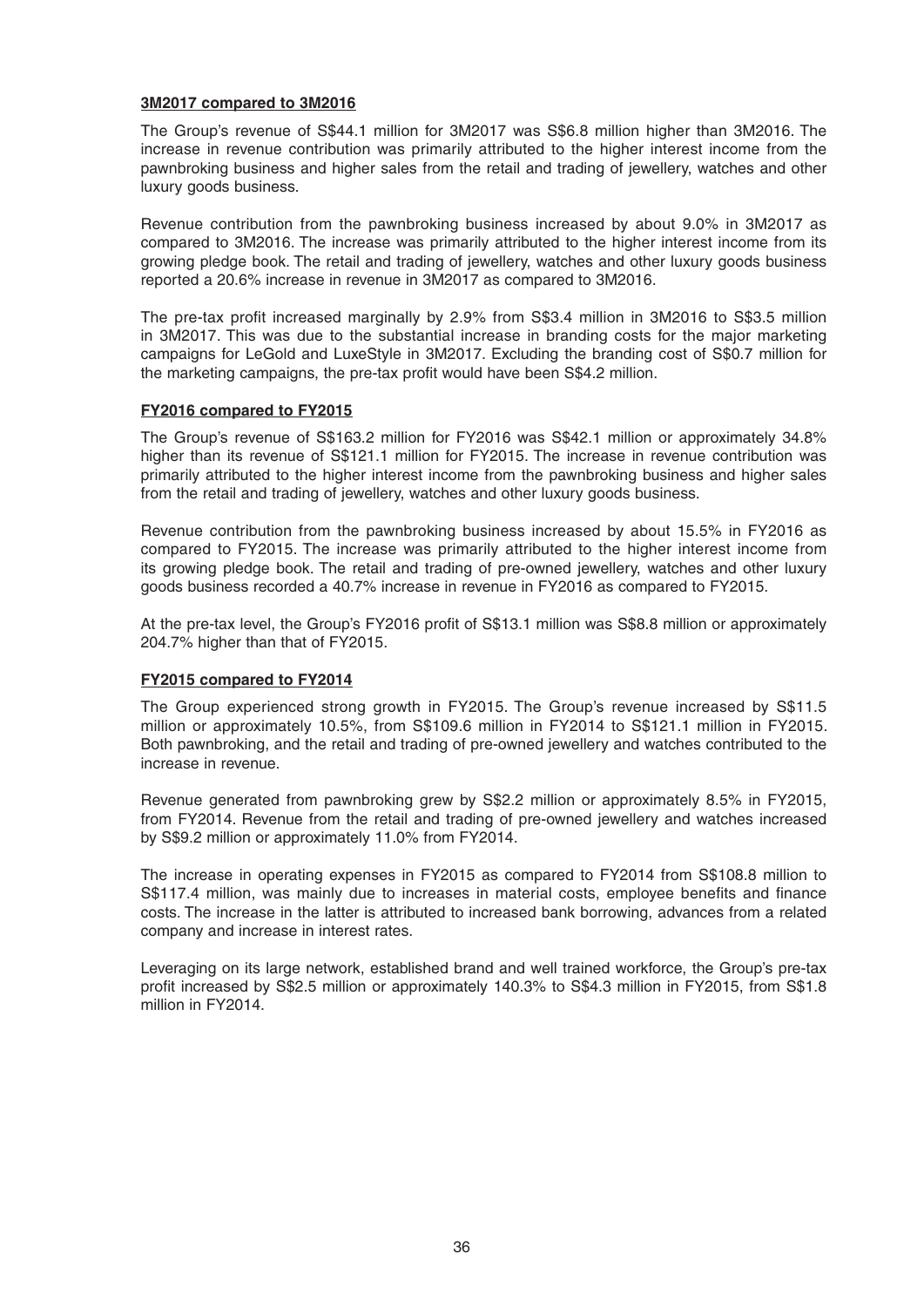- **4. Provide selected data from the balance sheet of the relevant entity or, if it is the holding company or holding entity of a group, the group as at the end of —** 
	- (a) the most recent completed financial year for which audited financial statements have **been published; or**
	- (b) if interim financial statements have been published for any subsequent period, that **period.**

The audited consolidated statement of financial position of the Group as at 31 December 2016 and the unaudited consolidated statement of financial position of the Group as at 31 March 2017 are set out below:

|                                              | <b>Audited</b>                       | <b>Unaudited</b>                  |
|----------------------------------------------|--------------------------------------|-----------------------------------|
|                                              | as at<br>31 December 2016<br>S\$'000 | as at<br>31 March 2017<br>S\$'000 |
|                                              |                                      |                                   |
| <b>Non-current assets</b>                    |                                      |                                   |
| Plant and equipment                          | 4,162                                | 4,484                             |
| Other receivables                            | 1,714                                | 1,844                             |
| Deferred tax assets                          | 363                                  | 421                               |
|                                              | 6,239                                | 6,749                             |
| <b>Current assets</b>                        |                                      |                                   |
| Inventories                                  | 43,211                               | 44,306                            |
| Trade and other receivables                  | 246,278                              | 249,312                           |
| Prepaid rent                                 | 42                                   | 29                                |
| Prepayments                                  | 852                                  | 2,570                             |
| Due from a related company (trade)           | 97                                   |                                   |
| Cash and bank balances                       | 10,542                               | 9,568                             |
|                                              | 301,022                              | 305,785                           |
| <b>Total assets</b>                          | 307,261                              | 312,534                           |
| <b>Current liabilities</b>                   |                                      |                                   |
| Trade and other payables                     | 5,576                                | 5,621                             |
| Due to immediate holding company (non-trade) | 11                                   |                                   |
| Due to related companies (non-trade)         | 29,570                               | 6,720                             |
| Provision for taxation                       | 1,782                                | 2,320                             |
| Interest-bearing loans                       | 173,550                              | 198,163                           |
|                                              | 210,489                              | 212,824                           |
| <b>Net current assets</b>                    | 90,533                               | 92,961                            |
| <b>Non-current liabilities</b>               |                                      |                                   |
| Other payables                               | 56                                   | 33                                |
| Deferred tax liabilities                     | 94                                   | 77                                |
|                                              | 150                                  | 110                               |
| <b>Total liabilities</b>                     | 210,639                              | 212,934                           |
| <b>Net assets</b>                            | 96,622                               | 99,600                            |
| Equity attributable to owners of the Company |                                      |                                   |
| Share capital                                | 87,439                               | 87,439                            |
| Revenue reserves                             | 8,373                                | 11,330                            |
|                                              | 95,812                               | 98,769                            |
| Non-controlling interests                    | 810                                  | 831                               |
| <b>Total equity</b>                          | 96,622                               | 99,600                            |
|                                              |                                      |                                   |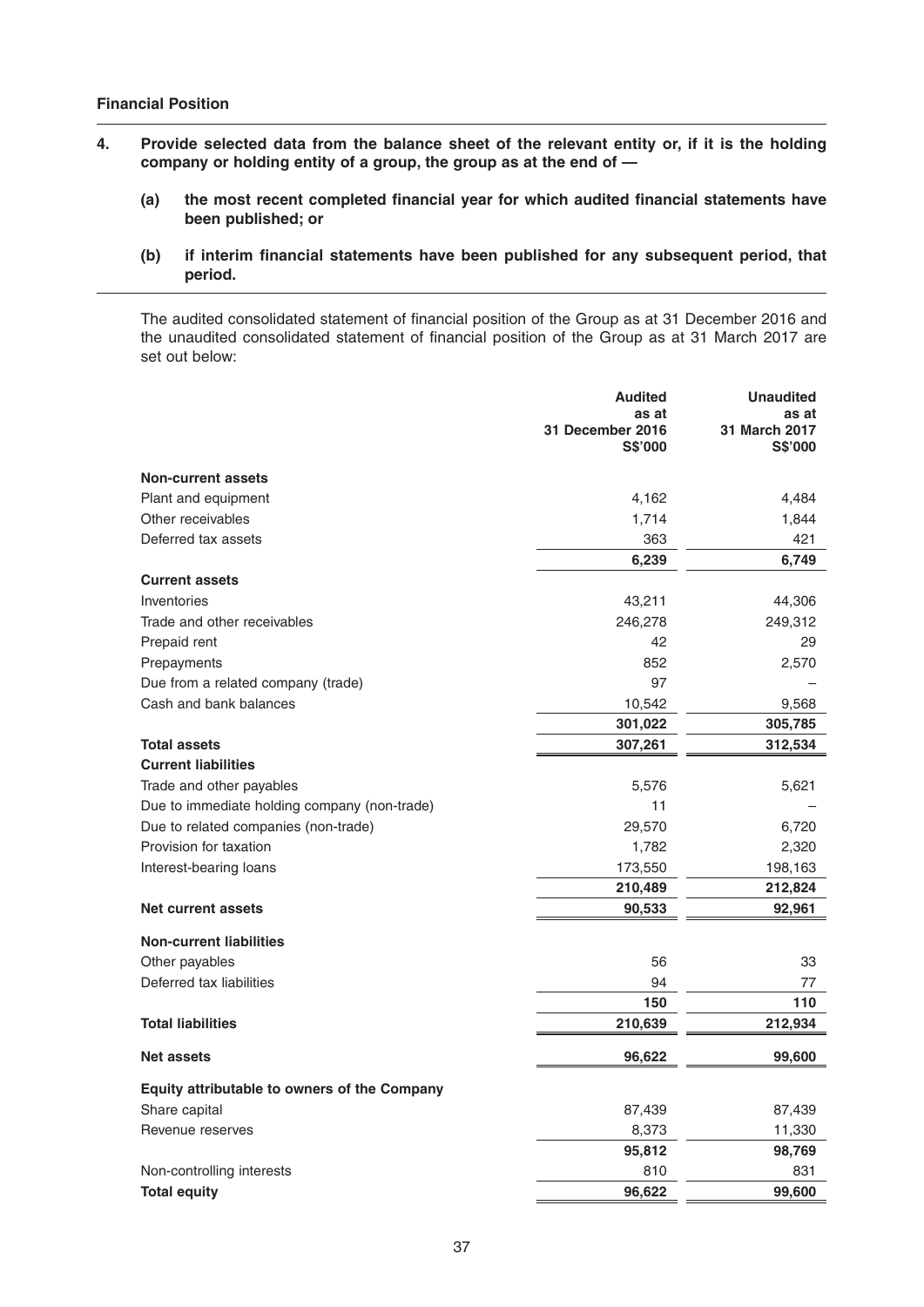#### **31 March 2017 compared to 31 December 2016**

 The equity attributable to owners of the Company was S\$98.8 million as at 31 March 2017 as compared to S\$95.8 million as at 31 December 2016. The increase was mainly attributable to the increase in profit for the period.

 The Group's total assets of S\$312.5 million as at 31 March 2017 was S\$5.3 million higher than that as at 31 December 2016 mainly due to the increase in trade and other receivables (current), prepayments, plant and equipment and inventories, partially offset by the decrease in cash and bank balances and amount due from a related company (trade). The increase in trade and other receivables was due to the increase in pledge book for the Group's pawnbroking business. The increase in prepayments was mainly due to deposits paid to purchase properties.

 The Group's total liabilities of S\$212.9 million as at 31 March 2017 was S\$2.3 million higher than that as at 31 December 2016. This was mainly due to the increase in interest-bearing loans which was partially offset by the decrease in amount due to related companies (non-trade). The proceeds from interest-bearing loans were used mainly as working capital and repayments of certain amounts due to related companies.

- **5. The data referred to in paragraph 4 of this Part shall include the line items in the audited or interim balance sheet of the relevant entity or the group, as the case may be, and shall in addition include the following items:** 
	- (a) number of shares after any adjustment to reflect the sale of new securities;
	- **(b) net assets or liabilities per share; and**
	- (c) net assets or liabilities per share after any adjustment to reflect the sale of new **securities.**

 For illustrative purposes only, based on up to 121,255,062 Rights Shares to be allotted and issued assuming that the Rights Issue is fully subscribed, the following is an analysis of the financial effects of the Rights Issue on the net asset value per Share:

|                                                                                   | Audited as at 31<br>December 2016 | Unaudited as at 31<br><b>March 2017</b> |
|-----------------------------------------------------------------------------------|-----------------------------------|-----------------------------------------|
| <b>Before the Rights Issue</b>                                                    |                                   |                                         |
| Number of Shares                                                                  | 727,530,373(1)                    | 727,530,373(2)                          |
| Net asset value per Share (Singapore cents)                                       | 13.2                              | 13.6                                    |
| Adjusted for the Rights Issue <sup>(3)</sup>                                      |                                   |                                         |
| Number of Shares after the Rights Issue                                           | 848,785,435                       | 848,785,435                             |
| Net asset value per Share (Singapore cents) (as adjusted<br>for the Rights Issue) | 11.3                              | 11.6                                    |

#### **Notes:**

- (1) Based on the existing issued Shares as at 31 December 2016.
- (2) Based on the existing issued Shares as at 31 March 2017.
- (3) For the calculation of the net asset value per Share after the Rights Issue, it was assumed that (a) the Rights Issue has been completed and fully subscribed for and (b) the Rights Shares have been issued by the end of the relevant financial period.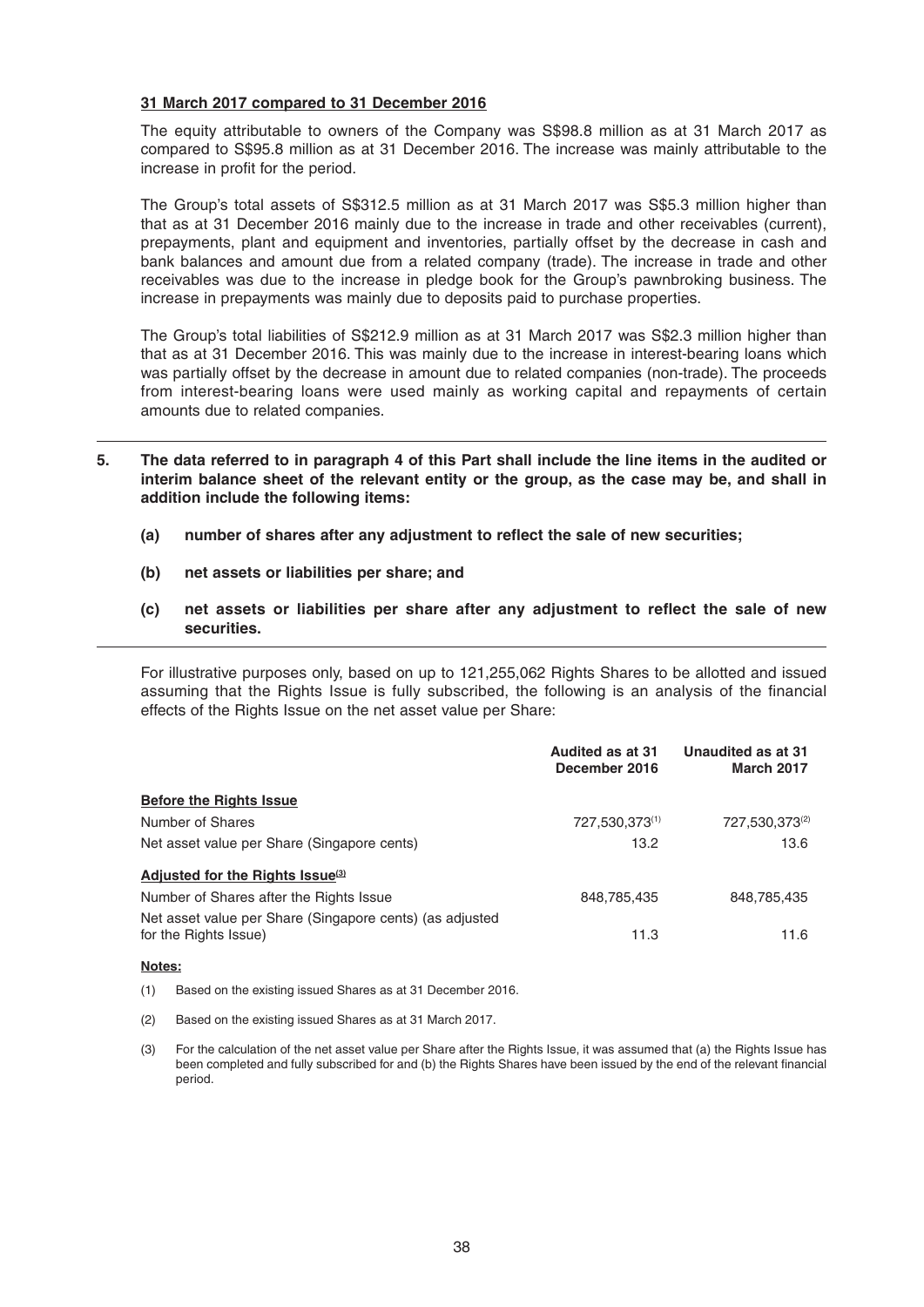- 6. Provide an evaluation of the material sources and amounts of cash flows from operating, investing and financing activities in respect of -
	- (a) the most recent completed financial year for which financial statements have been **published; and**
	- (b) if interim financial statements have been published for any subsequent period, that **period.**

The audited consolidated statement of cash flows of the Group for FY2016 and the unaudited consolidated statement of cash flows of the Group for 3M2017 are set out below:

|                                                                     | <b>Audited</b><br><b>FY2016</b><br><b>S\$'000</b> | <b>Unaudited</b><br>3M2017<br>S\$'000 |
|---------------------------------------------------------------------|---------------------------------------------------|---------------------------------------|
| <b>Operating Activities</b>                                         |                                                   |                                       |
| Profit before tax                                                   | 13,149                                            | 3,479                                 |
| Adjustments for:                                                    |                                                   |                                       |
| Depreciation of plant and equipment                                 | 1,329                                             | 344                                   |
| Write-down of inventories                                           | 12                                                | 1                                     |
| Interest expense                                                    | 4,535                                             | 1,155                                 |
| Financial losses on pledged items not fully covered by<br>insurance | 34                                                | $\overline{7}$                        |
| Loss on disposal of plant and equipment                             | 416                                               | 23                                    |
| Amortisation of prepaid rent                                        | 53                                                | 13                                    |
| Operating cashflow before changes in working capital                | 19,528                                            | 5,022                                 |
| Changes in working capital                                          |                                                   |                                       |
| Increase in inventories                                             | (14, 196)                                         | (1,096)                               |
| Increase in trade and other receivables                             | (30, 460)                                         | (3, 171)                              |
| Increase in prepayments                                             | (225)                                             | (1,718)                               |
| (Increase)/decrease in amount due from a related<br>company (trade) | (97)                                              | 97                                    |
| Increase in trade and other payables                                | 2,392                                             | 22                                    |
| Total changes in working capital                                    | (42, 586)                                         | (5,866)                               |
| Cash flows used in operations                                       | (23,058)                                          | (844)                                 |
| Interest paid                                                       | (4,535)                                           | (1, 155)                              |
| Income taxes refund                                                 | 1                                                 |                                       |
| Income taxes paid                                                   | (458)                                             | (38)                                  |
| Net cash flows used in operating activities                         | (28,050)                                          | (2,037)                               |
| <b>Investing Activities</b>                                         |                                                   |                                       |
| Purchase of plant and equipment                                     | (2,608)                                           | (689)                                 |
| Net cash flows used in investing activities                         | (2,608)                                           | (689)                                 |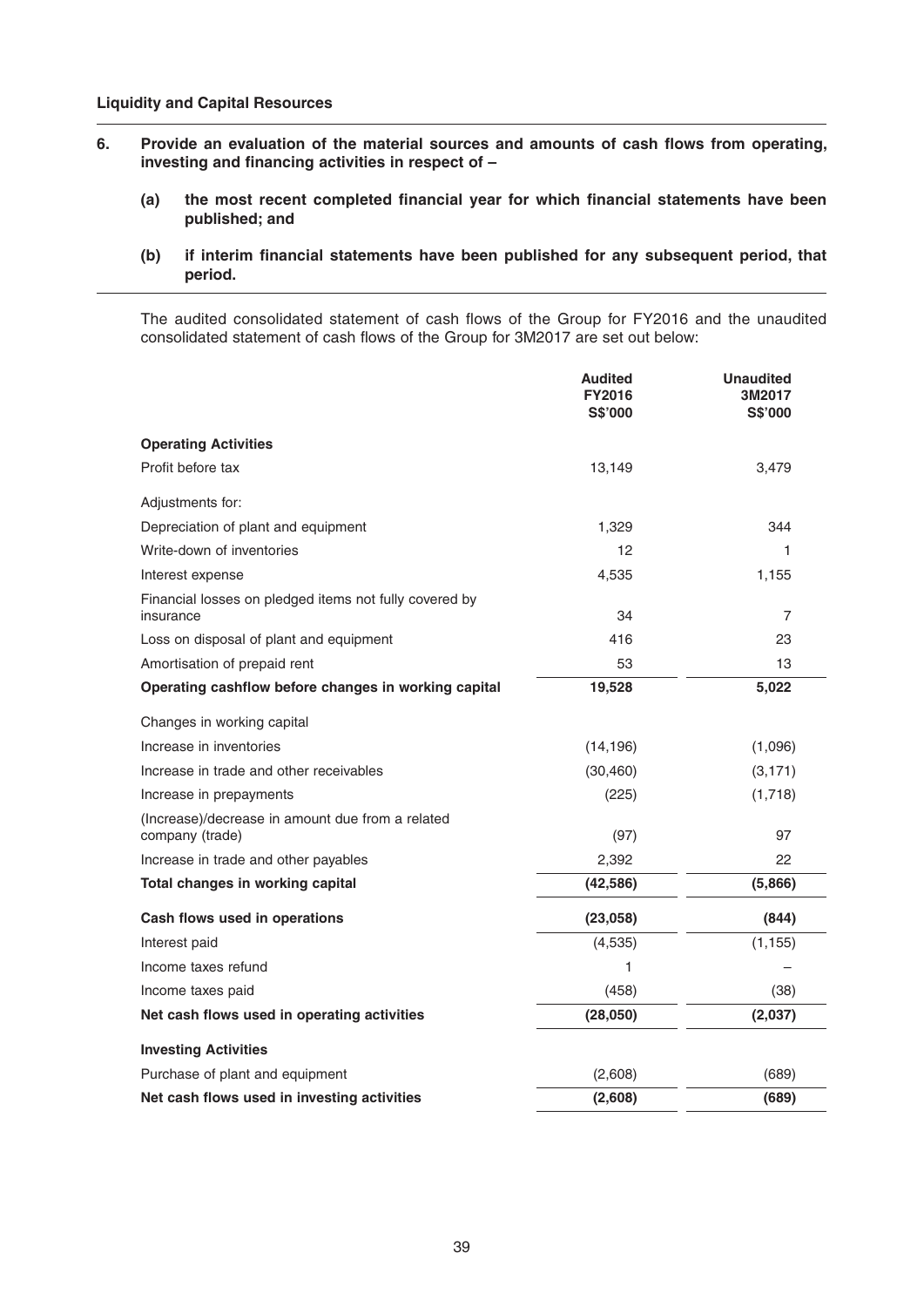|                                                                            | <b>Audited</b><br><b>FY2016</b><br><b>S\$'000</b> | <b>Unaudited</b><br>3M2017<br><b>S\$'000</b> |
|----------------------------------------------------------------------------|---------------------------------------------------|----------------------------------------------|
| <b>Financing Activities</b>                                                |                                                   |                                              |
| Proceeds from short-term bank borrowings, net                              | 43,940                                            | 24,613                                       |
| Repayment of advances from immediate holding company<br>(non-trade), net   | (8, 167)                                          | (11)                                         |
| Repayment of advances from a related company<br>(non-trade), net           | (21, 726)                                         | (22, 850)                                    |
| Dividends paid on ordinary shares                                          | (3,241)                                           |                                              |
| Proceeds from rights issue, net                                            | 20,922                                            |                                              |
| Net cash flows from financing activities                                   | 31,728                                            | 1,752                                        |
| Net increase/(decrease) in cash and cash equivalents                       | 1,070                                             | (974)                                        |
| Cash and cash equivalents at the beginning of the financial<br>year/period | 9,472                                             | 10,542                                       |
| Cash and cash equivalents at the end of the financial<br>year/period       | 10,542                                            | 9,568                                        |

# **FY2016**

 Net cash used in operating activities for FY2016 was S\$28.1 million. This was due to the increase in trade and other receivables, inventories, prepayments, interest and income taxes paid, partially offset by the profit for the year and increase in trade and other payables.

 Net cash used in investing activity was S\$2.6 million in FY2016. The higher net cash used in investing activity in FY2016 was due to renovation for pawnshops and retail outlets.

Net cash generated from financing activities was S\$31.7 million in FY2016. The higher net cash generated from financing activities in FY2016 was mainly due to the proceeds from short-term bank borrowings and the rights issue, partially offset by repayment of certain advances from immediate holding company (non-trade) and a related company (non-trade).

 As a result of the above, there was a net increase of S\$1.1 million in the Group's cash and cash equivalents in FY2016, resulting in a cash and cash equivalents of S\$10.5 million as at 31 December 2016.

# **3M2017**

 Net cash used in operating activities for 3M2017 was S\$2.0 million. This was due to the increase in trade and other receivables, inventories and prepayments, partially offset by the profit for the period. The increase in prepayments was mainly due to deposits paid to purchase properties.

 Net cash used in investing activity was S\$0.7 million in 3M2017. The net cash used in investing activity was due to renovation for pawnshops and retail outlets.

Net cash generated from financing activities was S\$1.8 million in 3M2017. The higher net cash generated from financing activities was mainly due to the proceeds from short-term bank borrowings, partially offset by repayment of the advances from the immediate holding company (non-trade).

 As a result of the above, there was a net decrease of S\$1.0 million in the Group's cash and cash equivalents in 3M2017, resulting in a cash and cash equivalents of S\$9.6 million as at 31 March 2017.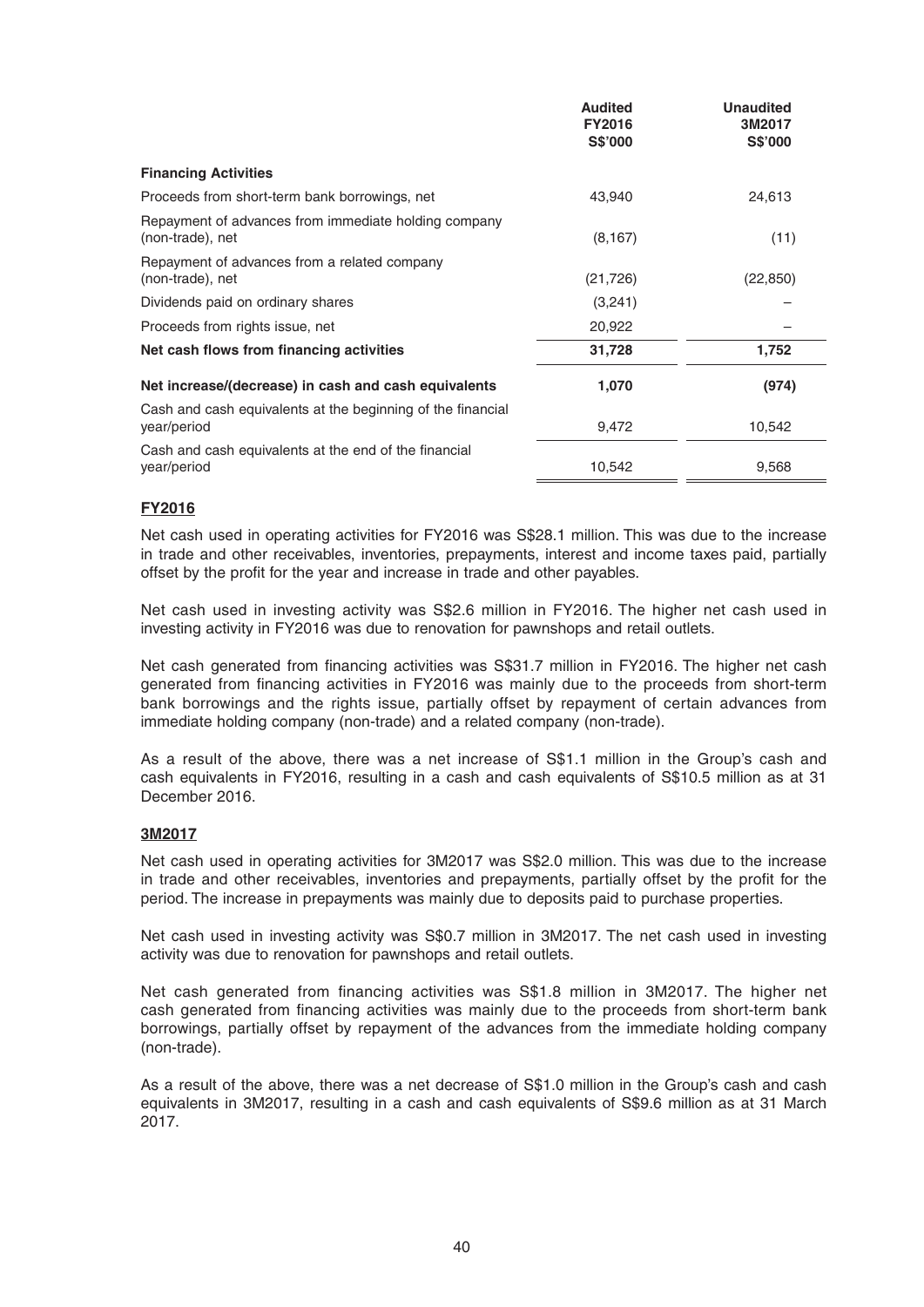**7. Provide a statement by the directors or equivalent persons of the relevant entity as to whether, in their reasonable opinion, the working capital available to the relevant entity or, if it is the holding company or holding entity of a group, to the group, as at the date of**  lodgment of the offer information statement, is sufficient for present requirements and, if insufficient, how the additional working capital considered by the directors or equivalent **persons to be necessary is proposed to be provided.**

 In the reasonable opinion of the Directors, after taking into consideration the existing banking facilities available to the Group, the Group's internal resources and operating cash flows, the working capital available to the Group as of the date of lodgment of this Offer Information Statement is sufficient to meet its present requirements.

- **8. If the relevant entity or any other entity in the group is in breach of any of the terms and conditions or covenants associated with any credit arrangement or bank loan which could**  materially affect the relevant entity's financial position and results or business operations, **or the investments by holders of securities in the relevant entity, provide —**
	- **(a) a statement of that fact;**
	- **(b) details of the credit arrangement or bank loan; and**
	- **(c) any action taken or to be taken by the relevant entity or other entity in the group, as the case may be, to rectify the situation (including the status of any restructuring negotiations or agreement, if applicable).**

As at the Latest Practicable Date, to the best of the Directors' knowledge, the Group is not in breach of any of the terms and conditions or covenants associated with any credit arrangement or bank loan which could materially affect the Group's financial position and results or business operations, or the investments by holders of securities in the Company.

**9.** Discuss, for at least the current financial year, the business and financial prospects of the **relevant entity or, if it is the holding company or holding entity of a group, the group, as well as any known trends, uncertainties, demands, commitments or events that are reasonably**  likely to have a material effect on net sales or revenues, profitability, liquidity or capital resources, or that would cause financial information disclosed in the offer information statement to be not necessarily indicative of the future operating results or financial **condition. If there are no such trends, uncertainties, demands, commitments or events, provide an appropriate statement to that effect**

Certain business factors or risks which could materially affect the Group's profitability are set out in the section "**Risk Factors**" set out in **Appendix A** to this Offer Information Statement. There are uncertainties, demands, commitments or events that may have a material and adverse impact on the business, results of operations, financial condition and prospects of the Group, should they take place.

 The section "**Risk Factors**" set out in **Appendix A** to this Offer Information Statement is only a summary, and is not an exhaustive description, of all uncertainties, demands, commitments or events. There may be additional uncertainties, demands and commitments or events not presently known to the Group or that the Group may currently deem immaterial, which could affect its business, results of operations, financial condition and prospects.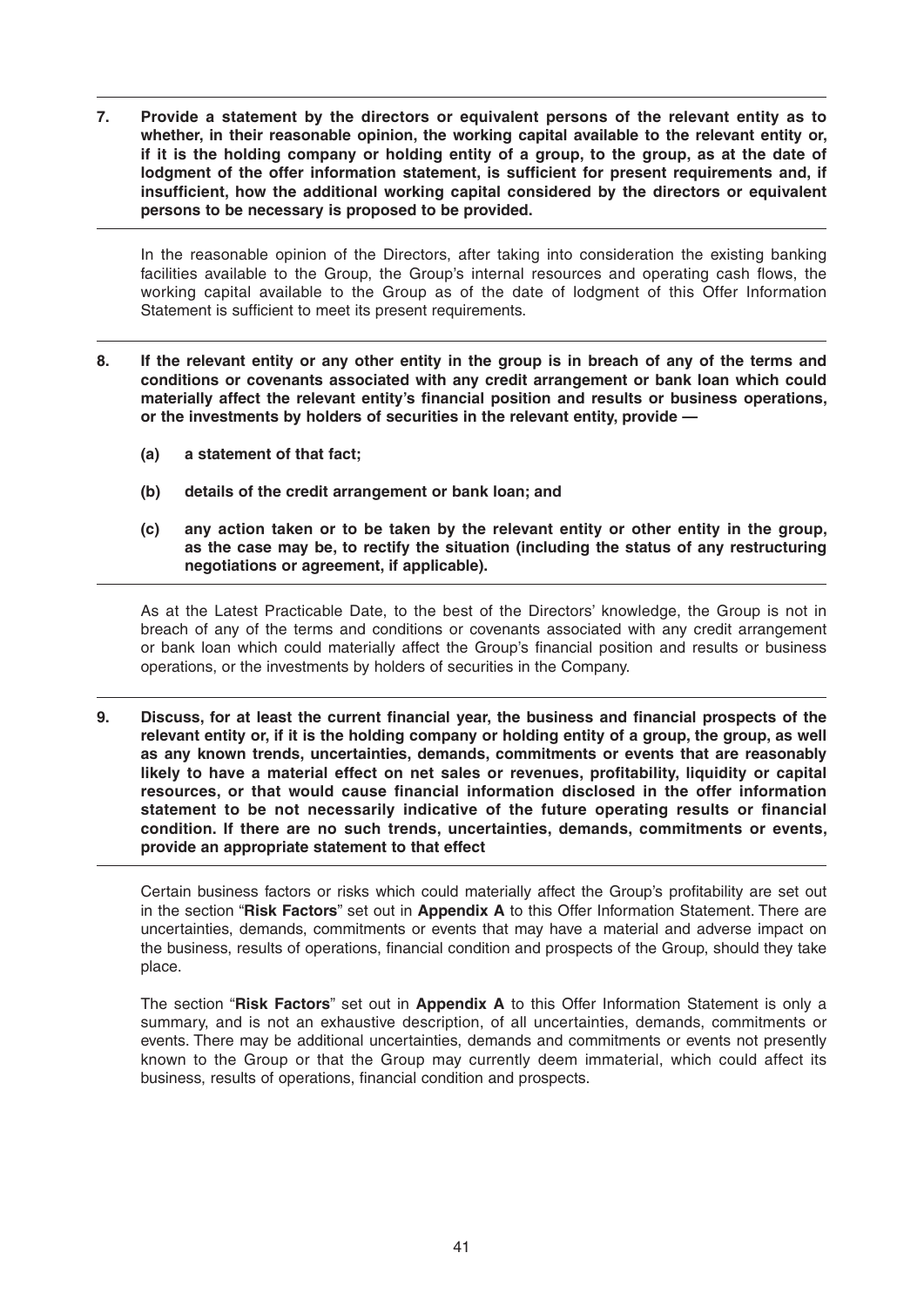Save as disclosed in this Offer Information Statement and, in particular, the section "**Risk Factors**" set out in **Appendix A** to this Offer Information Statement, the Company's annual reports, circulars and SGXNET announcements, the Directors are not aware of any trends, uncertainties, demands, commitments or events that are reasonably likely to have a material effect on the Group's net sales or revenues, profitability, liquidity or capital resources, or that would cause financial information disclosed in this Offer Information Statement to be not necessarily indicative of the future operating results or financial condition of the Group.

10. Where a profit forecast is disclosed, state the extent to which projected sales or revenues **are based on secured contracts or orders, and the reasons for expecting to achieve the**  projected sales or revenues and profit, and discuss the impact of any likely change in **business and operating conditions on the forecast.**

No profit forecast is disclosed in this Offer Information Statement.

11. Where a profit forecast or profit estimate is disclosed, state all principal assumptions, if any, upon which the directors or equivalent persons of the relevant entity have based their profit forecast or profit estimate, as the case may be.

No profit forecast or profit estimate is disclosed in this Offer Information Statement.

12. Where a profit forecast is disclosed, include a statement by an auditor of the relevant entity as to whether the profit forecast is properly prepared on the basis of the assumptions **referred to in paragraph 11 of this Part, is consistent with the accounting policies adopted by the relevant entity, and is presented in accordance with the accounting standards**  adopted by the relevant entity in the preparation of its financial statements.

No profit forecast is disclosed in this Offer Information Statement.

- 13. Where the profit forecast disclosed is in respect of a period ending on a date not later than the end of the current financial year of the relevant entity, provide in addition to the **statement referred to in paragraph 12 of this Part —** 
	- **(a) a statement by the issue manager to the offer, or any other person whose profession**  or reputation gives authority to the statement made by him, that the profit forecast **has been stated by the directors or equivalent persons of the relevant entity after due and careful enquiry and consideration; or**
	- **(b) a statement by an auditor of the relevant entity, prepared on the basis of his examination of the evidence supporting the assumptions referred to in paragraph 11 of this Part and in accordance with the Singapore Standards on Auditing or such other auditing standards as may be approved in any particular case by the Authority, to the effect that no matter has come to his attention which gives him reason to believe that the assumptions do not provide reasonable grounds for the profit**  forecast. No profit forecast is disclosed in this Offer Information Statement.

No profit forecast is disclosed in this Offer Information Statement.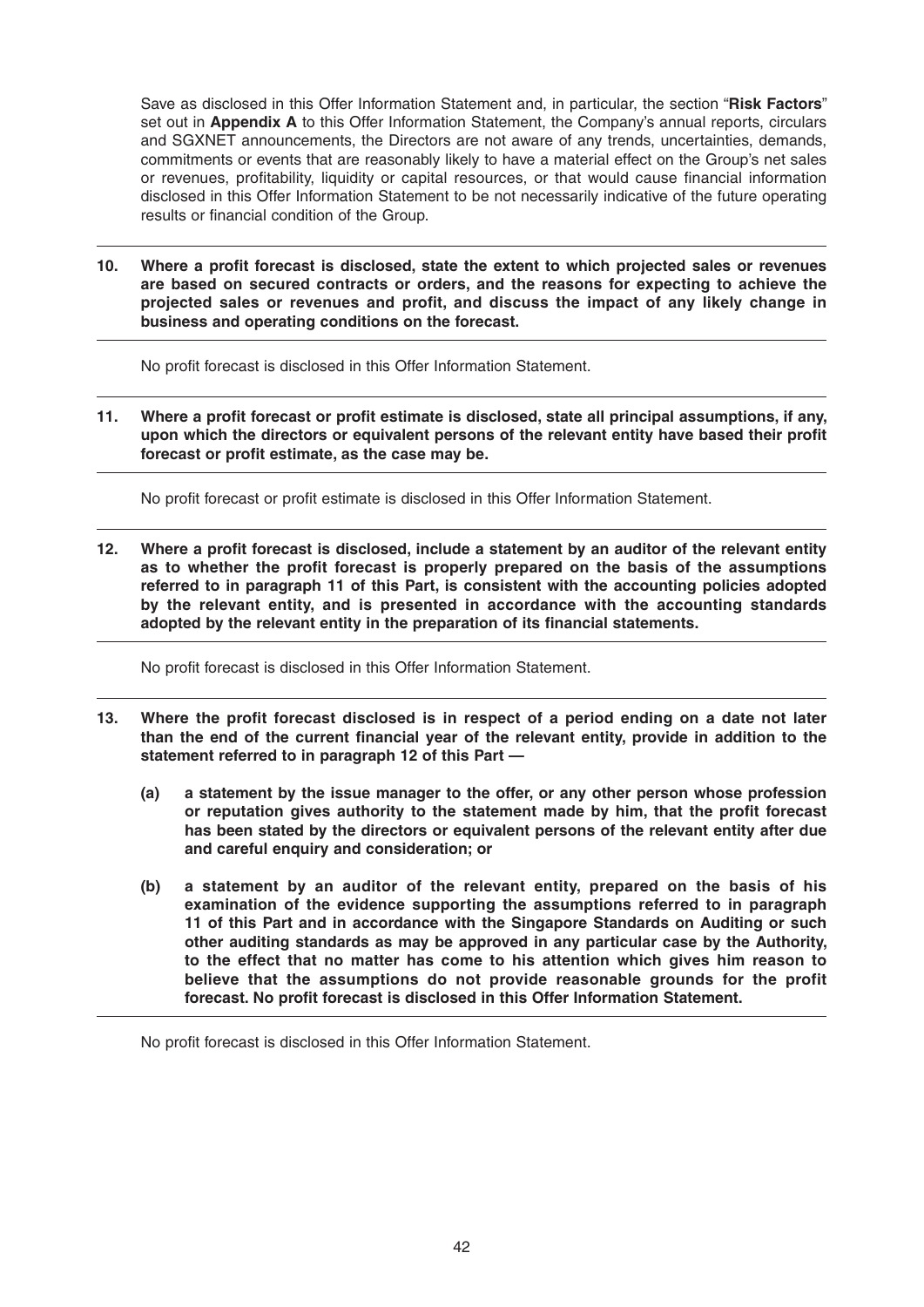- 14. Where the profit forecast disclosed is in respect of a period ending on a date after the end of the current financial year of the relevant entity, provide in addition to the statement **referred to in paragraph 12 of this Part —** 
	- **(a) a statement by the issue manager to the offer, or any other person whose profession or reputation gives authority to the statement made by him, prepared on the basis of his examination of the evidence supporting the assumptions referred to in paragraph 11 of this Part, to the effect that no matter has come to his attention which gives him reason to believe that the assumptions do not provide reasonable grounds for the profit forecast: or**
	- **(b) a statement by an auditor of the relevant entity, prepared on the basis of his examination of the evidence supporting the assumptions referred to in paragraph 11 of this Part and in accordance with the Singapore Standards on Auditing or such other auditing standards as may be approved in any particular case by the Authority, to the effect that no matter has come to his attention which gives him reason to believe that the assumptions do not provide reasonable grounds for the profit forecast.**

No profit forecast is disclosed in this Offer Information Statement.

#### **Significant Changes**

- **15. Disclose any event that has occurred from the end of —**
	- (a) the most recent completed financial year for which financial statements have been **published; or**
	- (b) if interim financial statements have been published for any subsequent period, that **period,**

to the latest practicable date which may have a material effect on the financial position and **results of the relevant entity or, if it is the holding company or holding entity of a group, the group, or, if there is no such event, provide an appropriate negative statement.**

Save as disclosed in this Offer Information Statement or as may have been publicly announced by the Company via SGXNET, the Directors are not aware of any event that has occurred since 31 March 2017 up to the Latest Practicable Date which has not been publicly announced which may have a material effect on the Group's financial position and results.

# **Meaning of "published"**

#### **16. In this Part, "published" includes publications in a prospectus, in an annual report or on the SGXNET.**

Noted.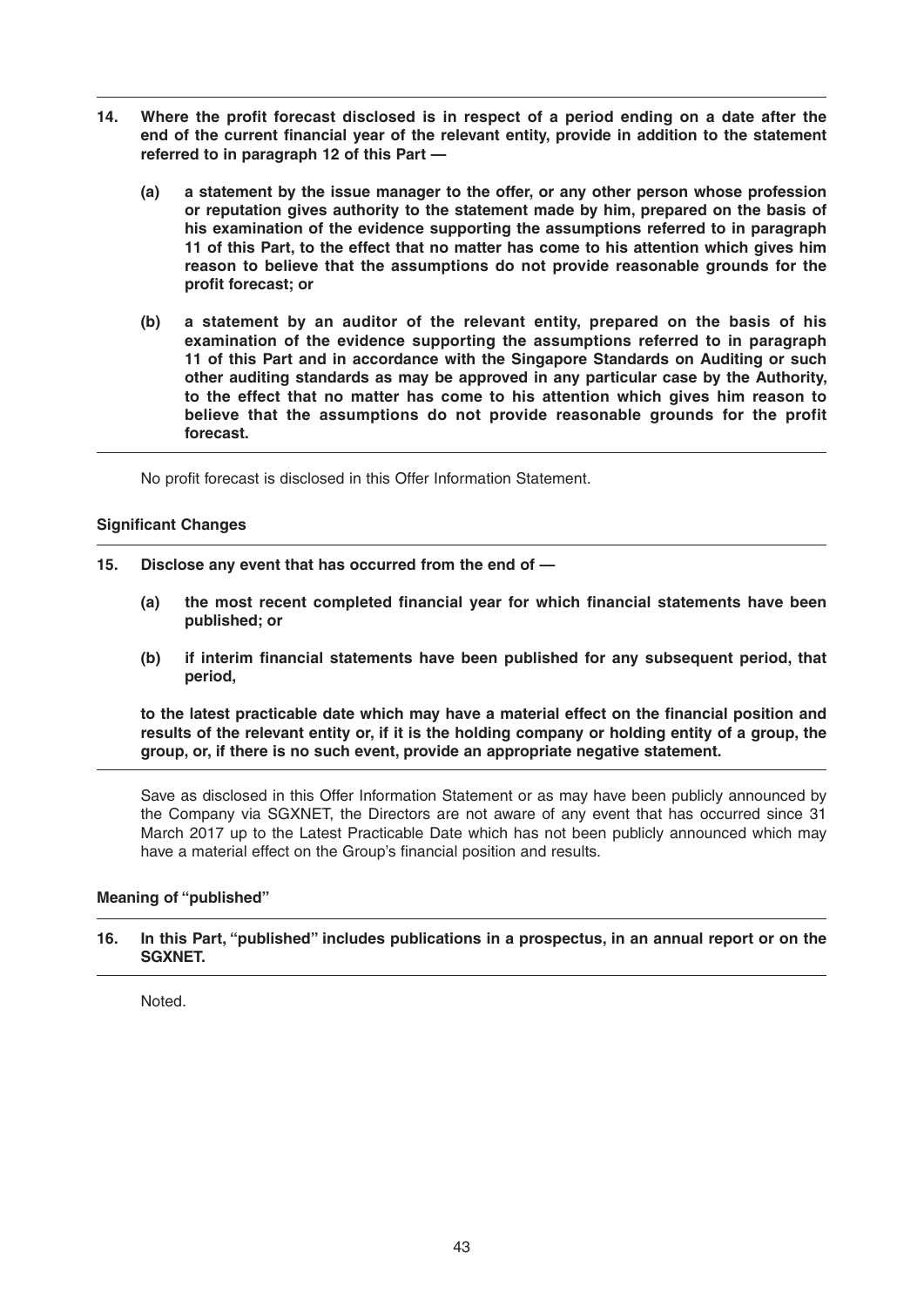### **PART VI – THE OFFER AND LISTING**

#### **Offer and Listing Details**

**1. Indicate the price at which the securities are being offered and the amount of any expenses**  specifically charged to the subscriber or purchaser. If it is not possible to state the offer **price at the date of lodgment of the offer information statement, the method by which the offer price is to be determined must be explained.**

Issue Price: S\$0.170 for each Rights Share, payable in full on acceptance and/or application.

The expenses incurred on the Rights Issue will not be specifically charged to subscribers of the Rights Shares.

 An administrative fee will be incurred for each Electronic Application made through the ATMs of the respective Participating Banks. Such administrative fee will be borne by the subscribers of the Rights Shares.

**2. If there is no established market for the securities being offered, provide information regarding the manner of determining the offer price, the exercise price or conversion price, if any, including the person who establishes the price or is responsible for the determination of the price, the various factors considered in such determination and the parameters or elements used as a basis for determining the price.**

The Shares are, and the Rights Shares will be, traded on Catalist.

- **3. If —**
	- **(a) any of the relevant entity's shareholders or equity interest-holders have pre-emptive rights to subscribe for or purchase the securities being offered; and**
	- **(b) the exercise of the rights by the shareholder or equity interest-holder is restricted, withdrawn or waived,**

indicate the reasons for such restriction, withdrawal or waiver, the beneficiary of such **restriction, withdrawal or waiver, if any, and the basis for the offer price.**

 Other than the Nil-Paid Rights, none of the Shareholders have pre-emptive rights to subscribe for the Rights Shares.

 As there may be prohibitions or restrictions against the offering of Rights Shares in certain jurisdictions, only Entitled Shareholders are eligible to participate in the Rights Issue. Please refer to the section "**Eligibility of Shareholders to Participate in the Rights Issue**" of this Offer Information Statement for further information.

- **4. If securities of the same class as those securities being offered are listed for quotation on any securities exchange —**
	- (a) in a case where the first-mentioned securities have been listed for quotation on **the securities exchange for at least 12 months immediately preceding the latest practicable date, disclose the highest and lowest market prices of the firstmentioned securities —**
		- **(i) for each of the 12 calendar months immediately preceding the calendar month in which the latest practicable date falls; and**
		- **(ii) for the period from the beginning of the calendar month in which the latest practicable date falls to the latest practicable date; or**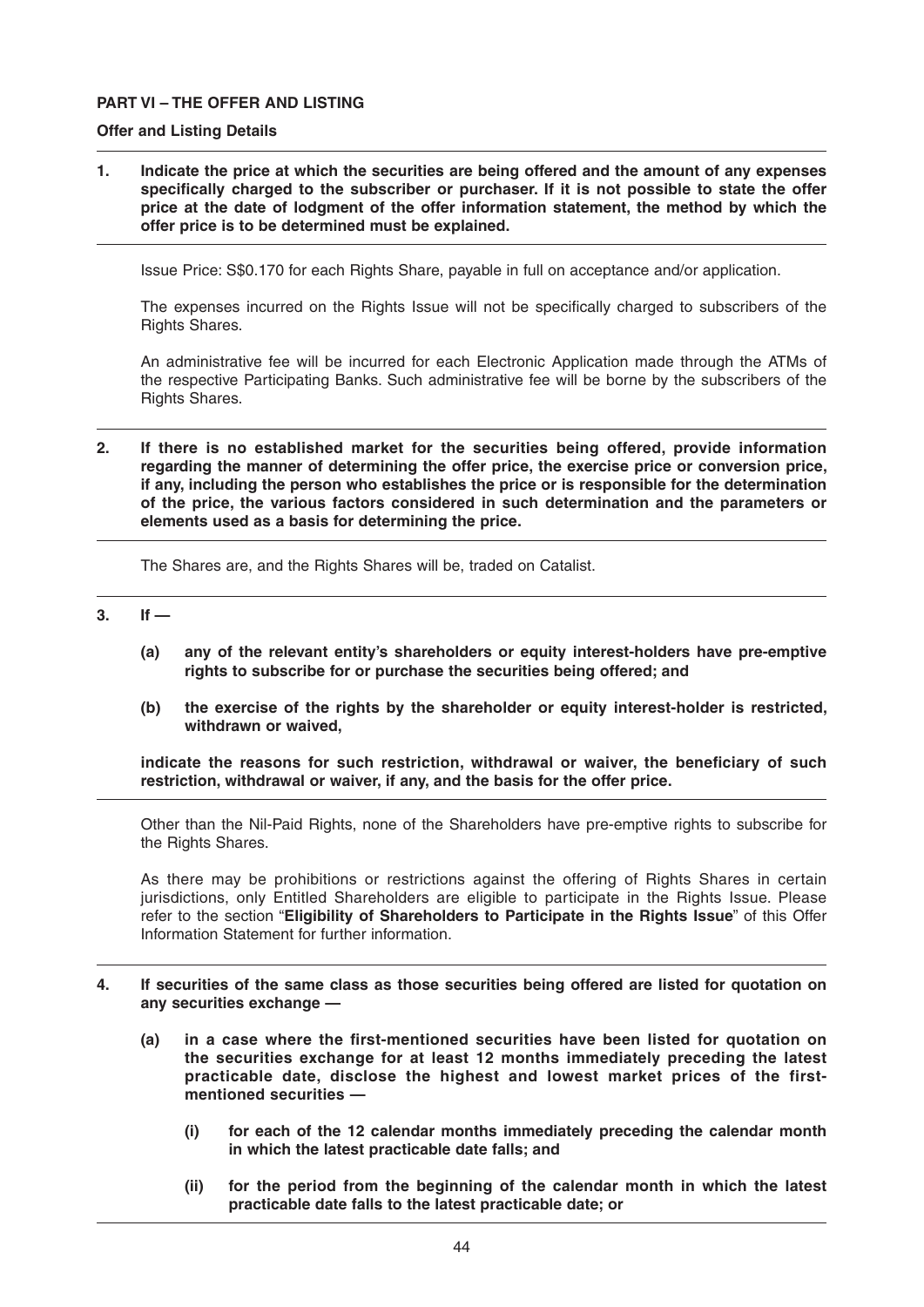The highest and lowest traded prices and the volume of the Shares traded on Catalist during each of the last 12 calendar months immediately preceding the Latest Practicable Date and for the period from 1 June 2017 to the Latest Practicable Date are as follows:

| <b>Month</b>                               | <b>Price Range</b><br>S\$ | <b>Volume of Shares</b><br>traded <sup>(i)</sup> |
|--------------------------------------------|---------------------------|--------------------------------------------------|
| June 2016                                  | $0.166 - 0.139$           | 702,300                                          |
| <b>July 2016</b>                           | $0.167 - 0.150$           | 2,799,900                                        |
| August 2016                                | $0.170 - 0.145$           | 1,133,400                                        |
| September 2016                             | $0.160 - 0.145$           | 1,695,200                                        |
| October 2016                               | $0.151 - 0.145$           | 3,515,900                                        |
| November 2016                              | $0.168 - 0.142$           | 16,264,600                                       |
| December 2016                              | $0.156 - 0.152$           | 1,036,300                                        |
| January 2017                               | $0.165 - 0.150$           | 1,851,800                                        |
| February 2017                              | $0.198 - 0.160$           | 17,395,500                                       |
| March 2017                                 | $0.189 - 0.182$           | 6,436,400                                        |
| April 2017                                 | $0.210 - 0.181$           | 9,931,900                                        |
| May 2017                                   | $0.205 - 0.150$           | 4,542,800                                        |
| 1 June 2017 to the Latest Practicable Date | $0.187 - 0.177$           | 1,784,800                                        |
| Source: Bloomberg Finance L.P.(ii)         |                           |                                                  |

(i) Based on the total volume of the Shares traded in a particular month/period.

- (ii) Bloomberg Finance L.P. has not consented for the purposes of Section 249 and Section 277 of the SFA to the inclusion of the information above which is publicly available, and is thereby not liable for such information under Sections 253 and 254 of the SFA. The Company has included the above information in its proper form and context and has not verified the accuracy of the content of such information. The Company is not aware of any disclaimers made by Bloomberg Finance L.P. in relation to the above information.
- (b) in a case where the first-mentioned securities have been listed for quotation on **the securities exchange for less than 12 months immediately preceding the latest**  practicable date, disclose the highest and lowest market prices of the first-mentioned **securities —**
	- **(i) for each calendar month immediately preceding the calendar month in which the latest practicable date falls; and**
	- **(ii) for the period from the beginning of the calendar month in which the latest practicable date falls to the latest practicable date;**

Not applicable. The Shares have been listed and quoted on Catalist for more than 12 months immediately preceding the Latest Practicable Date.

(c) disclose any significant trading suspension that has occurred on the securities **exchange during the three (3) years immediately preceding the latest practicable date or, if the securities have been listed for quotation for less than three (3) years,**  during the period from the date on which the securities were first listed to the latest **practicable date; and**

There has been no significant trading suspension of the Shares which are listed on Catalist during the three (3) years immediately preceding the Latest Practicable Date.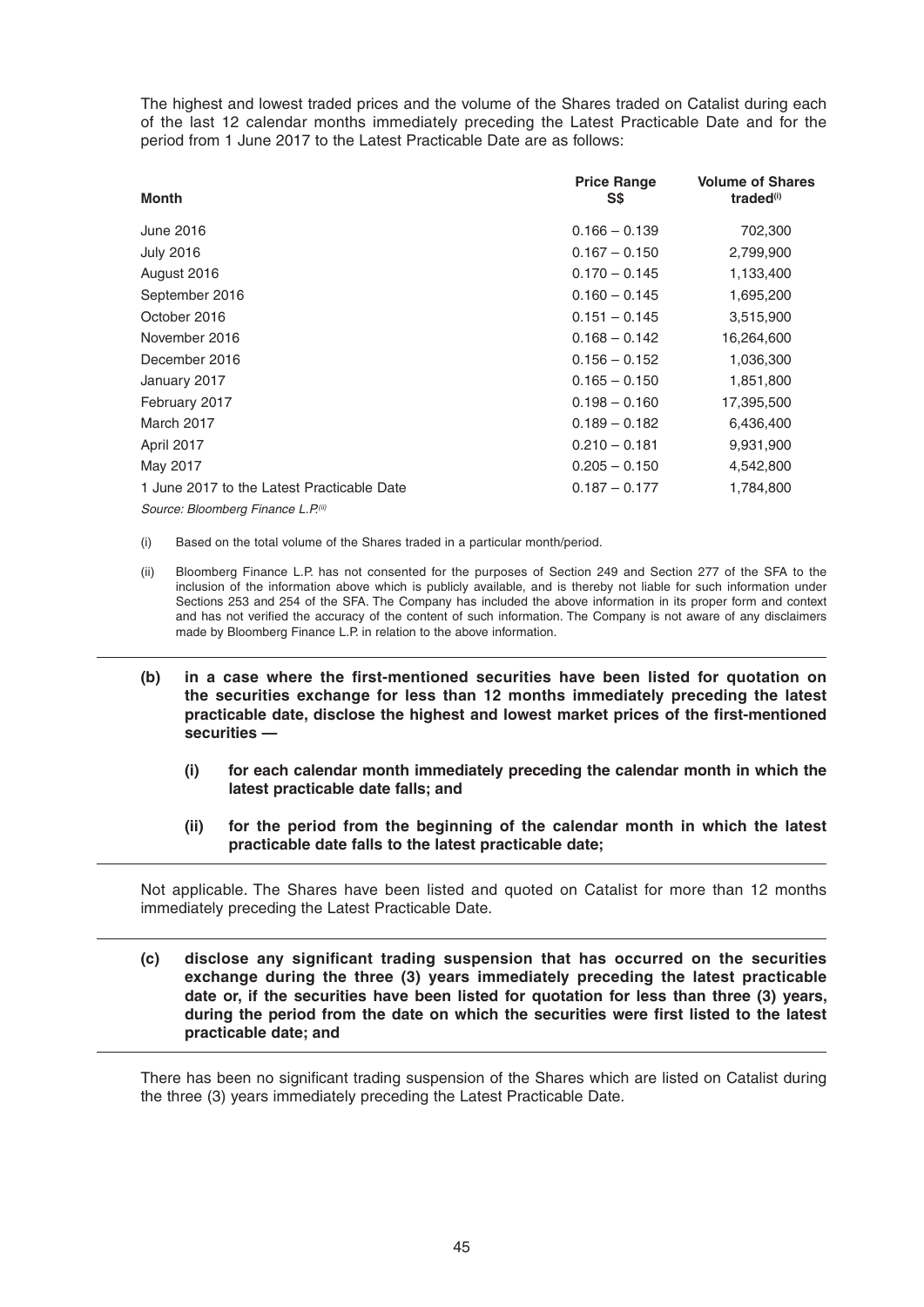### **(d) disclose information on any lack of liquidity, if the securities are not regularly traded on the securities exchange**

 Please refer to paragraph 4(a) of Part VI "**The Offer and Listing – Offer and Listing Details**" of the Sixteenth Schedule for the volume of Shares traded during each of the last 12 calendar months immediately preceding the Latest Practicable Date and for the period from 1 June 2017 to the Latest Practicable Date.

- **5. Where the securities being offered are not identical to the securities already issued by the relevant entity, provide —**
	- **(a) a statement of the rights, preferences and restrictions attached to the securities being offered; and**
	- **(b) an indication of the resolutions, authorisations and approvals by virtue of which the entity may create or issue further securities, to rank in priority to or pari passu with the securities being offered**

The Rights Shares will, upon allotment and issue, rank *pari passu* in all respects with the then existing issued Shares, save for any dividends, rights, allotments or other distributions, the record date for which falls before the date of issue of the Rights Shares.

 The Rights Shares are to be issued pursuant to the general mandate granted by Shareholders to the Directors at the Company's annual general meeting held on 26 April 2017.

#### **6.** Indicate the amount, and outline briefly the plan of distribution, of the securities that are to **be offered otherwise than through underwriters. If the securities are to be offered through the selling efforts of any broker or dealer, describe the plan of distribution and the terms of any agreement or understanding with such entities. If known, identify each broker or dealer that will participate in the offer and state the amount to be offered through each broker or dealer.**

# Basis of Provisional Allotment

 The Rights Issue is made on a renounceable non-underwritten basis to Entitled Shareholders on the basis of one (1) Rights Share for every six (6) existing Shares held by Entitled Shareholders as at the Books Closure Date at the Issue Price of S\$0.170 per Rights Share, fractional entitlements to be disregarded.

 Based on 727,530,373 Shares in issue as at the Books Closure Date, and assuming the Rights Issue is fully subscribed, the Company will issue up to 121,255,062 Rights Shares.

 The Rights Shares are payable in full upon acceptance and/or application and will, upon allotment and issue, rank *pari passu* in all respects with the then existing issued Shares, save for any dividends, rights, allotments or other distributions, the record date for which falls before the date of issue of the Rights Shares.

#### Entitled Shareholders

 Entitled Shareholders will be provisionally allotted Rights Shares under the Rights Issue on the basis of their shareholdings as at the Books Closure Date. Entitled Shareholders are eligible to participate in the Rights Issue and to receive this Offer Information Statement together with the ARE or PAL, as the case may be, and other accompanying documents at their respective Singapore addresses.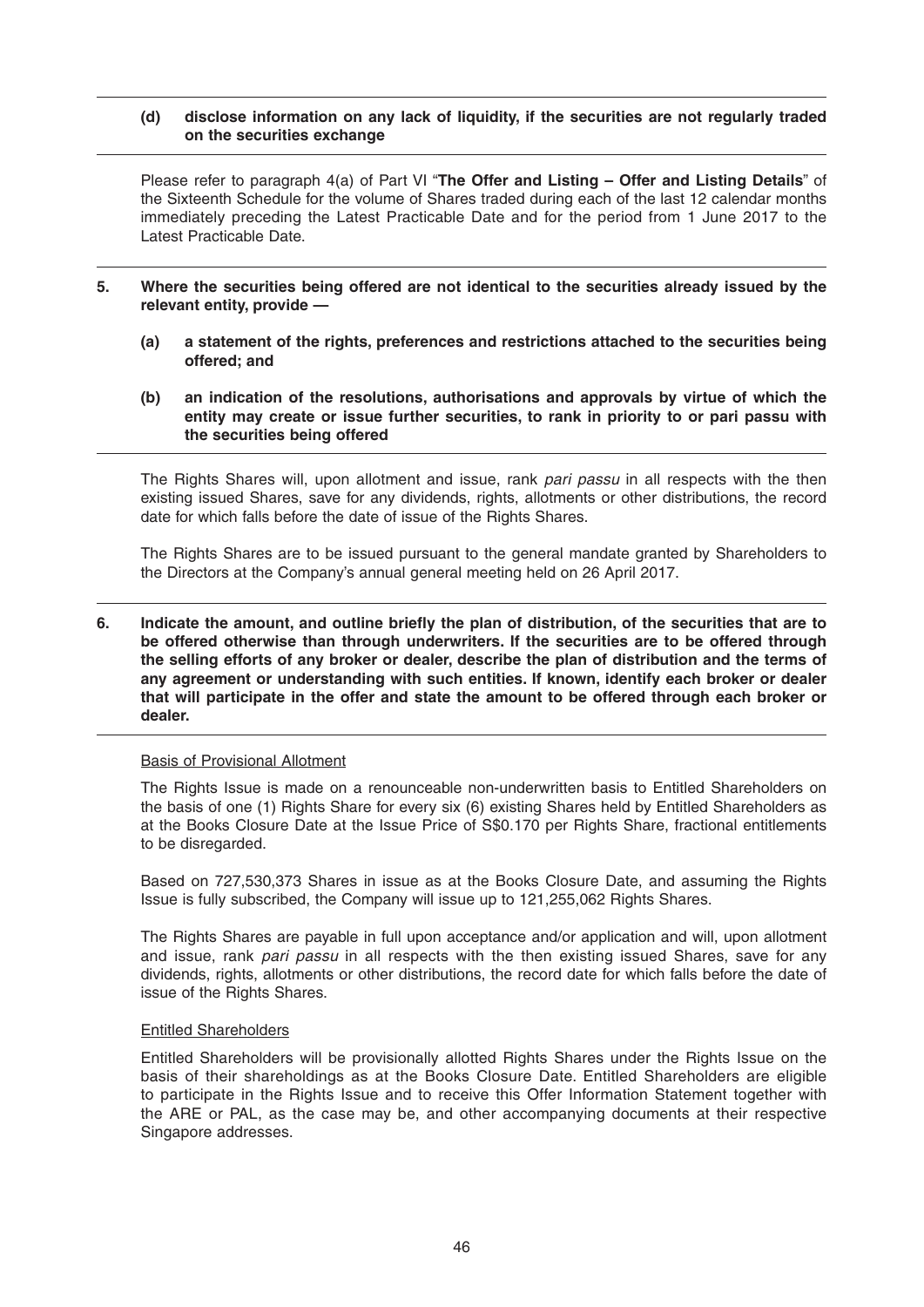Entitled Shareholders may accept, decline, or otherwise renounce or trade, in whole or in part, their Nil-Paid Rights and will be eligible to apply for additional Rights Shares in excess of their Nil-Paid Rights. Entitled Depositors will also be able to trade their Nil-Paid Rights on Catalist under the book-entry (scripless) settlement system during the Nil-Paid Rights trading period prescribed by the SGX-ST.

 Fractional entitlements to the Rights Shares will be disregarded in arriving at the Entitled Shareholders' entitlements. In accordance with the terms and conditions contained in this Offer Information Statement, the ARE, the ARS, the PAL and (if applicable) the Constitution of the Company, fractional entitlements will, together with the Rights Shares represented by the provisional allotments of (i) Entitled Shareholders who decline, do not accept, or elect not to renounce or trade their Nil-Paid Rights under the Rights Issue and/or (ii) ineligible Shareholders (including Foreign Shareholders), be aggregated and used to satisfy excess applications (if any), or disposed of or otherwise dealt with in such manner as the Directors may, in their absolute discretion, deem fit for the benefit of the Company.

 In the allotment of excess Rights Shares, preference will be given to Shareholders for the rounding of odd lots, and Directors and Substantial Shareholders who have control or influence over the Company in connection with the day-to-day affairs of the Company or the terms of the Rights Issue, or have representation (direct or through a nominee) on the board of Directors of the Company will rank last in priority for rounding of odd lots and allotment of excess Rights Shares. For the avoidance of doubt, only Entitled Shareholders (and not Purchasers or renouncees) shall be entitled to apply for excess Rights Shares.

The Rights Shares are not offered through the selling efforts of any broker or dealer.

 The allotment and issue of the Rights Shares pursuant to the Rights Issue is governed by the terms and conditions as set out in this Offer Information Statement, the PAL, the ARE and the ARS.

#### Foreign Shareholders

 As there may be prohibitions or restrictions against the offering of Rights Shares in certain jurisdictions, only Entitled Shareholders are eligible to participate in the Rights Issue. Please refer to the section "**Eligibility of Shareholders to Participate in the Rights Issue**" of this Offer Information Statement for further details.

#### **7. Provide a summary of the features of the underwriting relationship together with the amount of securities being underwritten by each underwriter.**

The Rights Issue is not underwritten.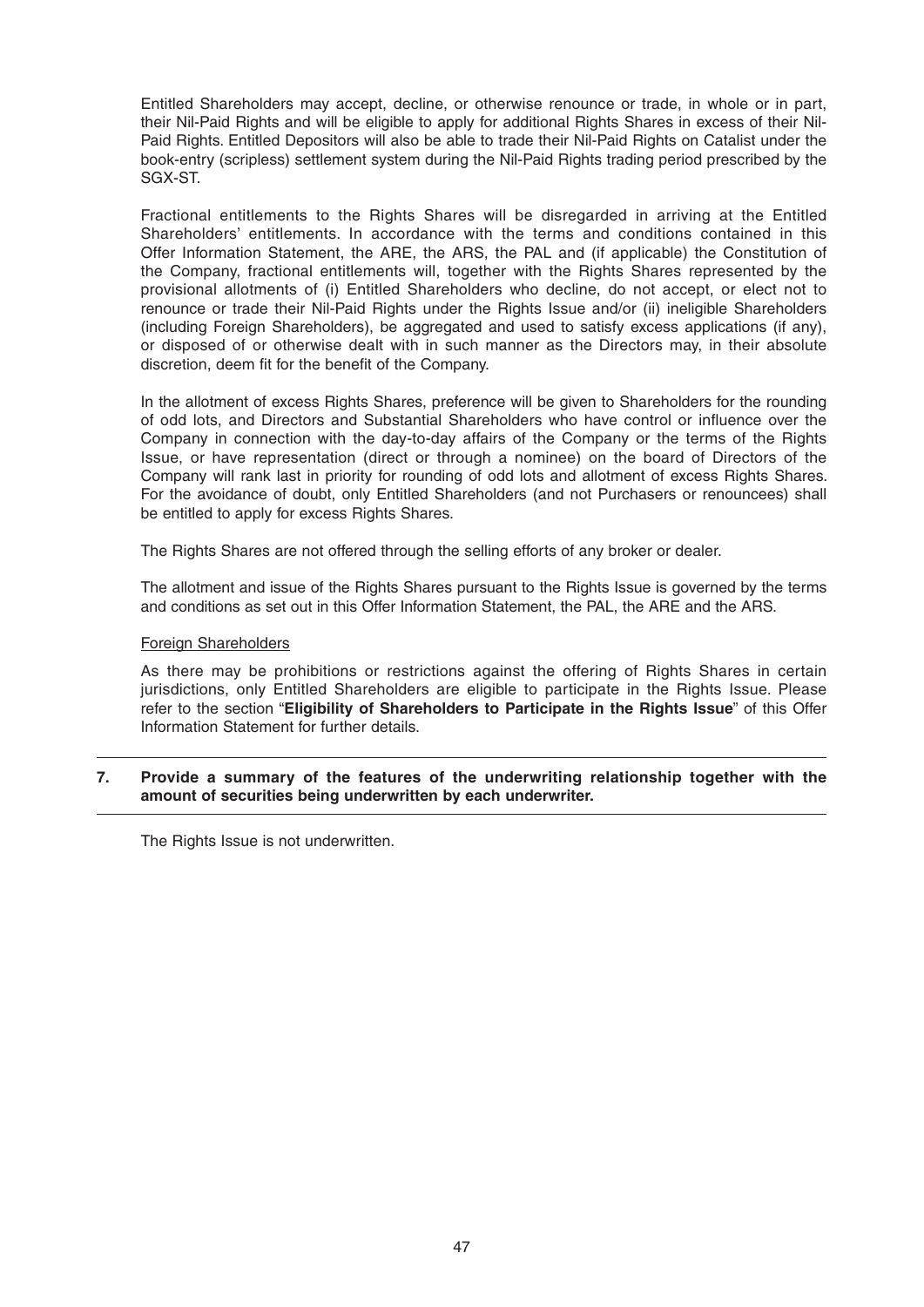# **PART VII – ADDITIONAL INFORMATION**

#### **Statements by Experts**

**1. Where a statement or report attributed to a person as an expert is included in the offer**  information statement, provide such person's name, address and qualifications.

No statement or report made by an expert is included in this Offer Information Statement.

- **2. Where the offer information statement contains any statement (including what purports to be a copy of, or extract from, a report, memorandum or valuation) made by an expert —**
	- **(a) state the date on which the statement was made;**
	- **(b) state whether or not it was prepared by the expert for the purpose of incorporation in the offer information statement; and**
	- **(c) include a statement that the expert has given, and has not withdrawn, his written consent to the issue of the offer information statement with the inclusion of the statement in the form and context in which it is included in the offer information statement.**

No statement or report made by an expert is included in this Offer Information Statement.

**3. The information referred to in paragraphs 1 and 2 of this Part need not be provided in the offer information statement if the statement attributed to the expert is a statement to which the exemption under regulation 26(2) or (3) applies.**

Noted.

# **Consents from Issue Managers and Underwriters**

**4. Where a person is named in the offer information statement as the issue manager or underwriter (but not a sub-underwriter) to the offer, include a statement that the person has given, and has not withdrawn, his written consent to being named in the offer information statement as the issue manager or underwriter, as the case may be, to the offer.**

Not applicable. No issue manager or underwriter has been appointed in relation to the Rights Issue.

#### **Other Matters**

- **5. Include particulars of any other matters not disclosed under any other paragraph of this Schedule which could materially affect, directly or indirectly -**
	- (a) the relevant entity's business operations or financial position or results; or
	- **(b) investments by holders of securities in the relevant entity.**

Save as disclosed in this Offer Information Statement or as may have been publicly announced by the Company via SGXNET, the Directors are not aware of any other matter which could materially affect, directly or indirectly, the Group's business operations, financial position or results, or investments by holders of securities in the Company.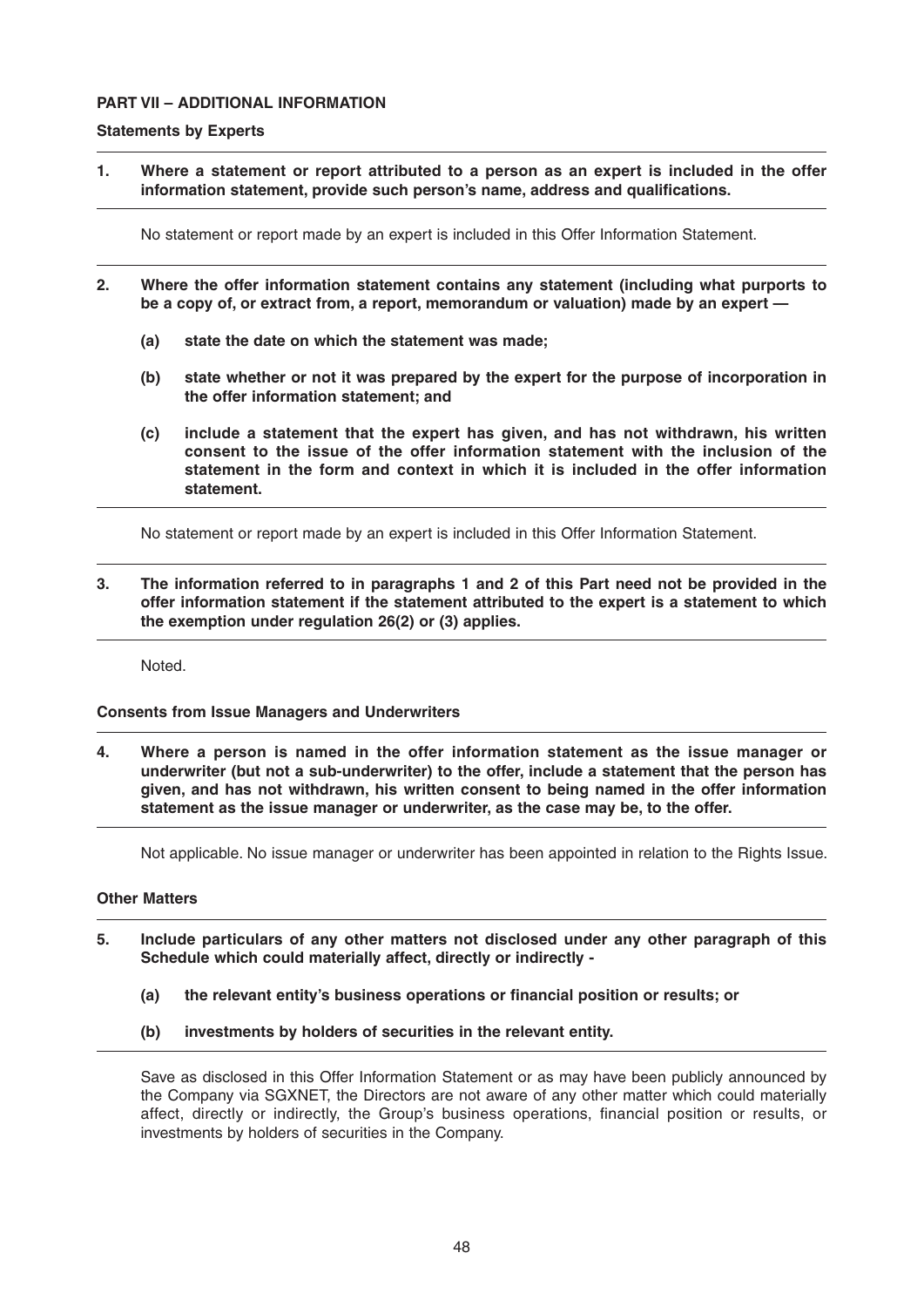# **PART VIII – ADDITIONAL INFORMATION REQUIRED FOR OFFER OF DEBENTURES OR UNITS OF DEBENTURES**

Not applicable.

# **PART IX – ADDITIONAL INFORMATION REQUIRED FOR CONVERTIBLE DEBENTURES**

Not applicable.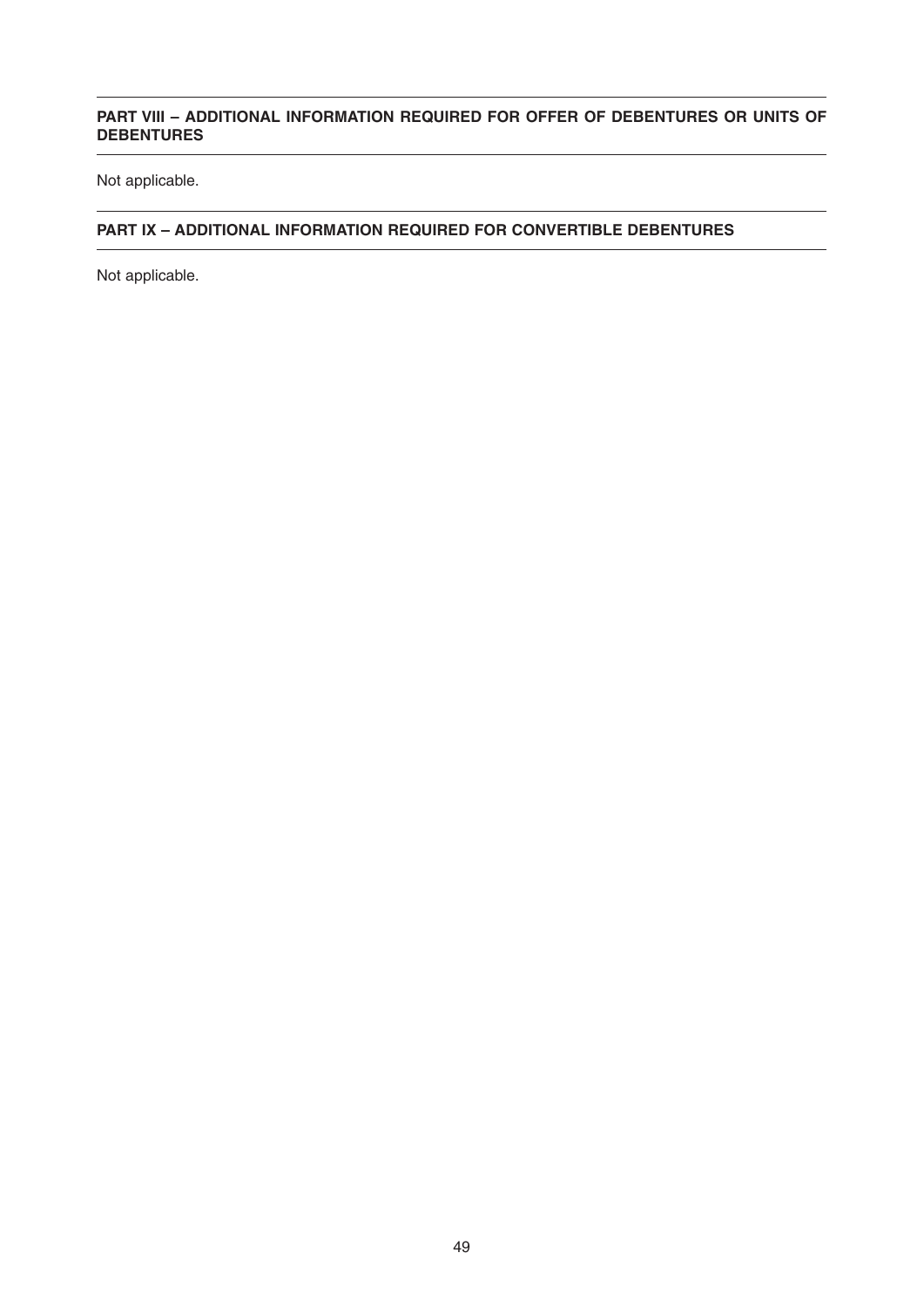#### **1. Provide —**

### **(a) the particulars of the rights issue;**

Please refer to the section "**Summary of the Rights Issue**" of this Offer Information Statement for the particulars of the Rights Issue.

### **(b) the last day and time for splitting of the provisional allotment of the securities to be issued pursuant to the rights issue;**

23 June 2017 at 5.00 p.m. (or such other time(s) and/or date(s) as may be announced from time to time by or on behalf of the Company).

#### **(c) the last day and time for acceptance of and payment for the securities to be issued pursuant to the rights issue;**

30 June 2017 at 5.00 p.m. (or 9.30 p.m. for Electronic Applications through ATMs of Participating Banks) (or such other time(s) and/or date(s) as may be announced from time to time by or on behalf of the Company).

# **(d) the last day and time for renunciation of and payment by the renouncee for the securities to be issued pursuant to the rights issue;**

30 June 2017 at 5.00 p.m. (or such other time(s) and/or date(s) as may be announced from time to time by or on behalf of the Company).

Entitled Depositors who wish to renounce their provisional allotments of Rights Shares in favour of a third party should note that CDP requires three (3) Market Days to effect such renunciation. As such. Entitled Depositors who wish to renounce are advised to do so early to allow sufficient time for the renouncee to accept his provisional allotment of Rights Shares.

# **(e) the terms and conditions of the offer of securities to be issued pursuant to the rights issue;**

The allotment and issue of the Rights Shares pursuant to the Rights Issue are governed by the terms and conditions as set out in this Offer Information Statement, in particular **Appendices B to D** to this Offer Information Statement and in the PAL, the ARE and the ARS.

#### **(f) the particulars of any undertaking from the substantial shareholders or substantial equity interest-holders, as the case may be, of the relevant entity to subscribe for their entitlements; and**

There is no undertaking from any substantial shareholder of the Company to subscribe for their entitlements under the Rights Issue.

#### **(g) if the rights issue is or will not be underwritten, the reason for not underwriting the issue**

The Company has decided to undertake the Rights Issue on a non-underwritten basis in view of the savings in costs by the Company as no underwriting fees are payable.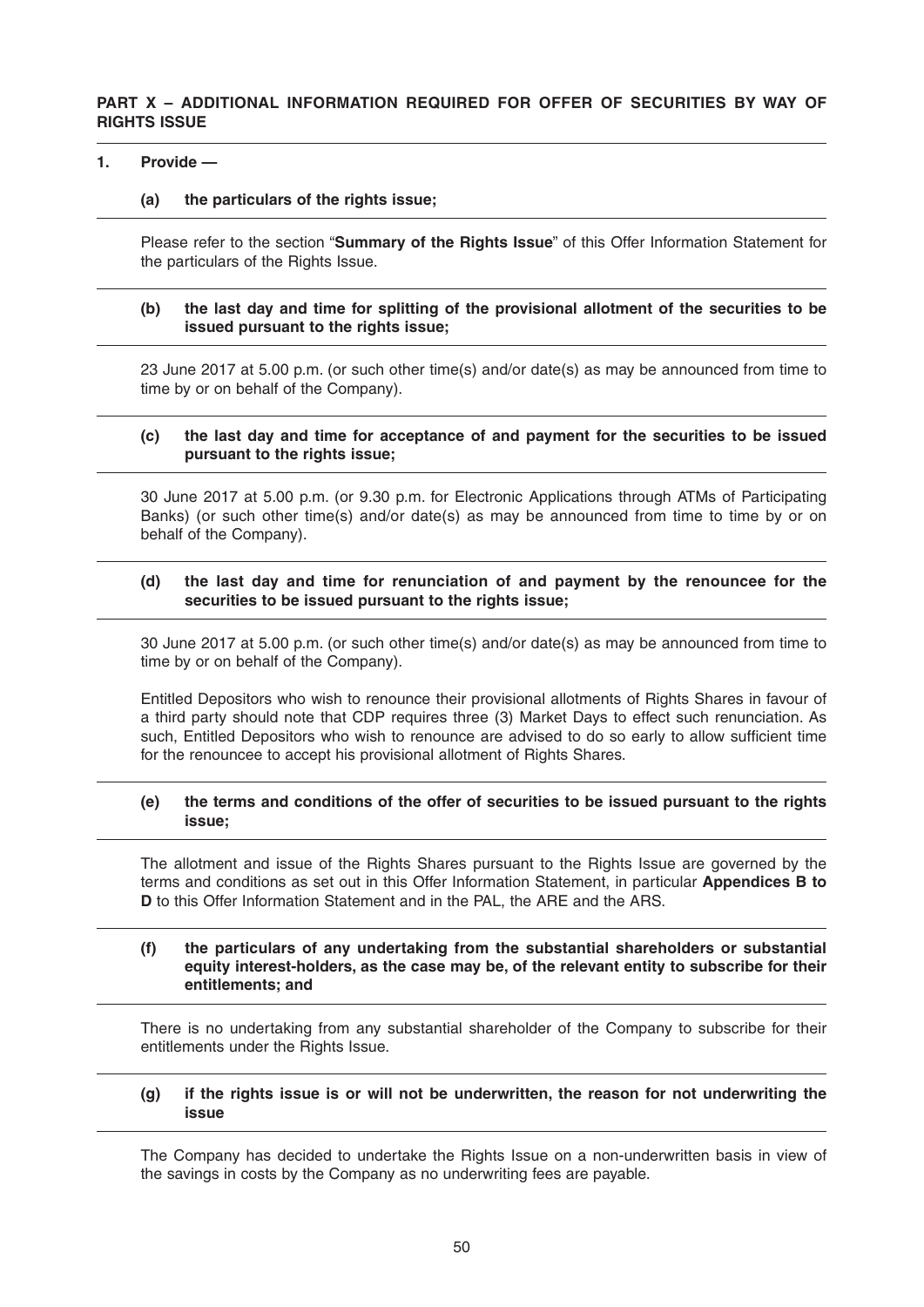# **ADDITIONAL DISCLOSURE REQUIREMENTS FOR RIGHTS ISSUES UNDER APPENDIX 8A OF THE CATALIST RULES**

# **REVIEW OF WORKING CAPITAL**

#### 1. Provide a review of the working capital for the last three (3) financial years and the latest **half year, if applicable.**

The working capital of the Group for the last three (3) financial years as at 31 December 2014, 31 December 2015 and 31 December 2016:

|                            | Audited as at<br>31 December<br>2014<br><b>S\$'000</b> | Audited as at<br>31 December<br>2015<br><b>S\$'000</b> | <b>Audited as at</b><br>31 December<br>2016<br><b>S\$'000</b> |
|----------------------------|--------------------------------------------------------|--------------------------------------------------------|---------------------------------------------------------------|
| <b>Current Assets</b>      | 240,779                                                | 254.699                                                | 301,022                                                       |
| <b>Current Liabilities</b> | 182.478                                                | 193.455                                                | 210.489                                                       |
| <b>Net Current Assets</b>  | 58,301                                                 | 61.244                                                 | 90,533                                                        |

A review of the working capital of the Group for the last three (3) financial years as at 31 December 2014, 31 December 2015 and 31 December 2016 is set out below:

#### **31 December 2016 compared to 31 December 2015**

 The Group's current assets of S\$301.0 million as at 31 December 2016 was S\$46.3 million higher than as at 31 December 2015 mainly due to the increase in trade and other receivables, inventories, cash and bank balances, prepayments and amount due from a related company (trade), which was partially offset by the decrease in prepaid rent. The increase in trade and other receivables was due to the increase in pledge book for the Group's pawnbroking business.

 The Group's current liabilities of S\$210.5 million as at 31 December 2016 was S\$17.0 million higher than as at 31 December 2015. This was mainly due to the increase in interest-bearing loans and trade and other payables. The proceeds from the interest-bearing loans was used mainly as working capital and to reduce the amount due to related companies (non-trade). The increase was partially offset by the decrease in amount due to related companies (non-trade) and amount due to immediate holding company (non-trade). The amount due to immediate holding company (nontrade) decreased due to the repayment using the proceeds from the 2016 Rights Issue.

#### **31 December 2015 compared to 31 December 2014**

 The Group's current assets of S\$254.7 million as at 31 December 2015 was S\$13.9 million higher than as at 31 December 2014 mainly due to the increase in trade and other receivables and cash and bank balances, which was partially offset by the decrease in inventories and prepayments. The increase in trade and other receivables was due to the increase in pledge book for the Group's pawnbroking business.

 The Group's current liabilities of S\$193.5 million as at 31 December 2015 was S\$11.0 million higher than as at 31 December 2014. This was mainly due to the increase in interest-bearing loans and amount due to a related company (non-trade). These proceeds were used mainly as working capital for the Group's pawnbroking business. The increase was partially offset by the decrease in amount due to immediate holding company (non-trade) as a result of the repayment of certain short-term advances.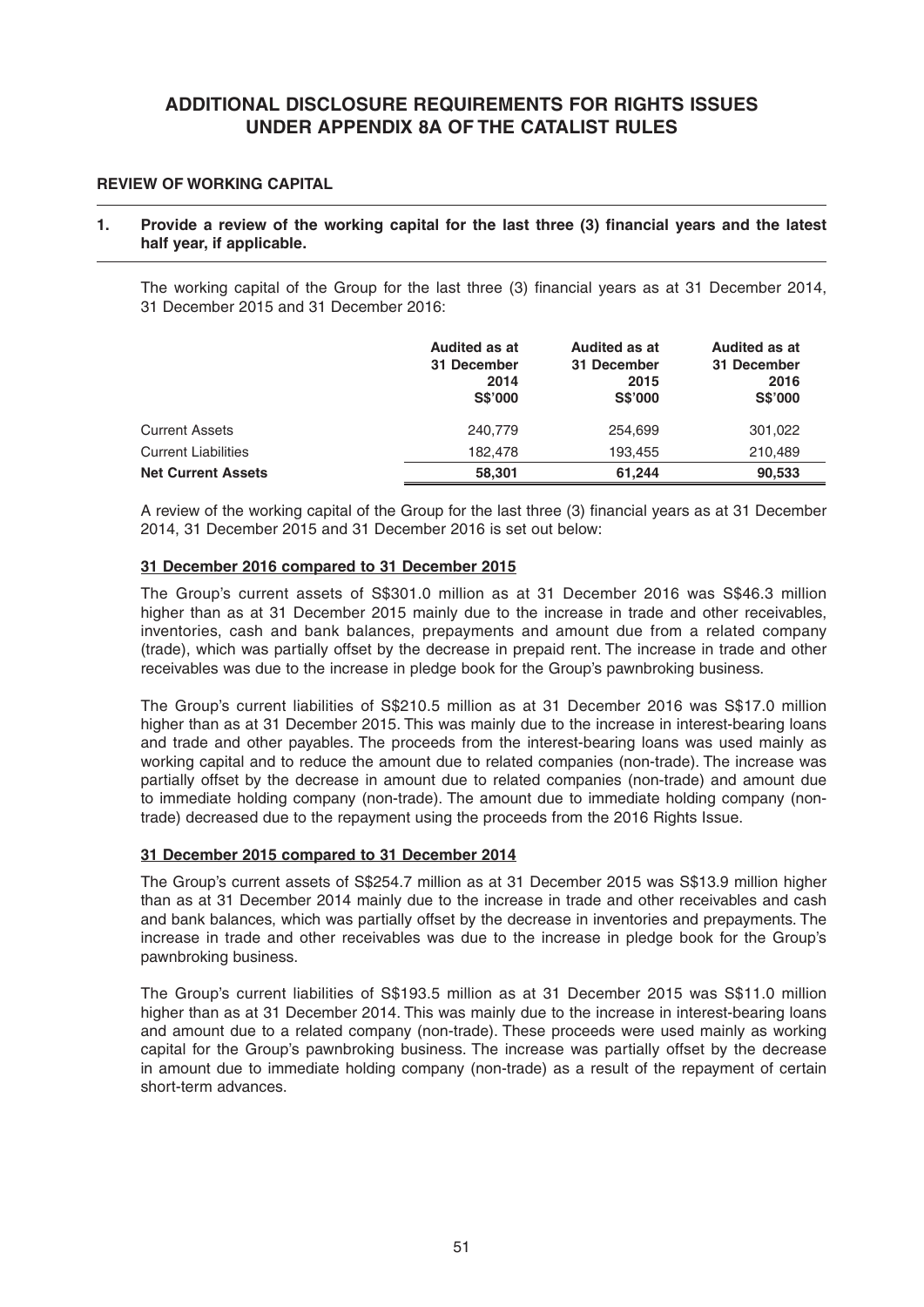#### **2. Convertible Securities**

- **(i) Where the rights issue or bought deal involves an issue of convertible securities, such as company warrants or convertible debt, the information in Rule 832 of the Catalist Rules.**
- **(ii) Where the rights issue or bought deal is underwritten and the exercise or conversion**  price is based on a price fixing formula, to state that the exercise or conversion price must be fixed and announced before trading of nil-paid rights commences.

Not applicable. The Rights Issue does not involve an issue of convertible securities.

**3. A statement by the Manager and the Sponsor that, to the best of its knowledge and belief, the document constitutes full and true disclosure of all material facts about the issue, the issuer and its subsidiaries, and that the Manager and Sponsor are not aware of any facts the omission of which would make any statement in the document misleading; and where**  the document contains a profit forecast, that it is satisfied that the profit forecast has been **stated by the directors after reasonable enquiry.**

The Sponsor confirms that, to the best of its knowledge and belief, this Offer Information Statement constitutes full and true disclosure of all material facts relating to the Rights Issue, the Company and its subsidiaries, and that the Sponsor is not aware of any facts the omission of which would make any statement contained in this Offer Information Statement misleading.

No profit forecast is contained in this Offer Information Statement.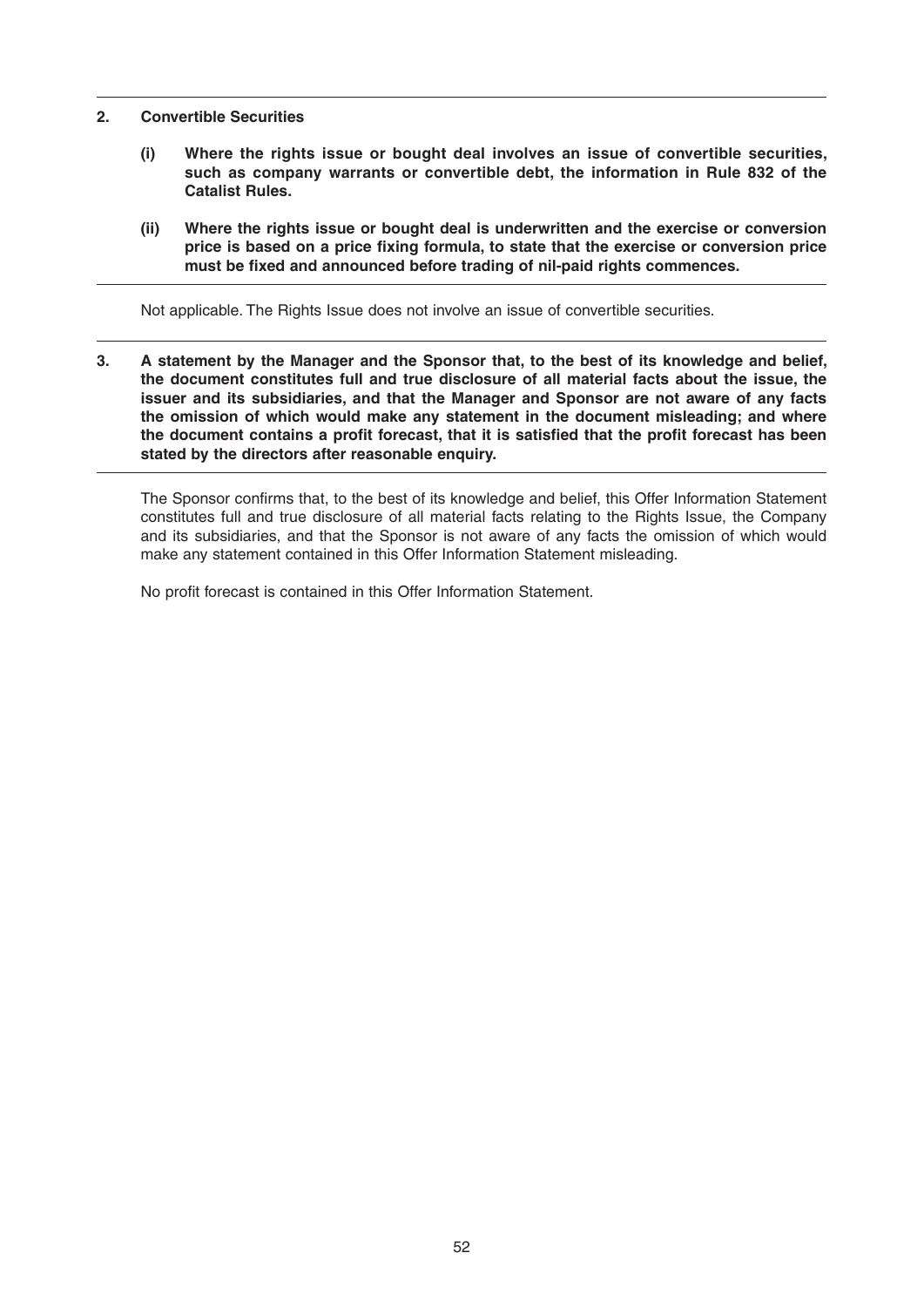# **RISK FACTORS**

*To the best of the Directors' knowledge and belief, the risk factors that are material to prospective investors and/or subscribers in making an informed judgment on the Rights Issue are set out below. Prospective investors and/or subscribers should carefully consider and evaluate each of the following considerations and all other information contained in this Offer Information Statement before deciding whether to invest or subscribe for the Rights Shares. The Group may be affected by a number of risks that may relate to the industries in which the Group operates as well as those that may generally arise from, inter alia, economic, business, market and political factors, including the risks set out herein. The risks described below are not intended to be exhaustive.*

*There may be additional risks not presently known to the Group, or that the Group may currently deem immaterial, which could affect its operations, possibly materially. If any of the following considerations and uncertainties develops into actual events, the business, fi nancial considerations and results of operations of the Company and the Group could be materially and adversely affected. In such cases, the trading price of the Shares could decline and a prospective investor or subscriber may lose all or part of his investment in the Shares and the Rights Shares.*

*Prospective investors and/or subscribers should also note that certain of the statements set forth below constitute "forward-looking statements" that involve risks and uncertainties – please see the section "Cautionary Note on Forward-Looking Statements" of this Offer Information Statement.*

#### **RISKS RELATING TO THE GROUP'S BUSINESS, FINANCIAL CONDITION AND/OR RESULTS OF OPERATIONS**

### *The Group is subject to regulatory risks associated with its businesses and may be adversely affected if the Group is unable to maintain its existing licences, registrations, permits, approvals or exemptions*

The Group's businesses are subject to several laws and regulations in Singapore, including, but not limited to, the Pawnbrokers Act 2015 and Secondhand Goods Dealers Act. In the event that the Group is unable to maintain the licences, registrations, permits, approvals or exemptions necessary for the conduct of its businesses, its operations and financial performance may be adversely affected.

Under the Pawnbrokers Act 2015, a licence is required for the operation of each pawnshop and the approval of the Registrar of Pawnbrokers is required for the sale of new jewellery in a pawnshop. Under the Secondhand Goods Dealers Act, a dealer in secondhand goods regulated thereunder is required to obtain a licence for each shop unless otherwise exempted. As at the Latest Practicable Date, the Group's pawnshops and retail outlets have obtained the necessary licences, approvals and exemptions (where applicable) for the operation of its businesses. The Group's ability to continue its pawnbroking business, and the retail and trading of pre-owned jewellery, watches and other luxury goods and new jewellery is dependent on the relevant licences, approvals and exemptions.

There is no assurance that the Group's licences will be renewed when they expire in the future, or that it will maintain the approvals necessary for it to sell new jewellery, or that its exempt status for the dealing in secondhand goods will be maintained. Any revocation or suspension of the licences of any of its pawnshops, revocation or suspension of the approvals necessary for it to sell new jewellery, revocation or suspension of its exempt status as a secondhand goods dealer, failure by the Group to obtain the relevant licences for the dealing in secondhand goods (in the event that its exempt status is revoked), or imposition of any penalties, whether as a result of the infringement of regulatory requirements or otherwise, may have an adverse and material impact on its business and financial performance.

If there are any changes in legislation, regulations or policies affecting the pawnbroking business and/ or the retail and trading of jewellery, watches and other luxury goods, such that more restrictions and/ or additional compliance requirements are imposed on the Group, the Group may face higher costs of compliance and its financial performance may be adversely affected.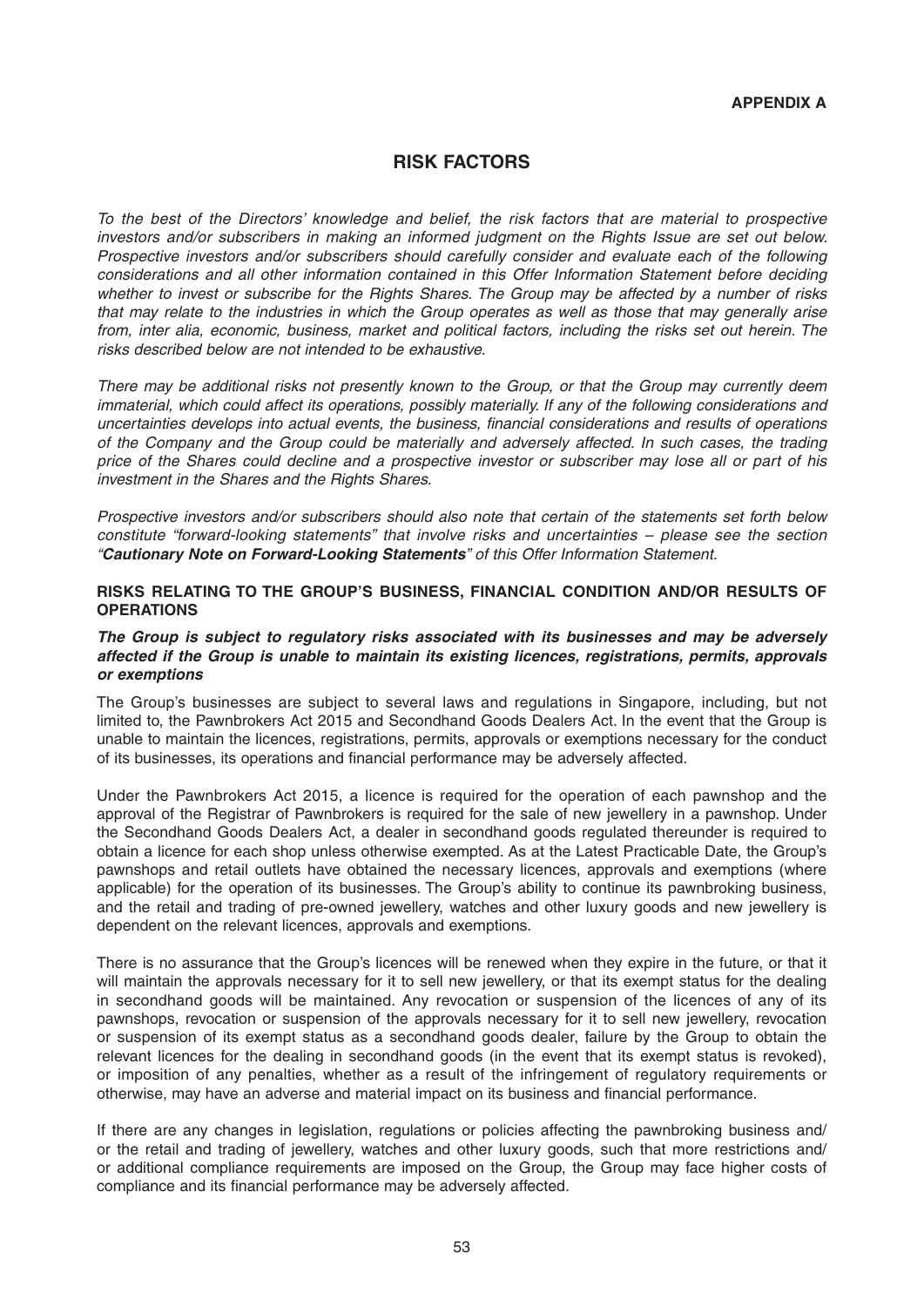Additionally, the Group also intends to venture into the business of providing secured lending. There is no assurance that the Group will be able to obtain any licenses or approvals it requires for its secured lending business from any relevant authorities. Any failure to obtain such licenses or approvals, or any infringement of any regulatory requirements may have an adverse impact on the Groups financial performance.

#### *The Group's business requires substantial capital and any disruption in funding sources would*  have a material adverse effect on its liquidity and financial condition

The Group's business requires substantial capital and its liquidity and profitability are, in large part, dependent upon its timely access to, and the costs associated with, raising capital. The Group has been financing its operations mainly through a combination of shareholders' equity (including retained profits), net cash generated from operating activities, borrowings from financial institutions and loans from the Aspial Group. On 5 April 2017, the Company established its MTN Programme 2017 under which the Company may issue notes from time to time. On 20 April 2017, the Company announced the launch and pricing of the Series 001 Notes under its MTN Programme 2017, and such Series 001 Notes were subsequently issued on 27 April 2017.

To finance its existing operations and future expansion plans, the Group is likely to rely on funding from financial institutions, its MTN Programme 2017 and/or its Shareholders or other sources of funds. In the event that it is unable to obtain loans or other credit facilities or funds from financial institutions, its Shareholders and/or other sources, the Group may not be able to implement its business and operational strategies. This would adversely affect its business growth and financial performance.

# Gold price volatility may affect the Group's profitability

The profitability of the Group's operations is significantly affected by changes in gold prices as the Company is engaged in the sale of gold jewellery. Gold prices can fluctuate widely and are affected by numerous factors beyond its control, including industrial and jewellery demand, inflation and expectations with respect to the rate of inflation, the strength of the United States dollar and other currencies, interest rates, gold sales by central banks and international institutions, forward sales by producers, global or regional political or economic events, and production and cost levels in major gold-producing regions such as South Africa and China.

In addition, gold prices are sometimes subject to rapid short-term changes because of speculative activities. The supply of gold consists of a combination of new production from mining and existing stocks of bullion and fabricated gold held by governments, public and private financial institutions, industrial organisations and private individuals. As the amounts produced in any single year constitute a small portion of the total potential supply of gold, typical variations in current production do not necessarily have a significant impact on the supply of gold or its price.

The Group extends loans secured by gold jewellery as collateral by the customer based on a certain loan-to-value ratio which factors in a buffer for potential fluctuations in gold prices and non-payment of interest. However, a significant prolonged downward movement in the price of gold will result in a fall in collateral values. If the customers do not repay their loans and the collateralised gold jewellery decreases significantly in value, the Group's financial position and results would be adversely and materially affected.

# *The Group's business may be affected by non-renewal of leases or increase in rental of its retail outlets, failure to secure new leases at strategic locations or termination of leases prior to expiry*

As at the Latest Practicable Date, all of the Group's pawnshops and retail outlets are located in strategic locations which are accessible to customers. A majority of these shops are leased from independent third parties. There is no assurance that each of these leases can be renewed upon expiry or can be renewed on favourable terms and conditions. Failure to renew the existing leases upon expiry or on favourable terms and conditions may adversely affect the Group's performance and future development.

Should the Group fail to renew any leases upon expiry, those outlets may need to be relocated. If the outlets are required to be relocated to less favourable areas, the Group's revenue may be adversely affected and the Group will have to incur costs for renovation and removal. Outlets may face closure if the increase in rental is excessive or if the Group is unable to find alternative locations. In such instance, the Group will face a decline in revenue and incur additional costs for closure.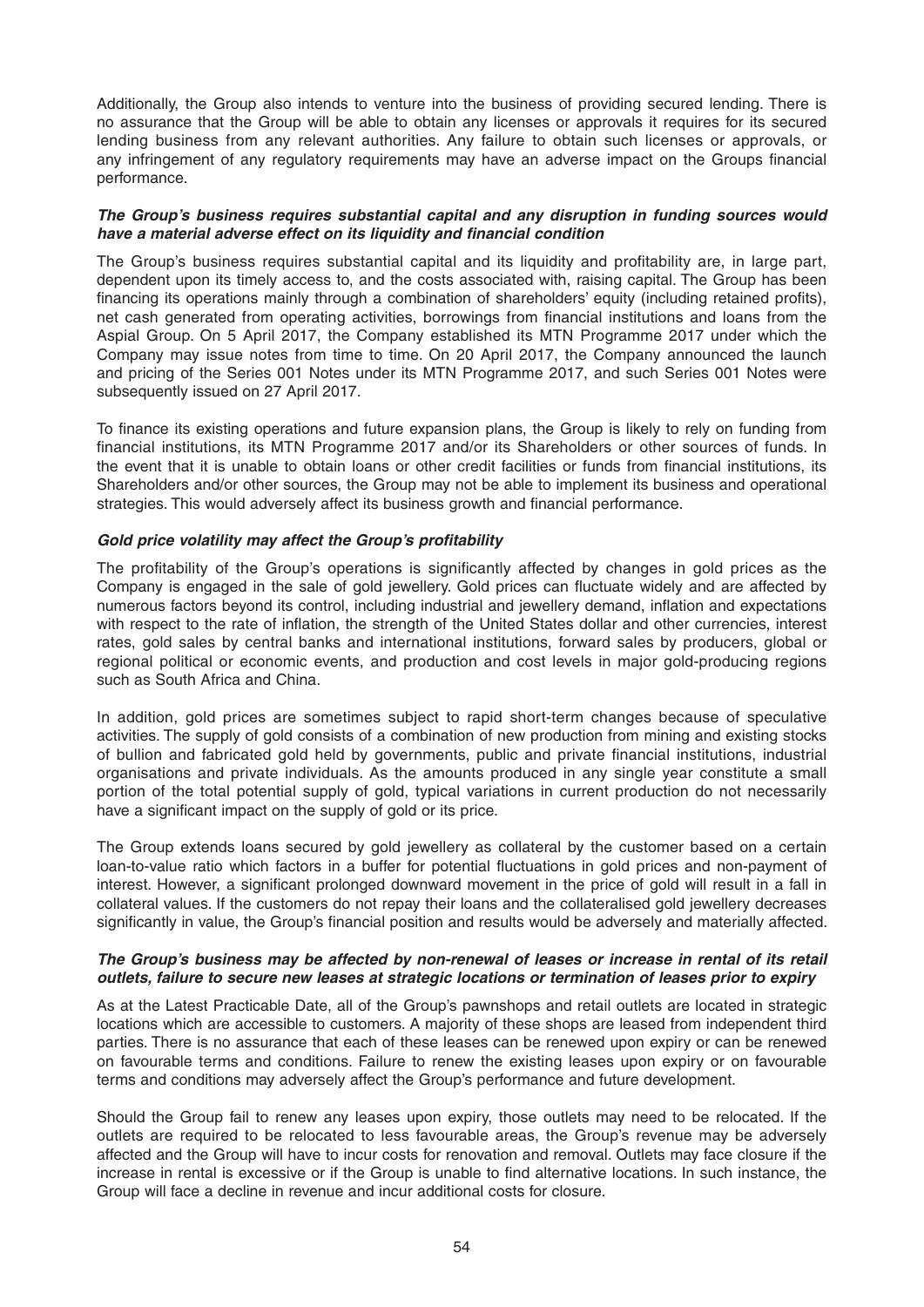### The Group is dependent on its continued ability to attract and retain skilled and qualified *personnel*

The Group considers retaining skilled and qualified personnel as one of the key factors for growth and future success. In particular, the Group requires a large number of capable staff to fill the appraisal, sales and management positions for existing pawnshops and retail outlets and any new pawnshops and/or retail outlets to be opened by the Group in future. The Group may face difficulties in recruiting or retaining suitable personnel, in particular, those with extensive experience and knowledge of pawnbroking and retail and trading of pre-owned jewellery, watches and other luxury goods and new jewellery. If the Group fails to maintain or expand the working team or replace any possible loss of such skilled and qualified personnel, its operations and financial performance may be adversely affected and its future expansion plans may not be implemented effectively.

# *There is no assurance that the growth of the Group will be sustainable*

Apart from the Group's development plans and business strategies, other factors, like intense market competition and customers' preferences, which are beyond its control, may also affect its growth. There is no assurance that the Group will be able to achieve or maintain similar levels of growth in revenue and profit in future. The past results of the Group should not be used as an indicator of its future performance.

#### *The Group may face uncertainties associated with the expansion of its business*

The successful implementation of the Group's growth strategies depends on its ability to identify suitable sites for new pawnshops and retail outlets as well as strengthen its brand recognition through its brand management and marketing strategies. There can be no assurance that the Group will be able to execute its growth strategies successfully. If the Group fails to manage its expansion plans and the related risks and costs, its business and financial performance would be adversely affected.

In addition, any restriction or delay in the issue of licences for new pawnshops, the approval for the sale of new jewellery in pawnshops, the issue of licences or the grant of an exempt status for the dealing in secondhand goods may impede the Group's business expansion.

# *The Group is reliant on its "Maxi-Cash" brand name*

The Group markets its business under its "Maxi-Cash" brand name. The Group believes that its business will depend in part on increasing brand recognition amongst customers. Failure to maintain the image of its brand name and quality standards associated with its brand name may have an adverse impact on its business and financial performance.

#### *Intellectual property rights may be costly and difficult to enforce and the Group may not be able to renew its intellectual property rights or may be subject to claims for infringement of third parties' intellectual property rights*

The Group has registered trademarks in Singapore. Effective enforcement of intellectual property rights is important for the protection of the Group's interests as it considers the recognition of its trademarks to be vital in its business. Unauthorised use of the Group's trademarks may damage the brand recognition and reputation of the Group. Although the Group has registered its trademarks, it may be possible for third parties to infringe the Group's intellectual property rights in the conduct of their business. In the event that third parties infringe upon the Group's intellectual property rights in respect of its trademarks or imitating or using the Group's trademarks without its authorisation, the Group may face considerable difficulties and costly litigation in order to fully protect these intellectual property rights, which may in turn affect its reputation, businesses and financial performance.

In addition, there is no assurance that the Group can renew its intellectual property rights upon their expiry. In the event that the Group is unable to do so, its business and financial performance may be adversely affected.

Further, while taking care not to do so, the Group may during the course of business inadvertently infringe upon other registered trademarks or intellectual property rights belonging to third parties. In such an event, the Group may be subject to legal proceedings and claims relating to such infringement. Any claims or litigation involving infringement of intellectual property rights of third parties, whether with or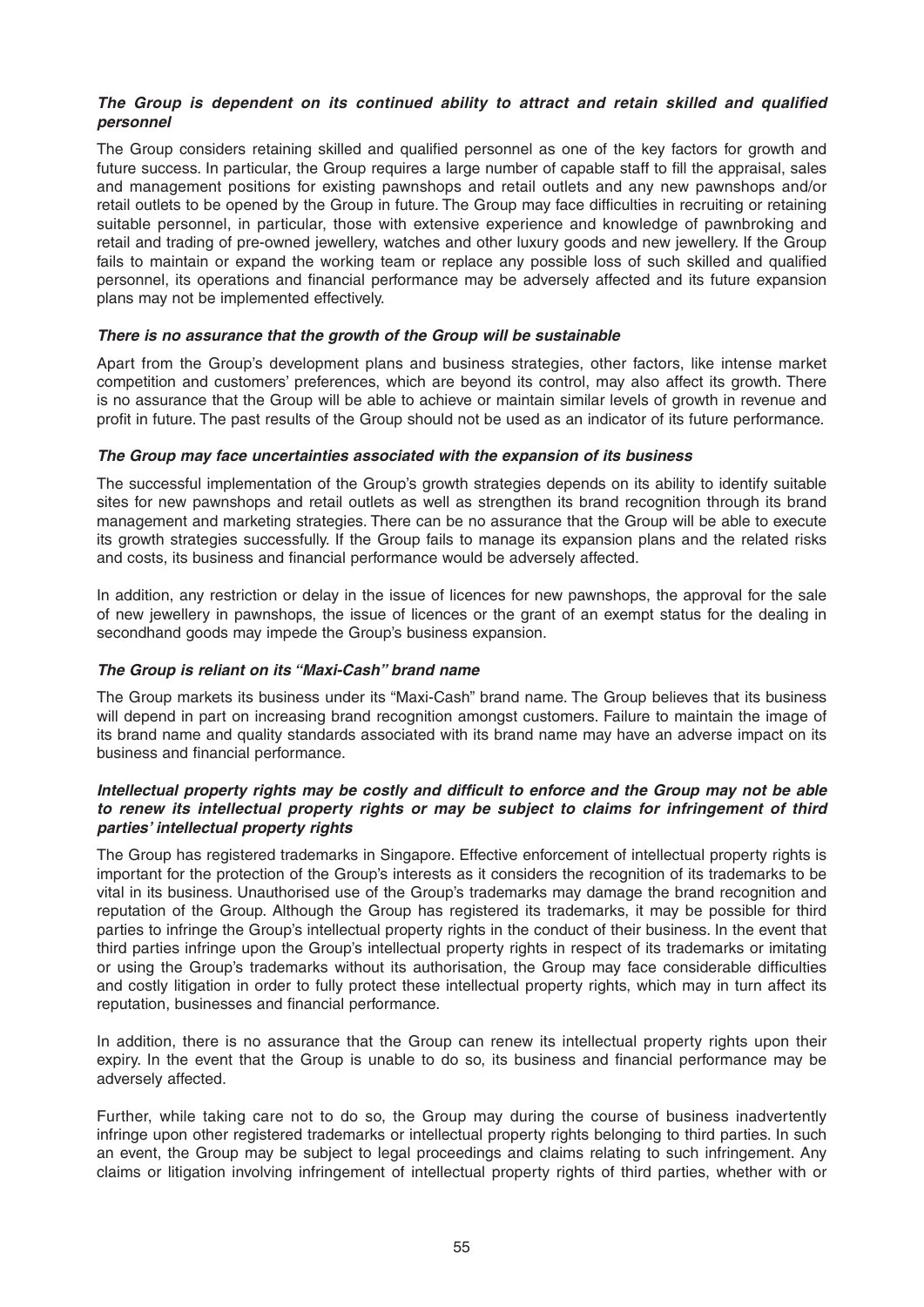without merit, could result in a diversion of the Group's management time and resources and its business operations may be materially and adversely affected. In addition, any successful claim against the Group arising out of such proceedings could result in substantial monetary liability and may materially affect the Group's reputation and consequently, the Group's financial performance.

### *Competition in the industries in which the Group operates is intense and any failure by the Group to compete could result in it losing market share and revenues*

The industries in which the Group operates are highly competitive. The Group competes with major pawnshops and retail chains, as well as other smaller players who operate individual pawnshops or retail outlets dealing in jewellery, watches, and other luxury goods. If the Group does not successfully compete against its competitors, its results of operations may be materially and adversely affected.

# *The accessibility of the Group's pawnshops and jewellery retail outlets may be affected by regulatory changes*

The Group's pawnbroking and jewellery business is highly dependent upon the accessibility of its pawnshops and jewellery retail outlets. Therefore, the Group endeavours to establish pawnshops and jewellery retail outlets in prime locations with high traffic volume and which are easily accessible to the public. However, in the event of changes to rules and regulations, such as public health and safety rules, access routes to the pawnshops and jewellery retail outlets may be affected. This may result in a decrease in revenue for such pawnshops and jewellery retail outlets (which may have high operating costs, such as high rental rates) and in turn result in losses to, or a decline in profits of, the Group. In addition, changes to rules and regulations which restrict the concentration of pawnshops in a particular location could adversely affect the Group's ability to locate its pawnshops and jewellery retail outlets in prime locations with high traffic volume and which are easily accessible to the public. If the Group's outlets are located in less favourable areas, this may affect the Group's business and expansion plans.

### *The Group's insurance coverage may not adequately protect the Group against certain operational risks*

The Group maintains general insurance policies, where practicable, covering both its assets and employees in line with general business practices in the industries in which it operates, with policy specifications and insured limits which the Group believes are reasonable.

The occurrence of certain incidents, including fraud or other misconduct committed by its employees or third parties, fire, severe weather conditions, earthquake, war, flooding and power outage, and the consequences resulting therefrom may not be covered adequately, if at all, by its insurance policies. If the Group incurs substantial liabilities which are not covered by its insurance policies, or if its business operations are interrupted for more than a short period of time, the Group may incur expenses and losses that would materially and adversely affect its operating results.

# *The Group may require additional funding for its future growth plans*

The Group may also find future opportunities to grow through acquisitions which it has not identified at this juncture . Under such circumstances, the Group may need to obtain additional debt and/or equity financing to implement these growth opportunities.

Additional debt financing may, apart from increasing interest expense and gearing:

- (a) limit the Group's ability to pay dividends;
- (b) increase the Group's vulnerability to general adverse economic and industry conditions;
- (c) require the Group to dedicate a substantial portion of cash flow from operations to payments on its debt, thereby reducing the availability of its cash flow to fund capital expenditure, working capital and other requirements; and/or
- (d) limit its flexibility in planning for, or reacting to, changes in the financial services business and industry.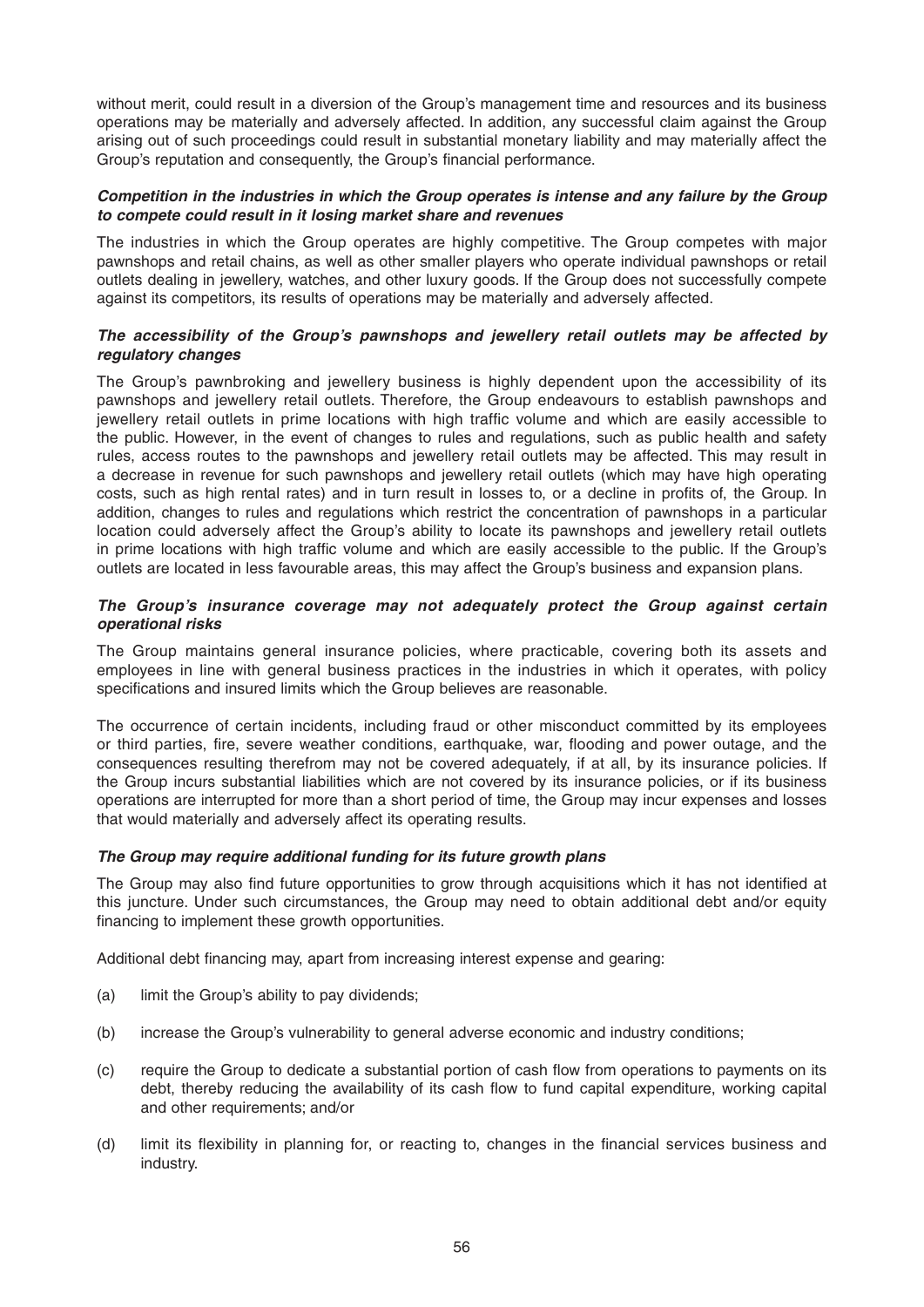The Group is unable to assure investors that it will be able to obtain the additional debt and/or equity financing on terms that are acceptable to it or at all. Any inability to secure additional debt and/or equity financing may materially and adversely affect its business, implementation of its business strategies and future plans and financial position.

#### *Changes in the economic, political and social conditions of Singapore and policies adopted by the Singapore Government may adversely affect the Group's business, growth strategies, financial conditions and results of operations*

The Group's revenue is mainly derived from its operations in Singapore. As a result, the Group's business is subject to the economic and social developments of Singapore. Changes in the economic, political and social conditions or the relevant policies of the Singapore Government, such as changes in laws and regulations (or the interpretation thereof) or restrictive financial measures, could have adverse effects on the overall economic growth of Singapore and the industries in which the Group operates, which could in turn hinder its current or future business, growth strategies, financial position and results of operations.

The Group recognises that such risks and changes in the economic, political and social conditions can never be eliminated totally and that the cost of mitigating these risks could be high.

#### *Changes in the economic, political, social and regulatory conditions of the countries (outside of Singapore) in which the Group operates (if any) may adversely affect the Group's business, growth strategies, fi nancial position and results of operations*

The Group may expand its business overseas, in which case, the Group's overseas business, growth strategies, financial position and results of operations may be materially and adversely affected by changes in the economic, political, social and regulatory conditions of the countries in which it operates, including but not limited to:

- (a) political unrest and economic instability;
- (b) changes in laws and regulations;
- (c) imposition of restrictions on currency conversion and overseas remittance;
- (d) imposition of restrictions on foreign participation;
- (e) uncertainty related to developing legal and regulatory systems;
- (f) increase in protectionistic measures;
- (g) changes in the rate and method of taxation; and
- (h) inadequate local infrastructure and utilities supply.

#### *The Group may be exposed to security and transport risks*

A large proportion of the Group's business transactions relates to gold, jewellery, watches and other luxury goods. The Group has established security and cash management measures at its head office and each of its outlets, as well as for transport of its inventory.

There can be no assurance that the Group will not be subject to theft, pilferage or misappropriation, whether by third parties or by its own personnel. In such event, the Group may be subject to loss and/ or damage, may incur significant increases in insurance premiums and its reputation, business and operations may be materially and adversely affected.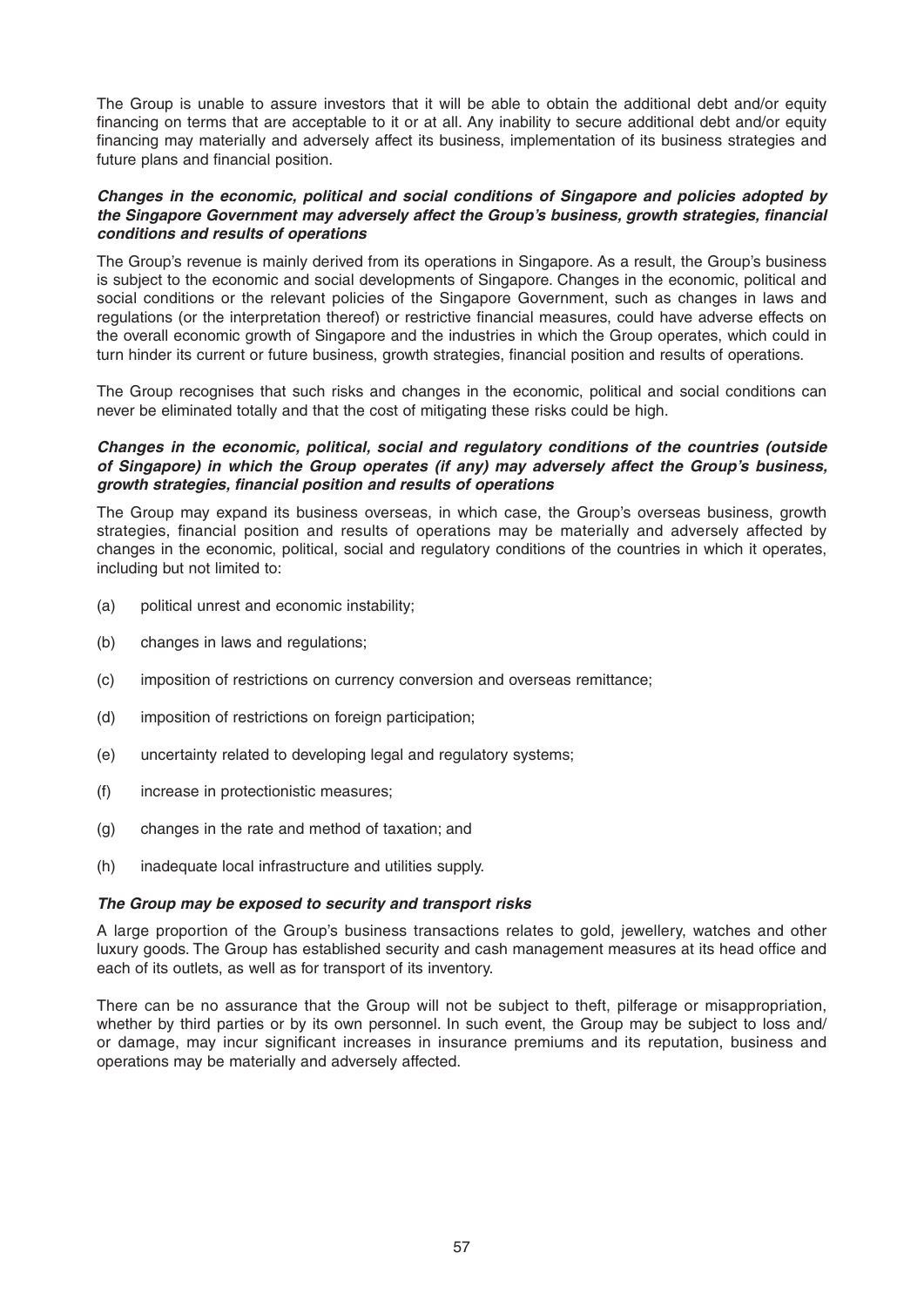#### *The outbreak of communicable diseases, if uncontrolled, could materially and adversely affect the Group's business*

An outbreak of communicable diseases in Singapore, including the Zika virus, influenza A (H1N1) and its variations and/or bird flu could materially and adversely affect the Group's business. In the event that an outbreak occurs at any of its pawnshops and retail outlets, the Group may be required to temporarily suspend part of its operations and quarantine all affected employees, which could materially and adversely affect its business, results of operations and financial position.

# *Acts of terrorism and other political and economic developments could adversely affect the business of the Group*

Increased political instability and social unrest (such as the threat or occurrence of terrorist attacks) and enhanced national security measures and the resulting decline in consumer confidence, whether locally or overseas, may hinder the Group's ability to do business. Any escalation in or re-occurrence of these events may disrupt the operations of the Group or those of its customers. These events have had and may continue to have an adverse effect on the world economy in general, and consumer confidence and spending in particular, which could in turn adversely affect the Group's revenue and results of operations. Further, the effect of these events on global financial markets may limit the capital resources available to the Group.

#### *The Group may not be successful in its expansion into businesses that are complementary to its current business*

The Group may explore and/or pursue expansion opportunities into new businesses complementary to its current business, including the provision of alternative forms of financial services, which may include secured lending involving collateral, and investments or stakes in private property funds. Expansion into new businesses may involve numerous risks, including but not limited to, the financial costs of setting up operations and working capital requirements. There is no assurance that these new businesses will achieve results that are commensurate with the Group's investment costs or that the Group will be successful in its expansion into such new businesses. There can also be no assurance that the Group's new businesses will generate sufficient revenue to cover its operational costs. If the Group is unable to implement its expansion plans or manage its operational costs effectively, or if there is a lack of demand for its services, the Group's business, results of operation and financial position may be adversely affected.

# *The Group's business is subject to general business risks*

The Group's business is subject to general business risks including but not limited to:

- (a) civil unrest, military conflict, terrorism, change in political climate and general security concerns and their adverse effects on business;
- (b) global recession and its effects on the performance of the economies where the Group operates; and
- (c) changes in laws and government regulations (or the interpretation thereof) or restrictive financial measures that increase operating costs or restrict business.

These general business risks could have adverse effects on the overall economic growth of Singapore which could consequently hinder the Group's current or future business, growth strategies, financial position and results of operations. It is recognised that such risks can never be eliminated totally and that the costs of mitigating these risks could be high.

# **RISKS RELATING TO THE GROUP'S PAWNBROKING BUSINESS**

# *Changes in interest rates may affect the Group's profi tability*

The Group's pawnbroking business involves extending short-term collateralised loans to customers. The interest that the Group is able to charge on these short-term loans is regulated by the Pawnbrokers Act 2015. As at the Latest Practicable Date, the maximum interest rate chargeable on such short-term collateralised loans is 1.5% per month. Accordingly, increases in general interest rates and the Group's costs of funds may materially and adversely affect its profitability, financial performance and results of operations.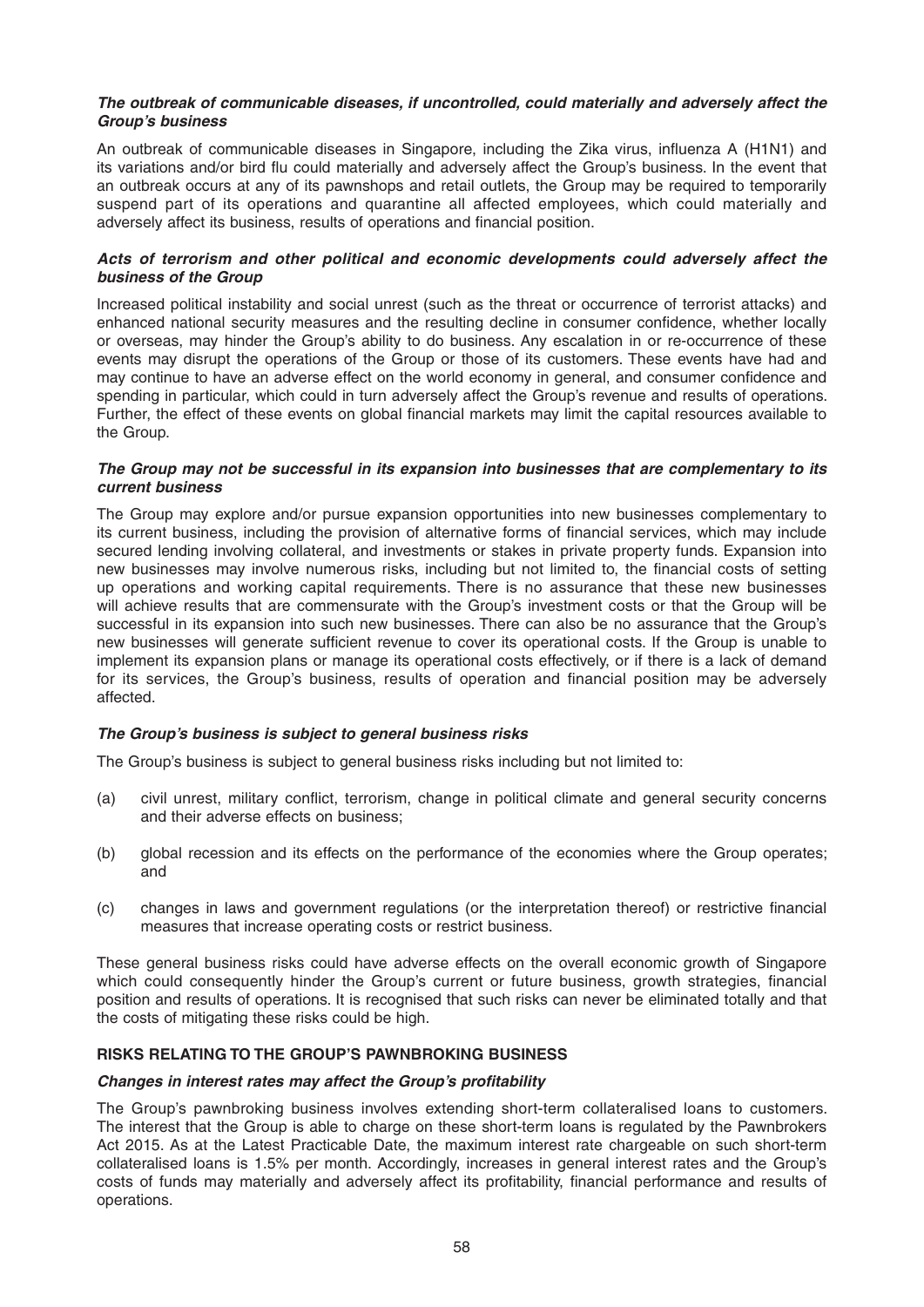#### *The Group may not be able to recover the full loan amount extended to its customers and the*  value of the collateral may not be sufficient to cover the outstanding amounts due

Failure by the Group's employees to properly appraise the value of the collaterals or pledged articles may result in it incurring losses on these loans. Any failure to recover the loan through the sale of unredeemed pledges could expose the Group to a potential loss if the loan that was extended based on the initial appraised value is higher than the realised value of the collateral or pledged article. Any such losses arising from significant differences in the value of its loan portfolio may adversely affect its financial position and results of operations.

#### **RISKS RELATING TO THE GROUP'S BUSINESS IN THE RETAIL AND TRADING OF JEWELLERY, WATCHES AND OTHER LUXURY GOODS**

#### *Obsolete, slow-moving or damaged inventory may adversely affect the financial position and profi tability of the Group*

The retail and trading of jewellery, watches and other luxury goods are highly dependent on consumer preferences. If the products of the Group fail to meet the changing trends of the market and consumers' tastes, the Group may face the risk of obsolete or slow-moving inventory. If the Group is unable to source for or manufacture products that suit consumers' tastes, the volume of obsolete and slow-moving inventory may increase and the financial position and the profitability of the Group may be adversely affected. In addition, the Group's inventory of luxury goods may become susceptible to mould growth given the high humidity in Singapore. While the Group has measures in place (for example, the careful packaging and storage of its luxury goods) to prevent and control mould growth, there is no assurance that the Group will not be subject to product damage, late deliveries or lost sales due to mould growth.

# Any shortage in the supply of goods may adversely affect the Group's business, financial *condition and results of operations*

The retail and trading of pre-owned jewellery, watches and other luxury goods are dependent on the number of customers seeking to trade-in their goods. Any sudden shortage of supply or reduction in the inventory available to the Group from its customers may adversely affect its operations and financial position and/or result in the Group having to pay a higher cost for these secondhand goods. The retail of new jewellery may be affected by third party production. The Group sources its new jewellery from third party manufacturers overseas. The inability of third party manufacturers to ship orders in a timely manner or to comply with their contractual obligations could have a negative impact on the Group's new jewellery business.

# **RISKS ASSOCIATED WITH THE RIGHTS ISSUE, THE RIGHTS SHARES AND THE SHARES**

#### *Investments in securities quoted on Catalist involve a higher degree of risk and can be less liquid than shares quoted on the Main Board of the SGX-ST*

The Shares are listed for quotation on Catalist, a listing platform designed primarily for fast-growing and emerging or smaller companies to which a higher investment risk tends to be attached, as compared to larger or more established companies. An investment in shares quoted on Catalist may carry a higher risk than an investment in shares quoted on the Main Board of the SGX-ST.

# *Future issues or sale of Shares could adversely affect the Share price*

Any future issue or sale of Shares can have a downward pressure on the Share price. The sale of a significant amount of Shares on the SGX-ST after the Rights Issue, or the perception that such sales may occur, could materially affect the market price of the Shares. To the extent further new Shares are issued, there may be dilution to present Shareholders. These factors may also affect the Company's ability to undertake future equity fund-raising.

# **The trading price of the Shares may fluctuate**

There is no assurance that the market price of the Shares will not fluctuate significantly and rapidly as a result of certain factors, some of which are beyond the Company's control. Examples of such factors include, *inter alia*:

variations in the Group's operating results;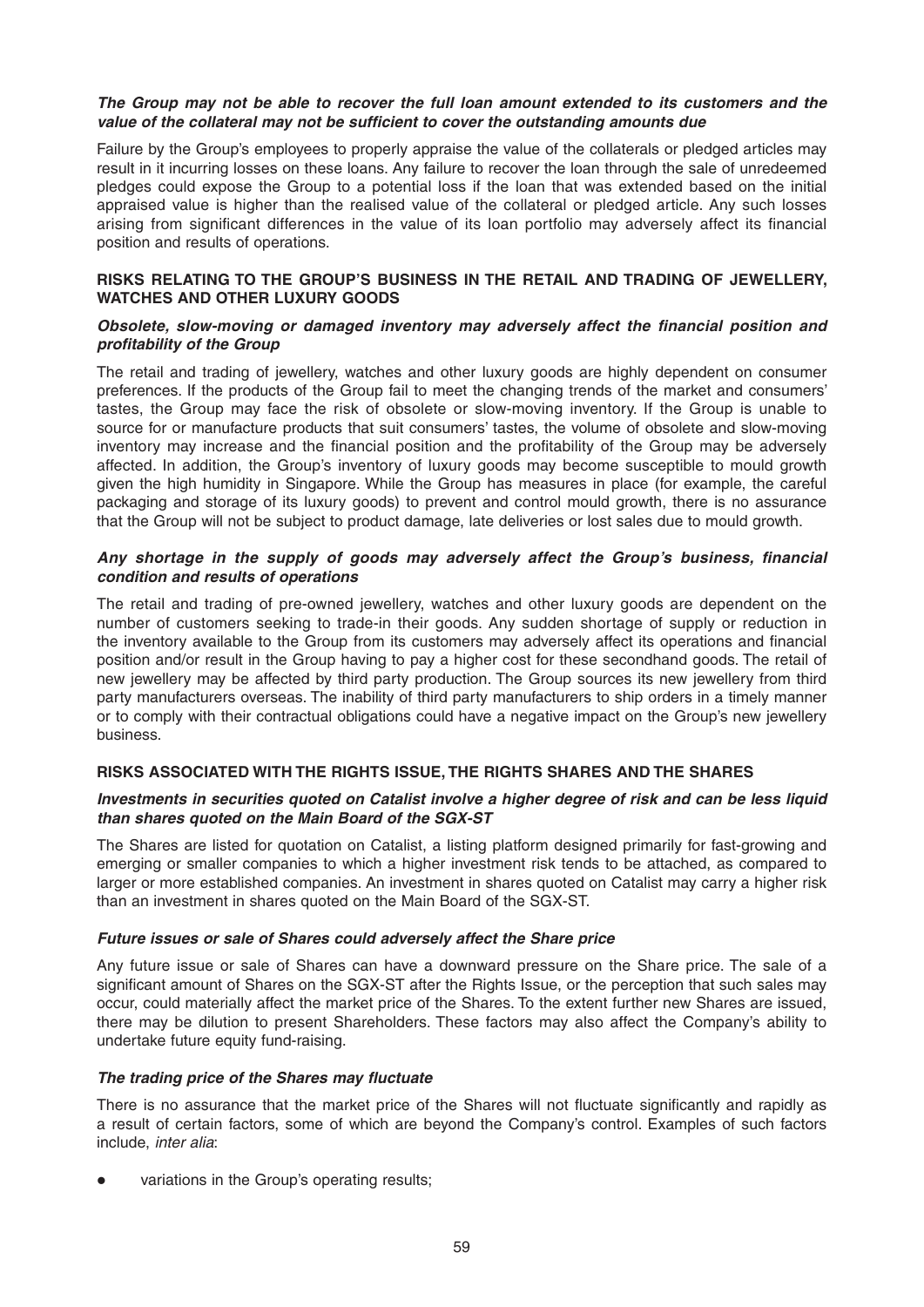- changes in financial estimates and recommendations by securities analysts;
- success or failure of the Group's management team in implementing business and growth strategies;
- the gain or loss of an important business relationship or contract;
- the operating and stock price performance of other companies in a similar industry;
- developments affecting the Group, its customers or competitors;
- fluctuations in general stock market prices and trading volume;
- changes or uncertainty in the political, economic and regulatory environment in the markets that the Group operates;
- changes in accounting policies; and
- other events or factors described in this Offer Information Statement.

This volatility may adversely affect the price of the Shares, including the Rights Shares, regardless of the Group's operating performance.

A fall in the price of the Shares could have a material adverse impact on the value of the Nil-Paid Rights and the Rights Shares. The Company cannot assure investors that they will be able to sell the Rights Shares at a price equal to or greater than the Issue Price. Accordingly, investors who are existing Shareholders or have acquired Nil-Paid Rights in the secondary market and/or subscribed to the Rights Shares, whether existing Shareholders or not, may suffer a loss.

#### *Shareholders who do not or are not able to accept their Nil-Paid Rights will experience a dilution in their interest in the Group*

Shareholders who do not, or are not able to, accept their Nil-Paid Rights, will have their proportionate interests in the Company reduced upon the issue of the Rights Shares. They may also experience a dilution in the value of their Shares. Even if a Shareholder sells his Nil-Paid Rights, or such Nil-Paid Rights are sold on his behalf, the consideration he receives may not be sufficient to compensate him fully for the dilution of his interest in the Company as a result of the Rights Issue.

#### *An active trading market may not develop for the Nil-Paid Rights and, if a market does develop, the Nil-Paid Rights may be subject to greater price volatility than the Shares*

A trading period for the Nil-Paid Rights has been set from 15 June 2017 at 9.00 a.m. to 23 June 2017 at 5.00 p.m.. There is no assurance that an active trading market for the Nil-Paid Rights on Catalist will develop during the Nil-Paid Rights trading period or that any over-the-counter trading market in the Nil-Paid Rights will develop. Even if an active market develops, the trading price of the Nil-Paid Rights, which depends on the trading price of the Shares, may be volatile. In addition, in certain jurisdictions, Shareholders are not allowed to participate in the Rights Issue. The Nil-Paid Rights relating to the Shares held by such ineligible Shareholders may be sold by the Company, which could make the market price of the Nil-Paid Rights fall.

# *The liquidity of the Shares may not change or improve*

Active and liquid trading of securities generally results in lower volatilities in price and more efficient execution of buy and sell orders for investors. Generally, the liquidity of the market for a particular share is dependent on, amongst others, the size of the free float, the price of each board lot, institutional interest, the business prospects of the Group as well as the prevailing market sentiment. There is no assurance that the liquidity of the Shares or the volume of the Shares as traded on Catalist may change or improve after the Rights Issue.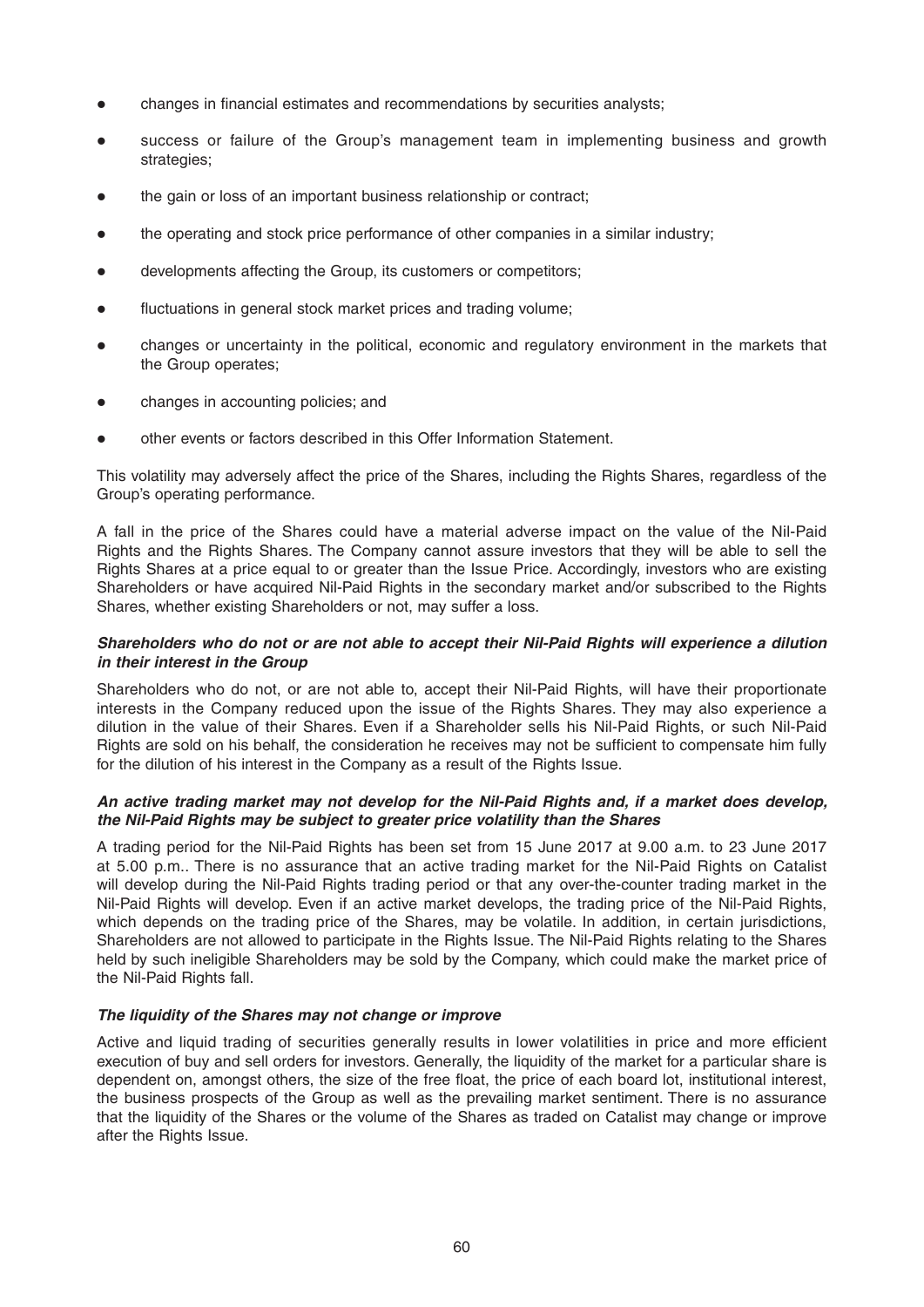# **PROCEDURES FOR ACCEPTANCE, PAYMENT AND EXCESS APPLICATION BY ENTITLED DEPOSITORS**

# **1. INTRODUCTION**

- 1.1 Entitled Depositors are entitled to receive this Offer Information Statement and the ARE which forms part of this Offer Information Statement. For the purposes of this Offer Information Statement, any reference to an application by way of an Electronic Application without reference to such an Electronic Application being made through an ATM of a Participating Bank shall, where the Entitled Depositor is a Depository Agent, be taken to include an application made via the SGX-SSH Service.
- 1.2 The provisional allotments of Rights Shares are governed by the terms and conditions of this Offer Information Statement, the Constitution of the Company and the instructions in the enclosed ARE.

 The number of Rights Shares provisionally allotted to each Entitled Depositor is indicated in the ARE (fractional entitlements (if any) having been disregarded). The Securities Accounts of Entitled Depositors have been credited by CDP with the provisional allotments of Rights Shares as indicated in the ARE. Entitled Depositors may accept their provisional allotments of Rights Shares in full or in part and are eligible to apply for additional Rights Shares in excess of their provisional allotments under the Rights Issue. Full instructions for the acceptance of and payment for the provisional allotments of Rights Shares and the application and payment for excess Rights Shares are set out in this Offer Information Statement as well as the ARE.

1.3 If an Entitled Depositor wishes to accept his provisional allotment of Rights Shares specified in the ARE, in full or in part, and (if applicable) apply for excess Rights Shares in addition to the Rights Shares which have been provisionally allotted to him, he may do so by completing and signing the relevant sections of the ARE and/or by way of an Electronic Application. An Entitled Depositor should ensure that the ARE is accurately completed and signed, failing which his acceptance of the provisional allotment of Rights Shares and (if applicable) application for excess Rights Shares may be rejected.

 For and on behalf of the Company, CDP reserves the right to refuse to accept any acceptance(s) and (if applicable) excess application(s) if the ARE is not accurately completed and signed, or if the "Free Balance" of the relevant Securities Account is not credited with, or is credited with less than, the relevant number of Rights Shares accepted as at the Closing Date, or for any other reason(s) whatsoever the acceptance and (if applicable) the excess application is in breach of the terms of the ARE or this Offer Information Statement, at CDP's absolute discretion, and to return or refund all monies received to the person(s) entitled thereto **BY CREDITING HIS/THEIR BANK ACCOUNT(S) WITH THE RELEVANT PARTICIPATING BANK** (if he/they accept and (if applicable) apply by way of an Electronic Application through an ATM of a Participating Bank) or **BY MEANS OF A CROSSED CHEQUE** in Singapore currency **SENT BY ORDINARY POST** to his/their mailing addresses as maintained in the records of CDP or in such other manner as he/they may have agreed with CDP for the payment of any cash distribution (if he/they accept and (if applicable) apply through CDP), as the case may be, in each case **AT HIS/THEIR OWN RISK** without interest or any share of revenue or other benefit arising therefrom (if he/they accept and (if applicable) apply through CDP).

 **AN ENTITLED DEPOSITOR MAY ACCEPT HIS PROVISIONAL ALLOTMENT OF RIGHTS SHARES SPECIFIED IN HIS ARE AND (IF APPLICABLE) APPLY FOR EXCESS RIGHTS SHARES EITHER THROUGH CDP OR BY WAY OF AN ELECTRONIC APPLICATION THROUGH AN ATM OF A PARTICIPATING BANK AS DESCRIBED BELOW. WHERE AN ENTITLED DEPOSITOR IS A DEPOSITORY AGENT, IT MAY MAKE ITS ACCEPTANCE AND EXCESS APPLICATION (IF APPLICABLE) VIA THE SGX-SSH SERVICE.**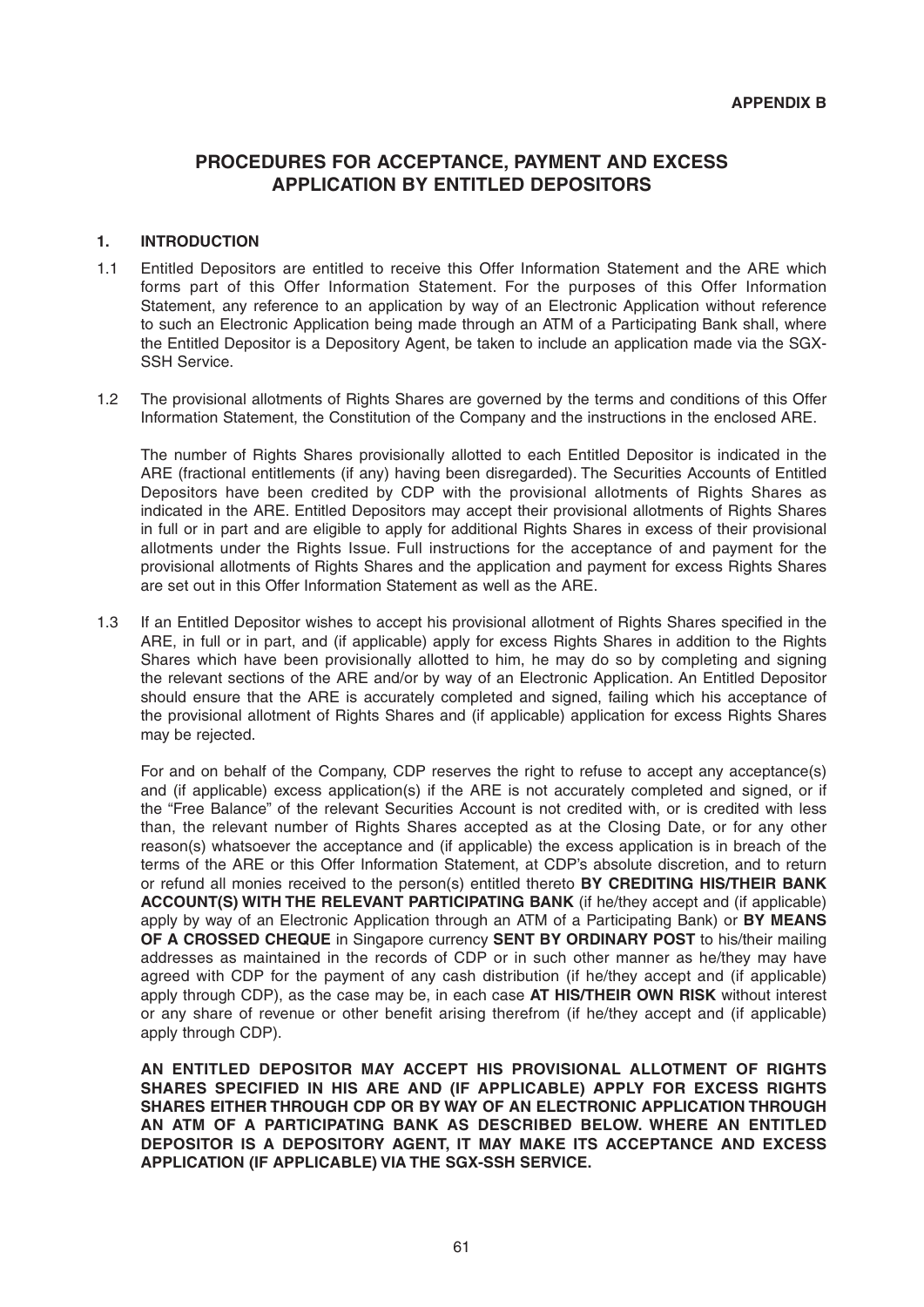Where an acceptance, application and/or payment does not conform strictly to the terms set out under this Offer Information Statement, the ARE, the ARS, the PAL and/or any other application form for the Right Shares and/or excess Rights Shares in relation to the Rights Issue or which does not comply with the instructions for an Electronic Application, or in the case of an application by the ARE, the ARS, the PAL, and/or any other application form for the Rights Shares and/or excess Rights Shares in relation to the Rights Issue which is illegible, incomplete, incorrectly completed, unsigned, signed but not in its originality or which is accompanied by an improperly or insufficiently drawn remittance, the Company and/or CDP may, at their/its absolute discretion, reject or treat as invalid any such acceptance, application, payment and/or other process of remittances at any time after receipt in such manner as they/it may deem fit.

 The Company and/or CDP shall be entitled to process each application submitted for the acceptance of the provisional allotment of Rights Shares, and where applicable, each application for excess Rights Shares in relation to the Rights Issue and the payment received in relation thereto, pursuant to such application, by an Entitled Depositor, on its own, without regard to any other application and payment that may be submitted by the same Entitled Depositor. For the avoidance of doubt, insufficient payment for an application may render the application invalid and evidence of payment (or overpayment) in other applications shall not constitute, or be construed as, an affirmation of such invalid application and (if applicable) application for excess Rights Shares.

1.4 **For investors who hold Shares through finance companies or Depository Agents, acceptance of the Rights Shares and (if applicable) application for excess Rights Shares must be done through the respective finance companies or Depository Agents. Any acceptance and/or application made directly through CDP, Electronic Applications, the Share Registrar and/or the Company will be rejected.**

 **SRS investors who have subscribed for or purchased Shares using their SRS accounts and who wish to accept their Nil-Paid Rights and (if applicable) apply for excess Rights Shares can only do so, subject to applicable SRS rules and regulations, using monies standing to the credit of their respective SRS accounts. Such investors who wish to accept their Nil-Paid Rights and (if applicable) apply for excess Rights Shares using SRS monies, must instruct the relevant approved banks in which they hold their SRS accounts to accept their Nil-Paid Rights and (if applicable) apply for excess Rights Shares on their behalf in accordance with the terms and conditions of this Offer Information Statement.**  Such investors who have insufficient funds in their SRS accounts may, subject to the SRS **contribution cap, deposit cash into their SRS accounts with their respective approved banks before instructing their respective approved banks to accept their Nil-Paid Rights and (if applicable) apply for excess Rights Shares on their behalf. SRS investors are advised to provide their respective approved banks in which they hold their SRS accounts with the appropriate instructions no later than the deadlines set by their respective approved banks in order for their respective approved banks to make the relevant acceptance and (if applicable) application on their behalf in accordance with the terms and conditions of this Offer Information Statement by the Closing Date. Any acceptance and (if applicable) application made directly through CDP, Electronic Applications at ATMs of the Participating Banks, the Share Registrar and/or the Company will be rejected. For the avoidance of doubt, SRS monies may not, however, be used for the purchase of the Nil-Paid Rights directly from the market.**

1.5 Unless expressly provided to the contrary in this Offer Information Statement, the ARE and/or the ARS with respect to enforcement against Entitled Depositors or their renouncees, a person who is not a party to any contracts made pursuant to this Offer Information Statement, the ARE and/or the ARS has no rights under the Contracts (Rights of Third Parties) Act, Chapter 53B of Singapore, to enforce any term of such contracts. Notwithstanding any term contained herein, the consent of any third party is not required for any subsequent agreement by the parties thereto to amend or vary (including any release or compromise of any liability) or terminate such contracts. Where third parties are conferred rights under such contracts, those rights are not assignable or transferable.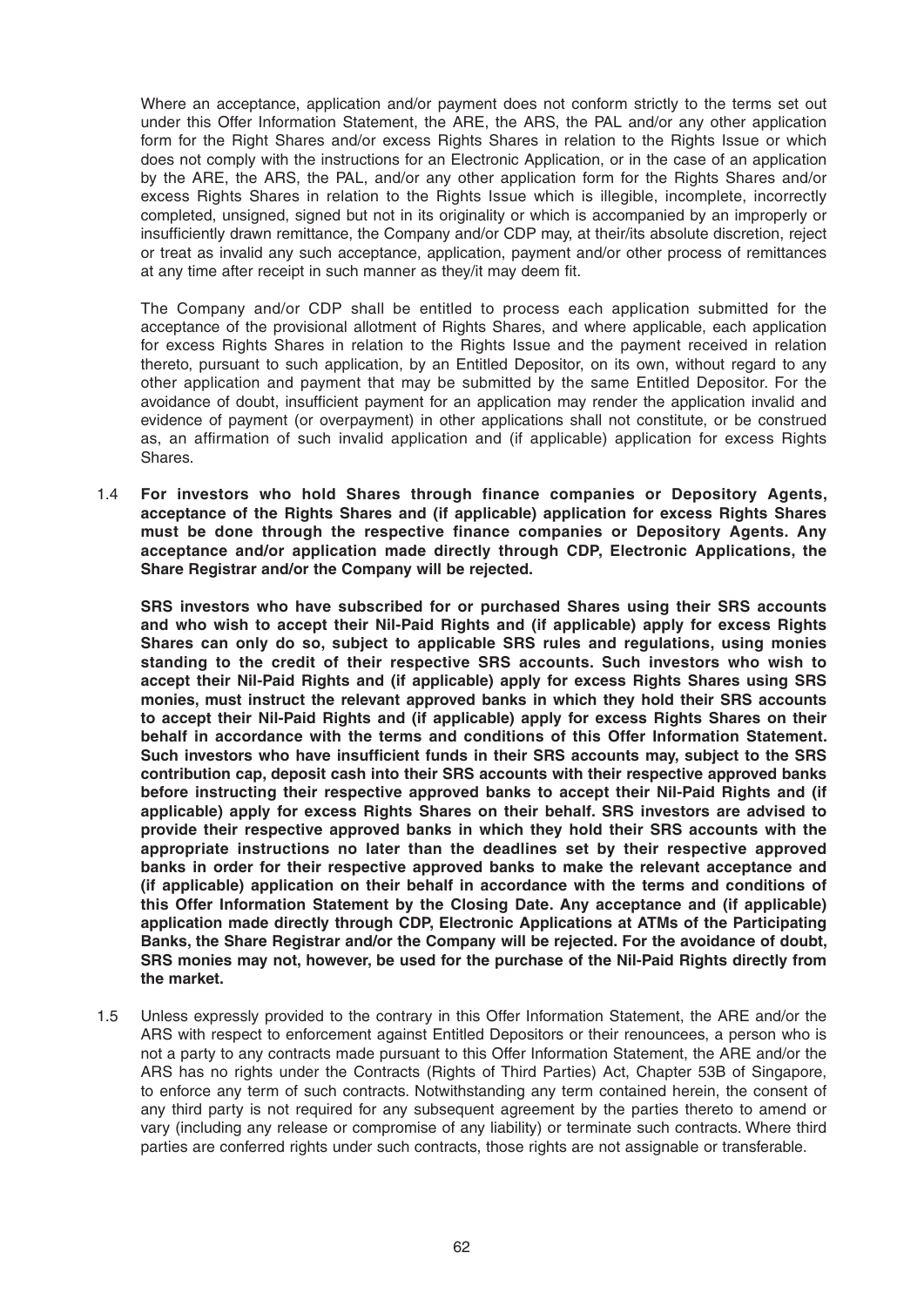### **2. MODE OF ACCEPTANCE AND APPLICATION**

# 2.1 **Acceptance/Application by way of Electronic Application through an ATM of a Participating Bank**

 Instructions for Electronic Applications through an ATM of a Participating Bank to accept the Rights Shares provisionally allotted or (if applicable) to apply for excess Rights Shares will appear on the ATM screens of the respective Participating Banks. Please refer to **Appendix C** to this Offer Information Statement for the additional terms and conditions for Electronic Applications through an ATM of a Participating Bank.

 **IF AN ENTITLED DEPOSITOR MAKES AN ELECTRONIC APPLICATION THROUGH AN ATM OF A PARTICIPATING BANK, HE WOULD HAVE IRREVOCABLY AUTHORISED THE PARTICIPATING BANK TO DEDUCT THE FULL AMOUNT PAYABLE FROM HIS BANK ACCOUNT WITH SUCH PARTICIPATING BANK IN RESPECT OF SUCH APPLICATION. IN THE CASE OF AN ENTITLED DEPOSITOR WHO HAS ACCEPTED THE RIGHTS SHARES PROVISIONALLY ALLOTED TO HIM BY WAY OF THE ARE AND/OR THE ARS AND (IF APPLICABLE) HAS APPLIED FOR EXCESS RIGHTS SHARES BY WAY OF THE ARE AND ALSO BY WAY OF AN ELECTRONIC APPLICATION THROUGH AN ATM OF A PARTICIPATING BANK, THE COMPANY AND/OR CDP SHALL BE AUTHORISED AND ENTITLED TO ACCEPT HIS INSTRUCTIONS IN WHICHEVER MODE OR COMBINATION AS THE COMPANY AND/OR CDP MAY, IN THEIR ABSOLUTE DISCRETION, DEEM FIT.**

#### 2.2 **Acceptance/ Application through CDP**

 If the Entitled Depositor wishes to accept the provisional allotment of Rights Shares and (if applicable) apply for excess Rights Shares through CDP, unless otherwise agreed with the Company, he must:

- (a) complete and sign the ARE. In particular, he must state in Part C(i) of the ARE the total number of Rights Shares provisionally allotted to him which he wishes to accept and the number of excess Rights Shares applied for and in Part C(ii) of the ARE the 6 digits of the Cashier's Order/Banker's Draft; and
- (b) deliver the duly completed and original signed ARE accompanied by **A SINGLE REMITTANCE** for the full amount payable for the relevant number of Rights Shares accepted and (if applicable) excess Rights Shares applied for:
	- (i) by hand to **MAXI-CASH FINANCIAL SERVICES CORPORATION LTD. C/O THE CENTRAL DEPOSITORY (PTE) LIMITED, 9 NORTH BUONA VISTA DRIVE, #01-19/20 THE METROPOLIS, SINGAPORE 138588**; or
	- (ii) by post in the self-addressed envelope provided, **AT THE SENDER'S OWN RISK**, to **MAXI-CASH FINANCIAL SERVICES CORPORATION LTD. C/O THE CENTRAL DEPOSITORY (PTE) LIMITED, ROBINSON ROAD POST OFFICE, P.O. BOX 1597, SINGAPORE 903147**,

 in each case, so as to arrive not later than **5.00 p.m. on 30 June 2017** (or such other time(s) and/or date(s) as may be announced from time to time by or on behalf of the Company).

 The payment for the relevant number of Rights Shares accepted and (if applicable) excess Rights Shares applied for at the Issue Price must be made in Singapore currency in the form of a Cashier's Order or Banker's Draft drawn on a bank in Singapore and made payable to "**CDP — MAXI-CASH FIN RIGHTS ISSUE ACCOUNT**" and crossed "**NOT NEGOTIABLE, A/C PAYEE ONLY**" with the name and Securities Account number of the Entitled Depositor clearly written in block letters on the reverse side of the Cashier's Order or Banker's Draft.

 **NO COMBINED CASHIER'S ORDER OR BANKER'S DRAFT FOR DIFFERENT SECURITIES ACCOUNTS OR OTHER FORMS OF PAYMENT (INCLUDING THE USE OF A PERSONAL CHEQUE, POSTAL ORDER OR MONEY ORDER ISSUED BY A POST OFFICE IN SINGAPORE) WILL BE ACCEPTED.**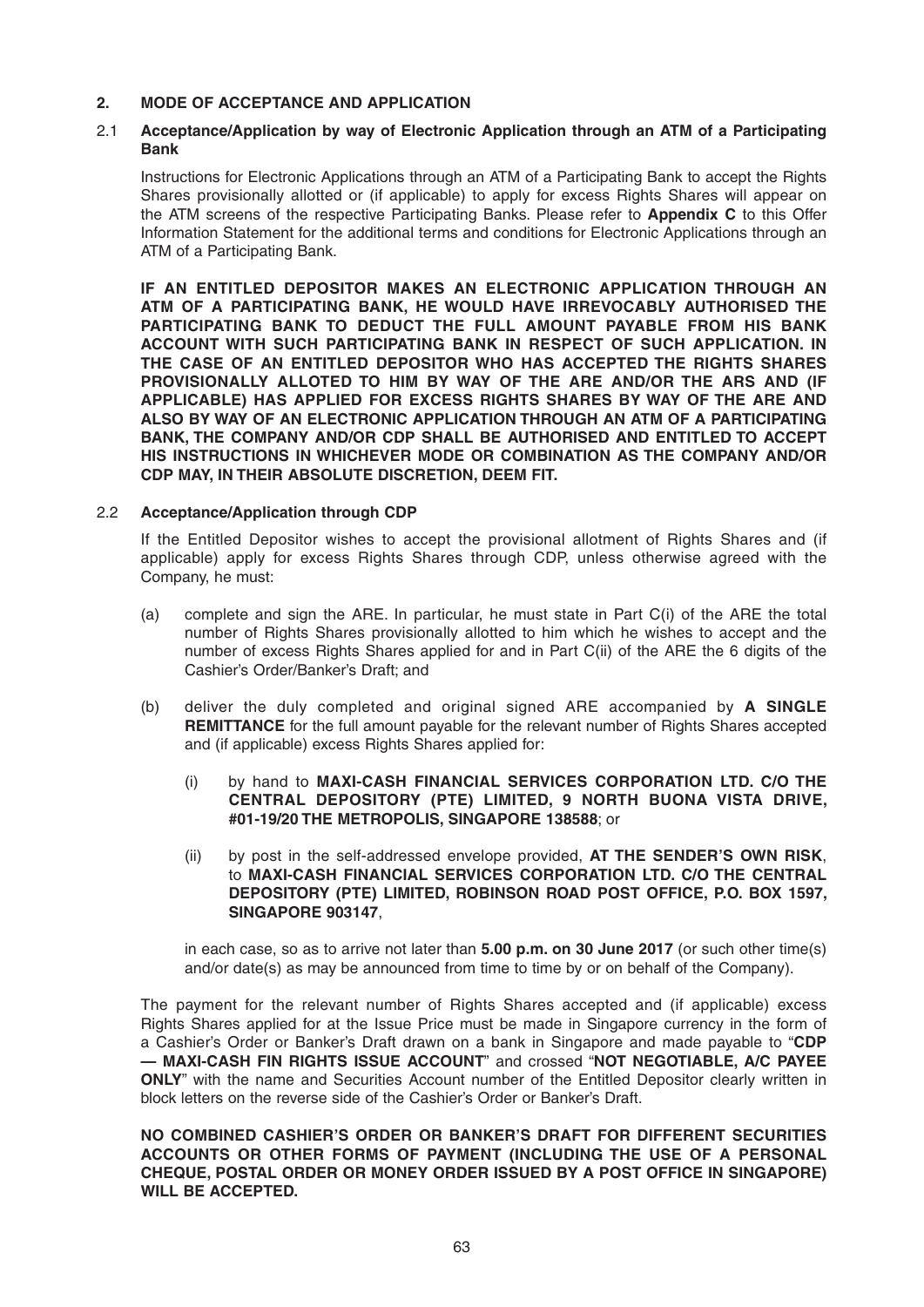For SRS investors and investors who hold Shares through finance companies or Depository **Agents, acceptances of the Rights Shares and (if applicable) applications for excess Rights Shares must be done through the relevant approved banks in which they hold their SRS**  accounts, or the respective finance companies or Depository Agents, respectively. Such **investors are advised to provide their respective approved banks in which they hold**  their SRS accounts, finance companies or Depository Agents, as the case may be, with **the appropriate instructions no later than the deadlines set by them in order for such intermediaries to make the relevant acceptance and (if applicable) application on their behalf by the Closing Date. Any acceptance and/or application made directly through CDP, Electronic Applications, the Share Registrar and/or the Company will be rejected.**

 **Where an Entitled Depositor is a Depository Agent, it may make its acceptance and excess application (if applicable) via the SGX-SSH Service.**

#### 2.3 **Acceptance through the SGX-SSH Service (for Depository Agents only)**

 Depository Agents may accept the provisional allotment of Rights Shares and (if applicable) apply for excess Rights Shares through the SGX-SSH Service provided by CDP as listed in Schedule 3 of the "Terms and Conditions for User Services for Depository Agents". CDP has been authorised by the Company to receive acceptances on its behalf. Such acceptances and (if applicable) applications will be deemed irrevocable and subject to each of the terms and conditions contained in the ARE and this Offer Information Statement as if the ARE had been completed and submitted to CDP.

#### 2.4 **Insufficient Payment**

 If no remittance is attached or the remittance attached is less than the full amount payable for the provisional allotment of Rights Shares accepted by the Entitled Depositor and (if applicable) the excess Rights Shares applied for by the Entitled Depositor, the attention of the Entitled Depositor is drawn to paragraphs 1.3 and 5.2 of this **Appendix B** which set out the circumstances and manner in which the Company and/or CDP shall be authorised and entitled to determine and appropriate all amounts received by CDP on the Company's behalf whether under the ARE, the ARS or any other application form for Rights Shares and/or excess Rights Shares in relation to the Rights Issue.

#### 2.5 **Acceptance of Part of Provisional Allotments of Rights Shares and Trading of Provisional Allotments of Rights Shares**

An Entitled Depositor may choose to accept his provisional allotment of Rights Shares specified in the ARE in full or in part. If an Entitled Depositor wishes to accept part of his provisional allotment of Rights Shares and trade the balance of his provisional allotment of Rights Shares on the SGX-ST, he should:

- (a) complete and sign the ARE for the number of Rights Shares provisionally allotted which he wishes to accept and submit the duly completed and original signed ARE together with payment in the prescribed manner as described in paragraph 2.2 of this **Appendix B** to CDP; or
- (b) accept and subscribe for that part of his provisional allotment of Rights Shares by way of an Electronic Application in the prescribed manner as described in paragraphs 2.1 or 2.3 of this **Appendix B**.

 The balance of his provisional allotment of Rights Shares may be sold as soon as dealings therein commence on Catalist.

 Entitled Depositors who wish to trade all or part of their provisional allotments of Rights Shares on Catalist during the provisional allotment trading period should note that the provisional allotments of Rights Shares will be tradable in board lots, each board lot comprising provisional allotments of 100 Rights Shares, or any other board lot size which the SGX-ST may require. Such Entitled Depositors may start trading in their provisional allotments of Rights Shares as soon as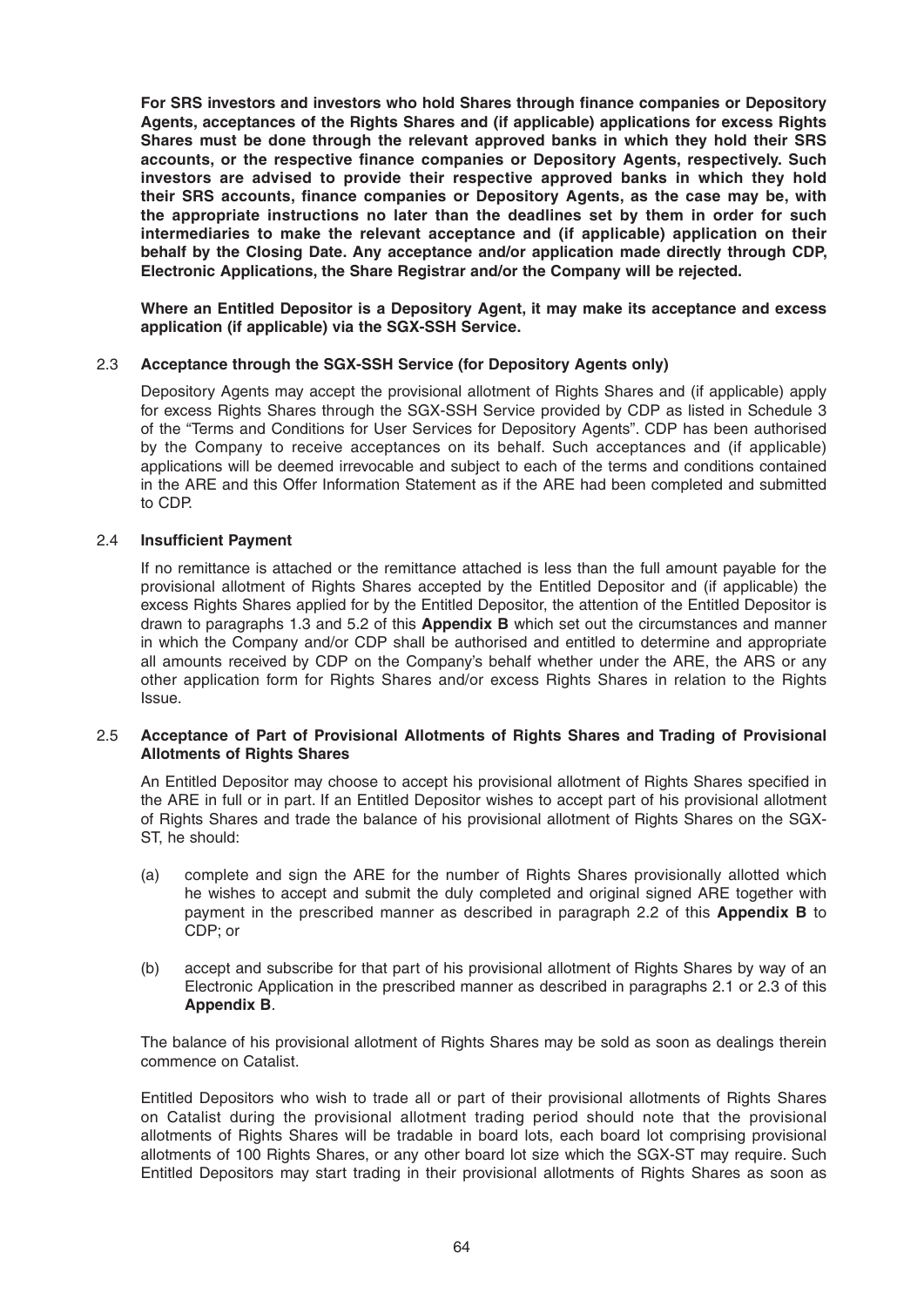dealings therein commence on Catalist. Entitled Depositors who wish to trade in lot sizes other than mentioned above may do so in the Unit Share Market of the SGX-ST during the provisional allotment trading period.

#### 2.6 **Sale of Provisional Allotments of Rights Shares**

 The ARE need not be forwarded to the Purchasers as arrangements will be made by CDP for separate ARS to be issued to the Purchasers. Purchasers should note that CDP will, for and on behalf of the Company, send the ARS, accompanied by this Offer Information Statement and other accompanying documents, **BY ORDINARY POST AND AT THE PURCHASERS' OWN RISK**, to their respective Singapore addresses as maintained in the records of CDP. Purchasers should ensure that their ARS are accurately completed and signed, failing which their acceptances of the provisional allotments of Rights Shares may be rejected. Purchasers who do not receive the ARS, accompanied by this Offer Information Statement and other accompanying documents, may obtain the same from CDP for the period up to **5.00 p.m. on 30 June 2017** (or such other time(s) and/or date(s) as may be announced from time to time by or on behalf of the Company). Purchasers should also note that if they make any purchase on or around the last trading day of the Nil-Paid Rights, this Offer Information Statement and its accompanying documents might not be despatched in time for the subscription of the Rights Shares. Purchasers may obtain a copy from CDP. Alternatively, Purchasers may accept and subscribe by way of Electronic Applications in the prescribed manner in paragraph 2.1 of this **Appendix B**.

 This Offer Information Statement and its accompanying documents will not be despatched to Purchasers whose registered addresses with CDP are not in Singapore ("**Foreign Purchasers**"). Foreign Purchasers who wish to accept the provisional allotments of Rights Shares credited to their Securities Accounts should make the necessary arrangements with their Depository Agents or stockbrokers in Singapore. Foreign Purchasers are advised that their participation in the Rights Issue may be restricted or prohibited by the laws of the jurisdiction in which they are located or resident.

 **PURCHASERS SHOULD INFORM THEIR FINANCE COMPANIES OR DEPOSITORY AGENTS IF THEIR PURCHASES OF SUCH PROVISIONAL ALLOTMENTS OF RIGHTS SHARES ARE SETTLED THROUGH THESE INTERMEDIARIES. IN SUCH INSTANCES, IF THE PURCHASERS WISH TO ACCEPT THE RIGHTS SHARES REPRESENTED BY THE PROVISIONAL ALLOTMENTS PURCHASED, THEY ARE ADVISED TO PROVIDE THEIR RESPECTIVE FINANCE COMPANIES OR DEPOSITORY AGENTS, AS THE CASE MAY BE, WITH THE APPROPRIATE INSTRUCTIONS NO LATER THAN THE DEADLINES SET BY THEM, IN ORDER FOR SUCH INTERMEDIARIES TO ACCEPT THE PROVISIONAL ALLOTMENTS OF RIGHTS SHARES ON THEIR BEHALF.**

#### 2.7 **Renunciation of Provisional Allotments of Rights Shares**

 Entitled Depositors who wish to renounce in full or in part their provisional allotments of Rights Shares in favour of a third party should complete the relevant transfer forms with CDP (including any accompanying documents as may be required by CDP) for the number of provisional allotments of Rights Shares which they wish to renounce. Such renunciation shall be made in accordance with CDP's "Terms and Conditions for Operation of Securities Accounts with The Central Depository (Pte) Limited", as the same may be amended from time to time, copies of which are available from CDP. As CDP requires at least three (3) Market Days to effect such renunciation, Entitled Depositors who wish to renounce are advised to do so early to allow sufficient time for CDP to send the ARS and other accompanying documents, for and on behalf of the Company, to the renouncee **BY ORDINARY POST** and **AT HIS OWN RISK**, to his Singapore address as maintained in the records of CDP and for the renouncee to accept his provisional allotments of Rights Shares. The last time and date for acceptance of the provisional allotments of Rights Shares and payment for the Rights Shares by the renouncee is **5.00 p.m. on 30 June 2017** (or such other time(s) and/or date(s) as may be announced from time to time by or on behalf of the Company) (if acceptance is made through CDP) or **9.30 p.m. on 30 June 2017** (or such other time(s) and/or date(s) as may be announced from time to time by or on behalf of the Company) (if acceptance is made by way of an Electronic Application through an ATM of a Participating Bank).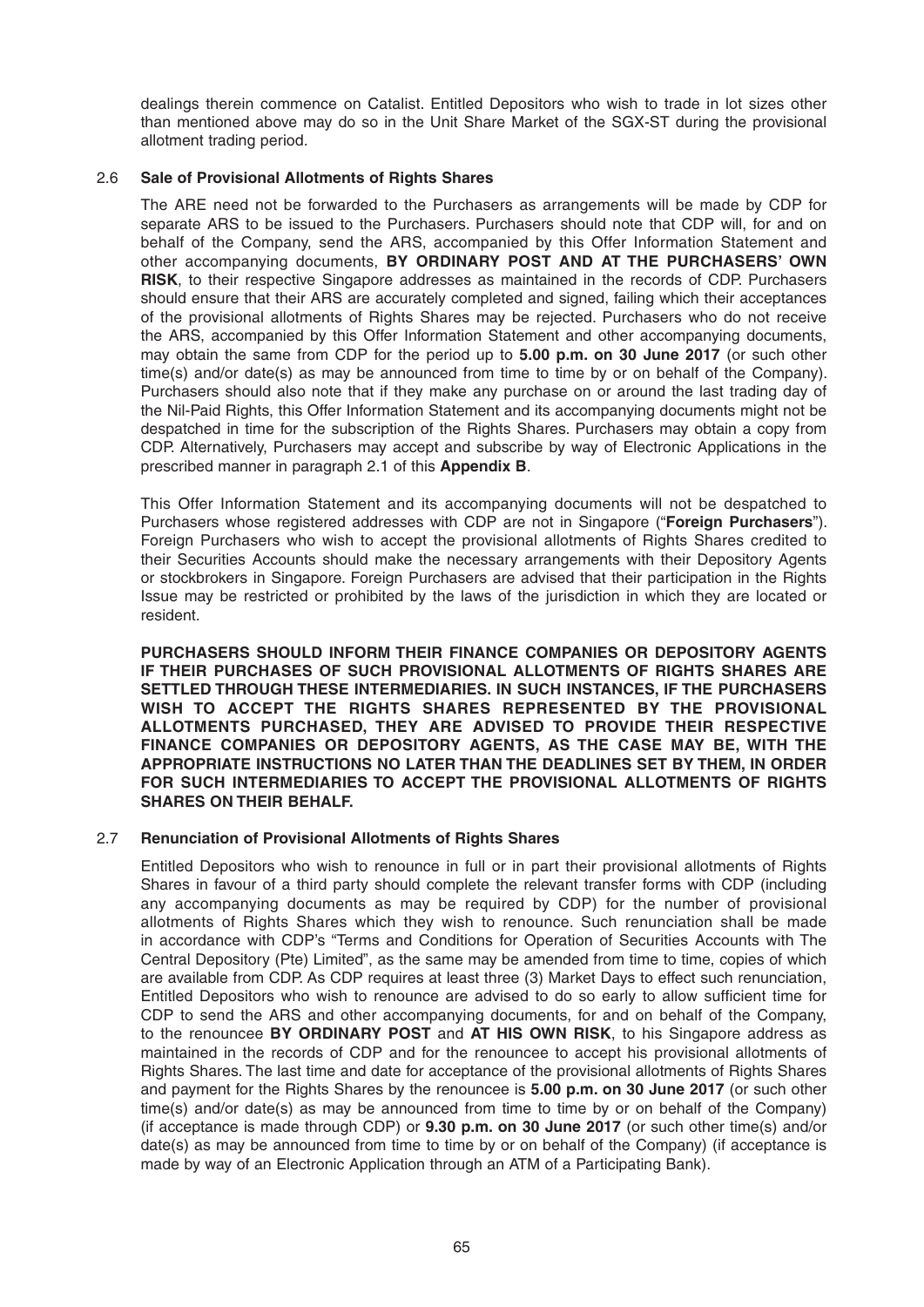# **3. COMBINATION APPLICATION**

 In the event that the Entitled Depositor or the Purchaser accepts his provisional allotments of Rights Shares by way of the ARE and/or the ARS and also by way of Electronic Application(s) and/or has applied for excess Rights Shares by way of the ARE and also by way of Electronic Application(s), the Company and/or CDP shall be authorised and entitled to accept his instructions in whichever mode or combination as the Company and/or CDP may, in their/its absolute discretion, deem fit. Without prejudice to the generality of the foregoing, in such a case, the Entitled Depositor or the Purchaser shall be regarded as having irrevocably authorised the Company and/ or CDP to apply all amounts received whether under the ARE, the ARS and (if applicable) any other acceptance of Rights Shares provisionally allotted to him and/or application for excess Rights Shares (including Electronic Application(s)) in whichever mode or combination as the Company and/or CDP may, in their/its absolute discretion, deem fit.

#### **4. ILLUSTRATIVE EXAMPLES (ASSUMPTION: ON THE BASIS OF ONE (1) RIGHTS SHARE FOR EVERY SIX (6) EXISTING ORDINARY SHARES AT AN ISSUE PRICE OF S\$0.170)**

 As an illustration, if an Entitled Depositor has 12,000 Shares standing to the credit of his Securities Account as at the Books Closure Date, the Entitled Depositor will be provisionally allotted 2,000 Rights Shares as set out in his ARE. The Entitled Depositor's alternative courses of action, and the necessary procedures to be taken under each course of action, are summarised below:

(a) Accept his entire provisional allotment of 2,000 Rights Shares and (if applicable) apply for excess Rights Shares

#### Alternatives **Alternatives Procedures** to be taken

- (i) Accept his entire provisional allotment of 2,000 Rights Shares and (if applicable) apply for excess Rights Shares by way of an Electronic Application through an ATM of a Participating Bank as described herein not later than **9.30 p.m. on 30 June 2017** (or such other time(s) and/or date(s) as may be announced from time to time by or on behalf of the Company); or
- (ii) Complete and sign the ARE in accordance with the instructions contained therein for the acceptance in full of his provisional allotment of 2,000 Rights Shares and (if applicable) the number of excess Rights Shares applied for and forward the original signed ARE together with a single remittance for S\$340.00 (or, if applicable, such higher amount in respect of the total number of Rights Shares accepted and excess Rights Shares applied for) by way of a Cashier's Order or Banker's Draft drawn in Singapore currency on a bank in Singapore, and made payable to "**CDP — MAXI-CASH FIN RIGHTS ISSUE ACCOUNT" and crossed "NOT NEGOTIABLE, A/C PAYEE ONLY**" for the full amount due on acceptance and (if applicable) application, by hand to **MAXI-CASH FINANCIAL SERVICES CORPORATION LTD. C/O THE CENTRAL DEPOSITORY (PTE) LIMITED,** at **9 NORTH BUONA VISTA DRIVE, #01-19/20 THE METROPOLIS, SINGAPORE 138588** or by post, at his own risk, in the self-addressed envelope provided to **MAXI-CASH FINANCIAL SERVICES CORPORATION LTD. C/O THE CENTRAL DEPOSITORY (PTE) LIMITED, ROBINSON ROAD POST OFFICE P.O. BOX 1597, SINGAPORE 903147** so as to arrive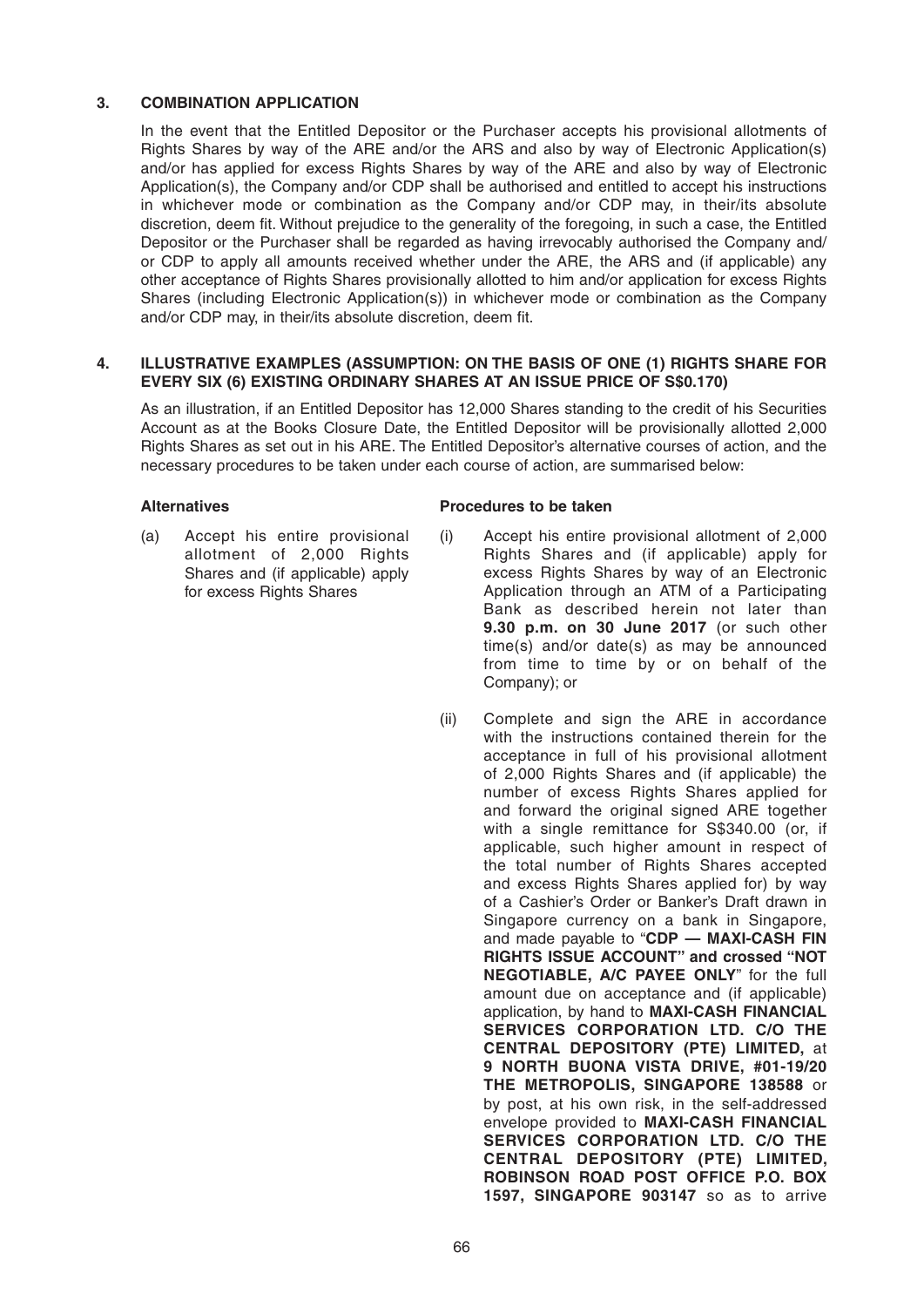#### **Alternatives Procedures to be taken**

not later than **5.00 p.m. on 30 June 2017** (or such other time(s) and/or date(s) as may be announced from time to time by or on behalf of the Company) and with the name and Securities Account number of the Entitled Depositor clearly written in block letters on the reverse side of the Cashier's Order or Banker's Draft.

- **(iii) NO COMBINED CASHIER'S ORDER OR BANKER'S DRAFT FOR DIFFERENT SECURITIES ACCOUNTS OR OTHER FORMS OF PAYMENT (INCLUDING THE USE OF A PERSONAL CHEQUE, POSTAL ORDER OR MONEY ORDER ISSUED BY A POST OFFICE IN SINGAPORE) WILL BE ACCEPTED.**
- (i) Accept his provisional allotment of 200 Rights Shares by way of an Electronic Application through an ATM of a Participating Bank as described herein not later than **9.30 p.m. on 30 June 2017** (or such other time(s) and/or date(s) as may be announced from time to time by or on behalf of the Company); or
- (ii) Complete and sign the ARE in accordance with the instructions contained therein for the acceptance of his provisional allotment of 200 Rights Shares, and forward the original signed ARE, together with a single remittance for S\$34.00, in the prescribed manner described in alternative (a)(ii) above, to CDP, so as to arrive not later than **5.00 p.m. on 30 June 2017**(or such other time(s) and/or date(s) as may be announced from time to time by or on behalf of the Company).

 The balance of the provisional allotment of 1,800 Rights Shares which is not accepted by the Entitled Depositor may be traded on the SGX-ST during the provisional allotment trading period. Entitled Depositors should note that the provisional allotments of Rights Shares will be tradable in the ready market in board lots, each board lot comprising provisional allotments of 100 Rights Shares or any other board lot size which the SGX-ST may require.

(i) Accept his provisional allotment of 200 Rights Shares by way of an Electronic Application through an ATM of a Participating Bank as described herein not later than **9.30 p.m. on 30 June 2017** (or such other time(s) and/or date(s) as may be announced from time to time by or on behalf of the Company); or

(b) Accept a portion of his provisional allotment of Rights Shares, for example his entitlement to 200 provisionally allotted Rights Shares, not apply for excess Rights Shares and trade the balance on the SGX-ST

(c) Accept a portion of his provisional allotment of Rights Shares, for example his entitlement to 200 provisionally allotted Rights Shares, and reject the balance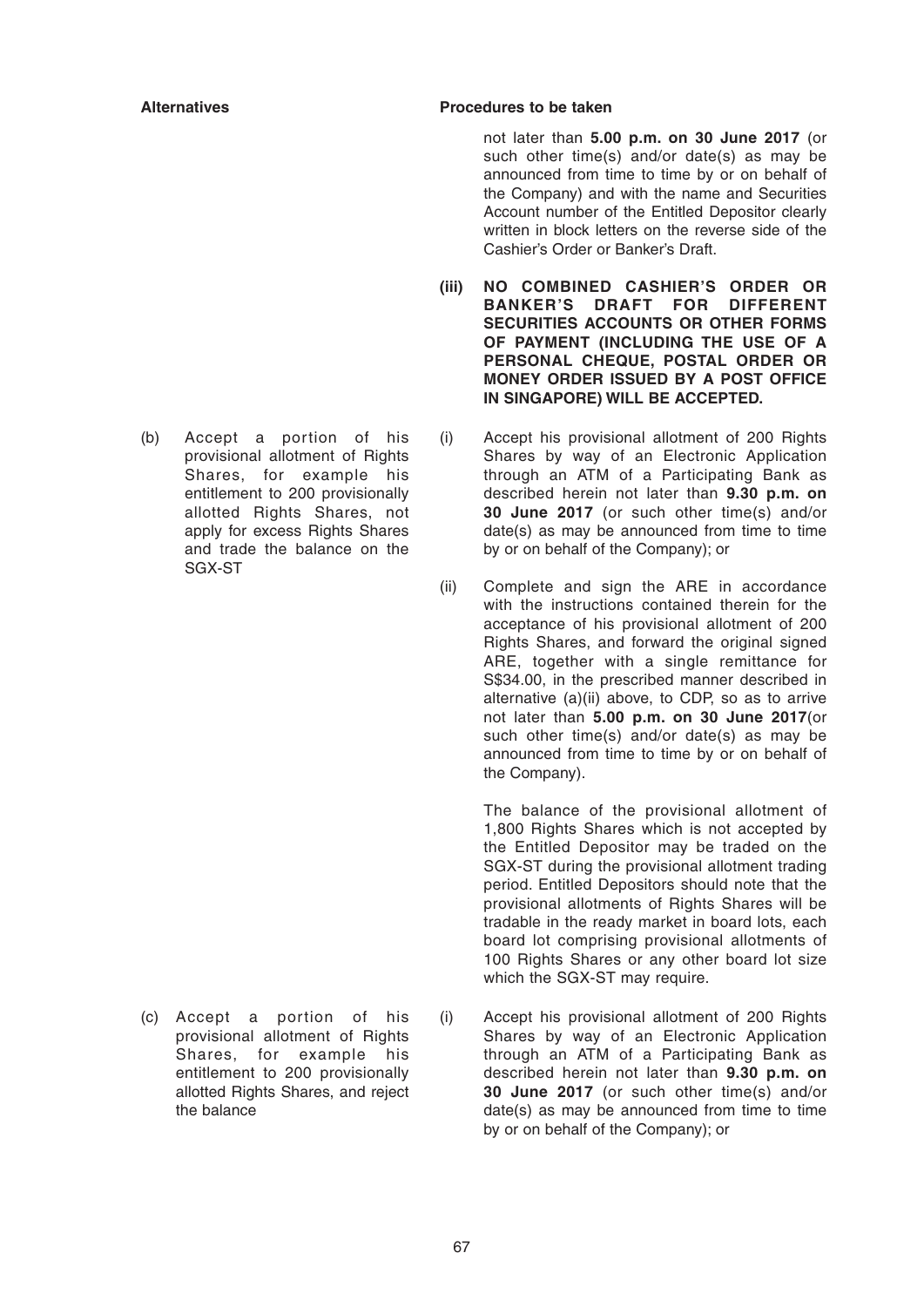#### Alternatives **Alternatives Procedures** to be taken

(ii) Complete and sign the ARE in accordance with the instructions contained therein for the acceptance of his provisional allotment of 200 Rights Shares and forward the original signed ARE, together with a single remittance for S\$34.00, in the prescribed manner described in alternative (a)(ii) above to CDP so as to arrive not later than **5.00 p.m. on 30 June 2017** (or such other time(s) and/or date(s) as may be announced from time to time by or on behalf of the Company).

> The balance of the provisional allotment of 1,800 Rights Shares which is not accepted by the Entitled Depositor will automatically lapse and cease to be available for acceptance by that Entitled Depositor if an acceptance is not made through an ATM of a Participating Bank by **9.30 p.m. on 30 June 2017** (or such other time(s) and/or date(s) as may be announced from time to time by or on behalf of the Company) or if an acceptance is not made through CDP by **5.00 p.m. on 30 June 2017** (or such other time(s) and/or date(s) as may be announced from time to time by or on behalf of the Company).

#### **5. TIMING AND OTHER IMPORTANT INFORMATION**

5.1 **Timing**

 **THE LAST TIME AND DATE FOR ACCEPTANCES OF AND (IF APPLICABLE) EXCESS APPLICATIONS AND PAYMENT FOR THE RIGHTS SHARES UNDER THE RIGHTS ISSUE IS:**

- **(A) 9.30 P.M. ON 30 JUNE 2017 (OR SUCH OTHER TIME(S) AND/OR DATE(S) AS MAY BE ANNOUNCED FROM TIME TO TIME BY OR ON BEHALF OF THE COMPANY) IF ACCEPTANCE AND (IF APPLICABLE) EXCESS APPLICATION AND PAYMENT FOR THE RIGHTS SHARES IS MADE THROUGH AN ATM OF A PARTICIPATING BANK; AND**
- **(B) 5.00 P.M. ON 30 JUNE 2017 (OR SUCH OTHER TIME(S) AND/OR DATE(S) AS MAY BE ANNOUNCED FROM TIME TO TIME BY OR ON BEHALF OF THE COMPANY) IF ACCEPTANCE AND (IF APPLICABLE) EXCESS APPLICATION AND PAYMENT FOR THE RIGHTS SHARES IS MADE THROUGH CDP OR SGX-SSH SERVICE.**

 If acceptance of and (if applicable) excess application and payment for the Rights Shares in the prescribed manner as set out in the ARE, the ARS or the PAL (as the case may be) and this Offer Information Statement is not received through an ATM of a Participating Bank by **9.30 p.m. on 30 June 2017** (or such other time(s) and/or date(s) as may be announced from time to time by or on behalf of the Company) or through CDP by **5.00 p.m. on 30 June 2017** (or such other time(s) and/or date(s) as may be announced from time to time by or on behalf of the Company) from any Entitled Depositor or Purchaser, the provisional allotments of Rights Shares shall be deemed to have been declined and shall forthwith lapse and become void and cease to be capable of acceptance, and such provisional allotments not so accepted will be used to satisfy excess applications, if any, or otherwise dealt with in such manner as the Directors may, in their absolute discretion, deem fit. All monies received in connection therewith will be returned or refunded by CDP for and on behalf of the Company to the Entitled Depositors or the Purchasers, as the case may be, without interest or any share of revenue or other benefit arising therefrom, by means of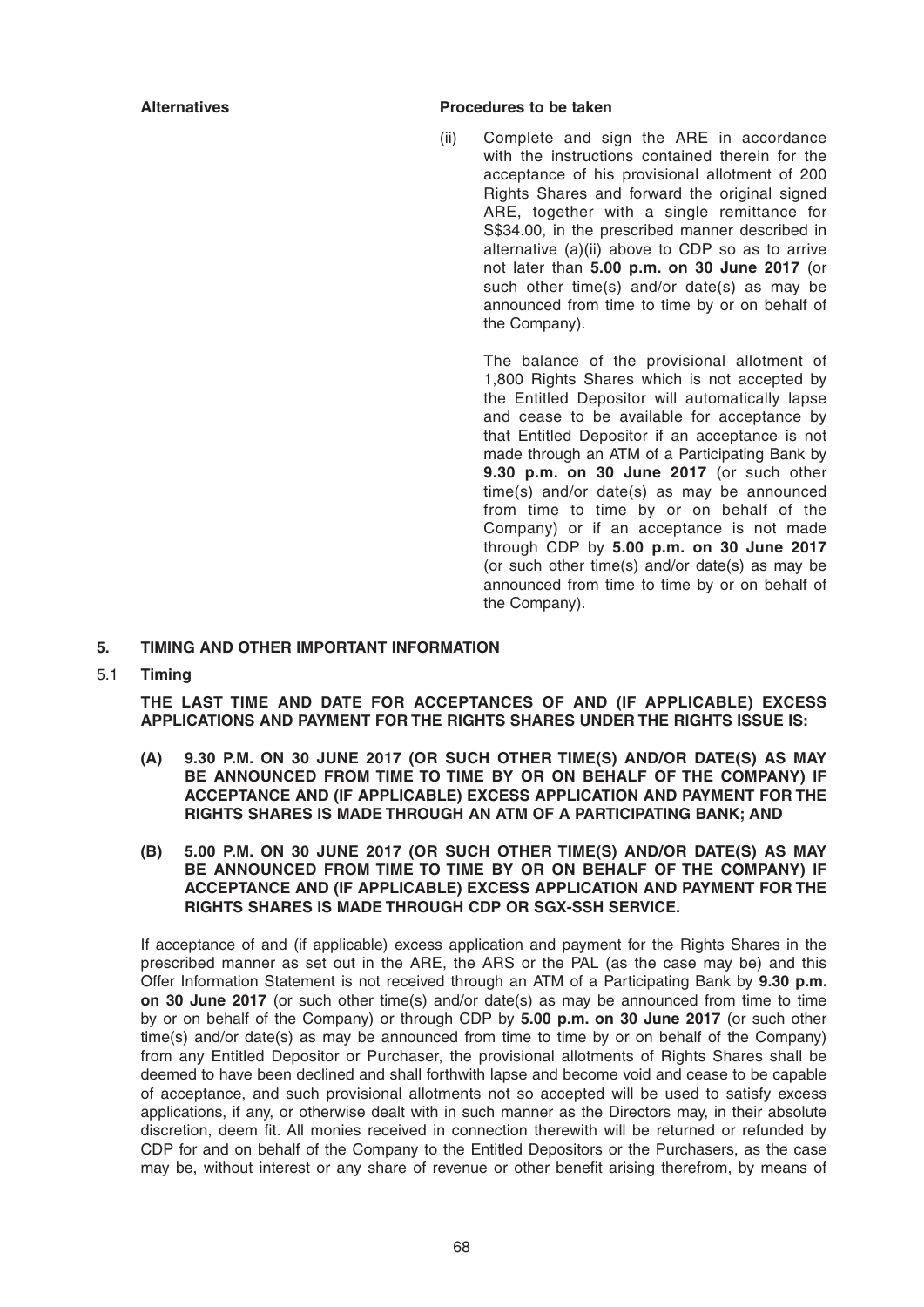a crossed cheque in Singapore currency drawn on a bank in Singapore and sent **BY ORDINARY POST** to their mailing addresses as maintained in the records of CDP or in such other manner as they may have agreed with CDP for the payment of any cash distribution (where acceptance and/or application has been made through CDP), or by crediting their accounts with the relevant Participating Banks (where acceptance and/or application has been made through Electronic Application at the ATMs of the Participating Banks) and **AT THE ENTITLED DEPOSITORS' OR THE PURCHASERS' (AS THE CASE MAY BE) OWN RISK**.

 **IF ANY ENTITLED DEPOSITOR OR PURCHASER (AS THE CASE MAY BE) IS IN ANY DOUBT AS TO THE ACTION HE SHOULD TAKE, HE SHOULD CONSULT HIS STOCKBROKER, BANK MANAGER, SOLICITOR, ACCOUNTANT OR OTHER PROFESSIONAL ADVISER IMMEDIATELY.**

# 5.2 **Appropriation**

Without prejudice to paragraph 1.3 of this **Appendix B**, an Entitled Depositor should note that:

- (a) by accepting his provisional allotment of Rights Shares and/or applying for excess Rights Shares, he acknowledges that, in the case where the amount of remittance payable to the Company in respect of his acceptance of the Rights Shares provisionally allotted to him and (if applicable) in respect of his application for excess Rights Shares as per the instructions received by CDP whether under the ARE, the ARS and/or in any other application form for Rights Shares and/or excess Rights Shares in relation to the Rights Issue, differs from the amount actually received by CDP, the Company and/or CDP shall be authorised and entitled to determine and appropriate all amounts received by CDP on the Company's behalf for each application on its own whether under the ARE, the ARS and/or any other application form for Rights Shares and/or excess Rights Shares in relation to the Rights Issue as follows: firstly, towards payment of all amounts payable in respect of his acceptance of the Rights Shares provisionally allotted to him; and secondly, (if applicable) towards payment of all amounts payable in respect of his application for excess Rights Shares. The determination and appropriation by the Company and/or CDP shall be conclusive and binding;
- (b) if the Entitled Depositor has attached a remittance to the ARE, the ARS and/or any other application form for Rights Shares and/or excess Rights Shares in relation to the Rights Issue made through CDP, he would have irrevocably authorised the Company and/or CDP, in applying the amounts payable for his acceptance of the Rights Shares and (if applicable) his application for excess Rights Shares, to apply the amount of the remittance which is attached to the ARE, the ARS and/or any other application form for Rights Shares and/or excess Rights Shares in relation to the Rights Issue made through CDP; and
- (c) in the event that the Entitled Depositor accepts the Rights Shares provisionally allotted to him by way of the ARE and/or the ARS and/or has applied for excess Rights Shares by way of the ARE and also by way of an Electronic Application, the Company and/or CDP shall be authorised and entitled to accept his instructions in whichever mode or combination as the Company and/or CDP may, in their/its absolute discretion, deem fit. Without prejudice to the generality of the foregoing, in such a case, the Entitled Depositor shall be regarded as having irrevocably authorised the Company and/or CDP to apply all amounts received whether under the ARE, the ARS and/or any other acceptance and/or excess application for Rights Shares (including an Electronic Application) in whichever mode or combination as the Company and/or CDP may, in their/its absolute discretion, deem fit.

#### 5.3 **Application for Excess Rights Shares**

 The excess Rights Shares available for application are subject to the terms and conditions contained in the ARE, this Offer Information Statement and (if applicable) the Constitution of the Company. Applications for excess Rights Shares will, at the Directors' absolute discretion, be satisfied from such Rights Shares as are not validly taken up by the Entitled Shareholders, the original allottee(s) or their respective renouncee(s) or the Purchaser(s) of the provisional allotments of Rights Shares, any unsold Nil-Paid Rights (if any) of Foreign Shareholders and any Rights Shares that are otherwise not allotted for whatever reason in accordance with the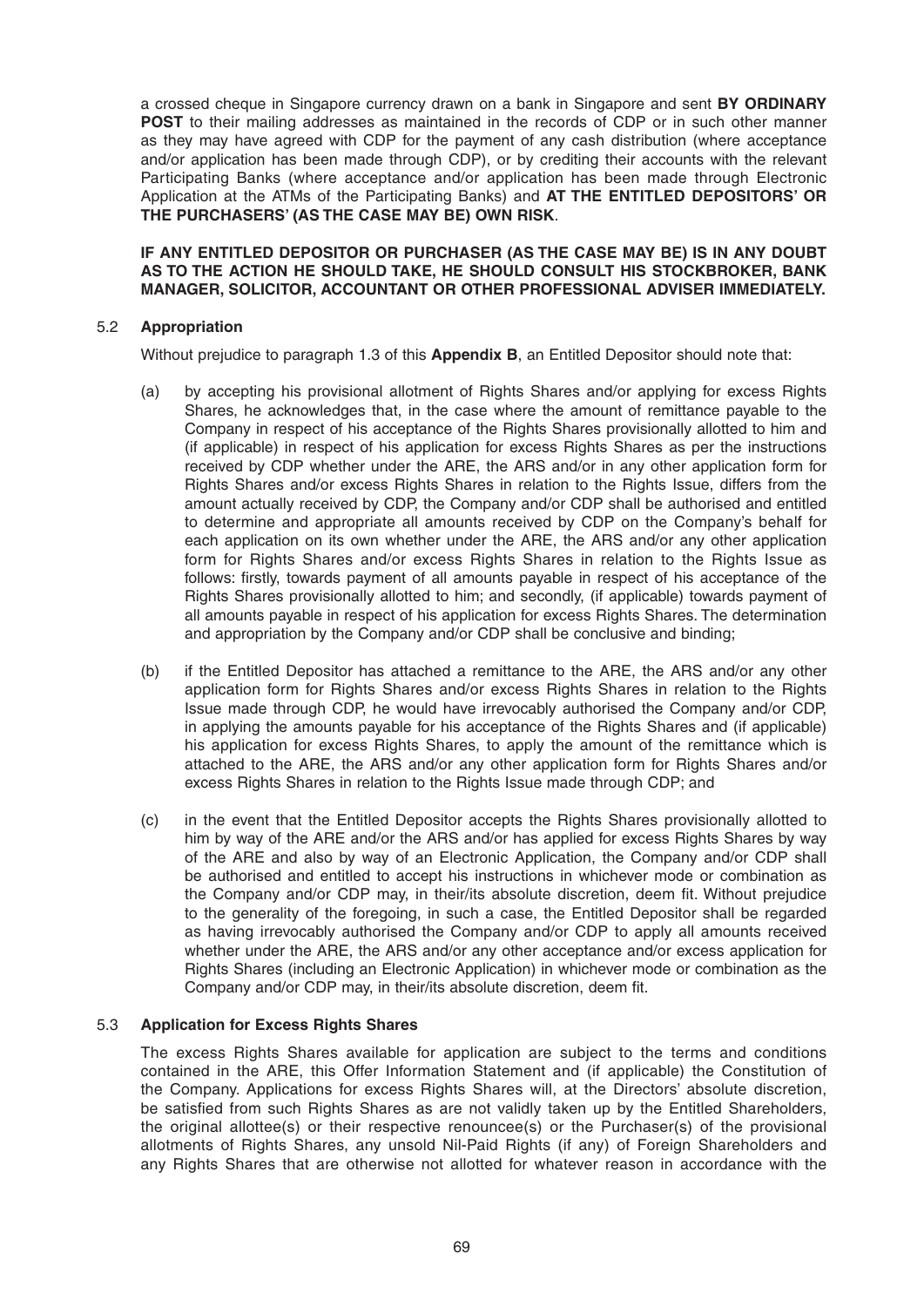terms and conditions contained in the ARE, this Offer Information Statement and (if applicable) the Constitution of the Company. In the event that applications are received by the Company for more excess Rights Shares than are available, the excess Rights Shares available will be allotted in such manner as the Directors may, in their absolute discretion, deem fit in the interests of the Company. In the allotment of excess Rights Shares, preference will be given to Shareholders for the rounding of odd lots, and Directors and Substantial Shareholders who have control or influence over the Company in connection with the day-to-day affairs of the Company or the terms of the Rights Issue, or have representation (direct or through a nominee) on the board of Directors of the Company will rank last in priority for rounding of odd lots and allotment of excess Rights Shares. The Company reserves the right to refuse any application for excess Rights Shares, in full or in part, without assigning any reason whatsoever therefor. **CDP TAKES NO RESPONSIBILITY FOR ANY DECISION THAT THE DIRECTORS MAY MAKE**. In the event that the number of excess Rights Shares allotted to an Entitled Depositor is less than the number of excess Rights Shares applied for, the Entitled Depositor shall be deemed to have accepted the number of excess Rights Shares actually allotted to him.

 If no excess Rights Shares are allotted or if the number of excess Rights Shares allotted is less than that applied for, the amount paid on application or the surplus application monies, as the case may be, will be returned or refunded to such Entitled Depositors, without interest or any share of revenue or other benefit arising therefrom, within three (3) business days after the commencement of trading of the Rights Shares, by crediting their bank accounts with the relevant Participating Banks **AT THEIR OWN RISK** (if they had applied for excess Rights Shares by way of an Electronic Application through an ATM of a Participating Bank), the receipt by such banks being a good discharge to the Company and CDP of their obligations, if any, thereunder, or by means of a crossed cheque in Singapore currency drawn on a bank in Singapore and sent **BY ORDINARY POST** to their mailing addresses as maintained in the records of CDP or in such other manner as they may have agreed with CDP for the payment of any cash distribution **AT THEIR OWN RISK** (if they had applied for excess Rights Shares through CDP).

#### 5.4 **Deadlines**

It should be particularly noted that unless:

- (a) acceptance of the provisional allotments of Rights Shares is made by the Entitled Depositors or the Purchasers (as the case may be) by way of an Electronic Application through an ATM of a Participating Bank and payment of the full amount payable for such Rights Shares is effected by **9.30 p.m. on 30 June 2017** (or such other time(s) and/or date(s) as may be announced from time to time by or on behalf of the Company);
- (b) the duly completed and original signed ARE or ARS accompanied by a single remittance for the full amount payable for the relevant number of Rights Shares accepted and (if applicable) excess Rights Shares applied for at the Issue Price, made in Singapore currency in the form of a Cashier's Order or Banker's Draft drawn on a bank in Singapore and made payable to "**CDP — MAXI-CASH FIN RIGHTS ISSUE ACCOUNT**" and crossed "**NOT NEGOTIABLE, A/C PAYEE ONLY**" with the names and Securities Account numbers of the Entitled Depositors or the Purchasers (as the case may be) clearly written in block letters on the reverse side of the Cashier's Order or Banker's Draft is submitted by hand to **MAXI-CASH FINANCIAL SERVICES CORPORATION LTD. C/O THE CENTRAL DEPOSITORY (PTE) LIMITED,** at **9 NORTH BUONA VISTA DRIVE, #01-19/20 THE METROPOLIS, SINGAPORE 138588** or by post in the self-addressed envelope provided, **AT THE SENDER'S OWN RISK**, to **MAXI-CASH FINANCIAL SERVICES CORPORATION LTD. C/O THE CENTRAL DEPOSITORY (PTE) LIMITED, ROBINSON ROAD POST OFFICE P.O. BOX 1597, SINGAPORE 903147** by **5.00 p.m. on 30 June 2017** (or such other time(s) and/or date(s) as may be announced from time to time by or on behalf of the Company); or
- (c) acceptance is made by a Depository Agent via the SGX-SSH Service and payment in Singapore currency by way of telegraphic transfer by the Depository Agent for the Rights Shares is effected by **5.00 p.m. on 30 June 2017** (or such other time(s) and/or date(s) as may be announced from time to time by or on behalf of the Company),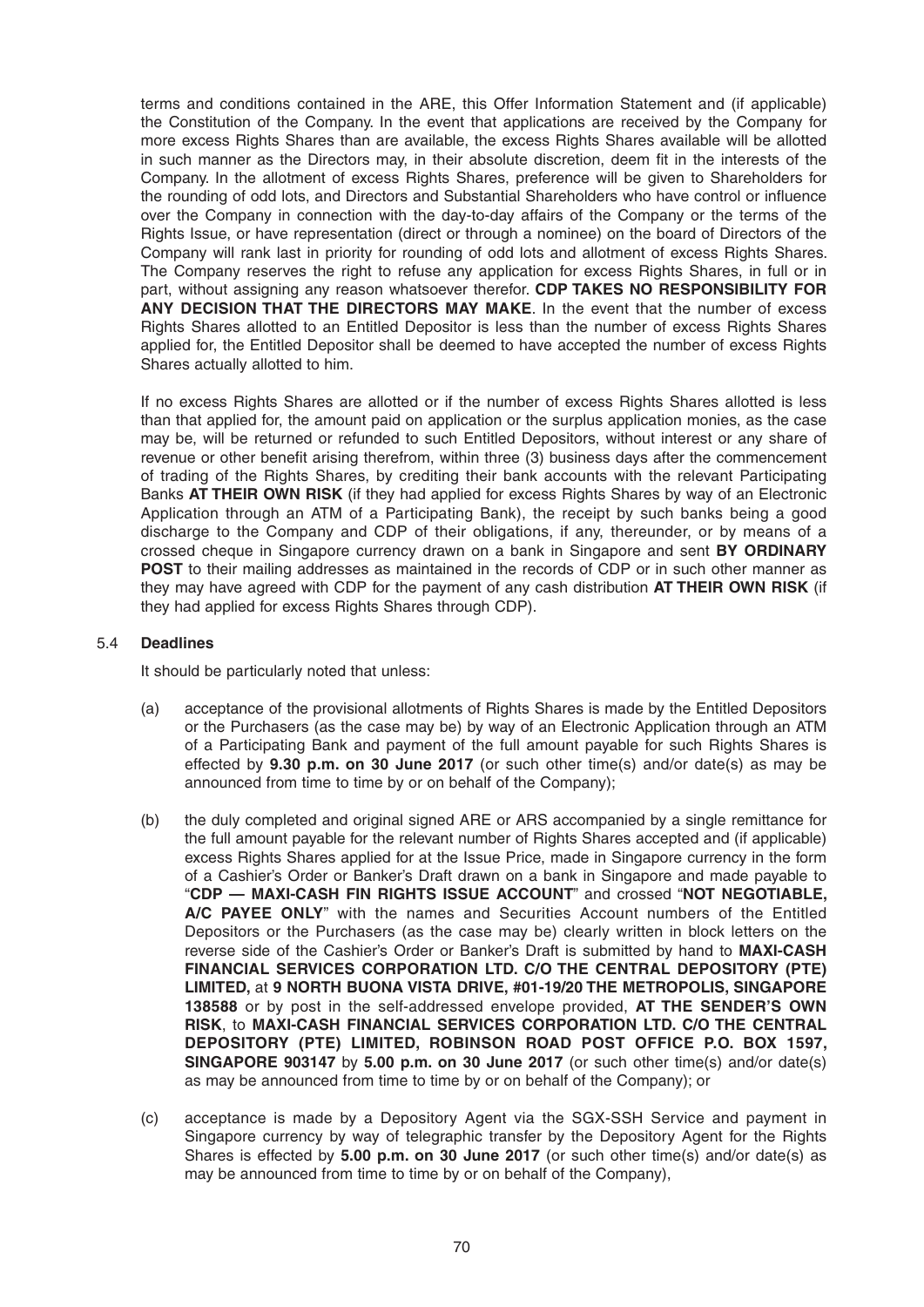the provisional allotments of Rights Shares will be deemed to have been declined and shall forthwith lapse and become void and cease to be capable of acceptance.

 All monies received in connection therewith will be returned or refunded to the Entitled Depositors or the Purchasers (as the case may be) without interest or any share of revenue or other benefit arising therefrom by means of a crossed cheque in Singapore currency drawn on a bank in Singapore and sent **BY ORDINARY POST** to their mailing addresses as maintained in the records of CDP or in such other manner as they may have agreed with CDP for the payment of any cash distribution (where acceptance and/or application has been made through CDP), or by crediting their accounts with the relevant Participating Banks (where acceptance and/or application has been made by way of an Electronic Application through an ATM of a Participating Bank), and **AT THE ENTITLED DEPOSITORS' OR THE PURCHASERS' (AS THE CASE MAY BE) OWN RISK**.

#### **ACCEPTANCES AND/OR APPLICATIONS ACCOMPANIED BY ANY OTHER FORMS OF PAYMENT (INCLUDING THE USE OF A PERSONAL CHEQUE, POSTAL ORDER OR MONEY ORDER ISSUED BY A POST OFFICE IN SINGAPORE) WILL NOT BE ACCEPTED.**

#### 5.5 **Certifi cates**

The certificates for the Rights Shares and excess Rights Shares will be registered in the name of CDP or its nominee. Upon the crediting of the Rights Shares and excess Rights Shares, CDP will send to the mailing address of each of the Entitled Depositors or the Purchasers (as the case may be) as maintained in the records of CDP, **BY ORDINARY POST AND AT THE ENTITLED DEPOSITOR'S OR THE PURCHASER'S (AS THE CASE MAY BE) OWN RISK, a notification** letter showing the number of Rights Shares and excess Rights Shares credited to the Securities Account of the Entitled Depositor or the Purchaser (as the case may be).

#### 5.6 **General**

For reasons of confidentiality, CDP will not entertain telephone enquiries relating to the number of Rights Shares provisionally allotted and credited to the Securities Accounts of the Entitled Depositors or the Purchasers (as the case may be). The Entitled Depositors or the Purchasers (as the case may be) can verify the number of Rights Shares provisionally allotted and credited to their respective Securities Accounts online if they have registered for CDP Internet Access or through the CDP Automated Phone Services Hotline number (65) 6535-7511 using their telephone pin (T-Pin). Alternatively, they may proceed personally to CDP with their identity card or passport to verify the number of Rights Shares provisionally allotted and credited to their Securities Accounts.

 It is the responsibility of the Entitled Depositors or the Purchasers (as the case may be) to ensure that the ARE and/or the ARS is accurately completed in all respects and signed. The Company and/or CDP will be authorised and entitled to reject any acceptance and/or application which does not comply with the terms and instructions contained herein and in the ARE and/or the ARS, or which is otherwise incomplete, incorrect, unsigned, signed but not in its originality or invalid in any respect. Any decision to reject the ARE and/or the ARS on the grounds that it has been signed but not in its originality, incompletely, incorrectly or invalidly signed, completed or submitted will be final and binding, and neither CDP nor the Company accepts any responsibility or liability for the consequences of such a decision.

#### **EXCEPT AS SPECIFICALLY PROVIDED FOR IN THIS OFFER INFORMATION STATEMENT, ACCEPTANCE OF THE PROVISIONAL ALLOTMENT OF RIGHTS SHARES AND (IF APPLICABLE) APPLICATION FOR EXCESS RIGHTS SHARES IS IRREVOCABLE.**

 No receipt or acknowledgement will be given for any submissions sent by post, deposited into boxes located at CDP's premises or submitted by hand at CDP's counters. The Entitled Depositors or the Purchasers (as the case may be) can check the status of their acceptance of the provisional allotment of Rights Shares and (if applicable) their application for excess Rights Shares through the CDP Automated Phone Services Hotline number (65) 6535-7511 using their T-Pin.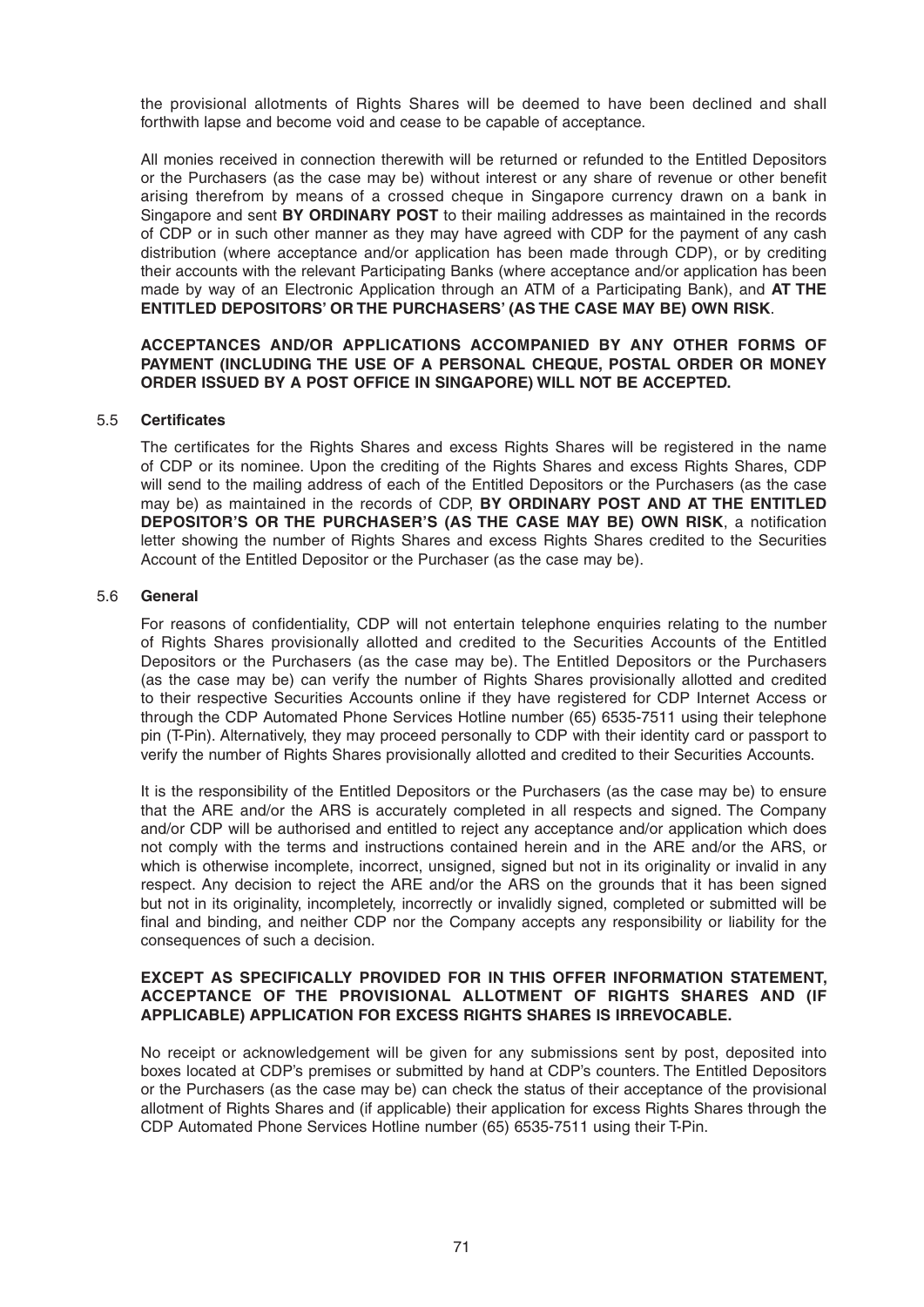# **CDP Phone User Guide**

- 1. Dial (65) 6535-7511
- 2. Press '1' for English; Press '2' for Mandarin
- 3. Press '1' for 'All CDP account related queries'
- 4. Press '3' for 'Corporate Actions Announcement and Transactions'
- 5. Press '2' for your rights application status
- 6. Enter your 12 digit CDP securities account number
- 7. Enter your six (6) digit telephone pin

 All communications, notices, documents and remittances to be delivered or sent to the Entitled Depositors or the Purchasers (as the case may be) will be sent **BY ORDINARY POST** to their respective mailing addresses in Singapore as maintained in the records of CDP, and **AT THEIR OWN RISK**.

#### 5.7 **Personal Data Privacy**

 By completing and delivering an ARE or an ARS and in the case of an Electronic Application, by pressing the "Enter" or "OK" or "Confirm" or "Yes" key, an Entitled Depositor or a Purchaser (i) consents to the collection, use and disclosure of his personal data by the Participating Banks, the Share Registrar, Securities Clearing and Computer Services (Pte) Limited, CDP, CPF Board, the SGX-ST and the Company (the "**Relevant Persons**") for the purpose of facilitating his application for the Rights Shares, and in order for the Relevant Persons to comply with any applicable laws, listing rules, regulations and/or guidelines (collectively, the "**Purposes**"), (ii) warrants that where he discloses the personal data of another person, such disclosure is in compliance with applicable law, and (iii) agrees that he will indemnify the Relevant Persons in respect of any penalties, liabilities, claims, demands, losses and damages as a result of his breach of warranty.

# **6. PROCEDURE TO COMPLETE THE ARE/ ARS**

# 6.1 **Know your holdings and entitlement**

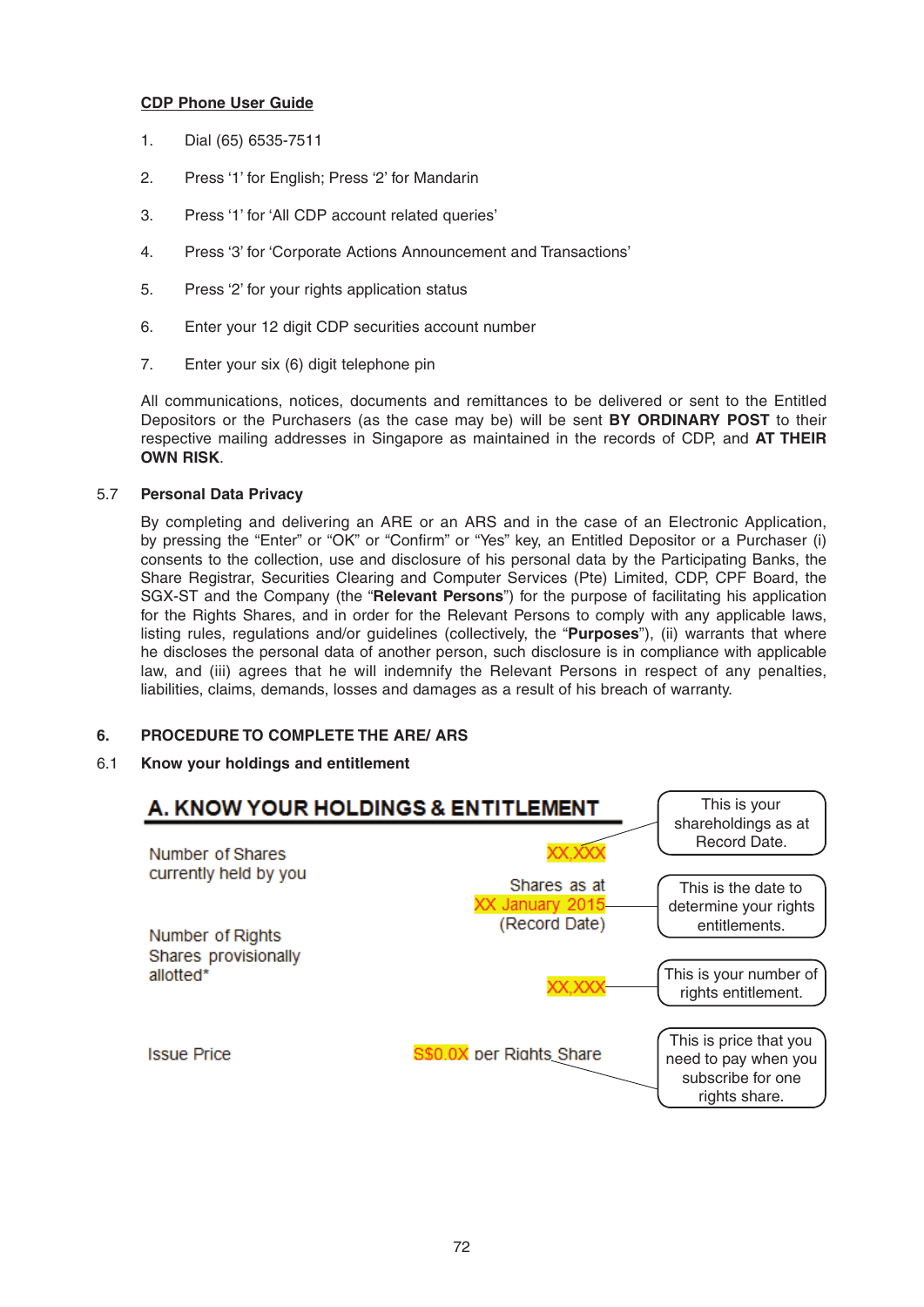6.2 **Select your application options**



 Note: Please refer to the ARE/ARS for the actual holdings, entitlements, Books Closure Date, Issue Price, Closing Date for subscription, list of participating ATM banks and payee name on the Cashier's Order.

#### 6.3 **Declaration**



#### **Notes:**

- (i) If the total number rights shares applied exceeds the provisional allotted holdings in your CDP Securities Account as at Closing Date, the remaining application will be put under excess and subjected to the excess allocation basis.
- (ii) The total number of rights shares applied will be based on cash amount stated in your Cashier's Order/Banker's Draft. The total number of rights shares will be appropriated accordingly if the applied quantity exceeds this amount.
- (iii) Please note to submit one Cashier's Order per application form.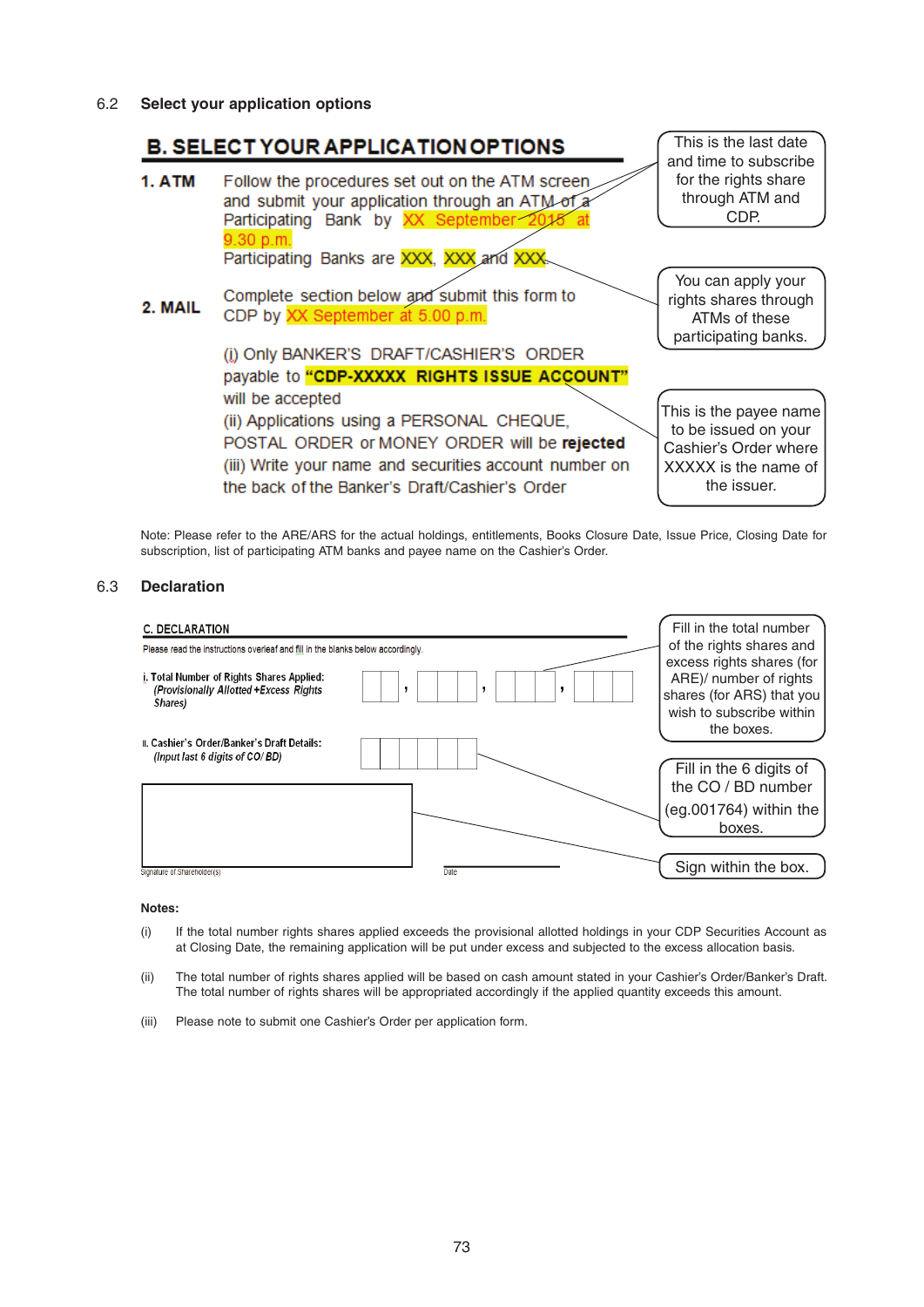# 6.4 **Sample of a Cashier's Order**

| <b>CASHIER'S ORDER</b>                                                                              | DATE            |
|-----------------------------------------------------------------------------------------------------|-----------------|
|                                                                                                     | DD / MM / YY    |
| PAY<br>RIGHTS ISSUE ACCOUNT<br>$CDP - 1$                                                            | OR ORDER        |
| SINGAPORE<br>**SEVEN THOUSAND SIX HUNDRED ONLY**<br><b>DOLLARS</b>                                  | 7,600.00<br>S\$ |
|                                                                                                     |                 |
| BANK REF. : 01050B5000052<br>\$1                                                                    |                 |
|                                                                                                     |                 |
| VALID FOR SIX MONTHS ONLY FROM DATE OF ISSUE<br>i:4i" <mark>001764</mark> i"?171: 1051:105099999?i" |                 |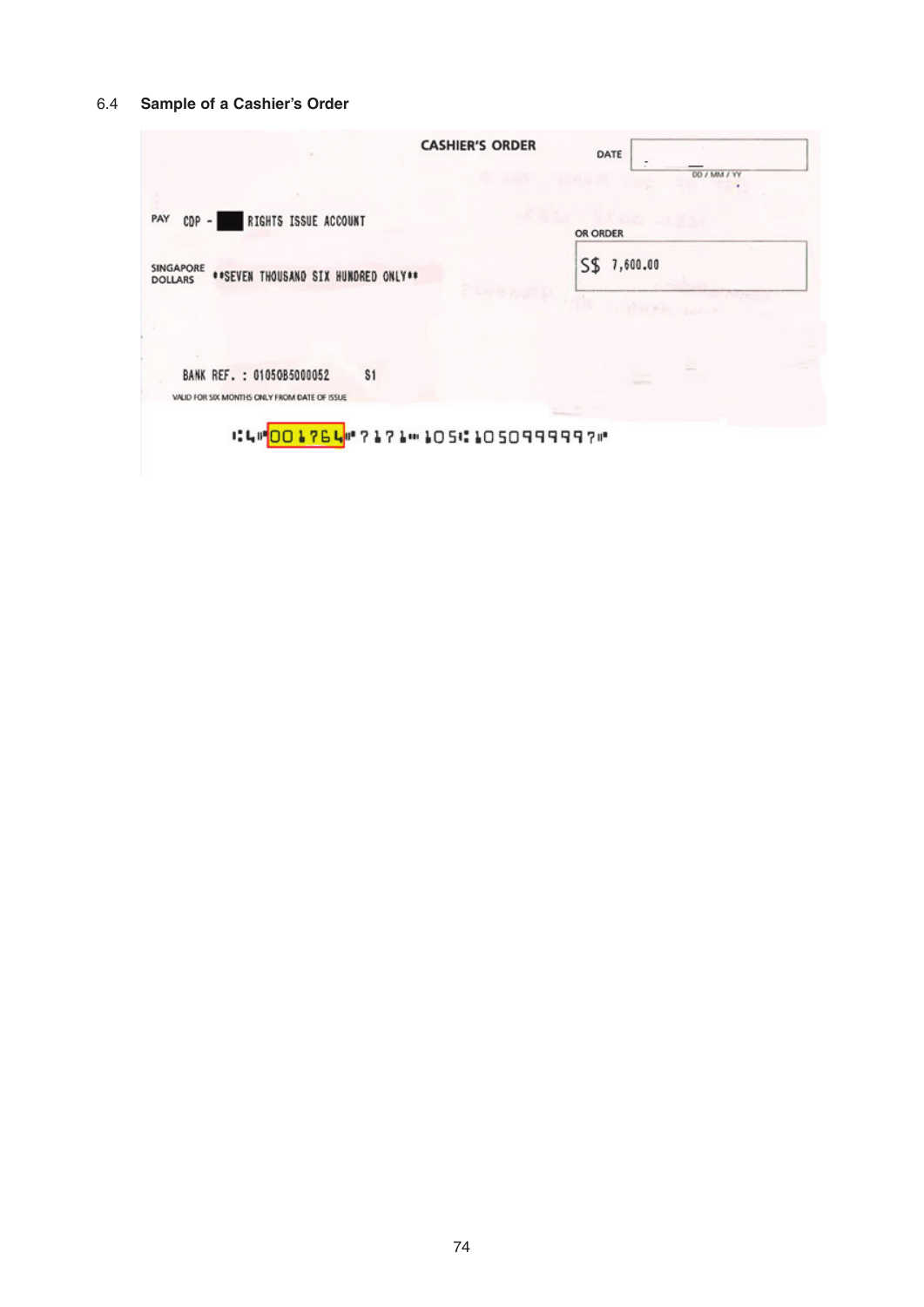# **ADDITIONAL TERMS AND CONDITIONS FOR ELECTRONIC APPLICATIONS THROUGH AN ATM OF A PARTICIPATING BANK**

The procedures for Electronic Applications through ATMs of the Participating Banks are set out on the ATM screens of the relevant Participating Banks ("**Steps**"). Please read carefully the terms and conditions of this Offer Information Statement, the Steps and the terms and conditions for Electronic Applications through an ATM of a Participating Bank set out below before making an Electronic Application through an ATM of a Participating Bank. An ATM card issued by one Participating Bank cannot be used to accept provisional allotment of Rights Shares and (if applicable) apply for excess Rights Shares at an ATM belonging to other Participating Banks. Any Electronic Application through an ATM of a Participating Bank which does not strictly conform to the instructions set out on the screens of the ATM of a Participating Bank through which the Electronic Application is made will be rejected.

Any reference to the "**Applicant**" in the terms and conditions for Electronic Applications through an ATM of a Participating Bank and the Steps shall mean the Entitled Depositor or his renouncee or the Purchaser of the provisional allotments of Rights Shares who accepts the provisional allotments of Rights Shares or (as the case may be) who applies for the Rights Shares through an ATM of a Participating Bank. An Applicant must have an existing bank account with, and be an ATM cardholder of, one of the Participating Banks before he can make an Electronic Application through an ATM of that Participating Bank. The actions that the Applicant must take at ATMs of the Participating Banks are set out on the ATM screens of the relevant Participating Banks. Upon the completion of his Electronic Application transaction through an ATM of a Participating Bank, the Applicant will receive an ATM transaction slip ("**Transaction Record**"), confirming the details of his Electronic Application. The Transaction Record is for retention by the Applicant and should not be submitted with any ARE and/or ARS.

**An Applicant, including one who has a joint bank account with a Participating Bank, must ensure that he enters his own Securities Account number when using the ATM card issued to him by that Participating Bank in his own name. Using his own Securities Account number with an ATM card which is not issued to him by that Participating Bank in his own name will render his acceptance or (as the case may be) excess application liable to be rejected.**

For SRS investors and investors who hold Shares through finance companies or Depository **Agents, acceptances of the Rights Shares and (if applicable) applications for excess Rights Shares must be done through the relevant approved banks in which they hold their SRS accounts**  and the respective finance companies or Depository Agents, respectively. Such investors are **advised to provide their respective approved banks in which they hold their SRS accounts,**  finance companies or Depository Agents, as the case may be, with the appropriate instructions **no later than the deadlines set by them in order for such intermediaries to make the relevant acceptance and (if applicable) application on their behalf by the Closing Date. Any acceptance and/or application made directly through CDP, Electronic Applications, the Share Registrar and/or the Company will be rejected.**

**For renouncees of Entitled Shareholders or Purchasers whose purchases are settled through**  finance companies or Depository Agents, acceptances of the Rights Shares represented by the provisional allotments of Rights Shares must be done through their respective finance companies **or Depository Agents. Such renouncees and Purchasers are advised to provide their respective**  finance companies or Depository Agents, as the case may be, with the appropriate instructions **no later than the deadlines set by them in order for such intermediaries to make the relevant acceptances on their behalf by the Closing Date. Any acceptances of the Rights Shares by such renouncees and Purchasers made directly through CDP, Electronic Applications, the Share Registrar and/or the Company will be rejected.**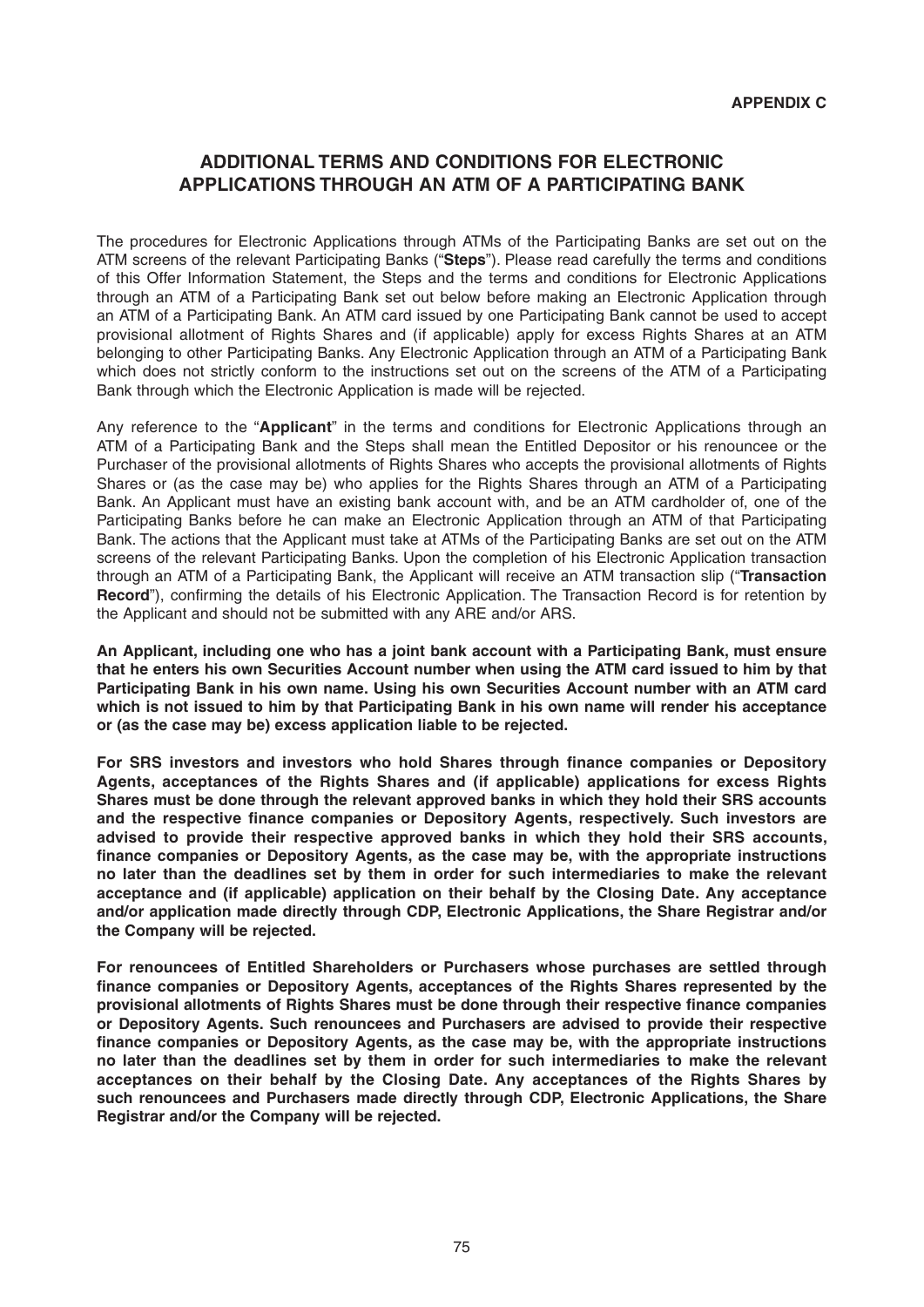The Electronic Application through an ATM of a Participating Bank shall be made on, and subject to, the terms and conditions of this Offer Information Statement including, but not limited to, the terms and conditions appearing below:

- 1. In connection with his Electronic Application through an ATM of a Participating Bank for the Rights Shares, the Applicant is required to confirm statements to the following effect in the course of activating the ATM of a Participating Bank for his Electronic Application:
	- **(a) that he has received a copy of this Offer Information Statement and has read, understood and agreed to all the terms and conditions of acceptance of and (as the case may be) application for the Rights Shares under the Rights Issue and this Offer Information Statement prior to effecting the Electronic Application and agrees to be bound by the same; and**
	- **(b) that he consents to the disclosure of his name, NRIC/passport number, address, nationality, Securities Account number and application details (the "Relevant Particulars") from his account with that Participating Bank to the Share Registrar, CDP, Securities Clearing and Computer Services (Pte) Limited, the SGX-ST and the Company (the "Relevant Parties").**

 His application will not be successfully completed and cannot be recorded as a completed transaction in the ATM of a Participating Bank unless he presses the "Enter" or "OK" or "Confirm" or "Yes" key, as the case may be. By doing so, the Applicant shall be treated as signifying his confirmation of each of the two statements above. In respect of statement  $1(b)$  above, his confirmation, by pressing the "Enter" or "OK" or "Confirm" or "Yes" key, as the case may be, shall signify and shall be treated as his written permission, given in accordance with the relevant laws of Singapore including Section 47(2) and the Third Schedule of the Banking Act, Chapter 19 of Singapore, to the disclosure by the Participating Bank of the Relevant Particulars to the Relevant Parties.

- 2. An Applicant may make an Electronic Application through an ATM of any Participating Bank for the Rights Shares using cash only by authorising such Participating Bank to deduct the full amount payable from his bank account with such Participating Bank.
- 3. The Applicant irrevocably agrees and undertakes to subscribe for and to accept up to the aggregate of the number of Rights Shares provisionally allotted and excess Rights Shares applied for as stated on the Transaction Record or the number of Rights Shares standing to the credit of the "Free Balance" of his Securities Account as at the Closing Date (whichever is the lesser number). In the event that the Company decides to allot any lesser number of excess Rights Shares or not to allot any number of excess Rights Shares to the Applicant, the Applicant agrees to accept the Company's decision as final and binding.
- 4. If the Applicant's Electronic Application through an ATM of a Participating Bank is successful, his confirmation (by his action of pressing the "Enter" or "OK" or "Confirm" or "Yes" key, as the case may be, on the ATM screen of a Participating Bank) of the number of Rights Shares accepted and/ or excess Rights Shares applied for shall signify and shall be treated as his acceptance of the number of Rights Shares accepted and/or excess Rights Shares applied for that may be allotted to him.
- 5. In the event that the Applicant accepts the Rights Shares both by way of the ARE and/or the ARS (as the case may be) and also by Electronic Application through an ATM of a Participating Bank, the Company and/or CDP shall be authorised and entitled to accept the Applicant's instructions in whichever mode or combination thereof as the Company and/or CDP may, in their/its absolute discretion, deem fit. In determining the number of Rights Shares which the Applicant has validly given instructions to accept, the Applicant shall be deemed to have irrevocably given instructions to accept the lesser of the number of provisionally allotted Rights Shares which are standing to the credit of the "Free Balance" of his Securities Account as at the Closing Date and the aggregate number of Rights Shares which have been accepted by the Applicant by way of the ARE and/or the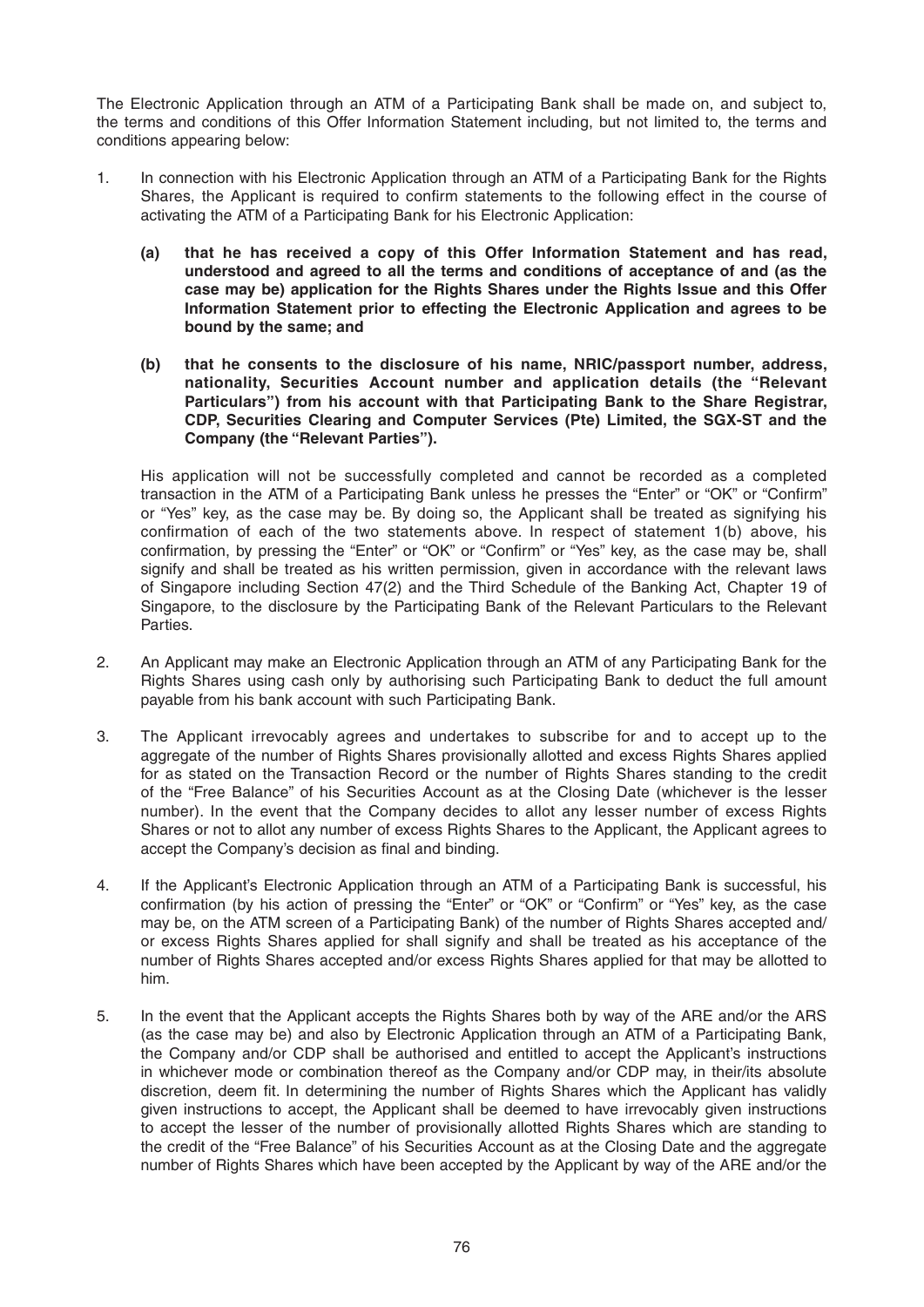ARS (as the case may be) and by Electronic Application through an ATM of a Participating Bank. The Company and/or CDP, in determining the number of Rights Shares which the Applicant has validly given instructions to accept, shall be authorised and entitled to have regard to the aggregate amount of payment received for the acceptance of Rights Shares, whether by way of Cashier's Order or Banker's Draft drawn on a bank in Singapore accompanying the ARE and/or the ARS, or by way of the acceptance through Electronic Application through an ATM of a Participating Bank, which he has authorised or deemed to have authorised to be applied towards the payment in respect of his acceptance.

- 6. If applicable, in the event that the Applicant applies for excess Rights Shares both by way of the ARE and also by Electronic Application through an ATM of a Participating Bank, the Company and/or CDP shall be authorised and entitled to accept the Applicant's instructions in whichever mode or combination thereof as the Company and/or CDP may, in their/its absolute discretion, deem fit. In determining the number of excess Rights Shares which the Applicant has validly given instructions for the application of, the Applicant shall be deemed to have irrevocably given instructions to apply for and agreed to accept such number of excess Rights Shares not exceeding the aggregate number of excess Rights Shares for which he has applied by way of the ARE and by way of application through Electronic Application through an ATM of a Participating Bank. The Company and/or CDP, in determining the number of excess Rights Shares which the Applicant has given valid instructions for the application of, shall be authorised and entitled to have regard to the aggregate amount of payment received for the application for the excess Rights Shares, whether by way of Cashier's Order or Banker's Draft drawn on a bank in Singapore accompanying the ARE, or by way of application through Electronic Application through an ATM of a Participating Bank, which he has authorised or deemed to have authorised to be applied towards the payment in respect of his application.
- 7. The Applicant irrevocably requests and authorises the Company to:
	- (a) register or to procure the registration of the Rights Shares allotted to the Applicant in the name of CDP for deposit into his Securities Account;
	- (b) return or refund (without interest or any share of revenue or other benefit arising therefrom) the acceptance/application monies, should his Electronic Application through an ATM of a Participating Bank in respect of the Rights Shares not be accepted and/or excess Rights Shares applied for not be accepted by the Company for any reason, by automatically crediting the Applicant's bank account with his Participating Bank with the relevant amount within three (3) business days after the commencement of trading of the Rights Shares; and
	- (c) return or refund (without interest or any share of revenue or other benefit arising therefrom) the balance of the application monies, should his Electronic Application through an ATM of a Participating Bank for excess Rights Shares be accepted in part only, by automatically crediting the Applicant's bank account with his Participating Bank with the relevant amount within three (3) business days after the commencement of trading of the Rights Shares.

#### 8. **BY MAKING AN ELECTRONIC APPLICATION THROUGH AN ATM OF A PARTICIPATING BANK, THE APPLICANT CONFIRMS THAT HE IS NOT ACCEPTING/APPLYING FOR THE RIGHTS SHARES AS A NOMINEE OF ANY OTHER PERSON.**

9. The Applicant irrevocably agrees and acknowledges that his Electronic Application through an ATM of a Participating Bank is subject to risks of electrical, electronic, technical and computer-related faults and breakdowns, fires, acts of God, mistakes, losses and theft (in each case whether or not within the control of CDP, the Participating Banks, the Company and/or the Share Registrar) and any events whatsoever beyond the control of CDP, the Participating Banks, the Company and/or the Share Registrar, and if, in any such event, CDP, the Participating Banks, the Company and/ or the Share Registrar do not record or receive the Applicant's Electronic Application through an ATM of a Participating Bank by **9.30 p.m. on 30 June 2017** (or such other time(s) and/or date(s) as may be announced from time to time by or on behalf of the Company), or such data or the tape containing such data is lost, corrupted, destroyed or not otherwise accessible, whether wholly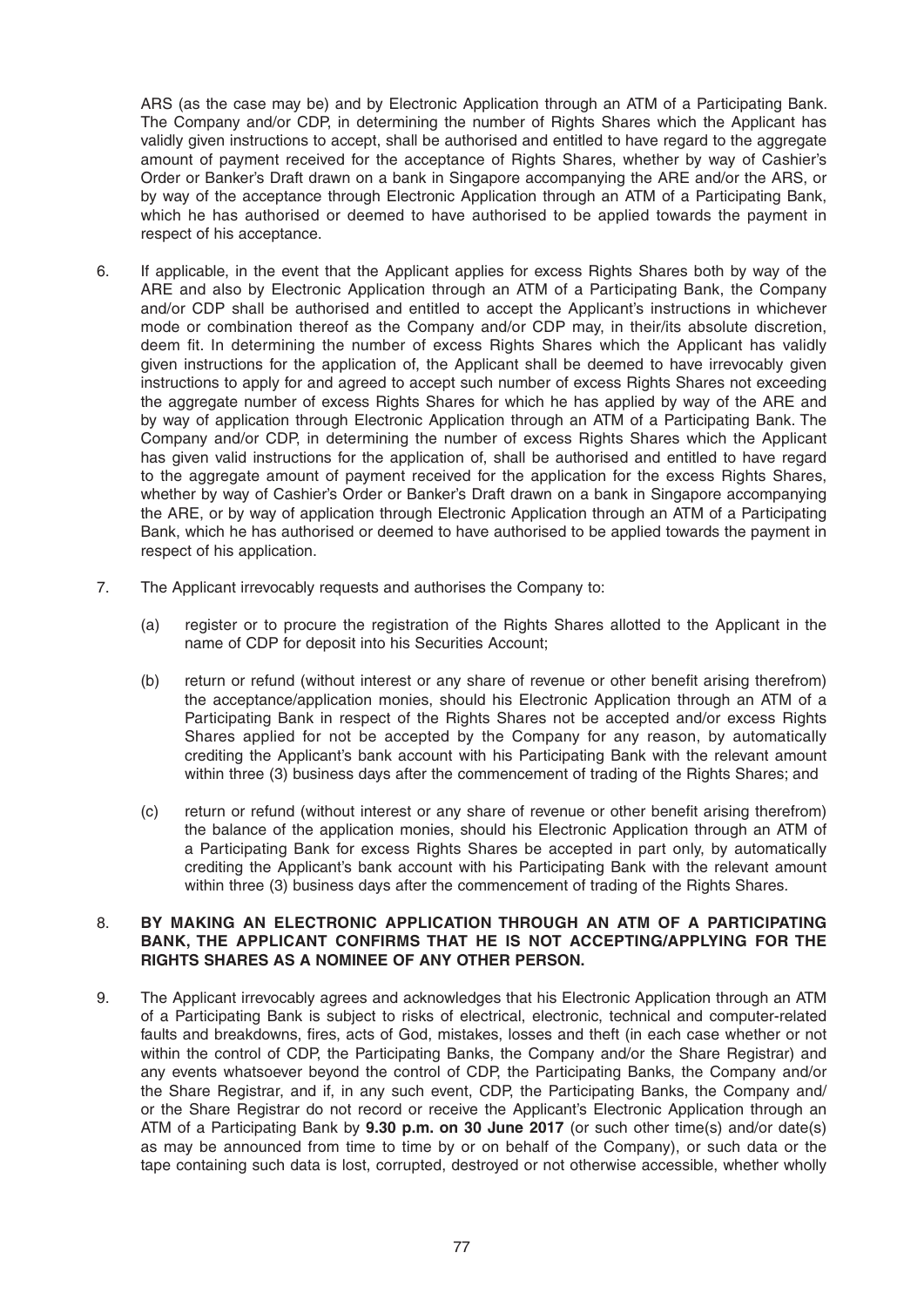or partially for whatever reason, the Applicant shall be deemed not to have made an Electronic Application through an ATM of a Participating Bank and the Applicant shall have no claim whatsoever against CDP, the Participating Banks, the Company, the Directors, and/or the Share Registrar and their respective officers for any purported acceptance thereof and (if applicable) excess application therefor, or for any compensation, loss or damage in connection therewith or in relation thereto.

#### 10. **Electronic Applications may only be made through ATMs of the Participating Banks from Mondays to Saturdays between 7.00 a.m. to 9.30 p.m., excluding public holidays.**

- 11. Electronic Applications through ATMs of Participating Banks shall close at **9.30 p.m. on 30 June 2017** (or such other time(s) and/or date(s) as may be announced from time to time by or on behalf of the Company).
- 12. All particulars of the Applicant in the records of his Participating Bank at the time he makes his Electronic Application through an ATM of his Participating Bank shall be deemed to be true and correct and the relevant Participating Bank and the Relevant Parties shall be entitled to rely on the accuracy thereof. If there has been any change in the particulars of the Applicant after the time of the making of his Electronic Application through an ATM of his Participating Bank, the Applicant shall promptly notify his Participating Bank.
- 13. The Applicant must have sufficient funds in his bank account(s) with his Participating Bank at the time he makes his Electronic Application through an ATM of his Participating Bank, failing which his Electronic Application will not be completed. Any Electronic Application made through ATMs of the Participating Banks which does not strictly conform to the instructions set out on the ATM screens of such Participating Banks will be rejected.
- 14. Where an Electronic Application through an ATM of a Participating Bank is not accepted, it is expected that the full amount of the acceptance/application monies will be returned or refunded in Singapore currency (without interest or any share of revenue or other benefit arising therefrom) to the Applicant by being automatically credited to the Applicant's bank account with the relevant Participating Bank within three (3) business days after the commencement of trading of the Rights Shares. An Electronic Application through an ATM of a Participating Bank may also be accepted in part, in which case the balance amount of acceptance/application monies will be refunded on the same terms.
- 15. In consideration of the Company arranging for the Electronic Application facility through the ATMs of the Participating Banks and agreeing to close the Rights Issue at **9.30 p.m. on 30 June 2017**  (or such other time(s) and/or date(s) as may be announced from time to time by or on behalf of the Company), and by making and completing an Electronic Application through an ATM of a Participating Bank, the Applicant agrees that:
	- (a) his Electronic Application is irrevocable (whether or not, to the extent permitted by law, any supplementary document or replacement document is lodged with the SGX-ST, acting as agent on behalf of the Authority);
	- (b) his Electronic Application, the acceptance by the Company and the contract resulting therefrom shall be governed by and construed in accordance with the laws of Singapore and he irrevocably submits to the exclusive jurisdiction of the Singapore courts;
	- (c) none of the Company, CDP, the Participating Banks nor the Share Registrar shall be liable for any delays, failures or inaccuracies in the recording, storage or in the transmission or delivery of data relating to his Electronic Application to the Company or CDP due to a breakdown or failure of transmission, delivery or communication facilities or any risks referred to in paragraph 9 of this **Appendix C** or to any cause beyond their respective control;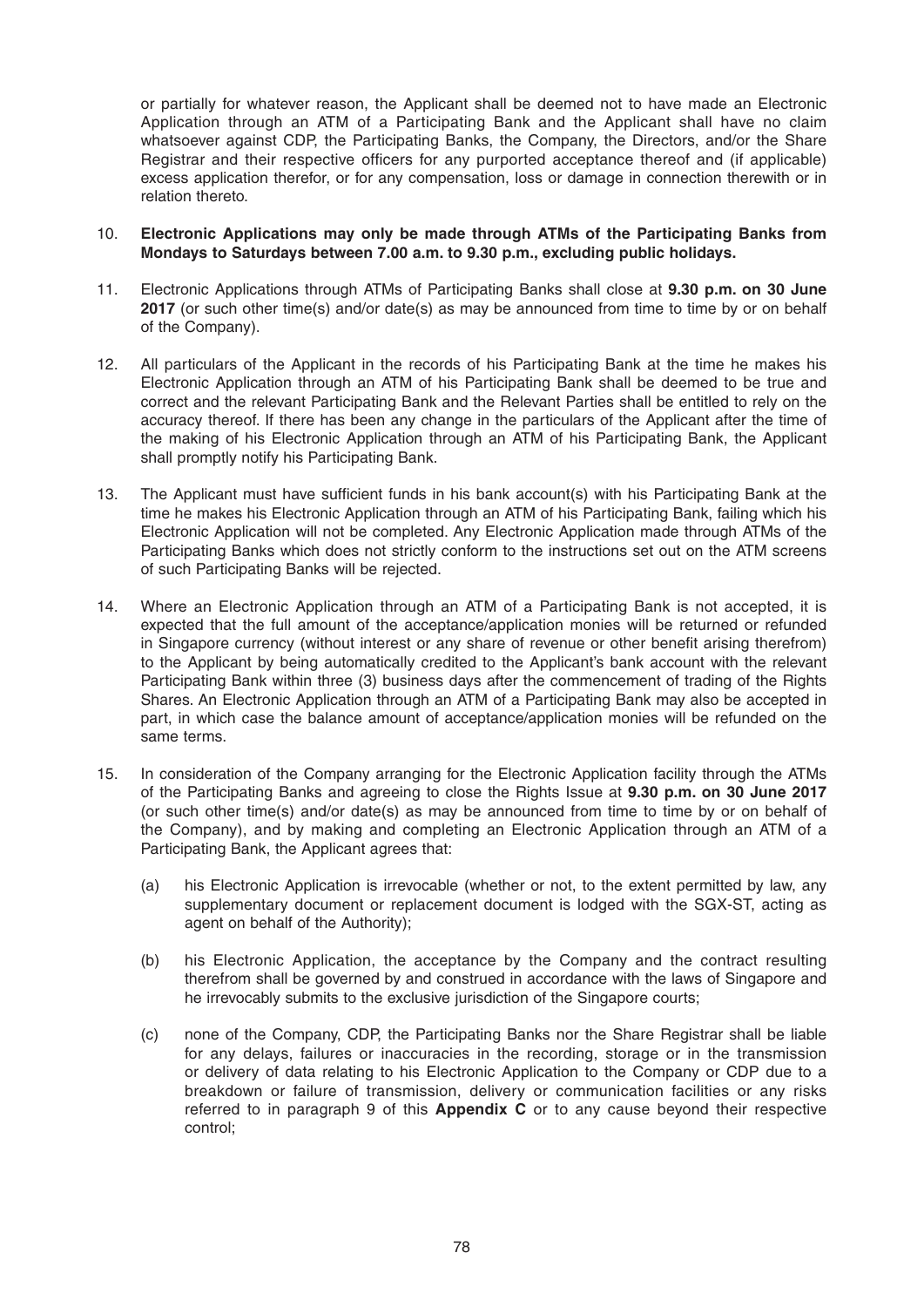- (d) he will not be entitled to exercise any remedy of rescission for misrepresentation at any time after his acceptance of the provisionally allotted Rights Shares and (if applicable) his application for excess Rights Shares;
- (e) in respect of the Rights Shares for which his Electronic Application has been successfully completed and not rejected, acceptance of the Applicant's Electronic Application shall be constituted by written notification by or on behalf of the Company and not otherwise, notwithstanding any payment received by or on behalf of the Company; and
- (f) unless expressly provided to the contrary in this Offer Information Statement and/or the Electronic Application, a person who is not a party to any contracts made pursuant to this Offer Information Statement and/or the Electronic Application has no rights under the Contracts (Rights of Third Parties) Act, Chapter 53B of Singapore, to enforce any term of such contracts. Notwithstanding any term contained herein, the consent of any third party is not required for any subsequent agreement by the parties thereto to amend or vary (including any release or compromise of any liability) or terminate such contracts. Where third parties are conferred rights under such contracts, those rights are not assignable or transferable.
- 16. The Applicant should ensure that his personal particulars as recorded by both CDP and the relevant Participating Banks are correct and identical; otherwise, his Electronic Application through an ATM of a Participating Bank may be liable to be rejected. The Applicant should promptly inform CDP of any change in his address, failing which the notification letter on successful allotment and other correspondence will be sent to his address last registered with CDP.
- 17. The existence of a trust will not be recognised. Any Electronic Application through an ATM of a Participating Bank by an Applicant must be made in his own name and without qualification. The Company will reject any application by any person acting as nominee.
- 18. In the event that the Applicant accepts or subscribes for the provisionally allotted Rights Shares or (if applicable) applies for excess Rights Shares, as the case may be, by way of the ARE and/or the ARS and/or by way of Electronic Application through any ATM of the Participating Banks, the provisionally allotted Rights Shares and/or excess Rights Shares will be allotted in such manner as the Company and/or CDP may, in their/its absolute discretion, deem fit and the surplus acceptance and (if applicable) application monies, as the case may be, will be returned or refunded, without interest or any share of revenue or other benefit arising therefrom, within three (3) business days after the commencement of trading of the Rights Shares by any one or a combination of the following:
	- (a) by means of a crossed cheque in Singapore currency sent **BY ORDINARY POST** to his mailing address as maintained in the records of CDP or in such other manner as he may have agreed with CDP for the payment of any cash distribution **AT HIS OWN RISK** if he accepts and (if applicable) applies through CDP; and
	- (b) by crediting the Applicant's bank account with the Participating Bank **AT HIS OWN RISK** if he accepts and (if applicable) applies through an ATM of that Participating Bank, the receipt by such bank being a good discharge of the Company's and CDP's obligations.
- 19. The Applicant hereby acknowledges that, in determining the total number of Rights Shares represented by the provisional allotment of Rights Shares which he can validly accept, the Company and/or CDP are entitled, and the Applicant hereby authorises the Company and/or CDP, to take into consideration:
	- (a) the total number of Rights Shares represented by the provisional allotment of Rights Shares which the Applicant has validly accepted, whether under the ARE and/or the ARS or any other form of application (including an Electronic Application through an ATM of a Participating Bank) for the Rights Shares;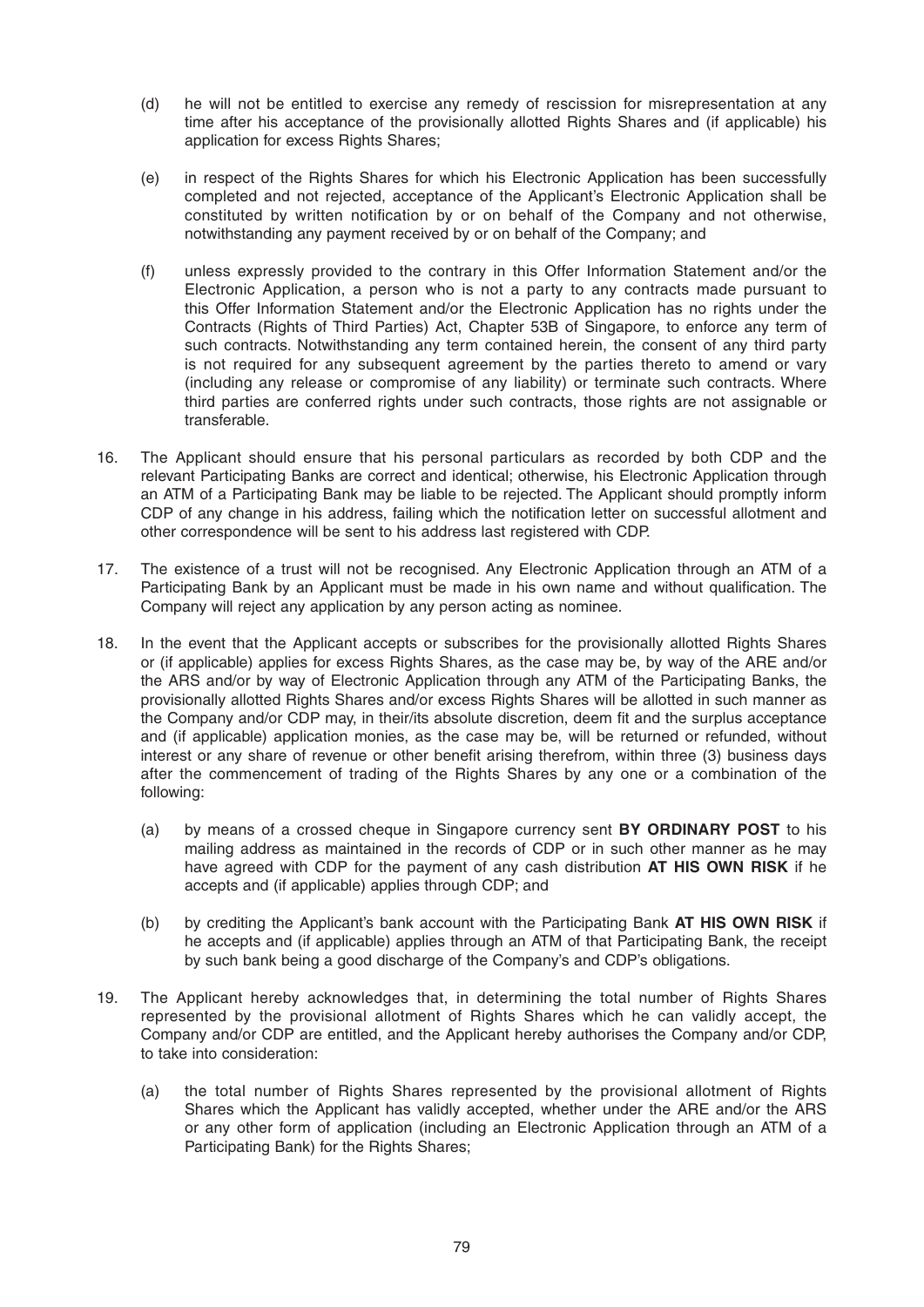- (b) the total number of Rights Shares represented by the provisional allotment of Rights Shares standing to the credit of the "Free Balance" of the Applicant's Securities Account which is available for acceptance; and
- (c) the total number of Rights Shares represented by the provisional allotment of Rights Shares which has been disposed of by the Applicant.

 The Applicant hereby acknowledges that the Company's and/or CDP's determination shall be conclusive and binding on him.

- 20. The Applicant irrevocably requests and authorises CDP to accept instructions from the Participating Bank through whom the Electronic Application through an ATM of that Participating Bank is made in respect of the provisional allotment of Rights Shares accepted by the Applicant and (if applicable) the excess Rights Shares which the Applicant has applied for.
- 21. With regard to any acceptance, application and/or payment which does not conform strictly to the instructions set out under this Offer Information Statement, the ARE, the ARS, the PAL and/ or any other application form for the Right Shares and/or excess Rights Shares in relation to the Rights Issue, or where the "Free Balance" of the Applicant's Securities Account is not credited with, or is credited with less than, the relevant number of Rights Shares subscribed as at the Closing Date, or which does not comply with the instructions for Electronic Application or with the terms and conditions of this Offer Information Statement, or in the case of an acceptance and/or application by the ARE, the ARS, the PAL and/or any other application form for the Rights Shares and/ or excess Rights Shares in relation to the Rights Issue which is illegible, incomplete, incorrectly completed, unsigned, signed but not in its originality or which is accompanied by an improperly or insufficiently drawn remittance, the Company and/or CDP may, at their/its absolute discretion, reject or treat as invalid any such acceptance, application, payment and/or other process of remittance at any time after receipt in such manner as they/it may deem fit.
- 22. The Company and/or CDP shall be entitled to process each application submitted for the acceptance of the provisional allotment of Rights Shares, and where applicable, each application for excess Rights Shares in relation to the Rights Issue and the payment received in relation thereto, pursuant to such application, by an Applicant, on its own, without regard to any other application and payment that may be submitted by the same Applicant. For the avoidance of doubt, insufficient payment for an application may render the application invalid and evidence of payment (or overpayment) in other applications shall not constitute, or be construed as, an affirmation of such invalid application and (if applicable) application for excess Rights Shares.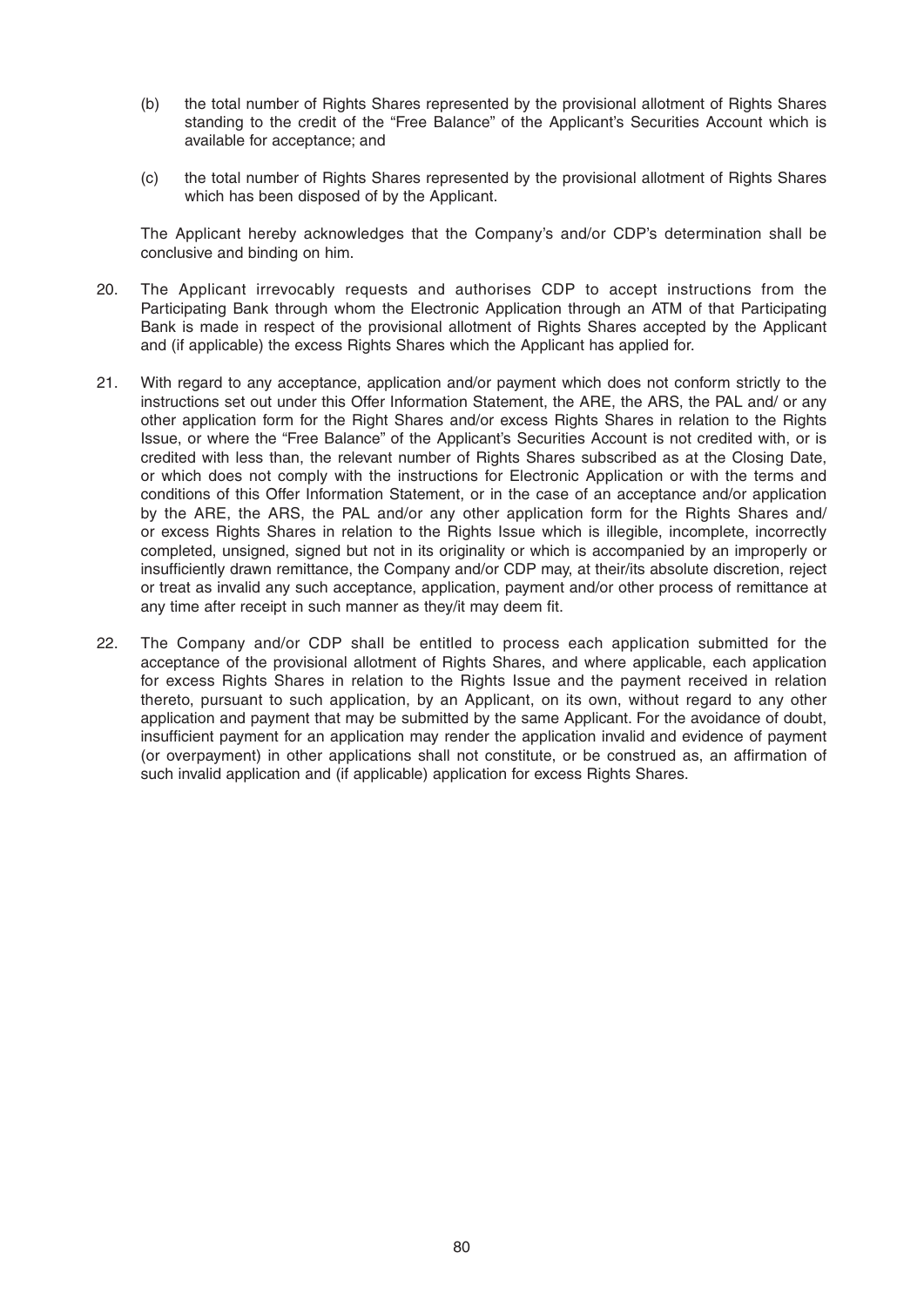# **PROCEDURES FOR ACCEPTANCE, SPLITTING, RENUNCIATION, EXCESS APPLICATION AND PAYMENT BY ENTITLED SCRIPHOLDERS**

# **1. INTRODUCTION**

1.1 Entitled Scripholders are entitled to receive this Offer Information Statement with the following documents which are enclosed with, and are deemed to constitute a part of, this Offer Information Statement:

| PAL incorporating:                    |        |
|---------------------------------------|--------|
| Form of Acceptance                    | Form A |
| <b>Request for Splitting</b>          | Form B |
| Form of Renunciation                  | Form C |
| Form of Nomination                    | Form D |
| Excess Rights Shares Application Form | Form E |

- 1.2 The provisional allotment of the Rights Shares is governed by the terms and conditions of this Offer Information Statement, the PAL and (if applicable) the Constitution of the Company. The number of Rights Shares provisionally allotted to Entitled Scripholders is indicated in the PAL. Entitled Scripholders may accept their provisional allotments of Rights Shares, in full or in part, and are eligible to apply for Rights Shares in excess of their provisional allotments under the Rights Issue.
- 1.3 Full instructions for the acceptance of and payment for the Rights Shares provisionally allotted to Entitled Scripholders and the procedures to be adopted should they wish to renounce, transfer or split their provisional allotments are set out in this Offer Information Statement as well as the PAL.
- 1.4 With regard to any acceptance, application and/or payment which does not conform strictly to the instructions set out under this Offer Information Statement, the ARE, the ARS, the PAL and/or any other application form for the Right Shares and/or excess Rights Shares in relation to the Rights Issue or which does not comply with the terms and conditions of this Offer Information Statement, or in the case of an acceptance and/or application by the ARE, the ARS, the PAL and/or any other application form for the Rights Shares and/or excess Rights Shares in relation to the Rights Issue which is illegible, incomplete, incorrectly completed, unsigned, signed but not in its originality or which is accompanied by an improperly or insufficiently drawn remittance, the Company and/or Share Registrar may, at their/its absolute discretion, reject or treat as invalid any such acceptance, application, payment and/or other process of remittance at any time after receipt in such manner as they/it may deem fit.
- 1.5 The Company and/or Share Registrar shall be entitled to process each application submitted for the acceptance of the provisional allotment of Rights Shares, and where applicable, application for excess Rights Shares in relation to the Rights Issue and the payment received in relation thereto, pursuant to such application, by an Entitled Scripholder, on its own, without regard to any other application and payment that may be submitted by the same Entitled Scripholder. For the avoidance of doubt, insufficient payment for an application may render the application invalid and evidence of payment (or overpayment) in other applications shall not constitute, or be construed as, an affirmation of such invalid application and (if applicable) application for excess Rights Shares.
- 1.6 **Entitled Scripholders who intend to trade any part of their provisional allotments of Rights Shares on the SGX-ST should note that all dealings in and transactions of the provisional allotments of Rights Shares through the SGX-ST will be effected under the book-entry (scripless) settlement system. Accordingly, the PALs will not be valid for delivery pursuant to trades done on the SGX-ST.**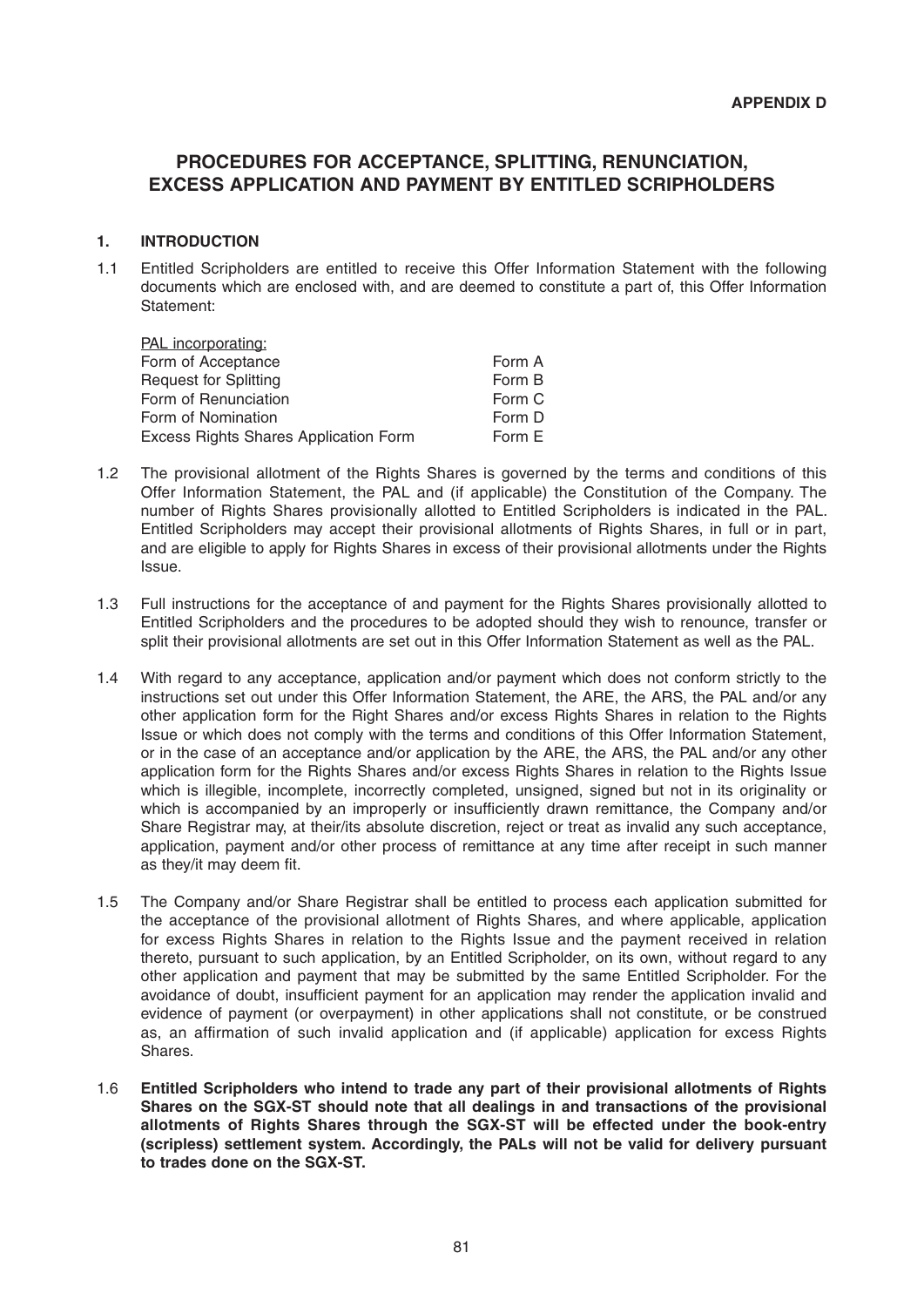1.7 Unless expressly provided to the contrary in this Offer Information Statement and/or the PAL, a person who is not a party to any contracts made pursuant to this Offer Information Statement and/or the PAL has no rights under the Contracts (Rights of Third Parties) Act, Chapter 53B of Singapore, to enforce any term of such contracts. Notwithstanding any term contained herein, the consent of any third party is not required for any subsequent agreement by the parties thereto to amend or vary (including any release or compromise of any liability) or terminate such contracts. Where third parties are conferred rights under such contracts, those rights are not assignable or transferable.

# **2. FORM OF ACCEPTANCE (FORM A)**

#### 2.1 **Acceptance**

 An Entitled Scripholder who wishes to accept his entire provisional allotment of Rights Shares or to accept any part of it and decline the balance, should:

- (a) complete and sign the Form of Acceptance (Form A) for the number of Rights Shares which he wishes to accept; and
- (b) forward **AT THE SENDER'S OWN RISK**, by post in the self-addressed envelope provided, the PAL in its entirety, duly completed and signed, together with a single remittance for the full amount due and payable on acceptance in the manner hereinafter prescribed to **MAXI-CASH FINANCIAL SERVICES CORPORATION LTD. C/O THE SHARE REGISTRAR, B.A.C.S. PRIVATE LIMITED, 8 ROBINSON ROAD #03-00, ASO BUILDING, SINGAPORE 048544** so as to arrive not later than **5.00 p.m. on 30 June 2017** (or such other time(s) and/ or date(s) as may be announced from time to time by or on behalf of the Company).

#### **2.2** Insufficient Payment

 The attention of the Entitled Scripholder is also drawn to paragraph 2.3 of this **Appendix D** entitled "Appropriation" which sets out the circumstances and manner in which the Company and/or Share Registrar shall be authorised and entitled to determine the number of Rights Shares which the Entitled Scripholder has given instructions to accept.

# 2.3 **Appropriation**

 An Entitled Scripholder should note that by accepting his provisional allotment of Rights Shares, he acknowledges that, the Company and/or the Share Registrar, in determining the number of Rights Shares which the Entitled Scripholder has given instructions to accept, shall be authorised and entitled to have regard to the aggregate amount of payment received for the acceptance of Rights Shares, whether by way of Cashier's Order or Banker's Draft in Singapore currency drawn on a bank in Singapore.

# **3. REQUEST FOR SPLITTING (FORM B) AND FORM OF RENUNICIATION (FORM C)**

3.1 Entitled Scripholders who wish to accept a portion of their provisional allotments of Rights Shares and renounce the balance of their provisional allotments of Rights Shares, or who wish to renounce all or part of their provisional allotments of Rights Shares in favour of more than one person, should first, using the Request for Splitting (Form B), request to have their provisional allotments of Rights Shares under the PAL split into separate PALs ("**Split Letters**") according to their requirements. The duly completed and signed Request for Splitting (Form B) together with the PAL in its entirety should then be returned, by post in the self-addressed envelope provided, **AT THE SENDER'S OWN RISK**, to **MAXI-CASH FINANCIAL SERVICES CORPORATION LTD. C/O THE SHARE REGISTRAR, B.A.C.S. PRIVATE LIMITED, 8 ROBINSON ROAD #03-00,**  ASO BUILDING, SINGAPORE 048544, not later than 5.00 p.m. on 30 June 2017 (or such other time(s) and/or date(s) as may be announced from time to time by or on behalf of the Company). Split Letters will then be issued to Entitled Scripholders in accordance with their request. No Split Letters will be issued to Entitled Scripholders if Form B together with the PAL in its entirety is received after **5.00 p.m. on 30 June 2017** (or such other time(s) and/or date(s) as may be announced from time to time by or on behalf of the Company).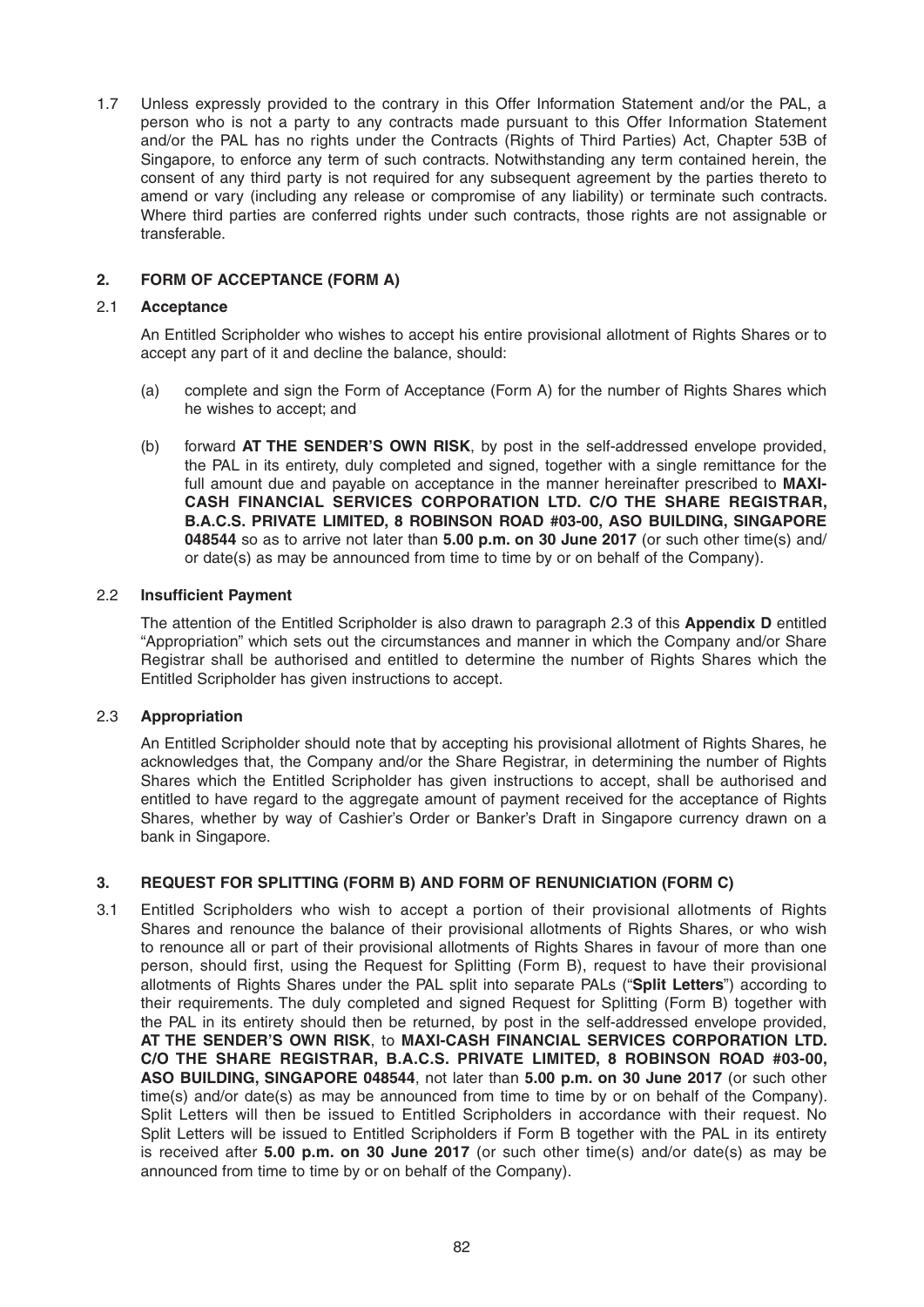- 3.2 The Split Letters representing the number of Rights Shares which Entitled Scripholders intend to renounce may be renounced by completing and signing the Form of Renunciation (Form C) before delivery to the renouncee. Entitled Scripholders should complete and sign the Form of Acceptance (Form A) of the Split Letter(s) representing that part of their provisional allotments of Rights Shares they intend to accept, if any. The said Split Letter(s) together with the remittance for the payment (if required) in the prescribed manner should be forwarded to **MAXI-CASH FINANCIAL SERVICES CORPORATION LTD. C/O THE SHARE REGISTRAR, B.A.C.S. PRIVATE LIMITED, 8 ROBINSON ROAD #03-00, ASO BUILDING, SINGAPORE 048544** so as to arrive not later than **5.00 p.m. on 30 June 2017** (or such other time(s) and/or date(s) as may be announced from time to time by or on behalf of the Company).
- 3.3 Entitled Scripholders who wish to renounce their entire provisional allotments of Rights Shares in favour of one person, or renounce any part of it in favour of one person and decline the balance, should complete and sign the Form of Renunciation (Form C) for the number of provisional allotments of Rights Shares which they wish to renounce and deliver the PAL in its entirety to the renouncee.

# **4. FORM OF NOMINATION (WITH CONSOLIDATED LISTING FORM) (FORM D)**

- 4.1 The renouncee(s) should complete and sign the Form of Nomination (Form D) and forward the Form of Nomination (Form D), together with the PAL in its entirety, duly completed and signed, and a single remittance for the full amount due and payable in the prescribed manner by post **AT HIS/THEIR OWN RISK**, in the self-addressed envelope provided, to **MAXI-CASH FINANCIAL SERVICES CORPORATION LTD. C/O THE SHARE REGISTRAR, B.A.C.S. PRIVATE LIMITED, 8 ROBINSON ROAD #03-00, ASO BUILDING, SINGAPORE 048544**, so as to arrive not later than **5.00 p.m. on 30 June 2017** (or such other time(s) and/or date(s) as may be announced from time to time by or on behalf of the Company).
- 4.2 Each Entitled Scripholder may consolidate the Rights Shares provisionally allotted in the PAL together with those comprised in any PALs and/or Split Letters renounced in his favour by completing and signing the Form of Acceptance (Form A) and the Consolidated Listing Form in the Form of Nomination (Form D) of the PAL and attaching thereto all the said renounced PALs and/ or Split Letters, each duly completed and signed and with the serial number of the Principal PAL (as hereinafter defined) stated on each of them. A renouncee who is not an Entitled Scripholder and who wishes to consolidate the provisional allotments of Rights Shares comprised in several renounced PALs and/or Split Letters in one name only or in the name of a joint Securities Account should complete the Consolidated Listing Form in the Form of Nomination (Form D) of only one (1) PAL or Split Letter (the "**Principal PAL**") by entering therein details of the renounced PALs and/or Split Letters and attaching thereto all the said renounced PALs and/or Split Letters, each duly completed and signed, and with the serial number of the Principal PAL stated on each of them. **ALL THE RENOUNCED PALS AND SPLIT LETTERS, EACH DULY COMPLETED AND SIGNED, MUST BE ATTACHED TO THE FORM OF ACCEPTANCE (FORM A) OR THE FORM OF NOMINATION (FORM D) (AS THE CASE MAY BE).**

# **5. PAYMENT**

5.1 Payment in relation to the PALs must be made in Singapore currency in the form of a Cashier's Order or Banker's Draft drawn on a bank in Singapore and made payable to "**MAXI-CASH FINANCIAL SERVICES CORPORATION LTD**"and crossed "**NOT NEGOTIABLE, A/C PAYEE ONLY**" with the name and address of the Entitled Scripholder or acceptor clearly written in block letters on the reverse side of the Cashier's Order or Banker's Draft. The completed PAL and remittance should be addressed and forwarded, by post in the self-addressed envelope provided and **AT THE SENDER'S OWN RISK**, to **MAXI-CASH FINANCIAL SERVICES CORPORATION LTD. C/O THE SHARE REGISTRAR, B.A.C.S. PRIVATE LIMITED, 8 ROBINSON ROAD #03-00, ASO BUILDING, SINGAPORE 048544** so as to arrive not later than **5.00 p.m. on 30 June 2017**  (or such other time(s) and/or date(s) as may be announced from time to time by or on behalf of the Company). **NO OTHER FORMS OF PAYMENT (INCLUDING THE USE OF A PERSONAL CHEQUE, POSTAL ORDER OR MONEY ORDER ISSUED BY A POST OFFICE IN SINGAPORE) WILL BE ACCEPTED.**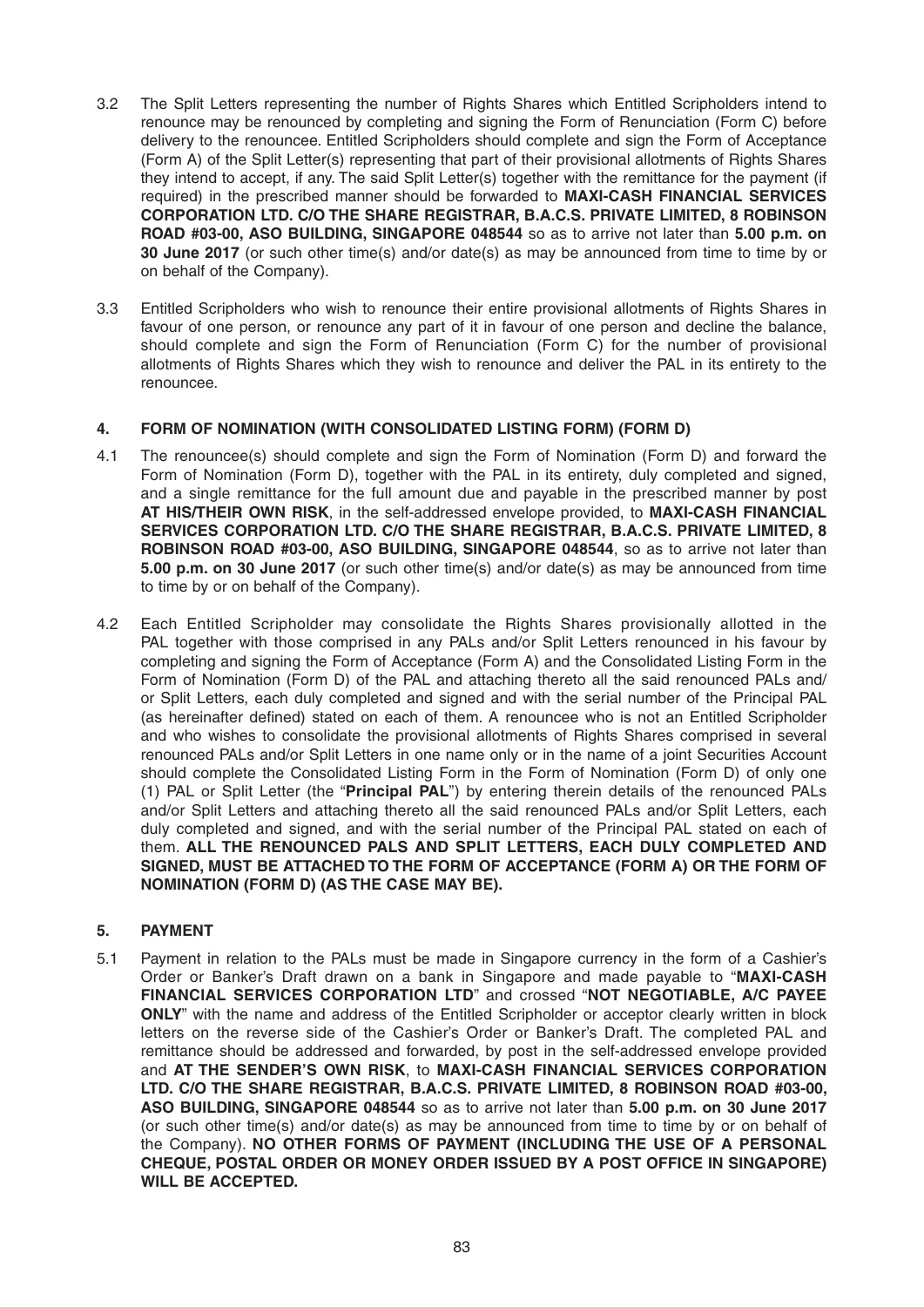5.2 If acceptance and (if applicable) excess application and payment in the prescribed manner as set out in this Offer Information Statement and the PAL is not received by **5.00 p.m. on 30 June 2017**  (or such other time(s) and/or date(s) as may be announced from time to time by or on behalf of the Company), the provisional allotments of Rights Shares will be deemed to have been declined and will forthwith lapse and become void and cease to be capable of acceptance and such provisional allotments not so accepted will be used to satisfy excess applications, if any, or disposed of or dealt with in such manner as the Directors may, in their absolute discretion, deem fit in the interests of the Company. The Company will return or refund all unsuccessful application monies received in connection therewith **BY ORDINARY POST AND AT THE RISK OF THE ENTITLED SCRIPHOLDERS OR THEIR RENOUNCEE(S), AS THE CASE MAY BE,** without interest or any share of revenue or other benefit arising therefrom, within three (3) business days after the commencement of trading of the Rights Shares.

# **6. EXCESS RIGHTS SHARES APPLICATION FORM (FORM E)**

- 6.1 Entitled Scripholders who wish to apply for excess Rights Shares in addition to those which have been provisionally allotted to them may do so by completing the Excess Rights Shares Application Form (Form E) and forwarding it together with the PAL in its entirety with a **separate single** remittance for the full amount payable in respect of the excess Rights Shares applied for in the form and manner set out in paragraph 5 of this **Appendix D**, by post in the selfaddressed envelope provided **AT THEIR OWN RISK**, to **MAXI-CASH FINANCIAL SERVICES CORPORATION LTD. C/O THE SHARE REGISTRAR, B.A.C.S. PRIVATE LIMITED, 8 ROBINSON ROAD #03-00, ASO BUILDING, SINGAPORE 048544** so as to arrive not later than **5.00 p.m. on 30 June 2017** (or such other time(s) and/or date(s) as may be announced from time to time by or on behalf of the Company). **NO OTHER FORMS OF PAYMENT (INCLUDING THE USE OF A PERSONAL CHEQUE, POSTAL ORDER OR MONEY ORDER ISSUED BY A POST OFFICE IN SINGAPORE) WILL BE ACCEPTED.**
- 6.2 The excess Rights Shares available for application are subject to the terms and conditions contained in the PAL, the Excess Rights Shares Application Form (Form E), this Offer Information Statement and (if applicable) the Constitution of the Company. Applications for excess Rights Shares will, at the Directors' absolute discretion, be satisfied from such Rights Shares as are not validly taken up by the Entitled Shareholders, the original allottee(s) or their respective renouncee(s) or the Purchaser(s) of the provisional allotments of Rights Shares, the unsold provisional allotments of Rights Shares (if any) of Foreign Shareholders and any Rights Shares that are otherwise not allotted for whatever reason in accordance with the terms and conditions contained in the PAL, the Excess Rights Shares Application Form (Form E), this Offer Information Statement and (if applicable) the Constitution of the Company. In the event that applications are received by the Company for more excess Rights Shares than are available, the excess Rights Shares available will be allotted in such manner as the Directors may, in their absolute discretion, deem fit in the interests of the Company. In the allotment of excess Rights Shares, preference will be given to Shareholders for the rounding of odd lots, and Directors and Substantial Shareholders who have control or influence over the Company in connection with the day-to-day affairs of the Company or the terms of the Rights Issue, or have representation (direct or through a nominee) on the board of the Company, will rank last in priority for rounding of odd lots and allotment of excess Rights Shares. The Company reserves the right to reject, in whole or in part, any application for excess Rights Shares without assigning any reason whatsoever.
- 6.3 If no excess Rights Shares are allotted to Entitled Scripholders or if the number of excess Rights Shares allotted to them is less than that applied for, the amount paid on application or the surplus application monies, as the case may be, will be returned or refunded to them by the Company without interest or any share of revenue or other benefit arising therefrom within 14 days of the Closing Date, **BY ORDINARY POST** to their mailing addresses as maintained with the Company **AT THEIR OWN RISK**.

# **7. GENERAL**

7.1 No acknowledgements or receipts will be issued in respect of any acceptances, remittances, applications or payments received.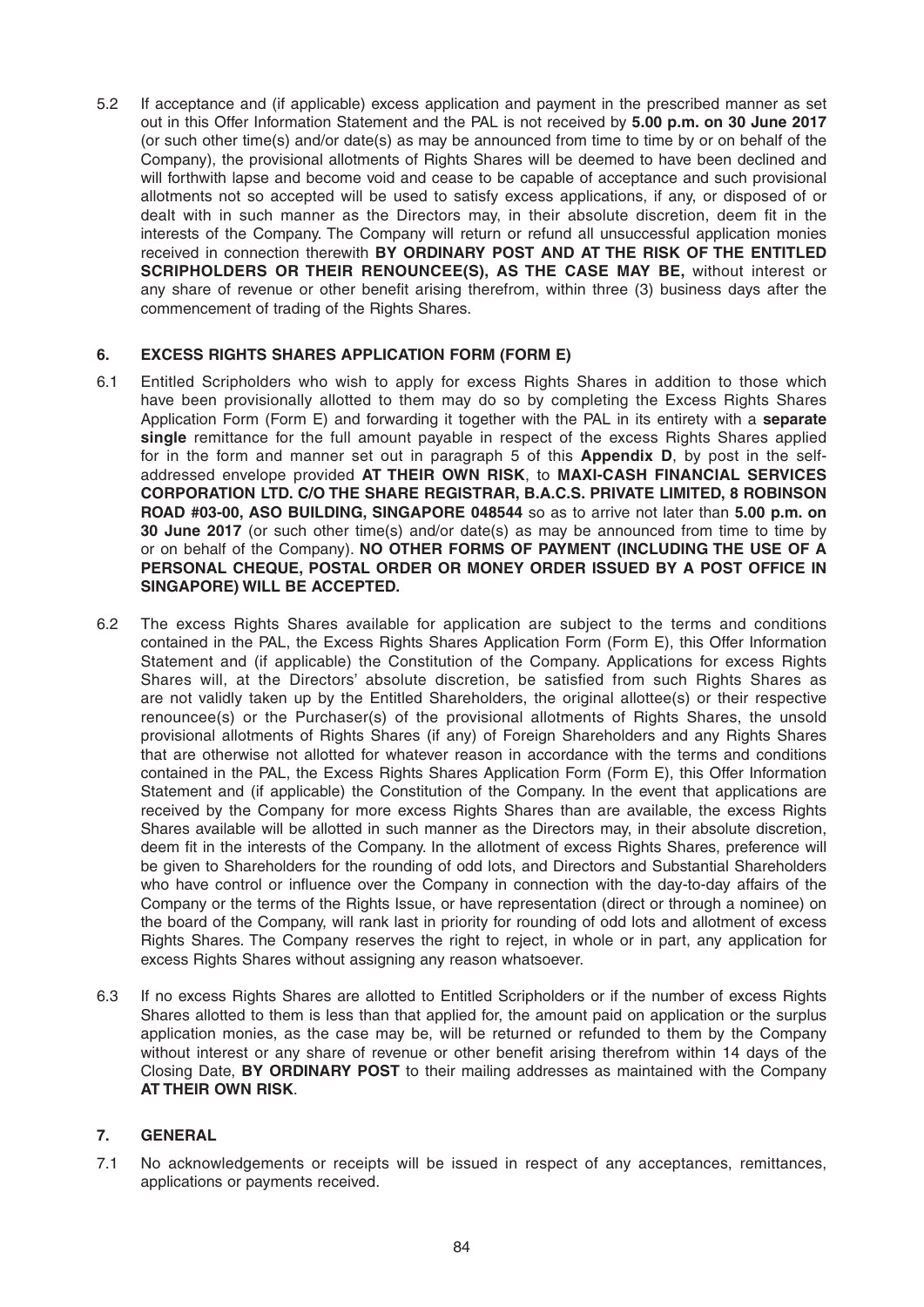#### 7.2 **Entitled Scripholders who are in doubt as to the action they should take should consult their stockbroker, bank manager, solicitor, accountant or other professional adviser immediately.**

- 7.3 Upon listing and quotation on Catalist, the Rights Shares, when allotted and issued, will be traded under the book-entry (scripless) settlement system. All dealings in and transactions (including transfers) of the Rights Shares effected through the SGX-ST and/or CDP shall be made in accordance with CDP's "Terms and Conditions for Operation of Securities Accounts with The Central Depository (Pte) Limited", as the same may be amended from time to time. Copies of the above are available from CDP.
- 7.4 **To facilitate scripless trading, Entitled Scripholders and their renouncees who wish to accept the Rights Shares provisionally allotted to them and (if applicable) apply for excess Rights Shares, and who wish to trade the Rights Shares issued to them on Catalist under the book -entry (scripless) settlement system, should open and maintain Securities Accounts with CDP in their own names if they do not already maintain such Securities Accounts in order that the number of Rights Shares and, if applicable, the excess Rights Shares that may be allotted to them can be credited by CDP into their Securities Accounts. Entitled Scripholders and their renouncees who wish to accept and/or apply for the excess Rights Shares and have their Rights Shares credited into their Securities Accounts must**  fill in their Securities Account numbers and/or NRIC/passport numbers (for individuals) or **registration numbers (for corporations) in the relevant forms comprised in the PAL. Entitled**  Scripholders and their renouncees who fail to fill in their Securities Account numbers and/ **or NRIC/passport numbers (for individuals) or registration numbers (for corporations) or who provide incorrect or invalid Securities Account numbers and/or NRIC/passport numbers (for individuals) or registration numbers (for corporations) or whose particulars provided in the forms comprised in the PAL differ from those particulars in their Securities Accounts**  currently maintained with CDP will be issued physical share certificates in their own names **for the Rights Shares allotted to them and if applicable, the excess Rights Shares allotted**  to them. Such physical share certificates, if issued, will not be valid for delivery pursuant to **trades done on Catalist under the book entry (scripless) settlement system, although they**  will continue to be *prima facie* evidence of legal title. These physical share certificates will **be sent BY ORDINARY POST to person(s) entitled thereto AT HIS/THEIR OWN RISK.**
- 7.5 If the Entitled Scripholders' addresses stated in the PAL are different from their addresses maintained in the records of CDP, they must inform CDP of their updated addresses promptly, failing which the notification letter on successful allotments and other correspondences will be sent to their addresses last registered with CDP.
- 7.6 A holder of physical share certificate(s), or an Entitled Scripholder who has not deposited his share certificate(s) with CDP but who wishes to trade on Catalist, must deposit with CDP his existing share certificate(s), together with the duly executed instrument(s) of transfer (including any applicable fee) in favour of CDP, and have his Securities Account credited with the number of Rights Shares or existing Shares, as the case may be, before he can effect the desired trade.

#### 7.7 **THE FULL AMOUNT PAYABLE FOR THE RELEVANT NUMBER OF RIGHTS SHARES ACCEPTED/APPLIED FOR WILL BE ROUNDED UP TO THE NEAREST WHOLE CENT, IF APPLICABLE.**

#### 7.8 **THE LAST TIME AND DATE FOR ACCEPTANCES OF AND/OR (IF APPLICABLE) EXCESS APPLICATIONS AND PAYMENT FOR THE RIGHTS SHARES IS 5.00 P.M. ON 30 JUNE 2017 (OR SUCH OTHER TIME(S) AND/OR DATE(S) AS MAY BE ANNOUNCED FROM TIME TO TIME BY OR ON BEHALF OF THE COMPANY).**

# 7.9 **Personal Data Privacy**

 By completing and delivering the PAL, an Entitled Scripholder or a renouncee (i) consents to the collection, use and disclosure of his personal data by the Relevant Persons for the Purposes, (ii) warrants that where he discloses the personal data of another person, such disclosure is in compliance with applicable law, and (iii) agrees that he will indemnify the Relevant Persons in respect of any penalties, liabilities, claims, demands, losses and damages as a result of his breach of warranty.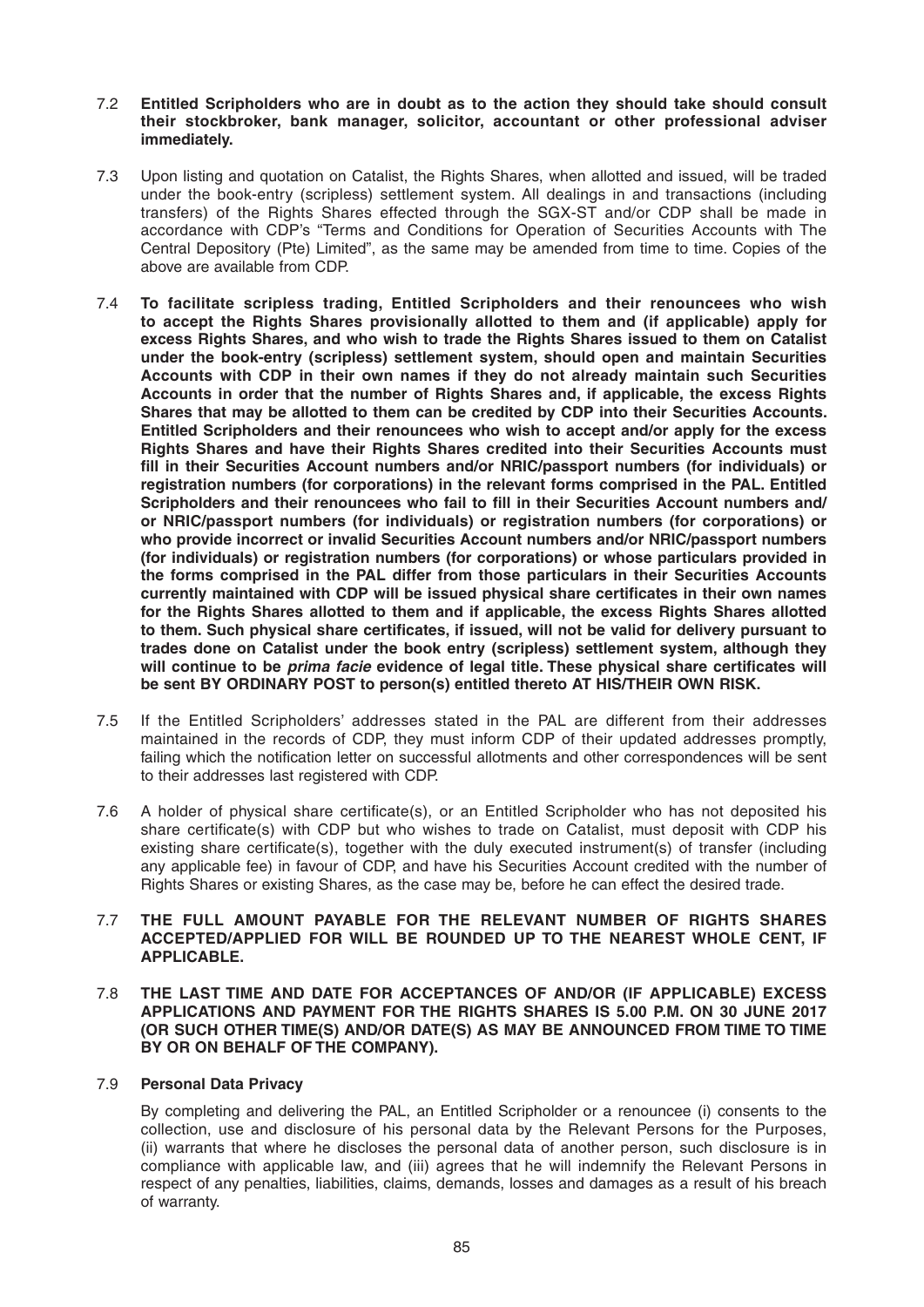# **LIST OF PARTICIPATING BANKS**

- 1. DBS Bank Ltd. (including POSB);
- 2. Oversea -Chinese Banking Corporation Limited; and
- 3. United Overseas Bank Limited and its subsidiary, Far Eastern Bank Limited.